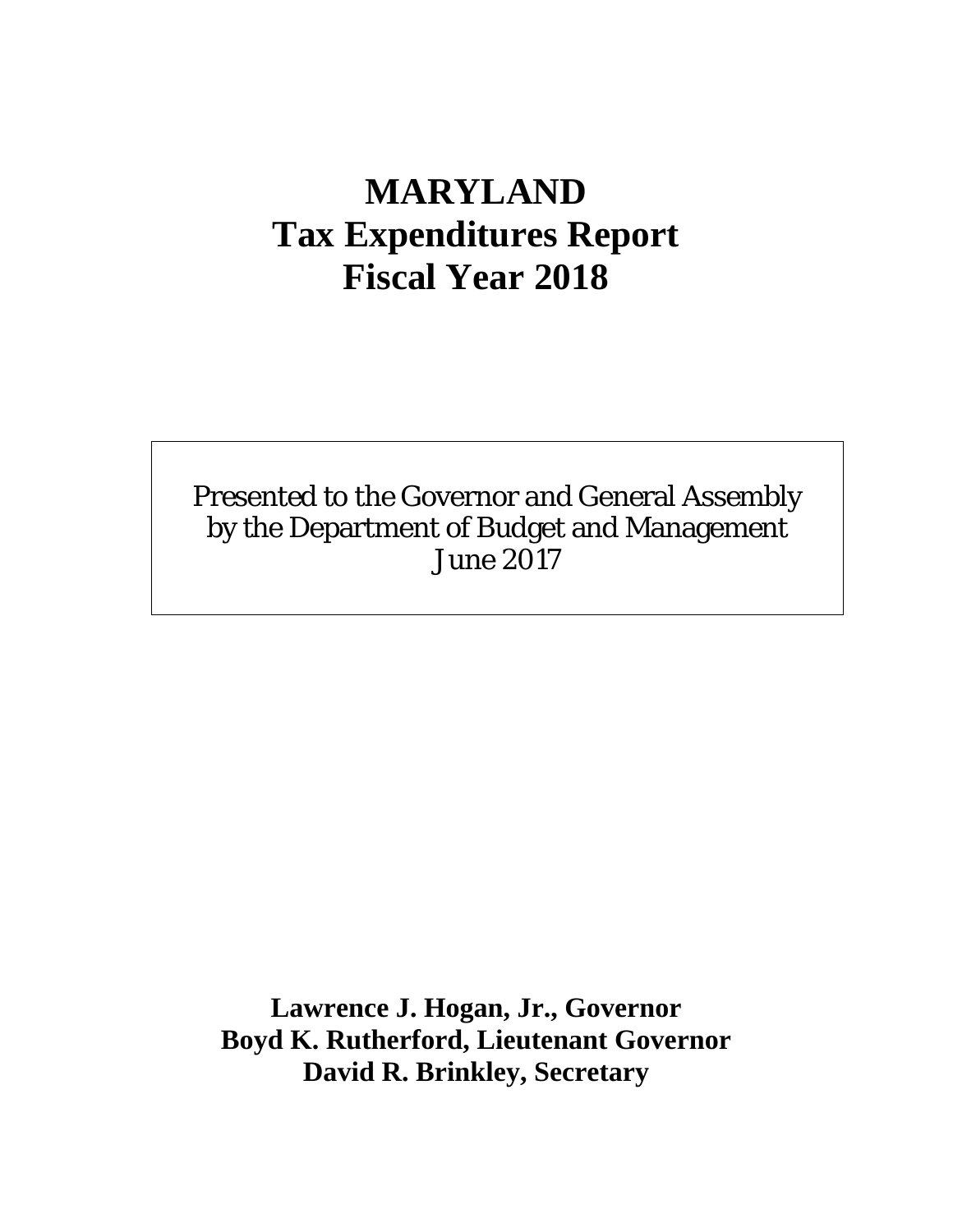

# **BUDGET** & MANAGEMENT

LARRY HOGAN DAVID R. BRINKLEY Governor Secretary BOYD K. RUTHERFORD : <sup>MARC</sup> L. *NICOLE*<br>Compared to the control of the control of the control of the control of the control of the control of the control of the control of the control of the control of the control of the c Lieutenant Governor

June 1,2017

The Honorable Lawrence J. Hogan, Jr. The Honorable Thomas v. Mike Miller, Jr., President of the Senate The Honorable Michael E. Busch, Speaker of the House of Delegates The Honorable Members of the General Assembly

Ladies and Gentlemen:

The Department of Budget and Management is required by law to prepare on a biennial basis a statement of the estimated amolint by which exemptions from taxation reduce State revenues and revenues collected by local governments. These foregone revenues are often called "tax expenditures" since the same benefits could be distributed using budgeted expenditures instead of a tax provision. This report, which covers fiscal years 2015-2018, is intended to assist the Governor and General Assembly in their respective reviews of the advantages and drawbacks of the tax expenditures.

1 wish to acknowledge the individuals in the various tax-collecting agencies that contributed data and estimates for this report. Without their hard work and careful analysis, this report would not be possible.

Sincerely,

Jonathan Martin Director Office of Budget Analysis

cc: Secretary David R. Brinkley Deputy Secretary Marc Nicole

MSAR 132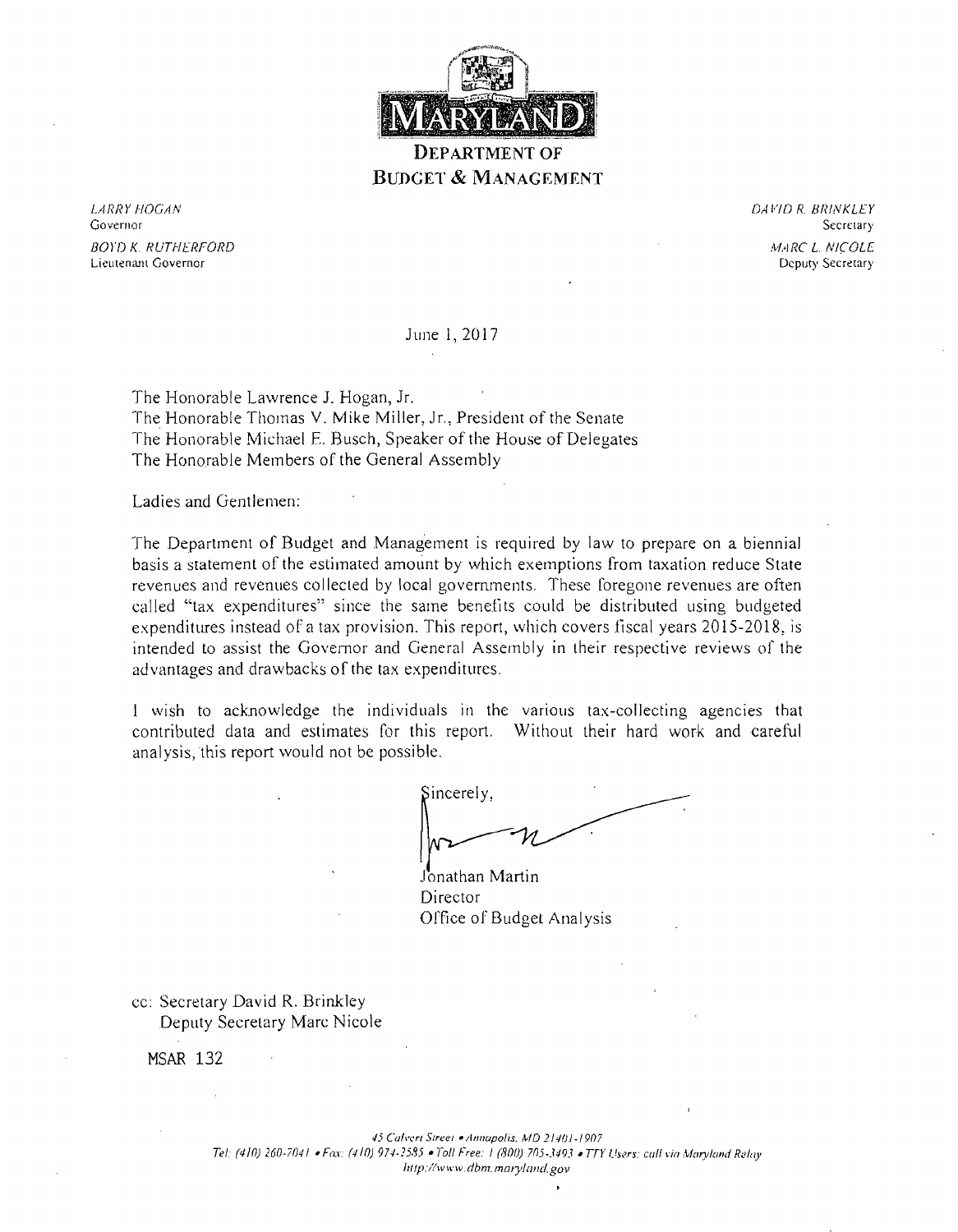|      | <b>Statistical Summary</b>                  |              |              |              |              |
|------|---------------------------------------------|--------------|--------------|--------------|--------------|
|      | <b>Tax Expenditures by Function</b>         |              |              |              |              |
|      | (millions of dollars)                       |              |              |              |              |
|      |                                             |              |              |              |              |
|      |                                             | <b>FY 15</b> | <b>FY 16</b> | <b>FY 17</b> | <b>FY 18</b> |
| I.   | <b>Structural Tax Expenditures</b>          |              |              |              |              |
|      | Income Tax Personal Exemption               | 651.3        | 657.9        | 650.1        | 650.1        |
|      | Income Tax Standard Deduction               | 144.7        | 147.7        | 156.0        | 162.9        |
|      | <b>Total - Structural Tax Expenditures</b>  | 796.1        | 805.6        | 806.1        | 813.0        |
|      |                                             |              |              |              |              |
| II.  | <b>Categorical Tax Expenditures</b>         |              |              |              |              |
|      | Agriculture                                 | 209.9        | 220.5        | 227.9        | 241.4        |
|      | <b>Business</b>                             | 415.3        | 390.7        | 405.6        | 419.6        |
|      | Charity                                     | 352.7        | 358.1        | 361.6        | 365.8        |
|      | Education                                   | 97.1         | 98.8         | 104.6        | 111.0        |
|      | Elderly                                     | 403.6        | 407.7        | 409.3        | 411.4        |
|      | Employment-related                          | 174.3        | 174.9        | 174.9        | 174.8        |
|      | Environment                                 | 4.7          | 5.8          | 5.0          | 5.0          |
|      | <b>Families</b>                             | 1,201.7      | 1,223.3      | 1,249.3      | 1,277.3      |
|      | Fire and Rescue                             | 4.5          | 4.7          | 5.0          | 5.1          |
|      | Handicapped and Disabled                    | 0.3          | 0.3          | 0.3          | 0.3          |
|      | Housing                                     | 720.0        | 718.8        | 703.3        | 694.4        |
|      | Interstate Commerce                         | 17.0         | 17.7         | 18.2         | 18.7         |
|      | Medical and Health                          | 566.4        | 588.2        | 616.0        | 636.9        |
|      | Poverty                                     | 236.3        | 240.3        | 248.1        | 256.7        |
|      | Religious                                   | 40.1         | 41.5         | 41.3         | 42.0         |
|      | <b>Veterans and Military</b>                | 22.5         | 28.8         | 29.2         | 29.2         |
|      | Volunteer and Nonprofit                     | 5.3          | 6.1          | 6.0          | 6.1          |
|      | Miscellaneous                               | 638.6        | 653.8        | 633.6        | 668.4        |
|      | <b>Total - Categorical Tax Expenditures</b> | 5,110.2      | 5,180.2      | 5,239.0      | 5,364.1      |
|      |                                             |              |              |              |              |
| III. | <b>Incidental Tax Expenditures</b>          |              |              |              |              |
|      | Administrative                              | 63.4         | 62.2         | 60.9         | 59.7         |
|      | Double Taxation                             | 2,059.4      | 2,125.7      | 2,212.6      | 2,279.0      |
|      | <b>Reciprocal Exemptions</b>                | 9.9          | 8.0          | 8.1          | 8.2          |
|      | Fuel for Non-transportation Uses            | 2.2          | 2.2          | 2.2          | 2.2          |
|      | Governments                                 | 518.5        | 536.7        | 555.1        | 573.8        |
|      | <b>Total - Incidental Tax Expenditures</b>  | 2,653.5      | 2,734.7      | 2,838.9      | 2,922.9      |
|      |                                             |              |              |              |              |
|      | <b>Total - All Tax Expenditures</b>         | 8,559.8      | 8,720.5      | 8,884.0      | 9,099.9      |
|      | Note: Totals may not add due to rounding.   |              |              |              |              |
|      |                                             |              |              |              |              |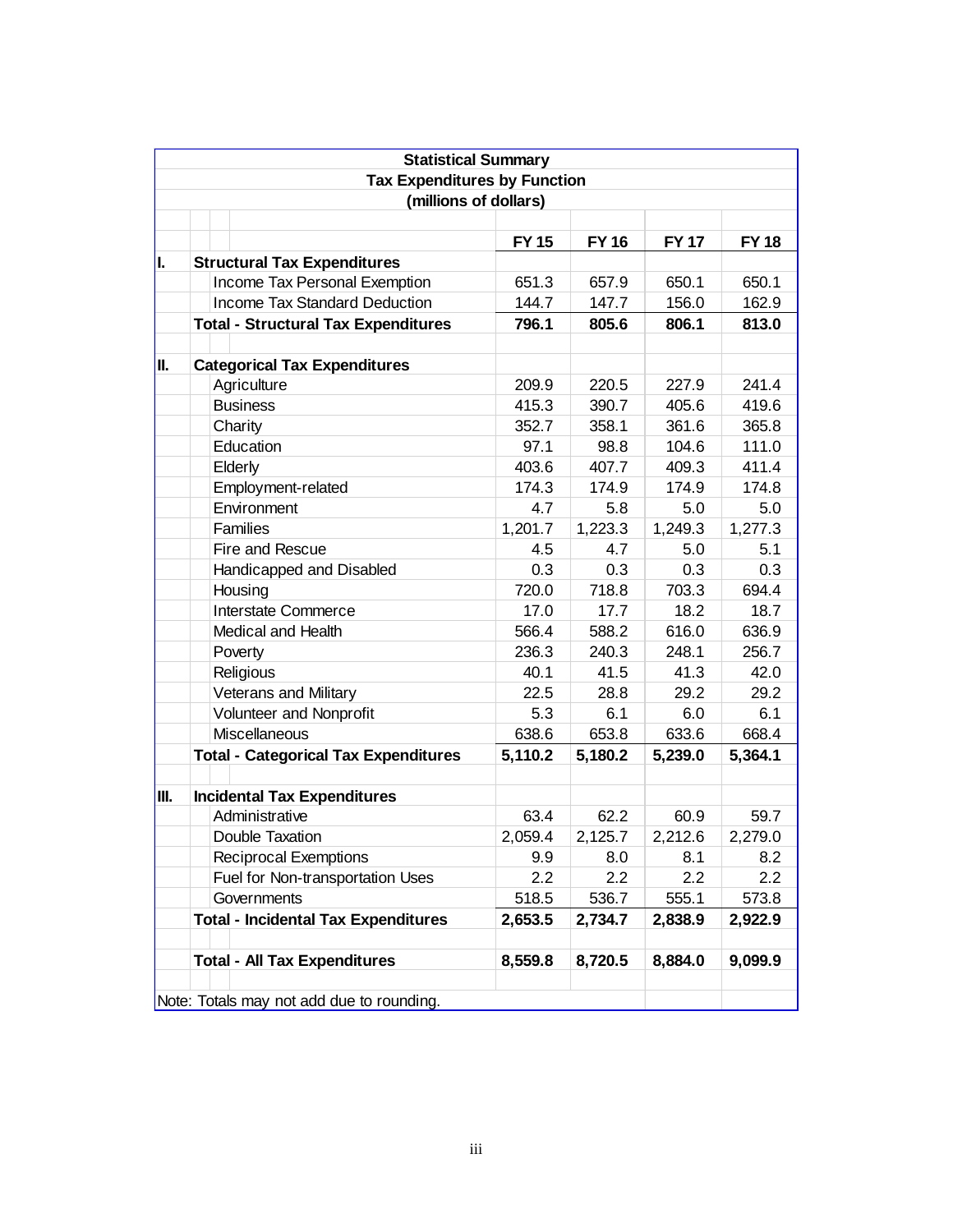|     | <b>Statistical Summary</b>                                              |              |              |                      |             |  |  |
|-----|-------------------------------------------------------------------------|--------------|--------------|----------------------|-------------|--|--|
|     | <b>Categorical Tax Expenditures by Tax</b>                              |              |              |                      |             |  |  |
|     | (millions of dollars)*                                                  |              |              |                      |             |  |  |
|     |                                                                         |              |              |                      |             |  |  |
|     |                                                                         | <b>FY 15</b> | <b>FY 16</b> | <b>FY 17</b>         | <b>FY18</b> |  |  |
| II. | <b>Individual Income Tax</b>                                            |              |              |                      |             |  |  |
|     | <b>Itemized Deductions</b>                                              | 1,196.6      | 1,194.3      | 1,178.4              | 1,169.3     |  |  |
|     | Subtractions                                                            | 474.4        | 484.2        | 485.1                | 487.0       |  |  |
|     | Credits                                                                 | 276.2        | 280.9        | 295.4                | 308.9       |  |  |
|     | <b>Elderly and Blind Exemptions</b>                                     | 30.0         | 30.3         | 30.4                 | 30.6        |  |  |
|     | <b>Total - Individual Income Tax</b>                                    | 1,977.2      | 1,989.7      | 1,989.3              | 1,995.7     |  |  |
|     |                                                                         |              |              |                      |             |  |  |
| H.  | <b>Other Taxes</b>                                                      |              |              |                      |             |  |  |
|     | Sales & Use Tax                                                         | 2,103.0      | 2,171.6      | 2,238.9              | 2,313.5     |  |  |
|     | Corporation Income Tax**                                                | 524.4        | 496.2        | 472.8                | 497.9       |  |  |
|     | Motor Vehicle Titling Tax**                                             | 176.6        | 186.8        | 200.9                | 209.4       |  |  |
|     | <b>Insurance Premiums Tax</b>                                           | 136.7        | 140.1        | 147.4                | 149.9       |  |  |
|     | <b>State Property Tax</b>                                               | 130.3        | 133.0        | 133.5                | 138.9       |  |  |
|     | <b>Inheritance Taxes</b>                                                | 54.2         | 56.4         | 58.0                 | 59.7        |  |  |
|     | Property Transfer Tax                                                   | 12.4         | 13.4         | 14.1                 | 14.4        |  |  |
|     | Public Service Company Franchise Tax                                    | 7.8          | 4.8          | 4.8                  | 4.8         |  |  |
|     | Motor Vehicle Fuel Tax**                                                | 3.3          | 3.9          | 3.9                  | 3.9         |  |  |
|     | <b>Boat Titling Tax</b>                                                 | 1.2          | 1.3          | 1.3                  | 2.0         |  |  |
|     | Motor Vehicle Registration Fees**                                       | 2.4          | 2.4          | 0.2                  | 0.2         |  |  |
|     | Alcoholic Beverage Taxes                                                |              |              | No reliable estimate |             |  |  |
|     | <b>Tobacco Tax</b>                                                      |              |              | No reliable estimate |             |  |  |
|     | <b>Total - Other Taxes</b>                                              | 3,133.0      | 3,190.5      | 3,249.7              | 3,368.4     |  |  |
|     |                                                                         |              |              |                      |             |  |  |
|     | <b>Total - Categorical Tax Expenditures*</b>                            | 5,110.2      | 5,180.2      | 5,239.0              | 5,364.1     |  |  |
|     |                                                                         |              |              |                      |             |  |  |
|     | * Excludes structural tax expenditures (income tax regular personal     |              |              |                      |             |  |  |
|     | exemptions and standard deduction) and incidental tax expenditures (for |              |              |                      |             |  |  |
|     | example, exemptions for governments).                                   |              |              |                      |             |  |  |
|     |                                                                         |              |              |                      |             |  |  |
|     | ** Local governments bear a portion of this foregone revenue.           |              |              |                      |             |  |  |
|     |                                                                         |              |              |                      |             |  |  |
|     | Note: Totals may not add due to rounding.                               |              |              |                      |             |  |  |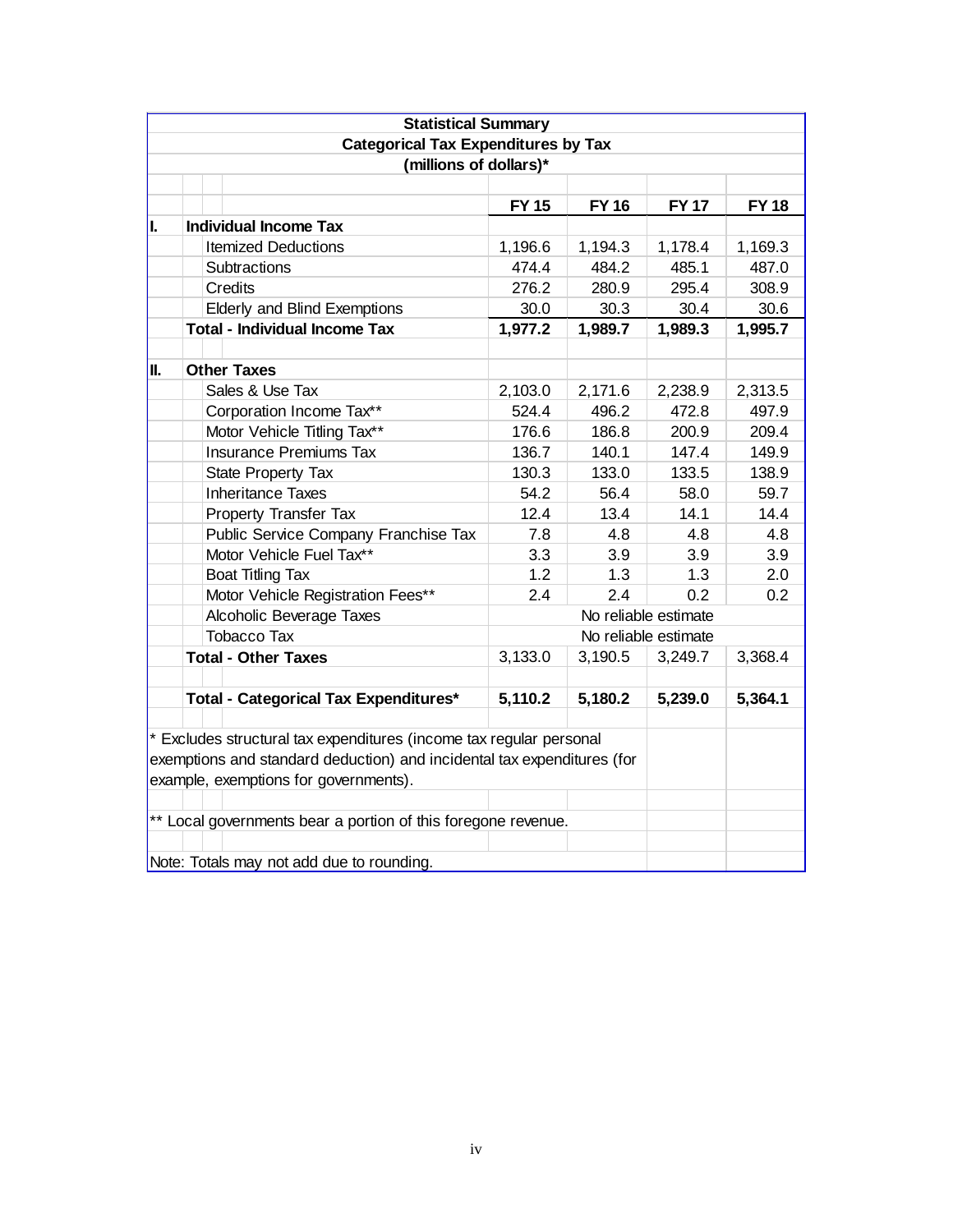# **CONTENTS**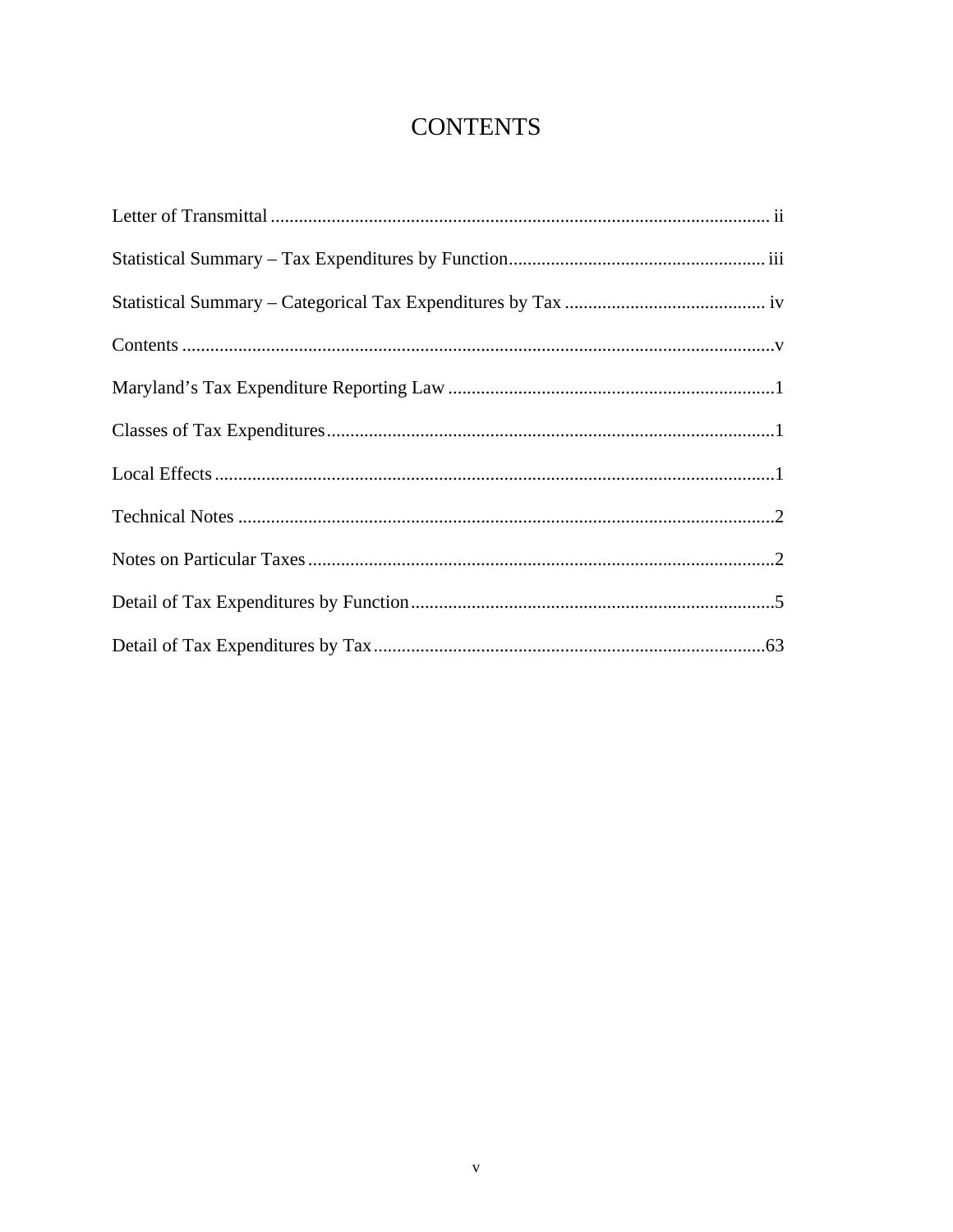### **Maryland's Tax Expenditure Reporting Law**

Section 7-118 of the State Finance and Procurement Article requires the Department of Budget and Management (DBM) to prepare in every other year a statement of the estimated amount by which exemptions from taxation reduce revenues. This requirement is the basis of Maryland's tax expenditure report.

#### **Classes of Tax Expenditures**

For purposes of analysis, the report divides tax expenditures into three classes.

#### **"Structural" Tax Expenditures**

There are some items that are so inextricably a part of a tax structure that it is not reasonable to consider repealing them without other major adjustments in the tax law. The regular personal exemptions and the standard deduction of the personal income tax are in this class. Structural tax expenditures are also distinct from categorical tax expenditures (see next section) in that they are generally available to all rather than to selected groups of taxpayers.

#### **"Categorical" Tax Expenditures**

Most tax expenditures are classified as "categorical" expenditures. These are fairly narrow provisions that have an easily defined range of beneficiaries and a more or less discernable policy goal. In this report, these tax expenditures will be reported in two groupings. First, they will be grouped according to their primary beneficiary or purpose. Second, they will be reported again in order by tax.

#### **"Incidental" Tax Expenditures**

Some tax provisions are in the code to solve administrative problems or to avoid double-taxation. If the expenditure exists to avoid excessive administrative burdens, it is likely that repeal of the provision would add more to the cost of collecting the tax than it would generate in revenue.

### **Local Effects**

Special note should be made to the effect of state tax changes on local expenditures. The most important instance of this is the "piggyback income tax," an income tax that provides income tax revenue to local governments in Maryland but that is tied to the state income tax base and collected with the state income tax.

This tax is a major source of local government revenue in Maryland. In general, any tax expenditure from the individual income tax reduces total local revenue, on average, by roughly 62 percent of the amount it reduces state revenue. Tax expenditures due to income tax credits, other than the non-refundable earned income tax credit, only affect state revenues.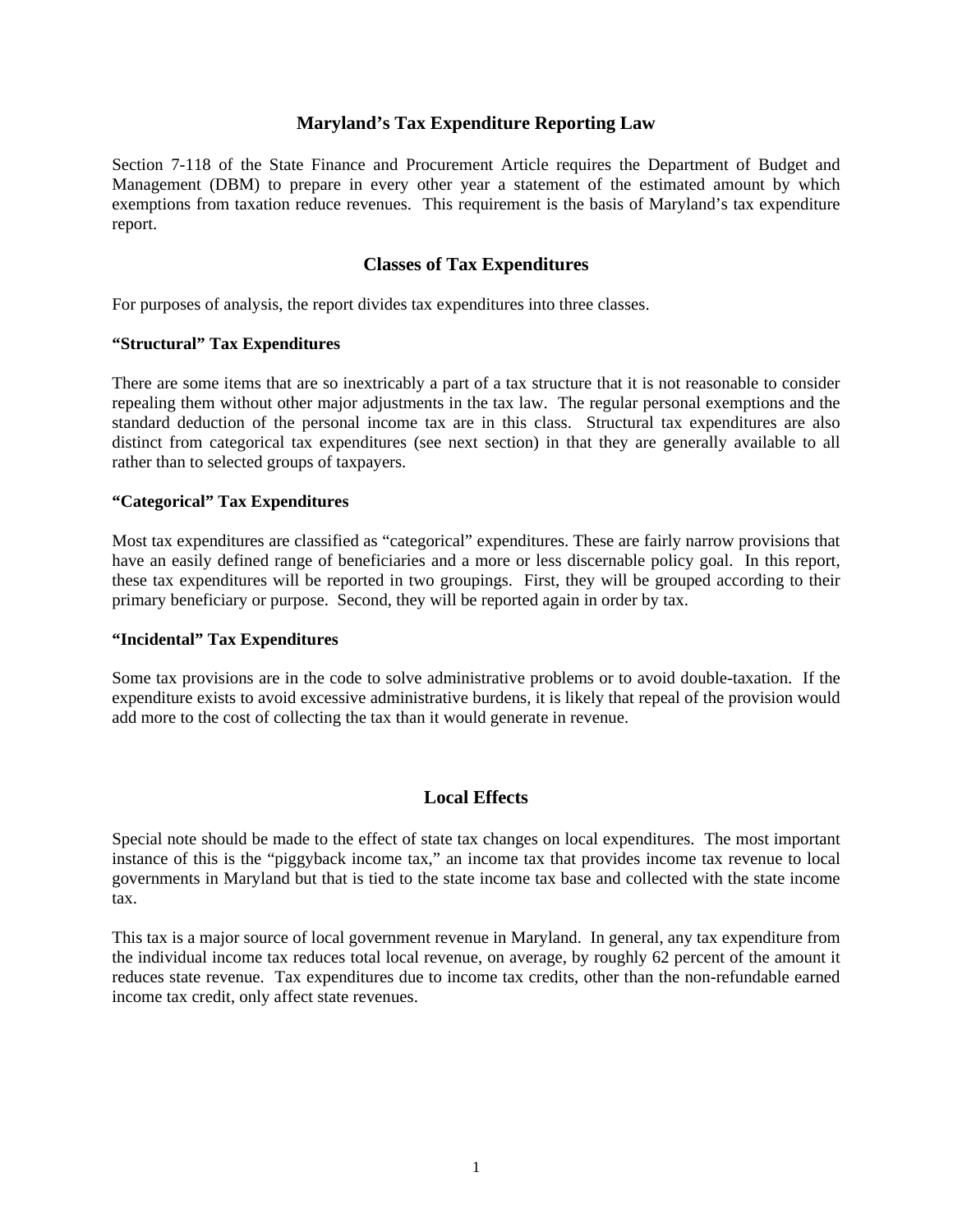#### **Technical Notes**

Estimating tax expenditures is an inherently imprecise business. The estimator has to count dollars of revenue that are not collected. In some cases, such as tax expenditures delivered through refunds or credits, one can measure the foregone revenue with some precision. In other cases, the tax expenditure involves an activity that is exempt from both taxation and reporting requirements, and one must use outside sources of data to estimate the volume. For many provisions, there is simply no basis for a reliable estimate.

This section focuses on a number of the most important issues in tax expenditure estimating and discusses how they are handled in the report.

#### **Measurement**

The estimates in this report measure the difference between existing tax collections and what collections would be without the tax expenditures. Thus, the cost to the state from each tax expenditure is estimated as the revenue that the state would collect if the activity that is the subject of a special tax provision were taxed at the general rate.

#### **Difficulty from Attempting to Sum the Various Estimates**

For a variety of reasons, the revenue effect of repealing two or more tax expenditures simultaneously may be more or less than the sum of the individual tax expenditure estimates.

There may be overlap between two tax expenditures. The income tax credit for earned income of individuals below the poverty level benefits many of those eligible for the earned income credit. If either one were repealed, the other provision would "catch" much of the income affected. If both were repealed, the revenue gain would be much larger than the sum of the two individual estimates.

In some cases, changing one tax expenditure will affect other tax revenues. For example, real estate taxes paid are an itemized deduction under the income tax. Eliminating a tax expenditure in the property tax that would increase these deductions would also reduce income tax revenues. The estimates in this report do not include the effects from these interactions.

#### **Data Sources**

Administering agencies are the principal source for estimates of tax expenditures from the tobacco and alcoholic beverage taxes, the property tax, motor-vehicle taxes and fees, the excise tax on vessels and the insurance premium tax. The Bureau of Revenue Estimates assists with the sales tax, the individual and corporation income taxes and the property transfer tax, and the Department of Budget and Management prepares the balance of estimates from other data sources.

## **Notes on Particular Taxes**

#### **Individual Income Tax**

The starting point for calculating the Maryland individual income tax is federal adjusted gross income (FAGI). Some provisions of the federal tax code make FAGI less than total "economic income" – the full value of all income received by the taxpayer. Examples include the exclusion from FAGI of public assistance benefits and employee fringe benefits.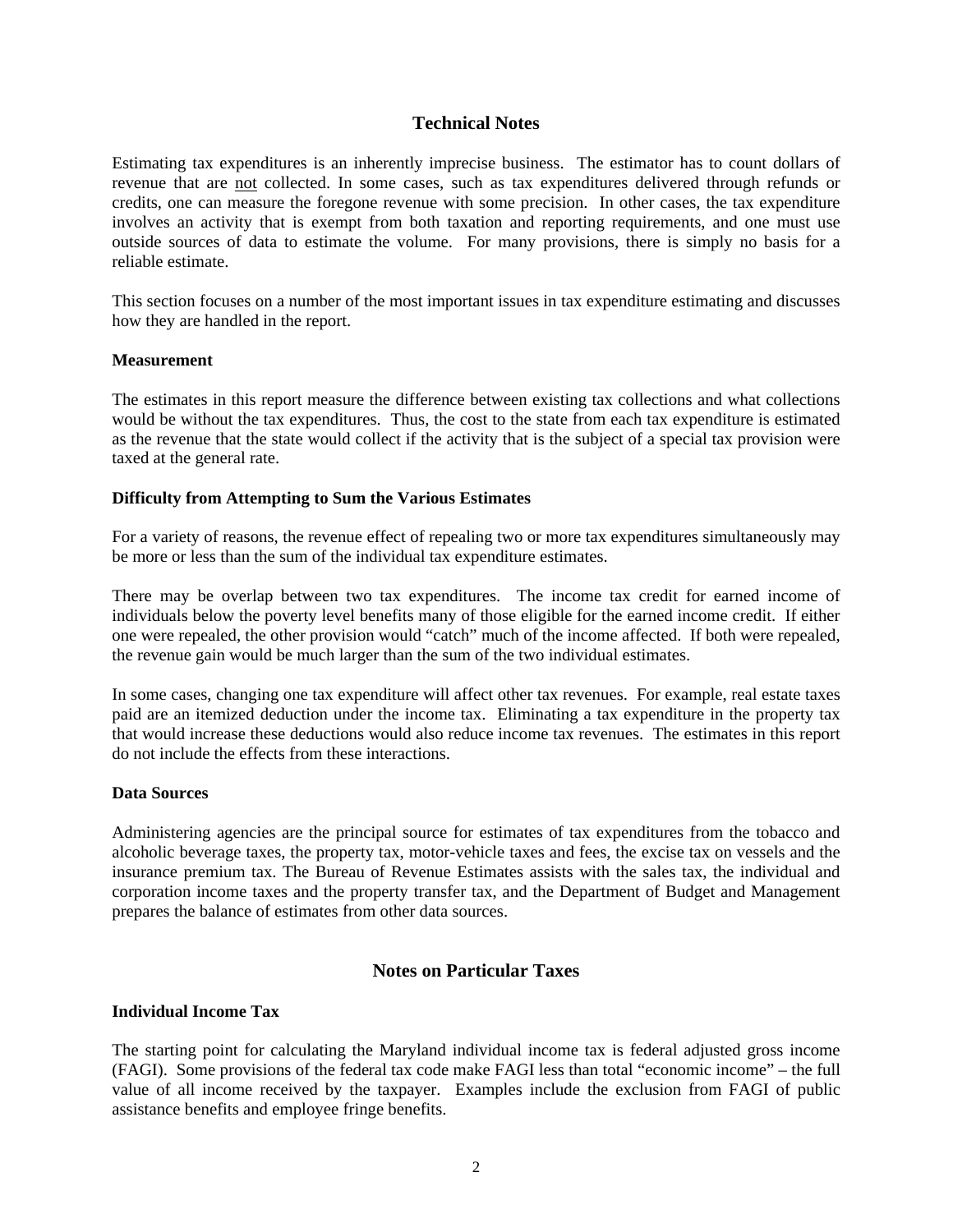The revenue foregone by the federal government as a result of these exclusions is counted as tax expenditures for *federal* purposes. The state component of such foregone revenue could be considered a state tax expenditure. However, this report does not include estimates of such tax expenditures.

There is a conceptual difficulty in separating the effect of the standard deduction from itemized deductions since for many taxpayers the standard deduction represents an alternative to itemized deductions. In this report, the standard deduction is considered a "structural" tax expenditure, while individual itemized deductions are considered "categorical" tax expenditures.

#### **Sales Tax**

Maryland's sales tax base includes most tangible goods, as well as a few enumerated services. Some goods are specifically exempt from the tax as are certain purchasers of these items, for example, governments, charitable organizations, etc. The list of tax expenditures enumerates these exemptions.

#### **Corporate Income Tax**

The only tax expenditures from the corporate income tax reported here result from subtractions from income allowed in state law and the several state income tax credits.

#### **Property Tax**

Estimates of property tax expenditures include only the impact of exclusions on the state property tax. In general, exclusions from the state tax base are also exclusions from the local tax base, so the state tax expenditures are accompanied by local tax expenditures. The amount of the local tax expenditures depends on the tax rate set by each local government.

Property tax credits are not included in this report since funds required to pay those credits are appropriated through the regular budget process.

#### **Admissions and Amusement Tax**

These tax expenditures affect only local revenues, and are adopted by local governments. For these reasons, admissions and amusement tax expenditures are not catalogued in this report.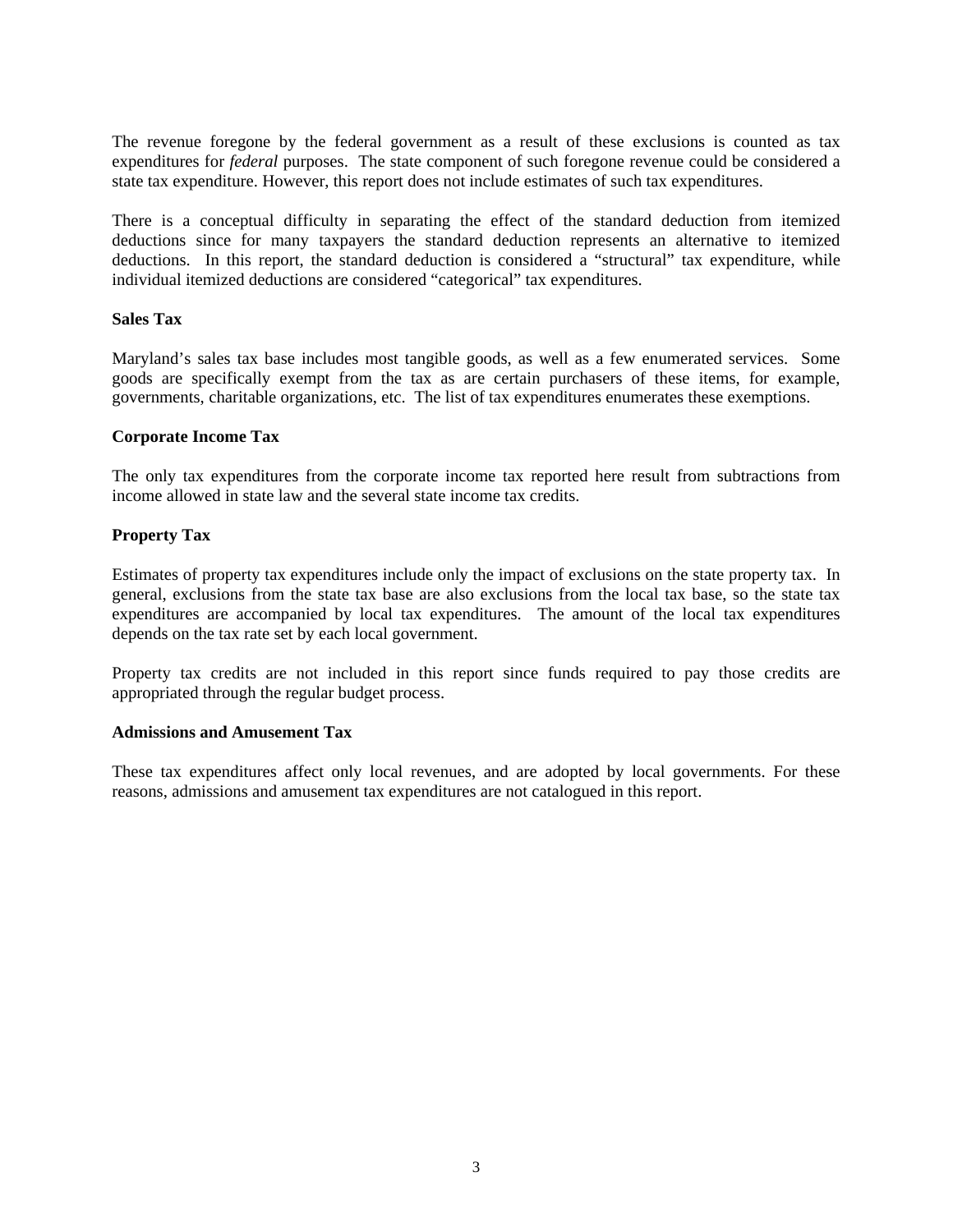**Detail of Tax Expenditures** 

**By Function** 

**Fiscal Years 2015 – 2018**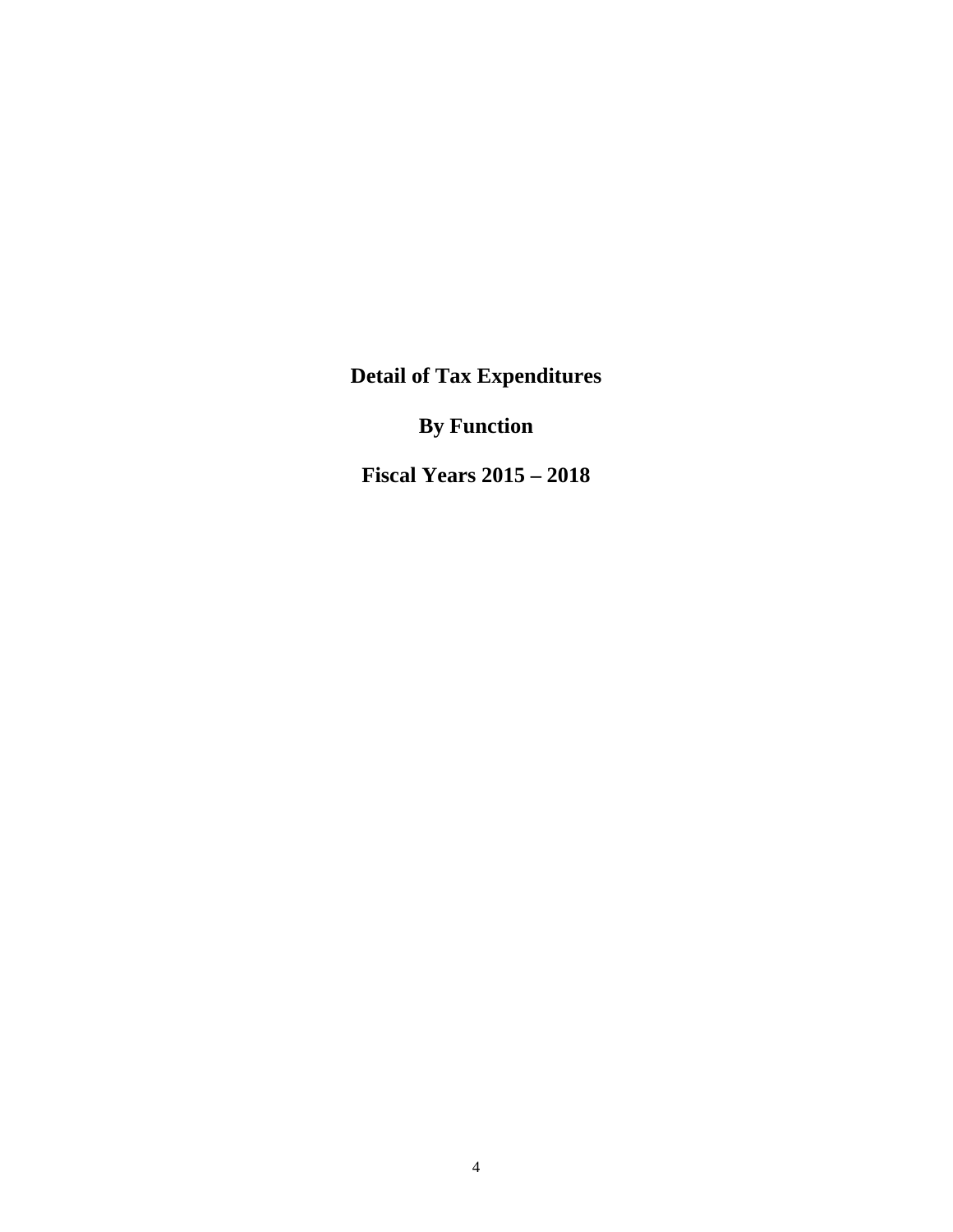|                                                                                                                                                                |       | <b>Millions of Dollars</b> |              |       |  |
|----------------------------------------------------------------------------------------------------------------------------------------------------------------|-------|----------------------------|--------------|-------|--|
| <b>I. Structural Tax Expenditures</b>                                                                                                                          | FY 15 | FY 16                      | <b>FY 17</b> | FY 18 |  |
| Income tax personal exemptions<br>Legal reference: Art. TG Sec. 10-211<br>Note: Local effect is \$403.1 million in FY 2017, \$403.1 million in FY 2018.        | 651.3 | 657.9                      | 650.1        | 650.1 |  |
| Individual income tax standard deduction<br>Legal reference: Art. TG Sec. 10-217<br>Note: Local effect is \$96.7 million in FY 2017, \$101 million in FY 2018. | 144.7 | 147.7                      | 156.0        | 162.9 |  |
| Total:                                                                                                                                                         | 796.1 | 805.6                      | 806.1        | 813.0 |  |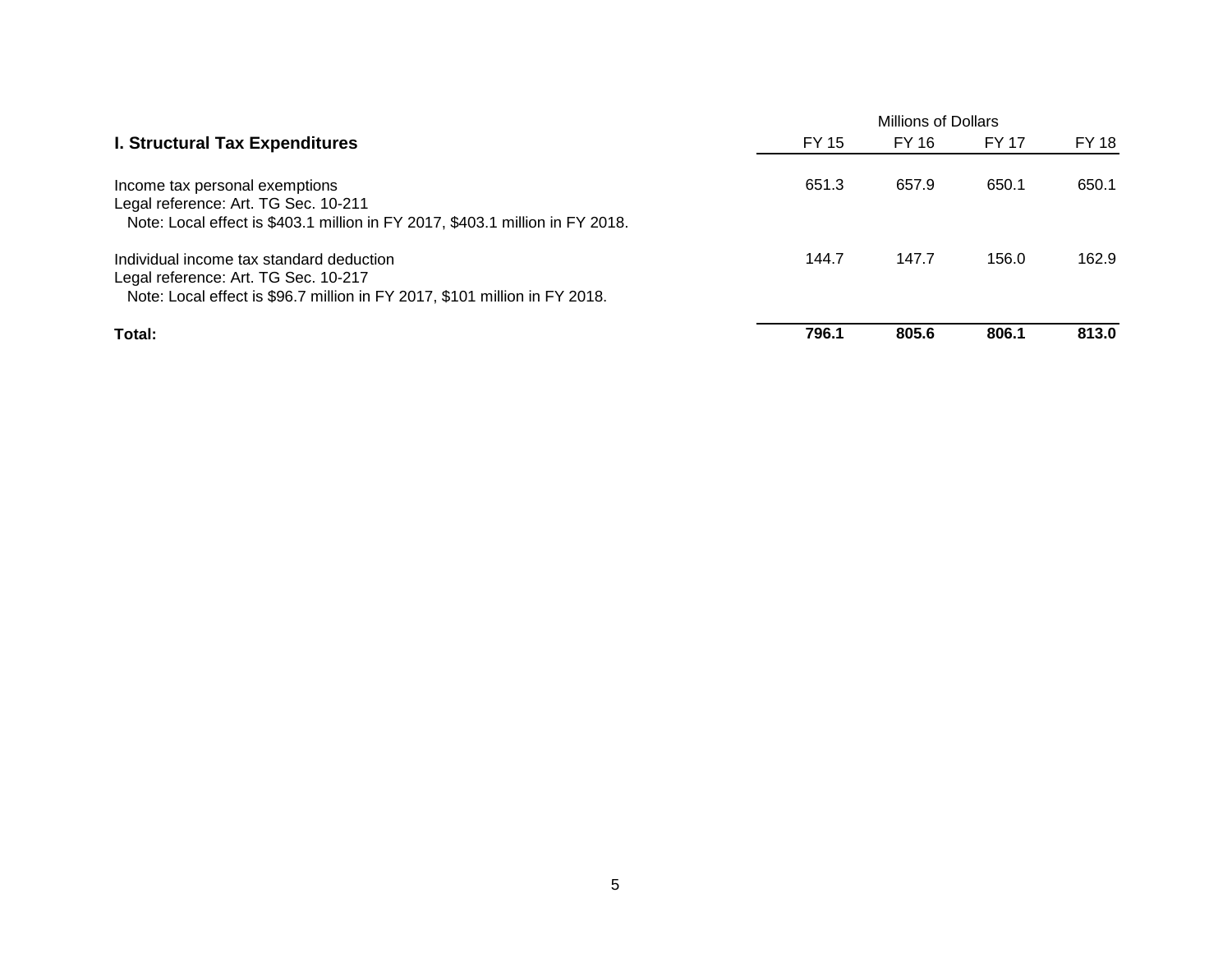|                                                                                                                                                                                             | <b>Millions of Dollars</b> |                      |              |       |  |
|---------------------------------------------------------------------------------------------------------------------------------------------------------------------------------------------|----------------------------|----------------------|--------------|-------|--|
| II. Categorical Tax Expenditures<br>1. Agriculture and Fisheries                                                                                                                            | FY 15                      | FY 16                | <b>FY 17</b> | FY 18 |  |
| Corporate income tax subtraction for conservation tillage equipment<br>Legal reference: Art. TG Sec. 10-308                                                                                 | No reliable estimate       |                      |              |       |  |
| Corporate income tax subtraction for reforestation and timber stand improvement<br>Legal reference: Art. TG Sec. 10-308                                                                     |                            | Negligible           |              |       |  |
| Corporate income tax subtraction for manure spreading equipment<br>Legal reference: Art. TG Sec. 10-308                                                                                     |                            | No reliable estimate |              |       |  |
| Exemption from the inheritance tax for payment deferral for qualified agricultural property<br>Legal reference: Art. TG Sec. 7-307                                                          |                            | No reliable estimate |              |       |  |
| Refund of aviation fuel tax used for agricultural purposes<br>Legal reference: Art. TG Sec. 13-901                                                                                          |                            | No reliable estimate |              |       |  |
| Refund of fuel tax for fuel used for agricultural purposes<br>Legal reference: Art. TG Sec. 13-901<br>Note: 9.6% of this would be distributed to local governments as Highway User Revenue. | 0.0                        | $0.0\,$              | 0.0          | 0.0   |  |
| Personal income tax subtraction for conservation tillage equipment<br>Legal reference: Art. TG Sec. 10-208                                                                                  |                            | No reliable estimate |              |       |  |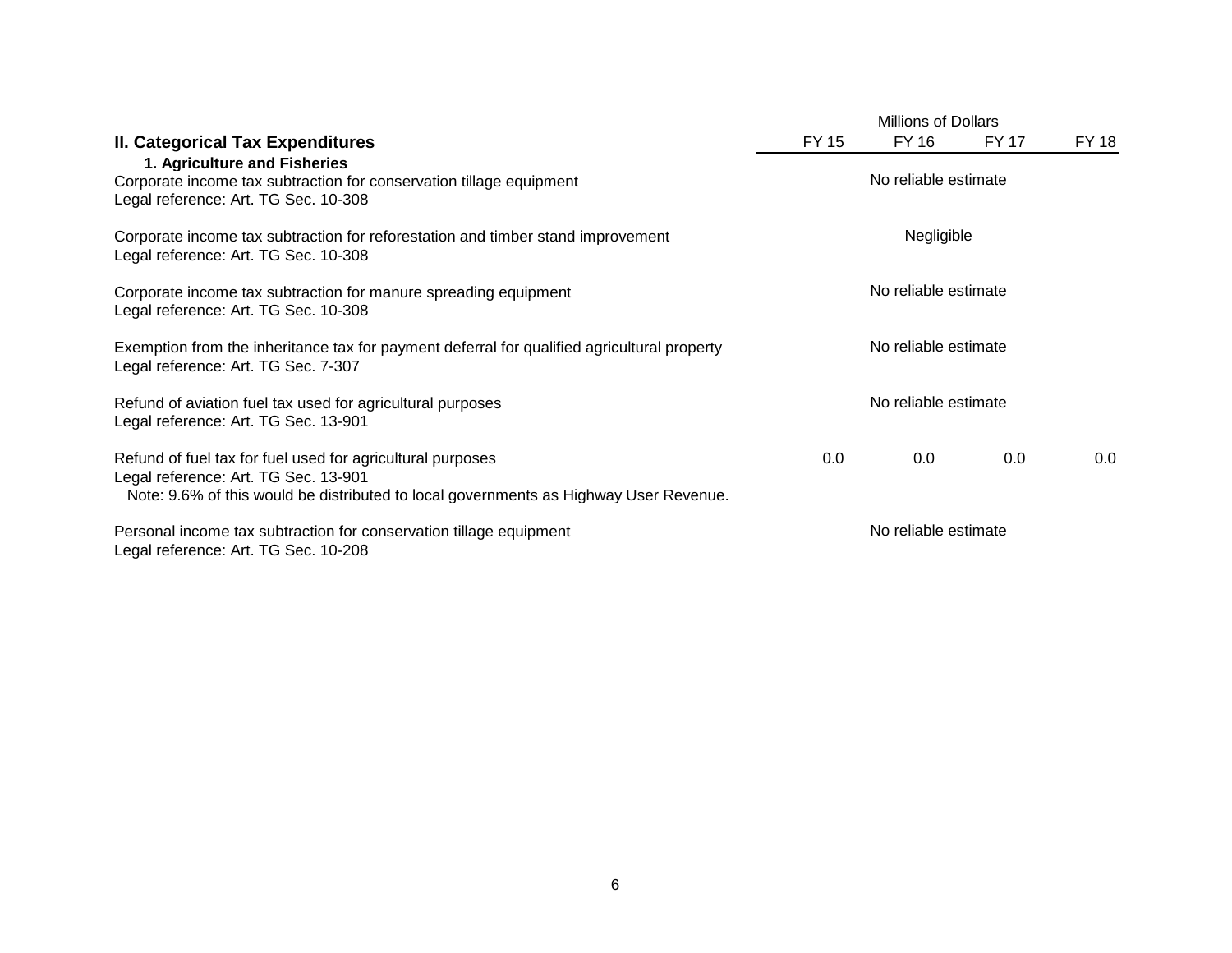|                                                                                                                                                                                      | <b>Millions of Dollars</b>                  |              |              |              |  |  |
|--------------------------------------------------------------------------------------------------------------------------------------------------------------------------------------|---------------------------------------------|--------------|--------------|--------------|--|--|
| 1. Agriculture and Fisheries (Continued)                                                                                                                                             | <b>FY 15</b>                                | <b>FY 16</b> | <b>FY 17</b> | <b>FY 18</b> |  |  |
| Personal income tax subtraction for donated farm products<br>Legal reference: Art. TG Sec. 10-208                                                                                    | No reliable estimate                        |              |              |              |  |  |
| Personal income tax subtraction for reforestation and timber stand improvement<br>Legal reference: Art. TG Sec. 10-208                                                               |                                             |              |              |              |  |  |
| Personal income tax credit up to \$500 for the purchase of aquaculture oyster floats<br>Legal reference: Art. TG Sec. 10-724                                                         | 0.2                                         | 0.2          | 0.2          | 0.2          |  |  |
| Exemption from the sales tax of sales for agricultural purposes and of agricultural products<br>Legal reference: Art. TG Sec. 11-201                                                 | 204.6                                       | 215.0        | 222.2        | 235.6        |  |  |
| Exemption from the sales tax of sales of crabs and seafood for consumption off-premises<br>Legal reference: Art. TG Sec. 11-206                                                      | 2.6                                         | 2.6          | 2.7          | 2.8          |  |  |
| Exemption from the sales tax of sales of seafood harvesting equipment<br>Legal reference: Art. TG Sec. 11-218                                                                        | 2.5                                         | 2.6          | 2.7          | 2.8          |  |  |
| Exemption from the sales tax of sales of multifuel pellet stoves designed to burn agricultural<br>field corn<br>Legal reference: Art. TG Sec. 11-226                                 | No reliable estimate                        |              |              |              |  |  |
| Exemption of farm equipment from vehicle title requirements<br>Legal reference: Art. TR Sec. 13-102                                                                                  | No reliable estimate                        |              |              |              |  |  |
| Exemption from the property transfer tax of agricultural land for calculating the tax rate when<br>transferred with land for another purpose<br>Legal reference: Art. TP Sec. 13-303 | Not in<br>No reliable estimate<br>existence |              |              |              |  |  |
| Total:                                                                                                                                                                               | 209.9                                       | 220.5        | 227.9        | 241.4        |  |  |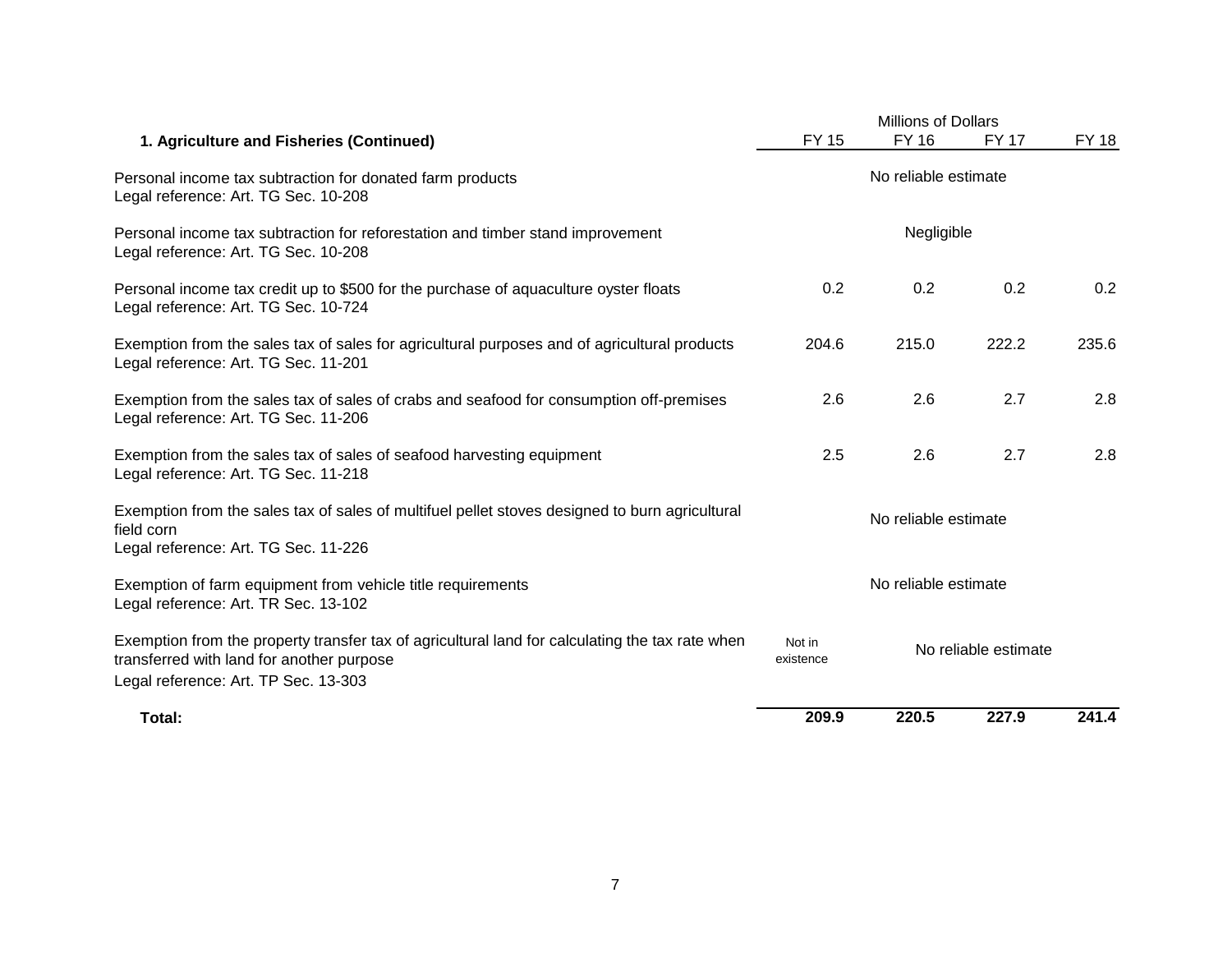|                                                                                                                                                                          |       | <b>Millions of Dollars</b> |              |              |  |
|--------------------------------------------------------------------------------------------------------------------------------------------------------------------------|-------|----------------------------|--------------|--------------|--|
| 2. Business                                                                                                                                                              | FY 15 | <b>FY 16</b>               | <b>FY 17</b> | <b>FY 18</b> |  |
| Exclusion of the value of trade-ins from the boat tax<br>Legal reference: Art. NR Sec. 8-716                                                                             | 1.1   | 1.2                        | 1.2          | 1.3          |  |
| Corporate income tax subtraction for dividends for domestic corporations claiming foreign tax<br>credits<br>Legal reference: Art. TG Sec. 10-307                         | 42.6  | 46.9                       | 35.9         | 44.9         |  |
| Corporate income tax subtraction for dividends of domestic international sales corporation<br>and foreign subsidiary<br>Legal reference: Art. TG Sec. 10-307             |       | No reliable estimate       |              |              |  |
| Corporate income tax subtraction for dividends from related foreign corporations<br>Legal reference: Art. TG Sec. 10-307                                                 | 135.1 | 106.8                      | 105.7        | 105.7        |  |
| Corporate income tax subtraction for exempt-interest dividends paid by regulated investment<br>companies<br>Legal reference: Art. TG Sec. 10-308                         |       | No reliable estimate       |              |              |  |
| Corporate income tax subtraction for wage expenses disallowed under federal targeted jobs<br>credit<br>Legal reference: Art. TG Sec. 10-308                              |       | No reliable estimate       |              |              |  |
| Corporate income tax gain/loss adjustment for utility company stranded costs<br>Legal reference: Art. TG Sec. 10-309. Subtraction last claimed in TY03 at \$8.6 million. | 0.0   | 0.0                        | 0.0          | 0.0          |  |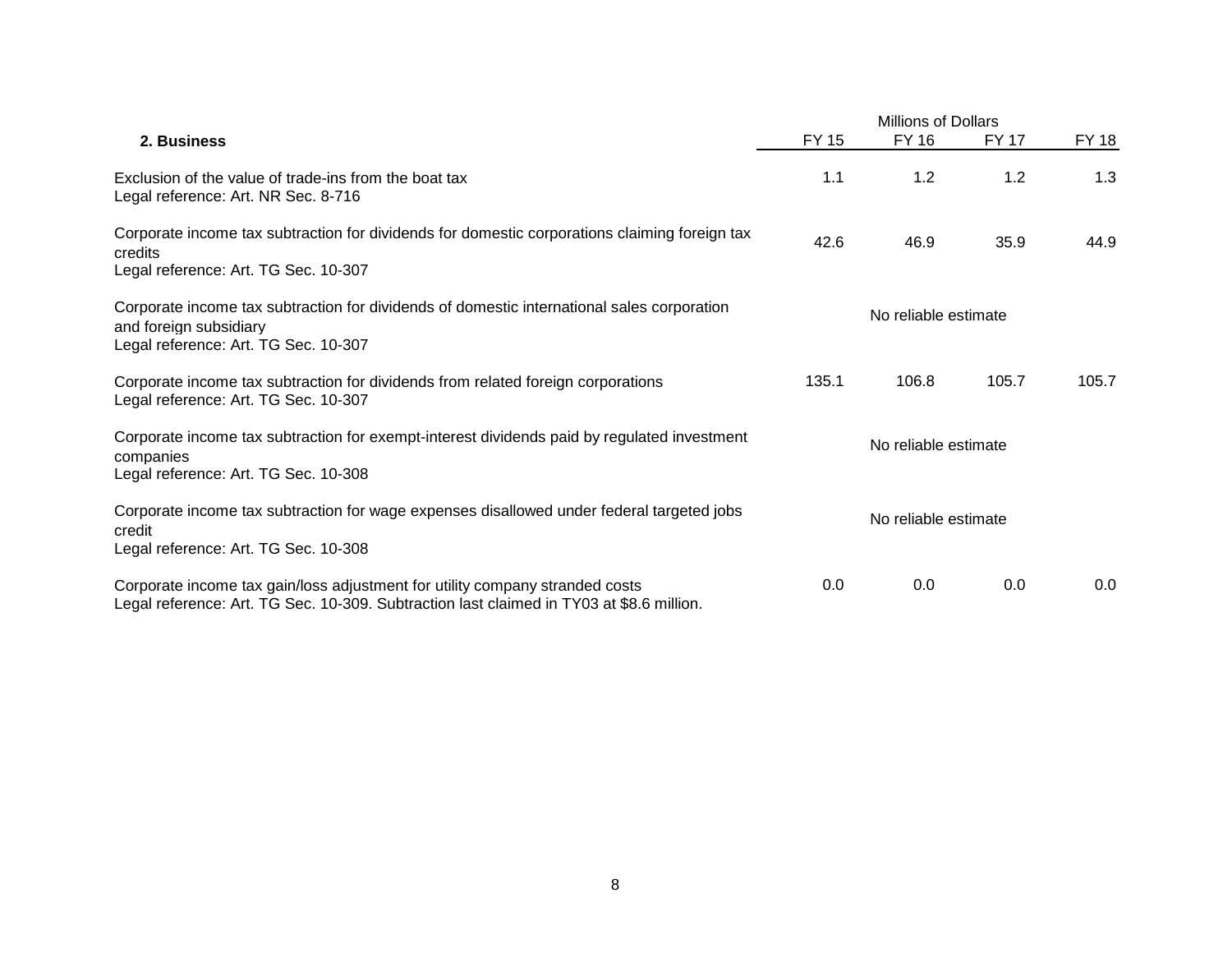|                                                                                                                                                          | <b>Millions of Dollars</b> |              |                                  |       |
|----------------------------------------------------------------------------------------------------------------------------------------------------------|----------------------------|--------------|----------------------------------|-------|
| 2. Business (Continued)                                                                                                                                  | <b>FY 15</b>               | <b>FY 16</b> | FY 17                            | FY 18 |
| Enterprise zone tax credit on corporate income tax<br>Legal reference: Art. TG Sec. 10-702                                                               | 0.5                        | 0.5          | 0.5                              | 0.5   |
| Personal income tax credit for job creation in Regional Institution Strategic Enterprise (RISE)<br>Zones<br>Legal reference: Art. TG Sec. 10-702         |                            |              | Included in corporate income tax |       |
| Corporate income tax credit for job creation in Regional Institution Strategic Enterprise<br>(RISE) Zones<br>Legal reference: Art. TG Sec. 10-702        | 0.0                        | 0.1          | 0.1                              | 0.1   |
| Corporate income tax credit for purchases of Maryland-mined coal<br>Legal reference: Art. TG Sec. 10-704.1                                               | 0.0                        | 0.0          | 0.0                              | 0.0   |
| Corporate income tax credit for qualified R&D expenses<br>Legal reference: Art. TG Sec. 10-721                                                           | 9.0                        | 9.0          | 9.0                              | 9.0   |
| Corporate income tax credit for cellulosic ethanol technology R&D<br>Legal reference: Art. TG Sec. 10-726                                                | 0.0                        | 0.0          | 0.0                              | 0.0   |
| Corporate income tax credit for bio-heating oil for use in space or water heating<br>Legal reference: Art. TG Sec 10-727<br>Note: Sunsets June 30, 2018. | 0.0                        | 0.0          | 0.0                              | 0.0   |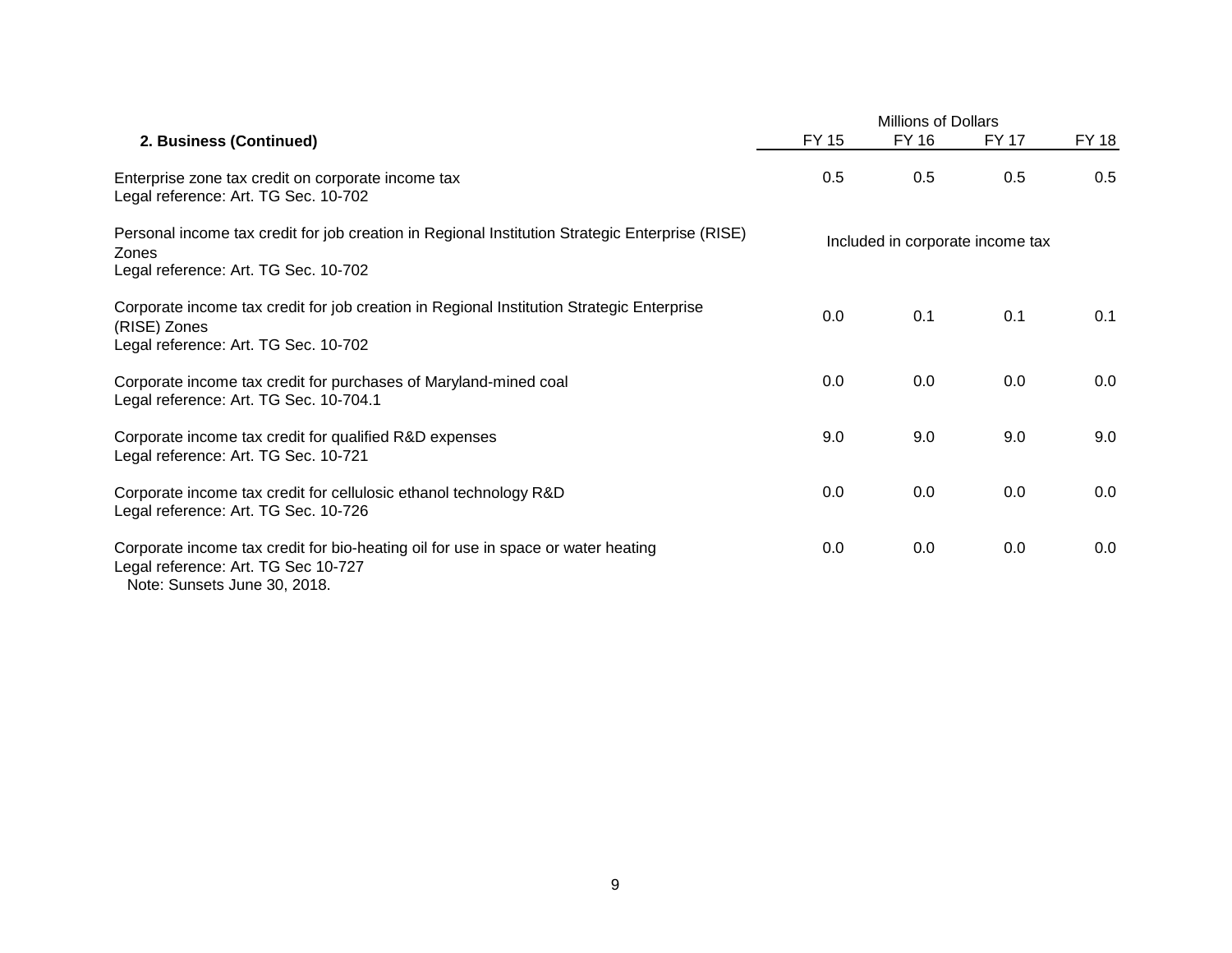|                                                                                                                                                                                                                                                            |              | <b>Millions of Dollars</b> |              |              |  |  |
|------------------------------------------------------------------------------------------------------------------------------------------------------------------------------------------------------------------------------------------------------------|--------------|----------------------------|--------------|--------------|--|--|
| 2. Business (Continued)                                                                                                                                                                                                                                    | <b>FY 15</b> | <b>FY 16</b>               | <b>FY 17</b> | <b>FY 18</b> |  |  |
| Corporate income tax credit for qualified film production entities<br>Legal reference: Art. TG Sec 10-730<br>Note: Credit entirely claimed against corporate income tax. FY 2017 credit is \$11.5 million.<br>FY 2018 is proposed at \$5 million.          | 7.5          | 0.0                        | 11.5         | 5.0          |  |  |
| Corporate income tax credit for employer costs of security clearance<br>Legal reference: Art. TG Sec. 10-732<br>Note: Statutorily capped at \$2.0 million for all eligible companies. Credit split between<br>personal and corporate income tax.           | 1.5          | 1.5                        | 1.5          | 1.5          |  |  |
| Corporate income tax credit for cybersecurity investment<br>Legal reference: Proposed Art. TG Sec. 10-733<br>Note: Credit split between corporate and individual income tax. Proposed at \$2 million in FY<br>2018.                                        | 0.8          | 1.0                        | 0.0          | 2.0          |  |  |
| Refund for aviation fuel dispensed to aircraft by an aircraft manufacturing company located in<br>the State<br>Legal reference: Art. TG Sec. 13-901<br>Note: 9.6% of this would be distributed to local governments in FY 2016 as Highway User<br>Revenue. | 0.0          | 0.0                        | 0.0          | 0.0          |  |  |
| Personal income tax subtraction for provision of targeted jobs<br>Legal reference: Art. TG Sec. 10-208                                                                                                                                                     |              | No reliable estimate       |              |              |  |  |
| Enterprise Zone tax credit on personal income taxes<br>Legal reference: Art. TG Sec. 10-702                                                                                                                                                                | 0.1          | 0.1                        | 0.3          | 0.3          |  |  |
| Personal income tax credit for cogenerators' purchase of MD-mined coal<br>Legal reference: Art. TG Sec. 10-704.1<br>Note: Corporations take all credits against franchise tax.                                                                             | 0.0          | 0.0                        | 0.0          | 0.0          |  |  |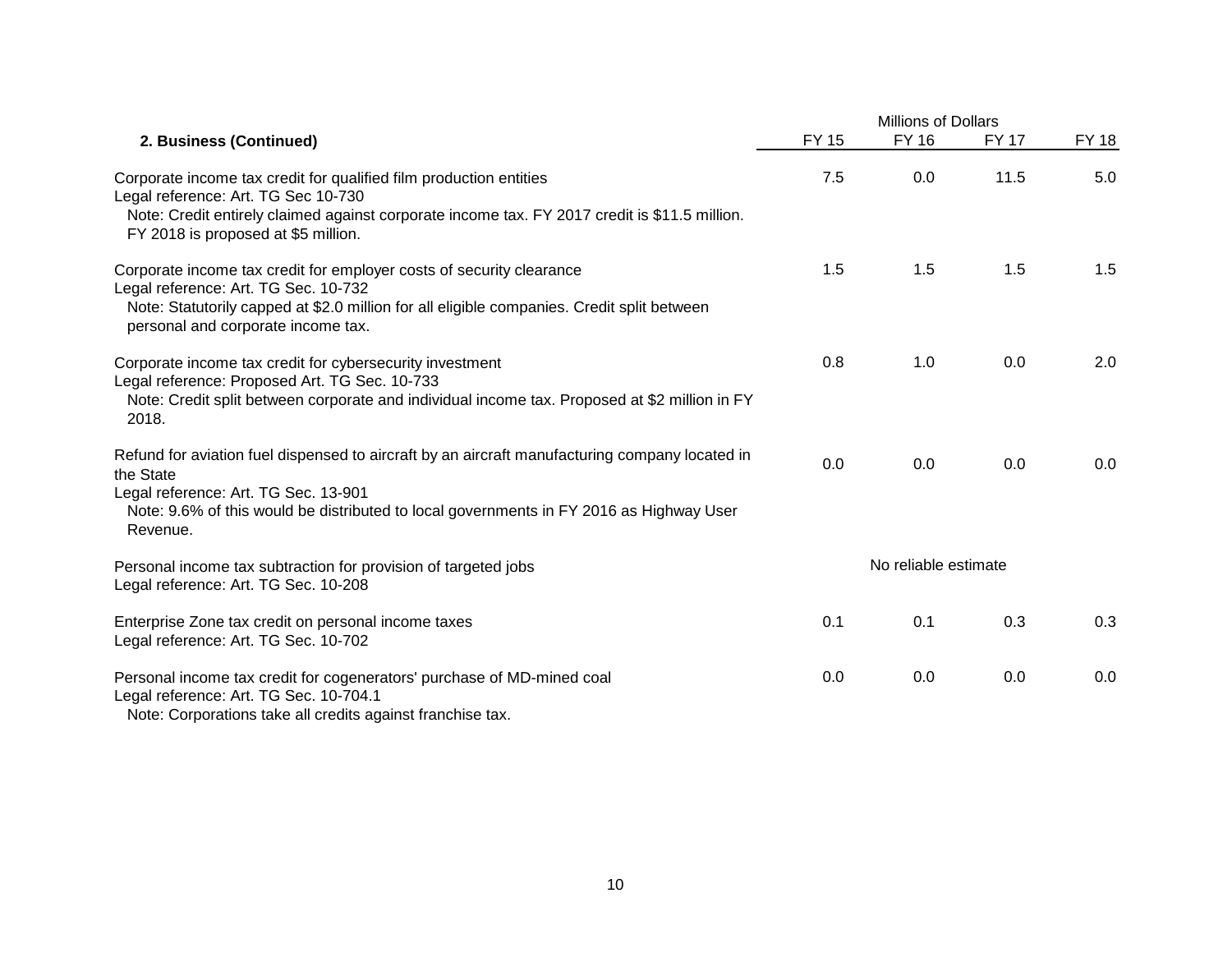|                                                                                                                                                                                                                                                 | <b>Millions of Dollars</b> |                      |              |       |
|-------------------------------------------------------------------------------------------------------------------------------------------------------------------------------------------------------------------------------------------------|----------------------------|----------------------|--------------|-------|
| 2. Business (Continued)                                                                                                                                                                                                                         | FY 15                      | FY 16                | <b>FY 17</b> | FY 18 |
| Personal income tax credit for qualified R&D expenses<br>Legal reference: Art. TG Sec. 10-721<br>Note: Sunsets July 1, 2021.                                                                                                                    | 0.1                        | 0.1                  | 0.3          | 0.3   |
| Personal income tax credit for cellulosic ethanol technology R&D<br>Legal reference: Art. TG Sec. 10-726<br>Note: No credits claimed.                                                                                                           | 0.0                        | 0.0                  | 0.0          | 0.0   |
| Personal income tax credit for bio-heating oil for use in space or water heating<br>Legal reference: Art. TG Sec 10-727<br>Note: Sunsets June 30, 2018.                                                                                         |                            | No reliable estimate |              |       |
| Personal income tax credit for qualified film production entities<br>Legal reference: Art. TG Sec 10-730<br>Note: Credit entirely claimed against corporate income tax.                                                                         | 0.0                        | 0.0                  | 0.0          | 0.0   |
| Personal income tax credit for employer costs of security clearance<br>Legal reference: Art. TG Sec. 10-732<br>Note: Statutorily capped at \$2.0 million for all eligible companies. Credit split between<br>personal and corporate income tax. | 0.5                        | 0.5                  | 0.5          | 0.5   |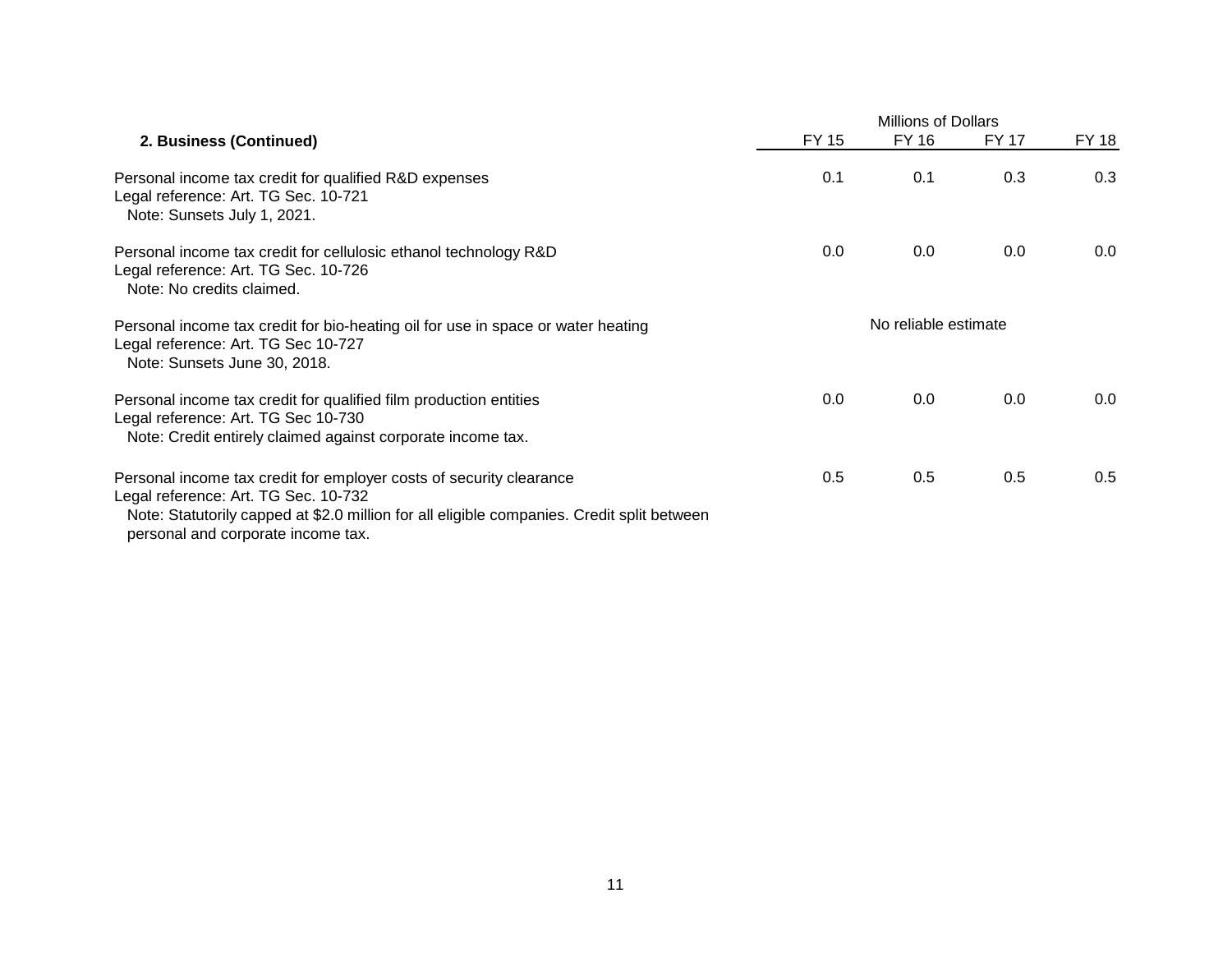|                                                                                                                                                                                                                    | <b>Millions of Dollars</b> |              |                                                 |              |
|--------------------------------------------------------------------------------------------------------------------------------------------------------------------------------------------------------------------|----------------------------|--------------|-------------------------------------------------|--------------|
| 2. Business (Continued)                                                                                                                                                                                            | <b>FY 15</b>               | <b>FY 16</b> | <b>FY 17</b>                                    | <b>FY 18</b> |
| Corporate income tax credit for first-year leases of small businesses performing security-<br>based contracting<br>Legal reference: Art. TG Sec. 10-732                                                            | 2.2                        | 2.3          | 2.3                                             | 2.3          |
|                                                                                                                                                                                                                    |                            |              |                                                 |              |
| Individual income tax credit for first-year leases of small businesses performing security-<br>based contracting                                                                                                   | 0.0                        | 0.0          | 0.0                                             | 0.0          |
| Legal reference: Art. TG Sec. 10-732                                                                                                                                                                               |                            |              |                                                 |              |
| Personal income tax credit for cybersecurity investment<br>Legal reference: Proposed Art. TG Sec. 10-733<br>Note: Credit split between corporate and individual income tax. Proposed at \$2 million in FY<br>2018. |                            |              | Included in corporate income tax                |              |
| Corporate income tax credit for aerospace, electronics, or defense contract projects<br>Legal reference: Art. TG Sec. 10-737                                                                                       | Not in existence           |              | 7.5                                             | 7.5          |
| Individual income tax credit for aerospace, electronics, or defense contract projects<br>Legal reference: Art. TG Sec. 10-737                                                                                      | Not in existence           |              | Included in corporate income<br>tax             |              |
| One Maryland Economic Development tax credit against the insurance premium tax for<br>certain economic development projects<br>Legal reference: Art. Ins Sec.6-119                                                 |                            |              | Included in corporate and individual income tax |              |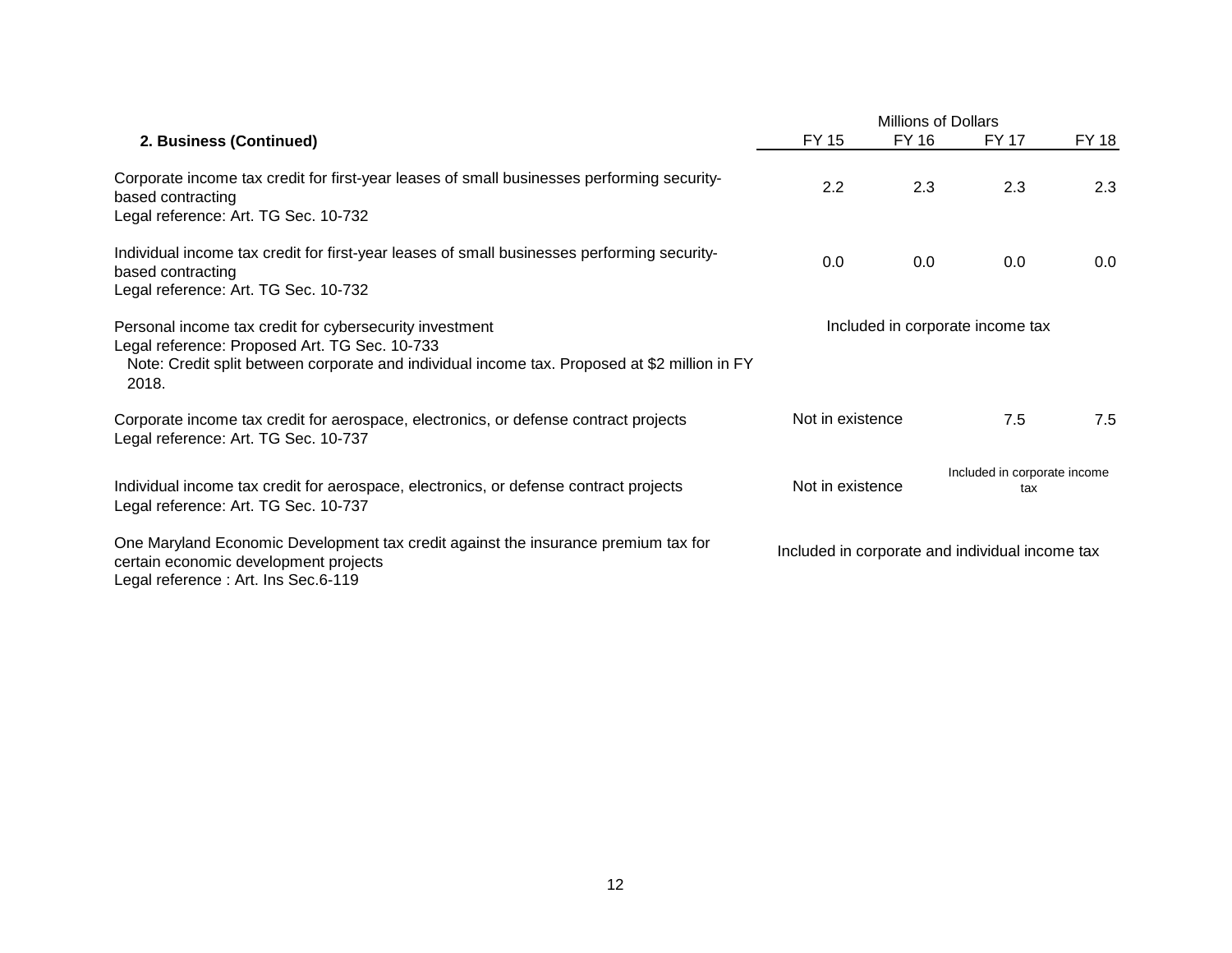| Property used for heating/cooling of state owned/occupied property<br>Legal reference: Art. TP Sec. 7-210,11<br>Note: No revenue loss; properties potentially affected are already tax exempt.              | 0.0 | 0.0                  | 0.0 | 0.0              |
|-------------------------------------------------------------------------------------------------------------------------------------------------------------------------------------------------------------|-----|----------------------|-----|------------------|
| Exemption from the property tax of landing areas at privately owned, public use airports<br>Legal reference: Art. TP Sec. 7-303<br>Note: Tax expenditure is under \$5,000 annually.                         |     | Negligible           |     |                  |
| Exemption from the public service company franchise tax of internet services<br>Legal reference: Art. TG Sec. 8-401                                                                                         |     | No reliable estimate |     |                  |
| Public service company franchise tax credit for purchase of MD-mined coal<br>Legal reference: Art. TG Sec. 8-406<br>Note: Capped at \$6 million in FY 2015. Begin phase out in FY 2016, cap at \$3 million. | 6.0 | 3.0 <sub>2</sub>     | 3.0 | 3.0 <sub>2</sub> |
| Public service company franchise tax credit for sales to large industrial customers for<br>production activity<br>Legal reference: Art. TG Sec 8-417                                                        | 1.5 | 1.5                  | 1.5 | 1.5              |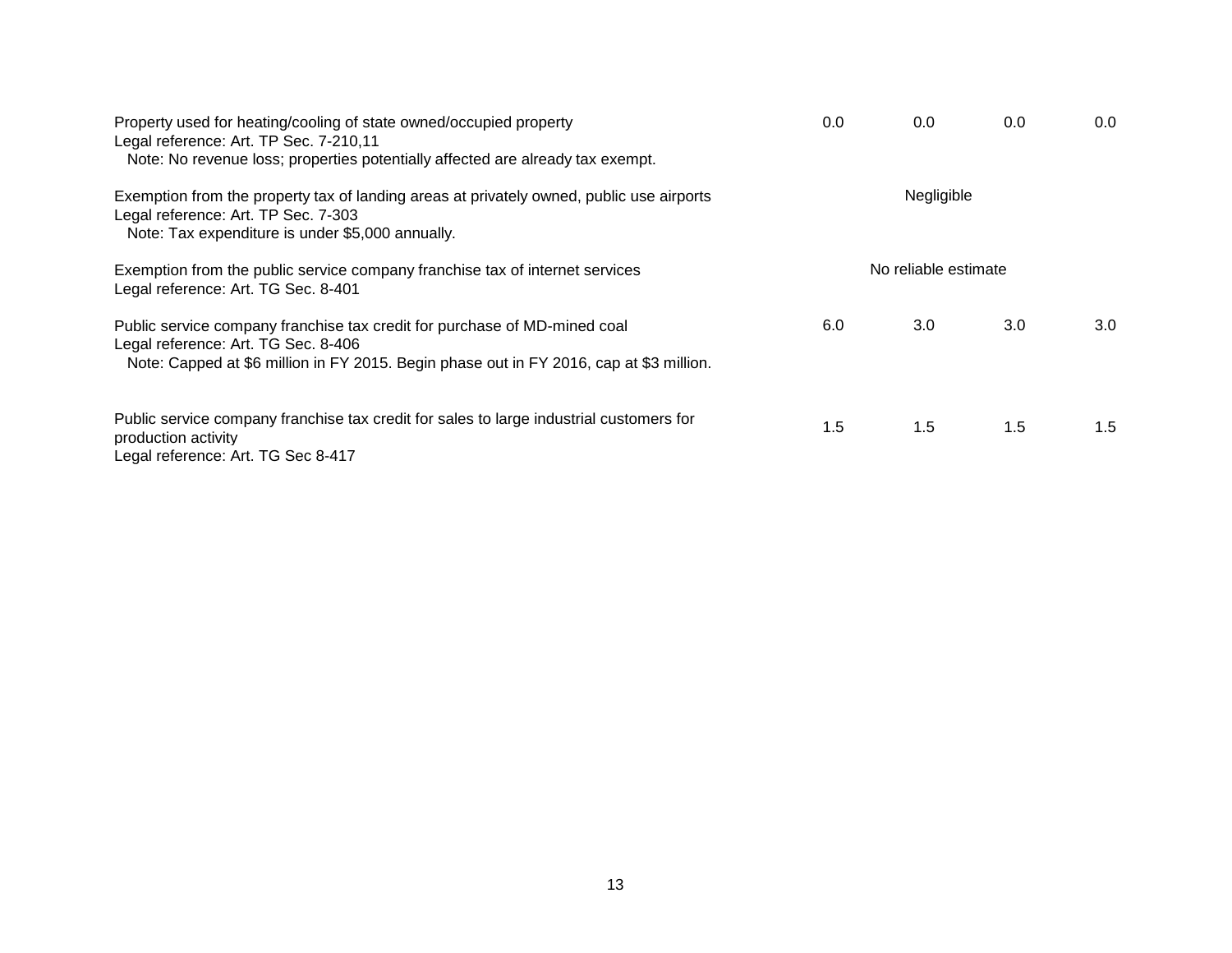|                                                                                                                                                            |                      | <b>Millions of Dollars</b> |              |              |  |
|------------------------------------------------------------------------------------------------------------------------------------------------------------|----------------------|----------------------------|--------------|--------------|--|
| 2. Business (Continued)                                                                                                                                    | <b>FY 15</b>         | FY 16                      | <b>FY 17</b> | <b>FY 18</b> |  |
| Property tax credit for the Urban Enterprise Zone Tax Credit<br>Legal reference: Art. TP Sec 9-103                                                         | 13.5                 | 16.5                       | 19.7         | 22.4         |  |
| Property tax credit for the BRAC Zone Tax Credit<br>Legal reference: Art. TP Sec 5-105                                                                     | 0.7                  | 0.8                        | 0.8          | 2.1          |  |
| Exemption from the sales tax for the "core value" of used truck parts exchanged for<br>remanufactured parts<br>Legal reference: Art. TG Sec. 11-101        | 0.1                  | 0.1                        | 0.1          | 0.1          |  |
| Exemption from the sales tax of sales to cemetery companies<br>Legal reference: Art. TG Sec. 11-204                                                        | No reliable estimate |                            |              |              |  |
| Exemption from the sales tax of sales to credit unions<br>Legal reference: Art. TG Sec. 11-204                                                             | 0.3                  | 0.4                        | 0.4          | 0.4          |  |
| Exemption from the sales tax of certain transfers of business property<br>Legal reference: Art. TG Sec. 11-209                                             | No reliable estimate |                            |              |              |  |
| Exemption from the sales tax of sales of tangible personal property used predominantly in a<br>production activity<br>Legal reference: Art. TG Sec. 11-210 | 103.0                | 106.7                      | 109.9        | 113.2        |  |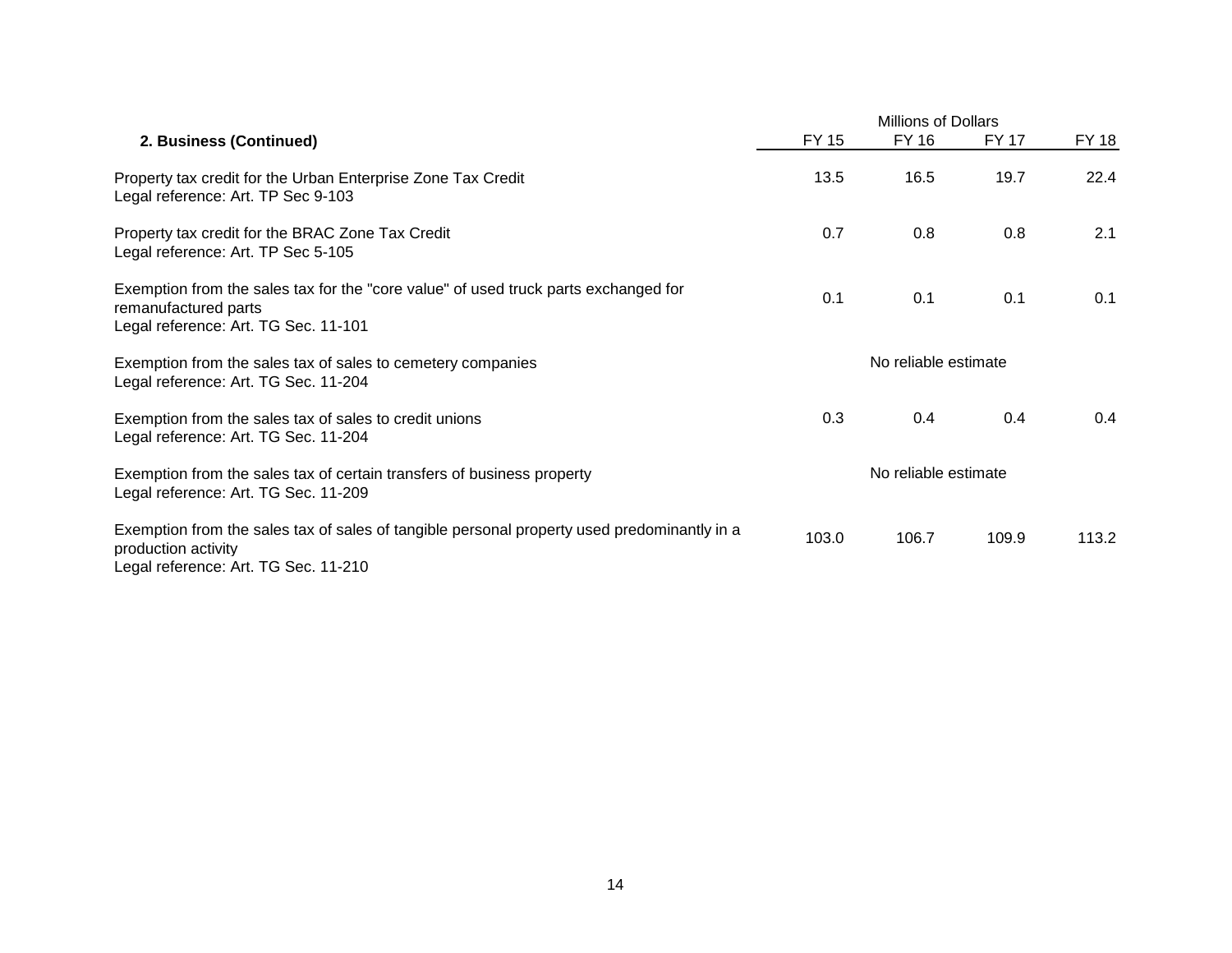|                                                                                                                                                                  | <b>Millions of Dollars</b> |                      |              |       |  |
|------------------------------------------------------------------------------------------------------------------------------------------------------------------|----------------------------|----------------------|--------------|-------|--|
| 2. Business (Continued)                                                                                                                                          | FY 15                      | FY 16                | <b>FY 17</b> | FY 18 |  |
| Exemption from the sales tax of sales of certain bakery equipment<br>Legal reference: Art. TG Sec. 11-210<br>Note: Estimated at under \$25,000 annually.         | No reliable estimate       |                      |              |       |  |
| Exemption from the sales tax of sales of machinery and utilities used to produce bituminous<br>concrete<br>Legal reference: Art. TG Sec. 11-210                  | 0.3                        | 0.3                  | 0.3          | 0.3   |  |
| Exemption from the sales tax of sales of wood products for mining purposes<br>Legal reference: Art. TG Sec. 11-212                                               | No reliable estimate       |                      |              |       |  |
| Exemption from the sales tax of sales of diesel fuel used in coal mine reclamation<br>Legal reference: Art. TG Sec. 11-212<br>Note: Less than \$20,000 annually. |                            | No reliable estimate |              |       |  |
| Exemption from the sales tax of the use of nonresidential personal property<br>Legal reference: Art. TG Sec. 11-214                                              | No reliable estimate       |                      |              |       |  |
| Exemption from the sales tax of sales of precious metal coins or bullion over \$1,000<br>Legal reference: Art. TG Sec. 11.214                                    | 3.0                        | 3.0                  | 3.1          | 3.1   |  |
| Exemption from the sales tax for sales and printing of free newspapers<br>Legal reference: Art. TG Sec. 11-215                                                   | 4.0                        | 4.2                  | 4.2          | 4.2   |  |
| Exemption from the sales tax for sales of out-of-state direct mail advertising materials<br>Legal reference: Art. TG Sec. 11-215                                 | 4.6                        | 4.9                  | 5.0          | 5.1   |  |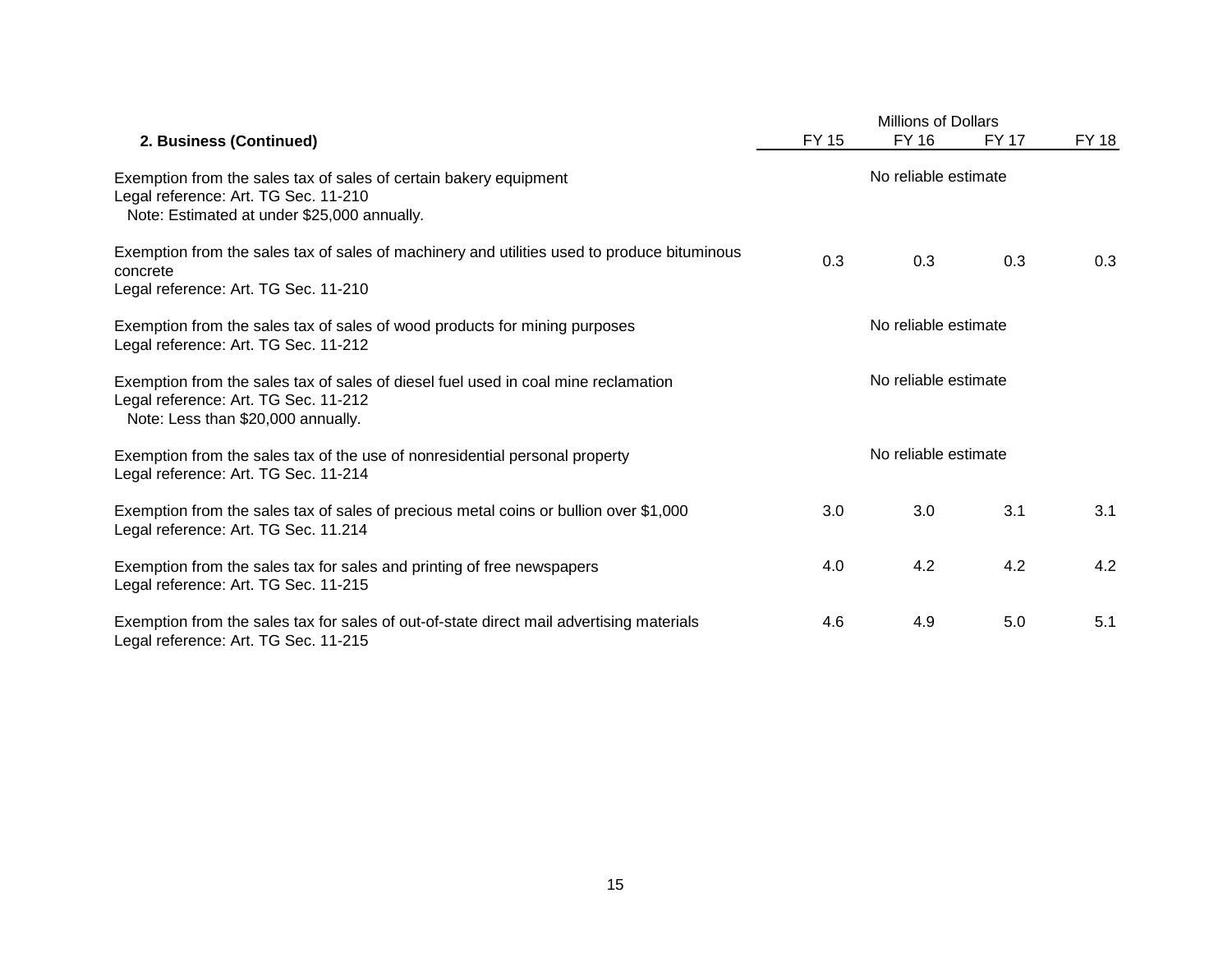|                                                                                                                                                                                                                |                      | <b>Millions of Dollars</b> |              |              |  |
|----------------------------------------------------------------------------------------------------------------------------------------------------------------------------------------------------------------|----------------------|----------------------------|--------------|--------------|--|
| 2. Business (Continued)                                                                                                                                                                                        | <b>FY 15</b>         | <b>FY 16</b>               | <b>FY 17</b> | <b>FY 18</b> |  |
| Exemption from the sales tax of sales of photographic and artistic materials used in<br>publication<br>Legal reference: Art. TG Sec. 11-215                                                                    | 12.2                 | 12.8                       | 13.3         | 13.9         |  |
| Exemption from the sales tax of certain sales for R&D purposes<br>Legal reference: Art. TG Sec. 11-217                                                                                                         | 22.1                 | 22.9                       | 23.7         | 24.6         |  |
| Exemption from the sales tax of sales of fuel or repair parts for commercial vessels<br>Legal reference: Art. TG Sec. 11-218                                                                                   | No reliable estimate |                            |              |              |  |
| Exemption from the sales tax of optional computer software maintenance contracts<br>Legal reference: Art. TG Sec. 11-219                                                                                       | 7.8                  | 8.2                        | 8.6          | 9.1          |  |
| Exemption from the sales tax of sales of certain computer programs<br>Legal reference: Art. TG Sec. 11-225                                                                                                     | 2.4                  | 2.5                        | 2.6          | 2.6          |  |
| Exemption from the sales tax of sales of property or services used in film production activity                                                                                                                 | 0.7                  | 0.7                        | 0.7          | 0.7          |  |
| Legal reference: Art. TG Sec. 11-227                                                                                                                                                                           |                      |                            |              |              |  |
| Exemption from the sales tax of sales of power to operate equipment for producing snow for<br>commercial purposes<br>Legal reference: Art. TG Sec. 11-229                                                      | No reliable estimate |                            |              |              |  |
| Exemption from the sales tax of sales of space at corporate training centers<br>Legal reference: Art. TG Sec. 11-231                                                                                           | 0.4                  | 0.4                        | 0.4          | 0.4          |  |
| Exemption from the sales tax of sales of construction material or warehousing equipment for<br>use in Baltimore County on property previously owned by Bethlehem Steel<br>Legal reference: Art. TG Sec. 11-232 | Not in existence     | No reliable estimate       |              |              |  |
| Exemption from the titling tax for registered passenger buses<br>Legal reference: Art. TR Sec. 13-810                                                                                                          | 19.2                 | 19.3                       | 19.4         | 19.5         |  |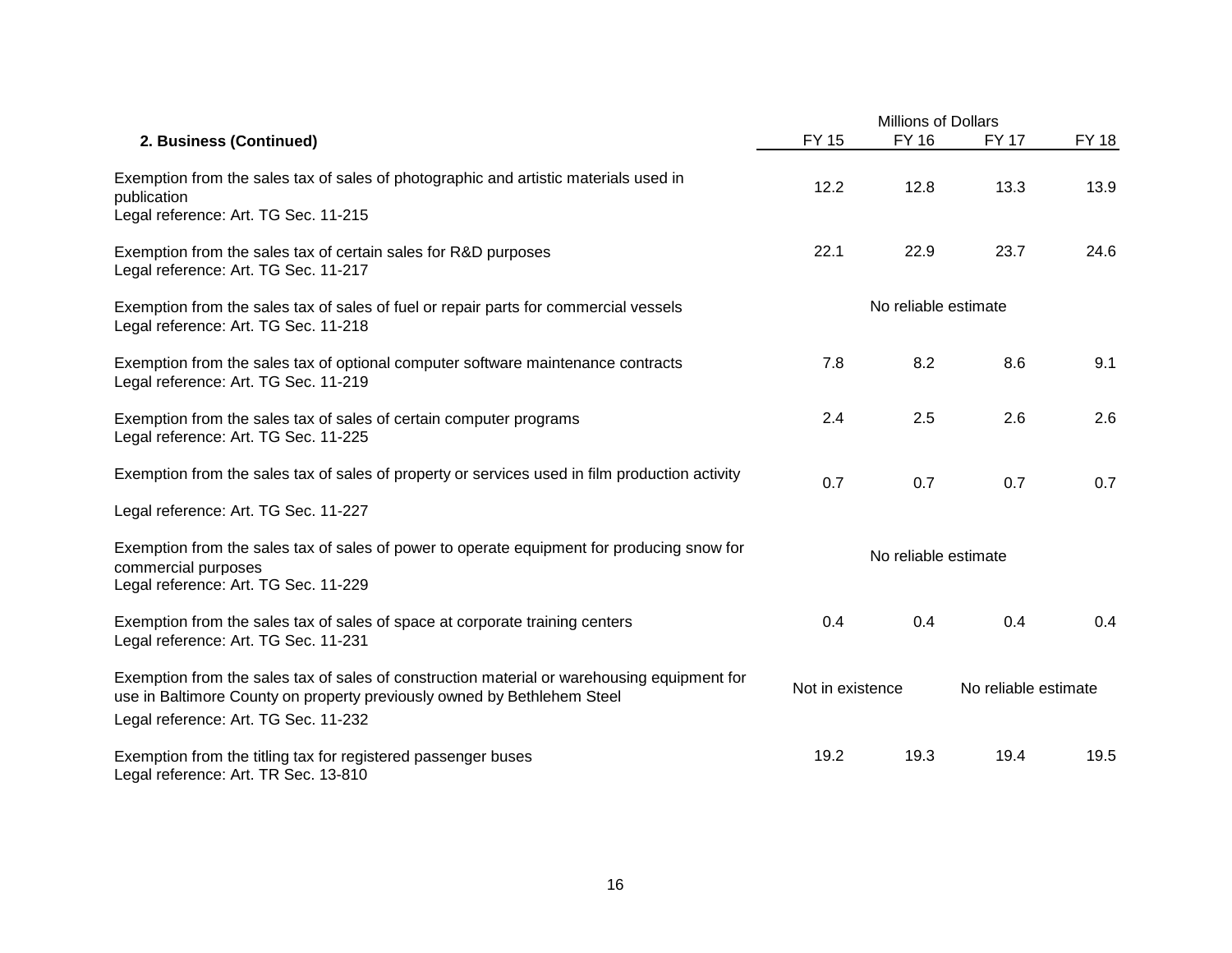|                                                                                                                                                                           |                      | <b>Millions of Dollars</b> |                             |              |  |
|---------------------------------------------------------------------------------------------------------------------------------------------------------------------------|----------------------|----------------------------|-----------------------------|--------------|--|
| 2. Business (Continued)                                                                                                                                                   | <b>FY 15</b>         | FY 16                      | <b>FY 17</b>                | <b>FY 18</b> |  |
| Exemption from the titling tax for registered truck tractors<br>Legal reference: Art. TR Sec. 13-810                                                                      | No reliable estimate |                            | Included in passenger buses |              |  |
| Exemption from the property transfer tax for conversion of foreign entities to LLCs<br>Legal reference: Art. TP Sec 13-207                                                | No reliable estimate |                            |                             |              |  |
| Exemption from the transfer tax for corporate or partnership conveyances<br>Legal reference: Art. TP Sec. 13-207                                                          | No reliable estimate |                            |                             |              |  |
| Exemption from the transfer tax for mergers, consolidations or transfers from partnership to a<br><b>LLC</b><br>Legal reference: Art. TP Sec. 13-207                      |                      | No reliable estimate       |                             |              |  |
| Exemption from the transfer tax for transfers of corporate property between related<br>corporations<br>Legal reference: Art. TP Sec. 13-207                               |                      | No reliable estimate       |                             |              |  |
| Exemption from the transfer tax for transfers upon conversion of joint venture or sole<br>proprietorship to a LLC<br>Legal reference: Art. TP Sec. 13-207                 |                      | No reliable estimate       |                             |              |  |
| Exemption from the transfer tax for transfers between parent business entity and subsidiary<br>or among wholly owned subsidiaries<br>Legal reference: Art. TP Sec. 12-108 |                      | No reliable estimate       |                             |              |  |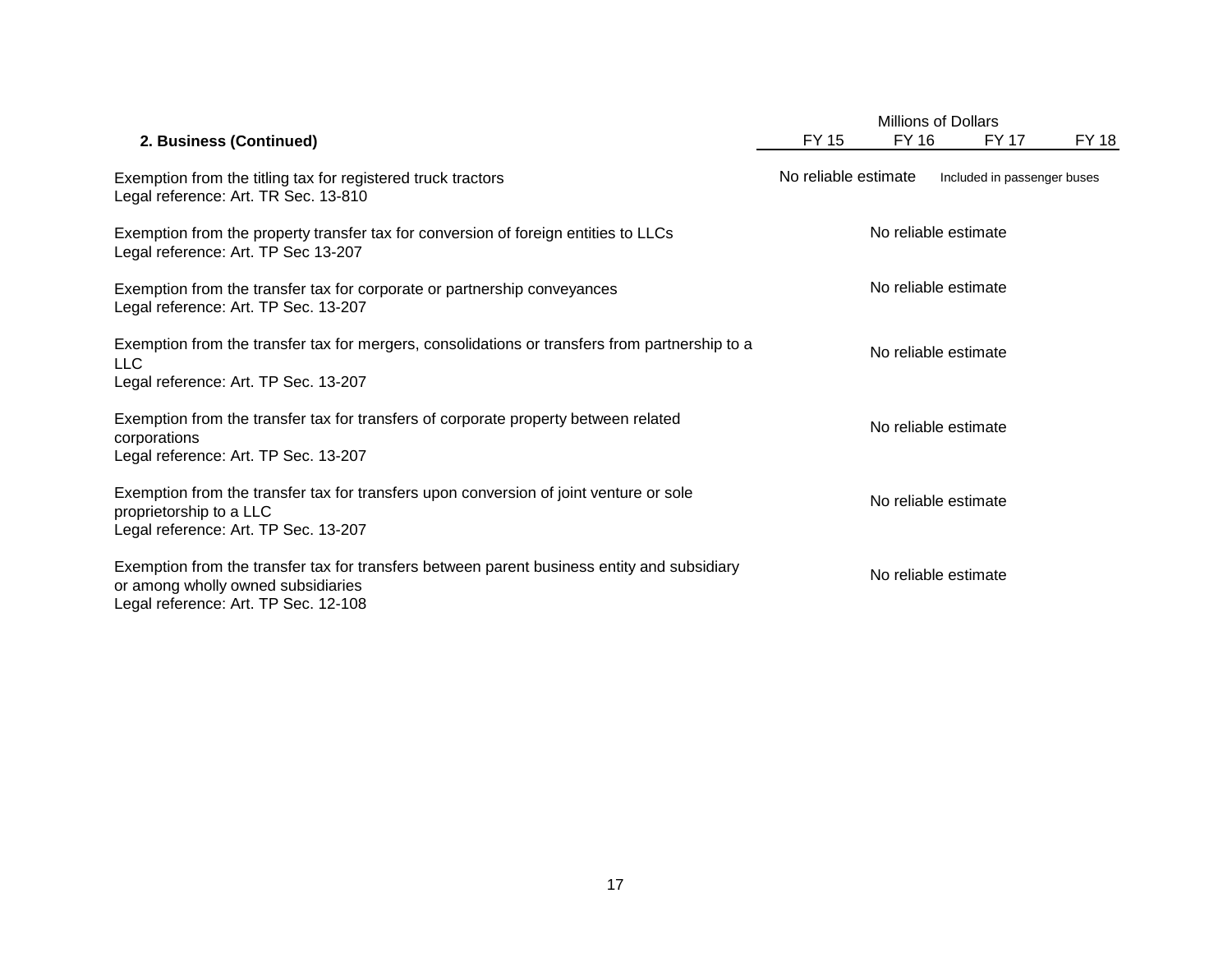| Credit against corporate income tax for qualified expenditures at wineries and vineyards<br>Legal reference: Art. TG Sec. 10-735                                                                                                                                                              | 0.5  | 0.5  | 0.5  | 0.5  |
|-----------------------------------------------------------------------------------------------------------------------------------------------------------------------------------------------------------------------------------------------------------------------------------------------|------|------|------|------|
| Corporate income tax credit for biotechnology investment<br>Legal reference: Art. TG Sec. 10-725<br>Note: Credit split between corporate and individual income tax. Cost depends on<br>appropriation: \$12 million for FY 2015 to FY 2017. Proposed FY 2018 appropriation of \$12<br>million. | 1.8  | 1.8  | 1.8  | 1.8  |
| Individual income tax credit for biotechnology investment<br>Legal reference: Art. TG Sec 10-725<br>Note: Credit split between corporate and individual income tax. Cost depends on<br>appropriation: \$12 million for FY 2015 to FY 2017. Proposed FY 2018 appropriation of \$12<br>million. | 10.2 | 10.2 | 10.2 | 10.2 |

| Total: | 415.3 | 390.7 | 405.6 | 419.6 |
|--------|-------|-------|-------|-------|
|        |       |       |       |       |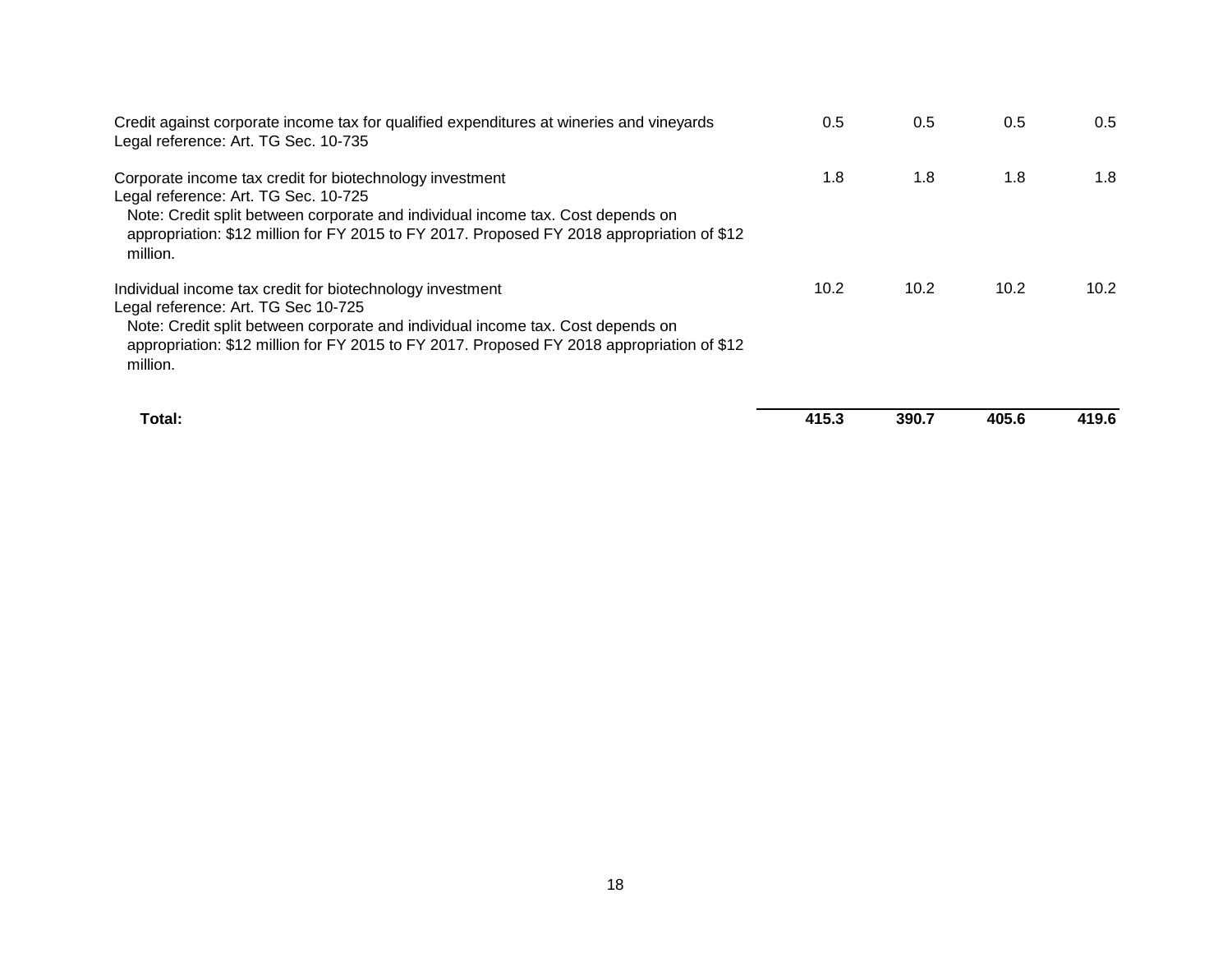|                                                                                                                                                                                                                                                      | <b>Millions of Dollars</b> |                      |              |       |
|------------------------------------------------------------------------------------------------------------------------------------------------------------------------------------------------------------------------------------------------------|----------------------------|----------------------|--------------|-------|
| 3. Charity                                                                                                                                                                                                                                           | <b>FY 15</b>               | FY 16                | <b>FY 17</b> | FY 18 |
| Exemption from the boat tax of vessels purchased by charitable organizations<br>Legal reference: Art. NR Sec. 8-716<br>Note: Estimated at less than \$30,000 annually before FY 2018.                                                                | Negligible                 |                      |              | 0.6   |
| Refund of the fuel tax to the Red Cross<br>Legal reference: Art. TG Sec. 13-901                                                                                                                                                                      |                            | No reliable estimate |              |       |
| Personal income tax deduction for charitable contributions<br>Legal reference: Art. TG Sec. 10-204<br>Note: Local effect is \$153.9 million in FY 2018.                                                                                              | 242.4                      | 242.4                | 242.4        | 242.4 |
| Exemption from the sales tax of sales to charitable organizations<br>Legal reference: Art. TG Sec. 11-204                                                                                                                                            | 110.3                      | 115.7                | 119.2        | 122.7 |
| Exemption from registration fees for vehicles owned by the Red Cross<br>Legal reference: Art. TR Sec. 13-903<br>Note: Included in miscellaneous and other registration fee exemptions, all of which are<br>estimated to be \$0.1 million in FY 2018. |                            | No reliable estimate |              |       |
| Exemption from the titling tax of Red Cross Vehicles<br>Legal reference: Art. TR Sec. 13-810                                                                                                                                                         |                            | No reliable estimate |              |       |
| Total:                                                                                                                                                                                                                                               | 352.7                      | 358.1                | 361.6        | 365.8 |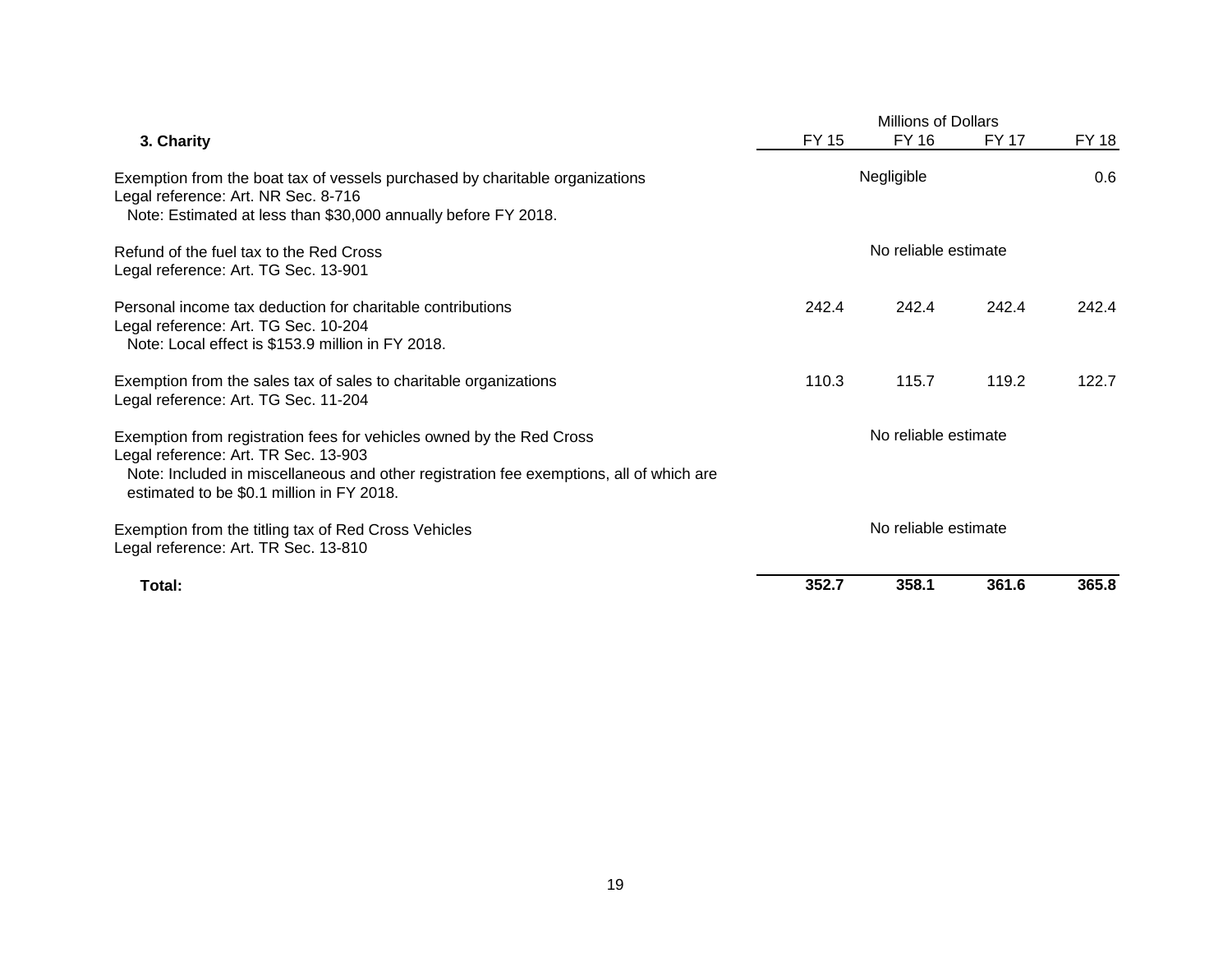|                                                                                                                                                                                                                                                                                                                                                                                                                                                                                                                                                                                    |                  | <b>Millions of Dollars</b> |       |                      |  |  |
|------------------------------------------------------------------------------------------------------------------------------------------------------------------------------------------------------------------------------------------------------------------------------------------------------------------------------------------------------------------------------------------------------------------------------------------------------------------------------------------------------------------------------------------------------------------------------------|------------------|----------------------------|-------|----------------------|--|--|
| 4. Education                                                                                                                                                                                                                                                                                                                                                                                                                                                                                                                                                                       | FY 15            | FY 16                      | FY 17 | FY 18                |  |  |
| Exemption from the motor fuel tax motor fuel used in a school bus owned or used by a<br>county board of education<br>Legal reference: Art. TG Sec. 9-303                                                                                                                                                                                                                                                                                                                                                                                                                           | Not in existence |                            |       | No reliable estimate |  |  |
| Personal income tax subtraction for amounts contributed to prepaid tuition plans<br>Legal reference: Art. TG Sec. 10-207                                                                                                                                                                                                                                                                                                                                                                                                                                                           |                  | No reliable estimate       |       |                      |  |  |
| Personal income tax subtraction for contributions to investment accounts<br>Legal Reference: Art. TG Sec. 10-208<br>Note: Applies to the Maryland Prepaid College Trust, Maryland College Investment Plan,<br>the Maryland ABLE Program and to the Maryland Broker-Dealer College Investment Plan.<br>Capped at \$2,500 per contract with the Prepaid Trust and per account holder/beneficiary.<br>As of January 2017, Maryland 529 has not implemented the Maryland Broker-Dealer<br>College Investment Plan. The Maryland ABLE Program is anticipated to launch in late<br>2017. | 16.6             | 16.0                       | 16.0  | 16.0                 |  |  |
| Personal income tax credit for expenses incurred by classroom teachers for advanced<br>education<br>Legal reference: Art. TG Sec. 10-717                                                                                                                                                                                                                                                                                                                                                                                                                                           | 4.7              | 4.7                        | 6.8   | 6.8                  |  |  |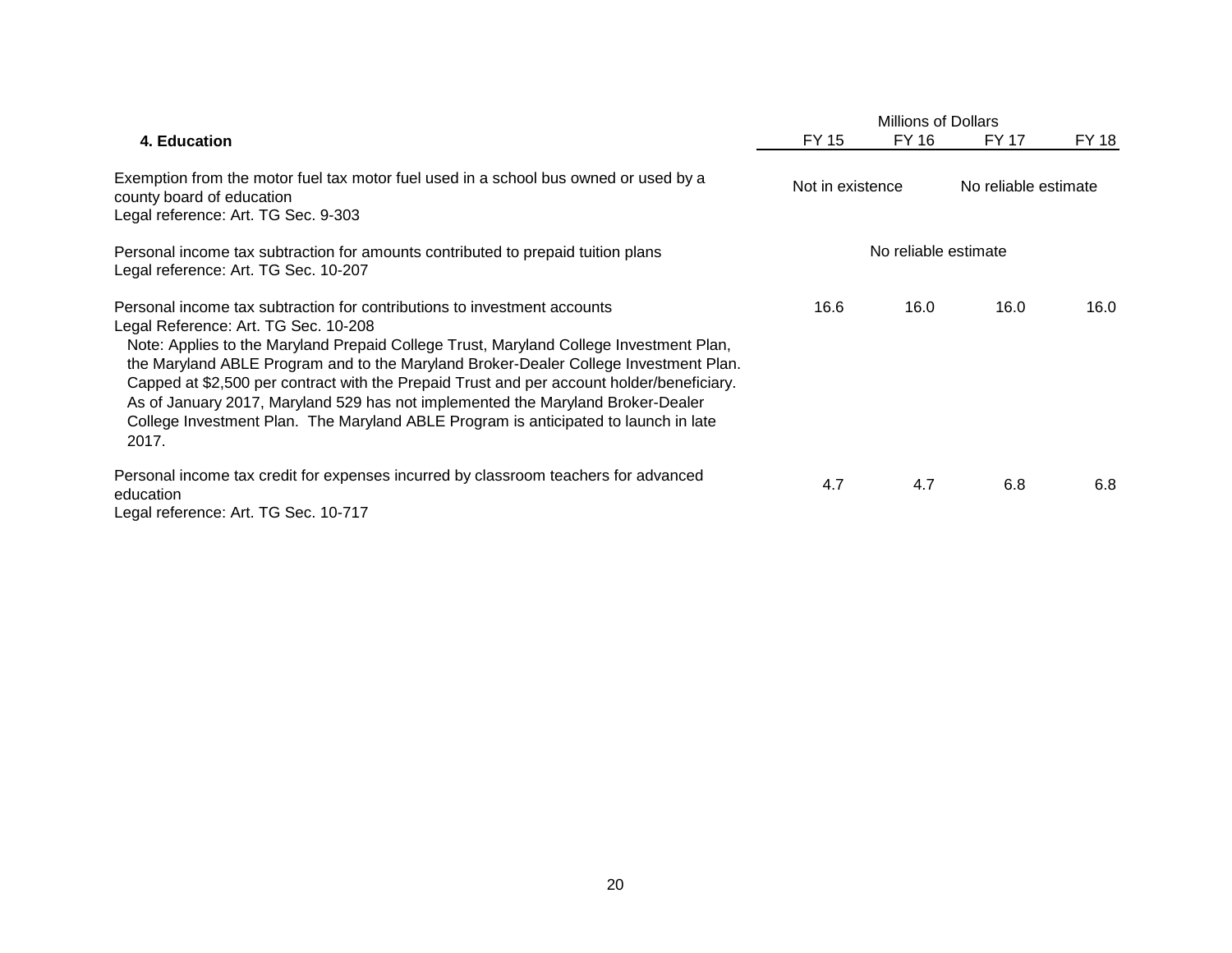|                                                                                                                                | <b>Millions of Dollars</b> |                      |              |              |
|--------------------------------------------------------------------------------------------------------------------------------|----------------------------|----------------------|--------------|--------------|
| 4. Education (Continued)                                                                                                       | <b>FY 15</b>               | <b>FY 16</b>         | <b>FY 17</b> | <b>FY 18</b> |
| Exemption from the property tax of property for educational uses<br>Legal reference: Art. TP Sec. 7-202                        | 26.2                       | 26.5                 | 23.7         | 23.7         |
| Individual income tax credit for contributions to investment accounts<br>Legal reference: Art. TG Sec. 10-737                  | Not in existence           |                      |              | 5.0          |
| Individual income tax credit for student debt<br>Legal reference: Art. TG Sec. 10-740                                          | Not in existence           |                      | 5.0          | 5.0          |
| Exemption from the sales tax of certain fund raising sales to benefit schools/students<br>Legal reference: Art. TG Sec. 11-204 | 1.4                        | 1.5                  | 1.5          | 1.6          |
| Exemption from the sales tax of sales to educational organizations<br>Legal reference: Art. TG Sec. 11-204                     | 12.8                       | 13.5                 | 14.0         | 14.6         |
| Exemption from the sales tax of sales of food at schools, colleges and universities<br>Legal reference: Art. TG Sec. 11-206    | 24.5                       | 25.2                 | 25.8         | 26.4         |
| Back to school clothing and footwear sales tax exemption<br>Legal reference: Art. TG Sec. 11-228                               | 10.9                       | 11.4                 | 11.7         | 12.0         |
| Exemption from the titling tax of buses used for public school transportation<br>Legal reference: Art. TR Sec. 13-810          | No reliable estimate       |                      |              |              |
| Exemption from the titling tax of vehicles owned by qualified private schools<br>Legal reference: Art. TR Sec. 13-810          |                            | No reliable estimate |              |              |
| Total:                                                                                                                         | 97.1                       | 98.8                 | 104.6        | 111.0        |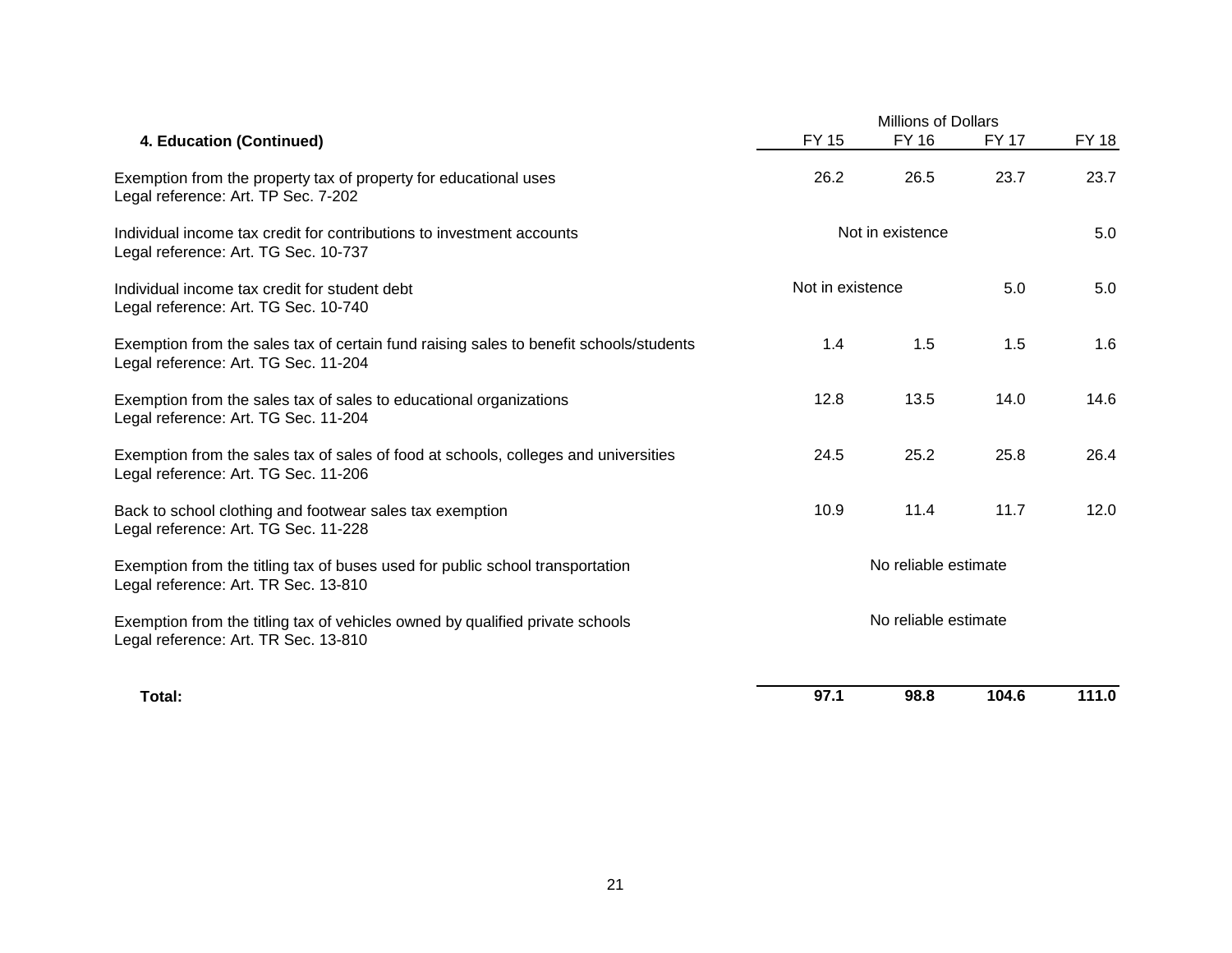|                                                                                                                                                                                                      |              | <b>Millions of Dollars</b> |              |              |  |
|------------------------------------------------------------------------------------------------------------------------------------------------------------------------------------------------------|--------------|----------------------------|--------------|--------------|--|
| 5. Elderly                                                                                                                                                                                           | <b>FY 15</b> | <b>FY 16</b>               | <b>FY 17</b> | <b>FY 18</b> |  |
| Personal income tax subtraction for federally-taxed social security and railroad retirement<br>benefits<br>Legal reference: Art. TG Sec. 10-207<br>Note: Local effect is \$131.8 million in FY 2018. | 208.5        | 210.5                      | 211.4        | 212.5        |  |
|                                                                                                                                                                                                      |              |                            |              |              |  |
| Personal income tax pension exclusion<br>Legal reference: Art. TG Sec. 10-209<br>Note: Local effect is \$103.9 million in FY 2018.                                                                   | 164.3        | 166.0                      | 166.7        | 167.5        |  |
| Additional personal income tax exemptions for the blind and elderly<br>Legal reference: Art. TG Sec. 10-211<br>Note: Local effect is \$19 million in FY 2018.                                        | 30.0         | 30.3                       | 30.4         | 30.6         |  |
| Exemption from the property tax of nonprofit housing for the elderly<br>Legal reference: Art. TP Sec. 7-202                                                                                          | 0.5          | 0.6                        | 0.5          | 0.5          |  |
| Exemption from property tax of continuing care facilities for the aged<br>Legal reference: Art. TP Sec. 7-206                                                                                        |              | No reliable estimate       |              |              |  |
| Exemption from the sales tax of sales under \$500 to nonprofit senior citizens' organizations<br>Legal reference: Art. TG Sec. 11-204                                                                |              | No reliable estimate       |              |              |  |
| Exemption from the sales tax of residential sales of electricity to a nonprofit planned<br>retirement community<br>Legal reference: Art. TG Sec. 11-207                                              | 0.3          | 0.3                        | 0.3          | 0.3          |  |
| Total:                                                                                                                                                                                               | 403.6        | 407.7                      | 409.3        | 411.4        |  |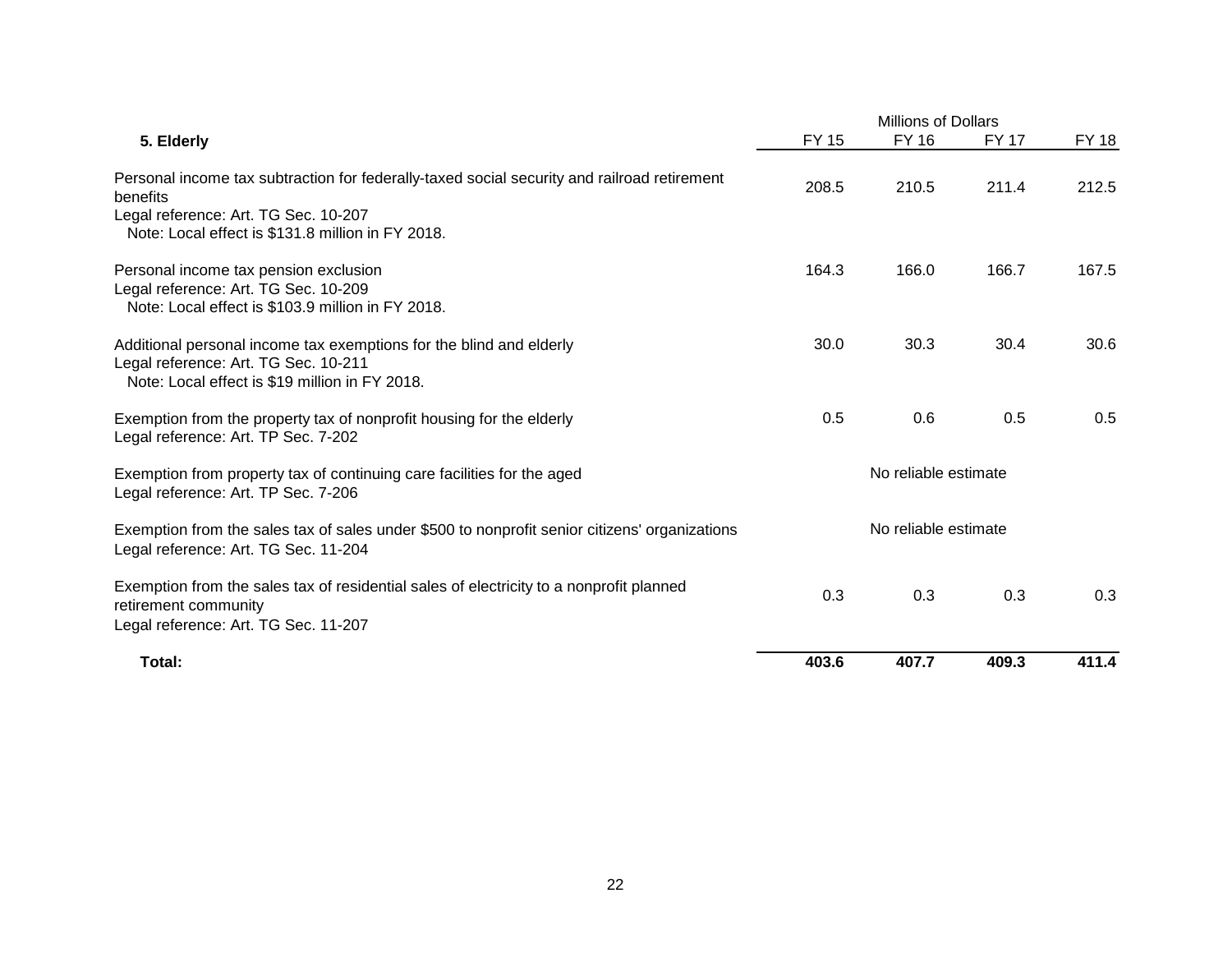|                                                                                                                                                                                             | <b>Millions of Dollars</b> |              |              |              |
|---------------------------------------------------------------------------------------------------------------------------------------------------------------------------------------------|----------------------------|--------------|--------------|--------------|
| 6. Employment-related                                                                                                                                                                       | <b>FY 15</b>               | <b>FY 16</b> | <b>FY 17</b> | <b>FY 18</b> |
| Corporate income tax credit for job creation (Job Creation Tax Credit)<br>Legal reference: Art. TG Sec. 10-704.4<br>Note: Sunsets January 1, 2020.                                          | 0.2                        | 0.1          | 0.1          | 0.1          |
| Corporate income tax credit for businesses that create new jobs<br>Legal reference: Art. TG Sec. 10-704.8                                                                                   | 1.0                        | 1.0          | 1.0          | 1.0          |
| Corporate income tax credit for One Maryland project/startup costs<br>Legal reference: Art. TG Sec. 10-714                                                                                  | 7.0                        | 7.0          | 7.0          | 7.0          |
| Personal income tax itemized deduction for job expenses<br>Legal reference: Art. TG Sec. 10-204                                                                                             | 138.7                      | 138.7        | 138.7        | 138.7        |
| Personal income tax subtraction for pickup contributions for pension and retirement systems                                                                                                 | No reliable estimate       |              |              |              |
| Legal reference: Art. TG Sec. 10-207                                                                                                                                                        |                            |              |              |              |
| Personal income tax subtraction for employment-related household and dependent care<br>expenses<br>Legal reference: Art. TG Sec. 10-208<br>Note: Local effect is \$15.6 million in FY 2018. | 25.3                       | 25.3         | 25.2         | 25.2         |
| Personal income tax credit for job creation (Job Creation Tax Credit)<br>Legal reference: Art. TG Sec. 10-704.4<br>Note: Sunsets January 1, 2020.                                           | 0.1                        | 0.1          | 0.1          | 0.1          |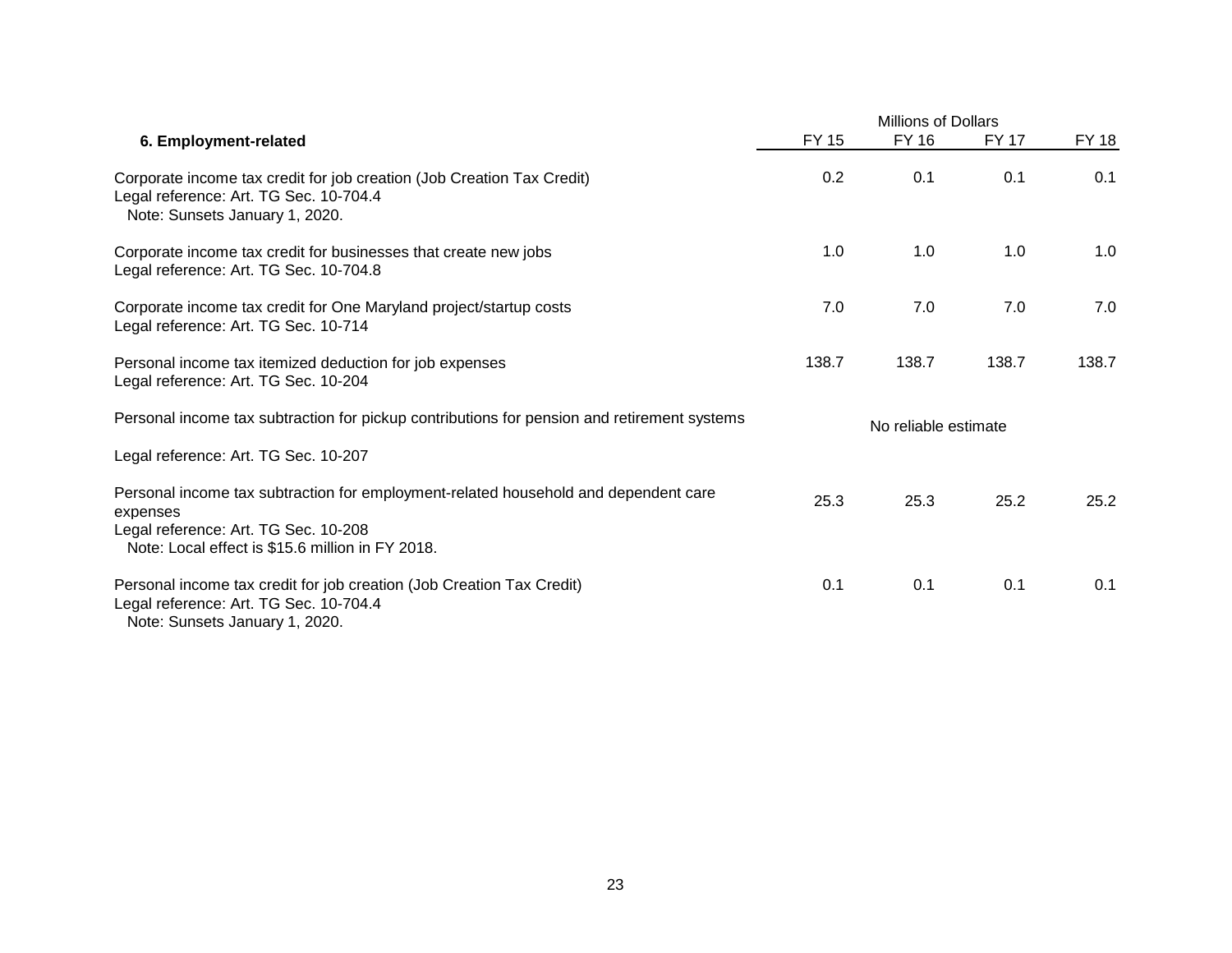|                                                                                                                                                 |       | <b>Millions of Dollars</b> |              |         |  |
|-------------------------------------------------------------------------------------------------------------------------------------------------|-------|----------------------------|--------------|---------|--|
| 6. Employment-related (Continued)                                                                                                               | FY 15 | FY 16                      | <b>FY 17</b> | FY 18   |  |
| Personal income tax credit for businesses that create new jobs<br>Legal reference: Art. TG Sec. 10-704.8                                        | 0.0   | 0.0                        | 0.0          | 0.0     |  |
| Personal income tax credit for One Maryland project/startup costs<br>Legal reference: Art. TG Sec. 10-714                                       | 1.9   | 2.5                        | 2.5          | 2.5     |  |
| Insurance premiums tax credit for job creation.<br>Legal reference: Art. INS Sec. 6-114                                                         | 0.0   | 0.0                        | 0.0          | $0.0\,$ |  |
| Insurance premiums tax credit for businesses that create new jobs<br>Legal reference: Art. INS Sec. 6-116                                       |       | No reliable estimate       |              |         |  |
| Public service company franchise tax credit for job creation<br>Legal reference: Art. TG Sec. 8-411                                             |       | No reliable estimate       |              |         |  |
| Subtraction for civil rights violation non-economic damages<br>Legal reference: Art. TG Sec. 10-207<br>Note: Fiscal estimate from SB 639 (2013) | 0.1   | 0.2                        | 0.2          | 0.2     |  |
| Total:                                                                                                                                          | 174.3 | 174.9                      | 174.9        | 174.8   |  |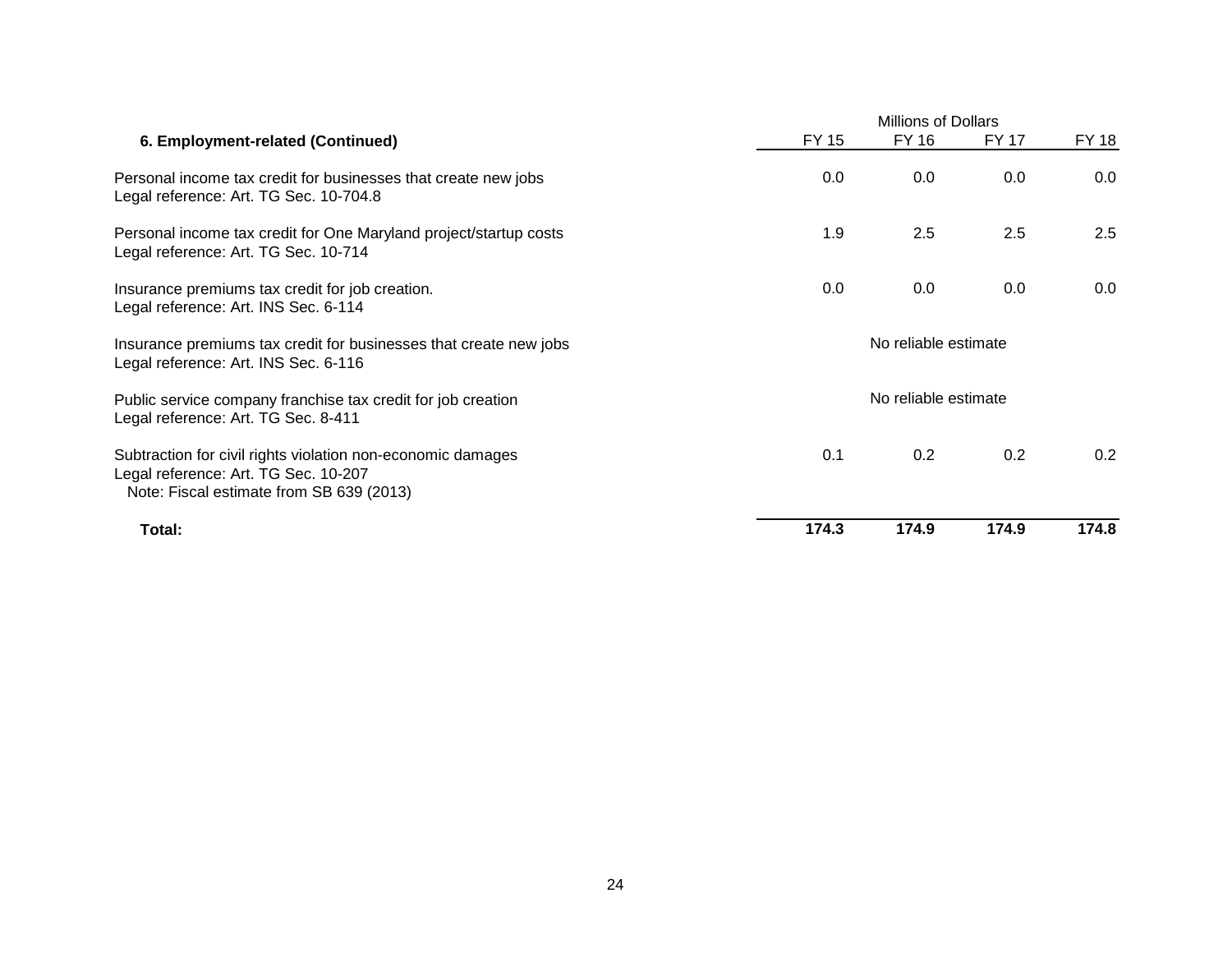|                                                                                                                                                                                           | <b>Millions of Dollars</b> |       |       |       |
|-------------------------------------------------------------------------------------------------------------------------------------------------------------------------------------------|----------------------------|-------|-------|-------|
| <b>7. Environment</b>                                                                                                                                                                     | FY 15                      | FY 16 | FY 17 | FY 18 |
| Corporate income tax credit for employer-provided commuter benefits<br>Legal reference: Art. TG Sec. 10-715                                                                               | 0.3                        | 0.3   | 0.3   | 0.3   |
| Corporate credit for electricity produced from certain qualified energy resources<br>Legal reference: Art. TG Sec 10-720                                                                  | 1.2                        | 1.2   | 1.2   | 1.2   |
| Corporate income tax credit for "green buildings" construction and rehabilitation costs<br>Legal reference: Art. TG Sec. 10-722<br>Note: Claimed entirely against the personal income tax | 0.0                        | 0.0   | 0.0   | 0.0   |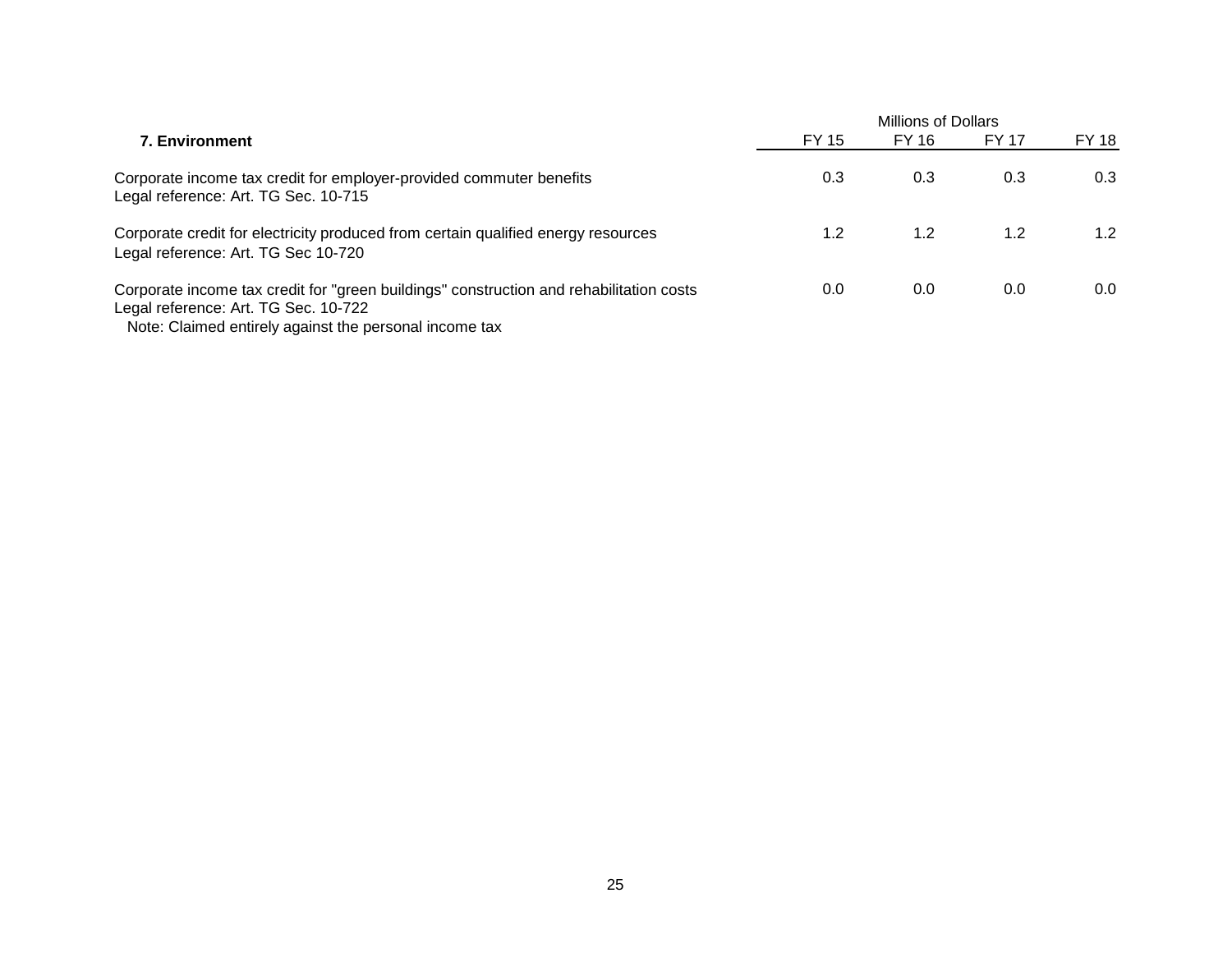|                                                                                                                                                 |                      | <b>Millions of Dollars</b> |              |       |  |
|-------------------------------------------------------------------------------------------------------------------------------------------------|----------------------|----------------------------|--------------|-------|--|
| 7. Environment (Continued)                                                                                                                      | FY 15                | FY 16                      | <b>FY 17</b> | FY 18 |  |
| Personal income tax subtraction for grants under the Solar Energy Grant Program<br>Legal reference: Art. TG Sec. 10-207<br>Note: HB 590 (2007). | Negligible           |                            |              |       |  |
| Personal income tax subtraction for cost of manure spreading equipment<br>Legal reference: Art. TG Sec. 10-208                                  | No reliable estimate |                            |              |       |  |
| Personal income tax subtraction for certain sewage disposal systems<br>Legal reference: Art. TG Sec. 10-208                                     | 0.0                  | 0.0                        | 0.0          | 0.0   |  |
| Personal income tax subtraction for conservation and management program expenses<br>Legal reference: Art. TG Sec. 10-208                        | 0.0                  | 0.0                        | 0.0          | 0.0   |  |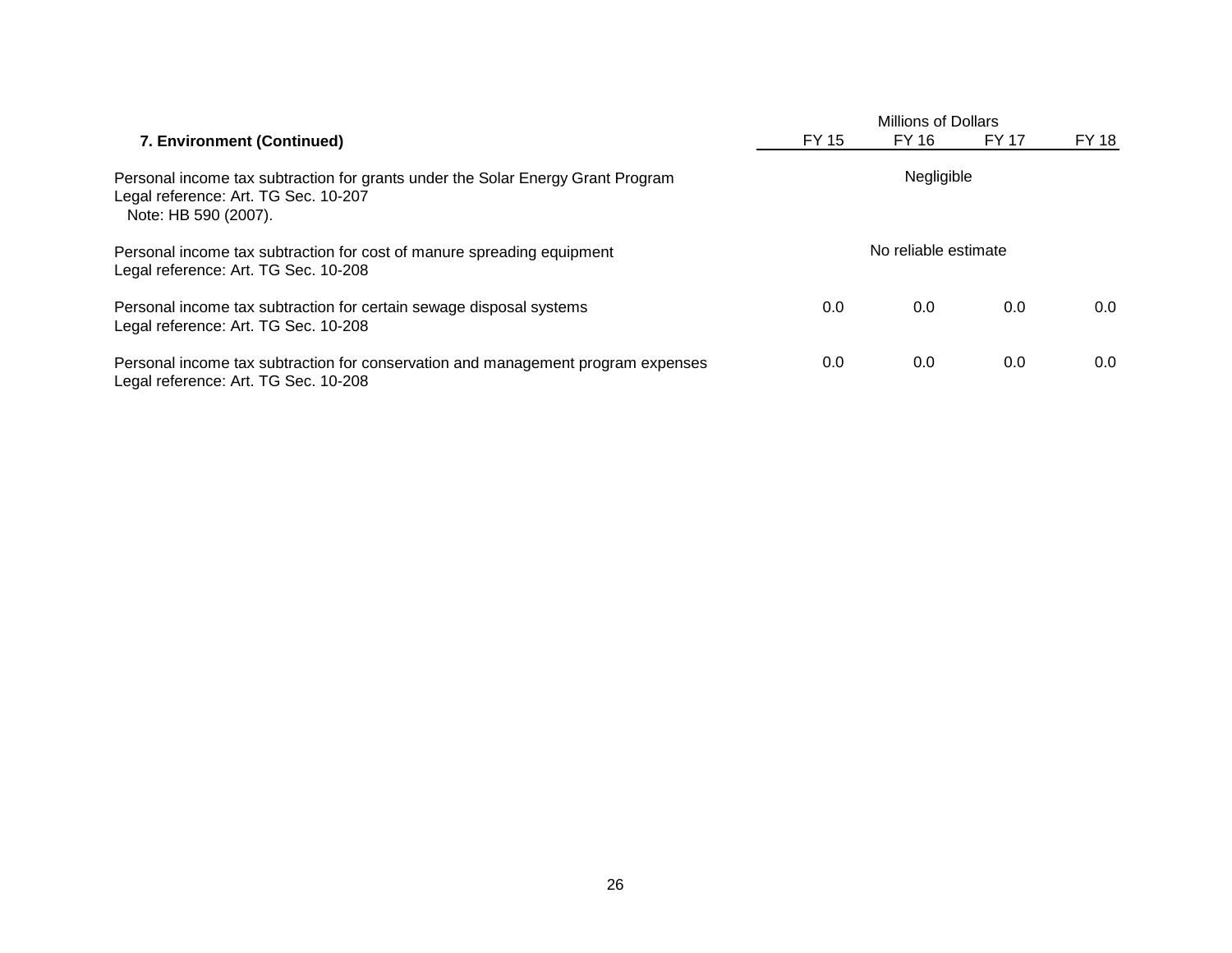|                                                                                                                                                                            |       | <b>Millions of Dollars</b> |              |              |  |
|----------------------------------------------------------------------------------------------------------------------------------------------------------------------------|-------|----------------------------|--------------|--------------|--|
| 7. Environment (Continued)                                                                                                                                                 | FY 15 | FY 16                      | <b>FY 17</b> | <b>FY 18</b> |  |
| Personal income tax credit for employer-provided commuter benefits<br>Legal reference: Art. TG Sec. 10-715                                                                 | 0.1   | 0.0                        | 0.0          | 0.0          |  |
| Individual income tax credits for electricity produced from qualified energy resources<br>Legal reference: Art. TG Sec. 10-720                                             | 0.1   | 0.1                        | 0.0          | 0.0          |  |
| Personal income tax credit for "green buildings" construction and rehabilitation costs<br>Legal reference: Art. TG Sec. 10-722 (repealed after FY 2016)                    | 0.7   | 0.7                        | Repealed     |              |  |
| Personal income tax credit for easements conveyed to the MD Environmental Trust or MD<br>Agricultural Land Preservation Foundation<br>Legal reference: Art. TG Sec. 10-723 | 1.0   | 1.0                        | 0.9          | 0.9          |  |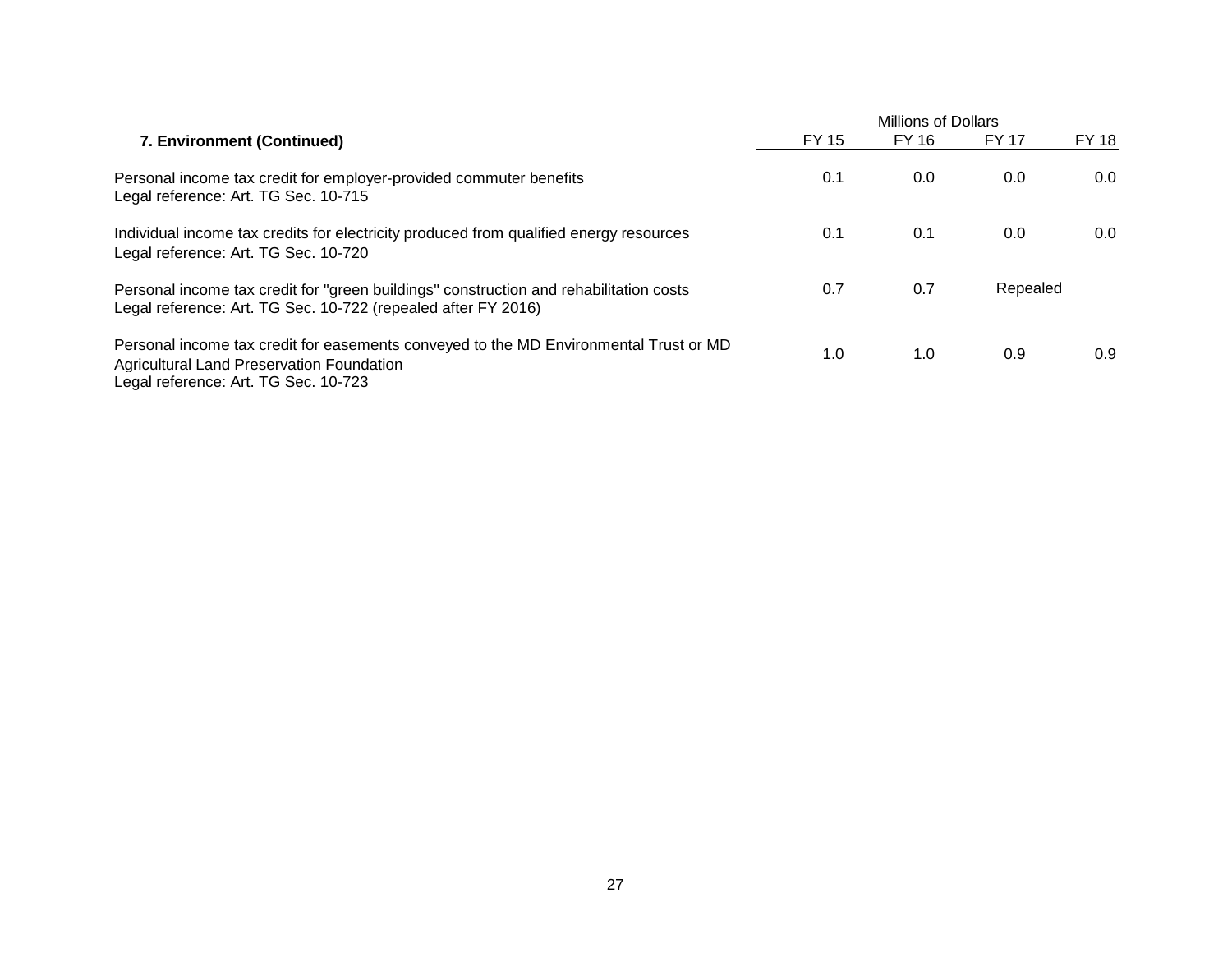|                                                                                                                                                                                |                                          | <b>Millions of Dollars</b> |              |              |
|--------------------------------------------------------------------------------------------------------------------------------------------------------------------------------|------------------------------------------|----------------------------|--------------|--------------|
| 7. Environment (Continued)                                                                                                                                                     | <b>FY 15</b>                             | FY 16                      | <b>FY 17</b> | <b>FY 18</b> |
| Insurance premiums tax credit for employer-provided commuter benefits<br>Legal reference: Art. INS Sec. 6-120<br>Note: Averaged \$61,000 per year between FY 2003 and FY 2008. | Negligible                               |                            |              |              |
| Exemption from the sales tax of sales of machinery and equipment used to produce "Energy<br>Star" windows and entry doors<br>Legal reference: Art. TG Sec. 11-210              | 0.3                                      | 0.3                        | 0.3          | 0.3          |
| Exemption from the sales tax of sales of certain energy-efficient appliances<br>Legal reference: Art. TG Sec. 11-226                                                           | No reliable estimate                     |                            |              |              |
| Exemption from the sales tax of geothermal, wind or solar energy equipment<br>Legal reference: Art. TG Sec. 11-230                                                             | 0.4                                      | 0.4                        | 0.4          | 0.4          |
| Exemption from the property tax of residential wind energy equipment and solar energy<br>property<br>Legal reference: Art. TP Sec. 7-242                                       | No reliable estimate                     |                            |              |              |
| Exemption from the motor vehicle titling tax for electric vehicles<br>Legal reference: Art. TR Sec. 13-815                                                                     | 0.6                                      | 1.8                        | 1.8          | 1.8          |
| Individual income tax credit for oyster shell recycling<br>Legal reference: Art. TG Sec. 10-724.1                                                                              | 0.0                                      | 0.0                        | 0.0          | 0.0          |
| Corporate income tax credit for oyster shell recycling<br>Legal reference: Art. TG Sec. 10-724.1                                                                               | Included in individual income tax credit |                            |              |              |
| Total:                                                                                                                                                                         | 4.7                                      | 5.8                        | 5.0          | 5.0          |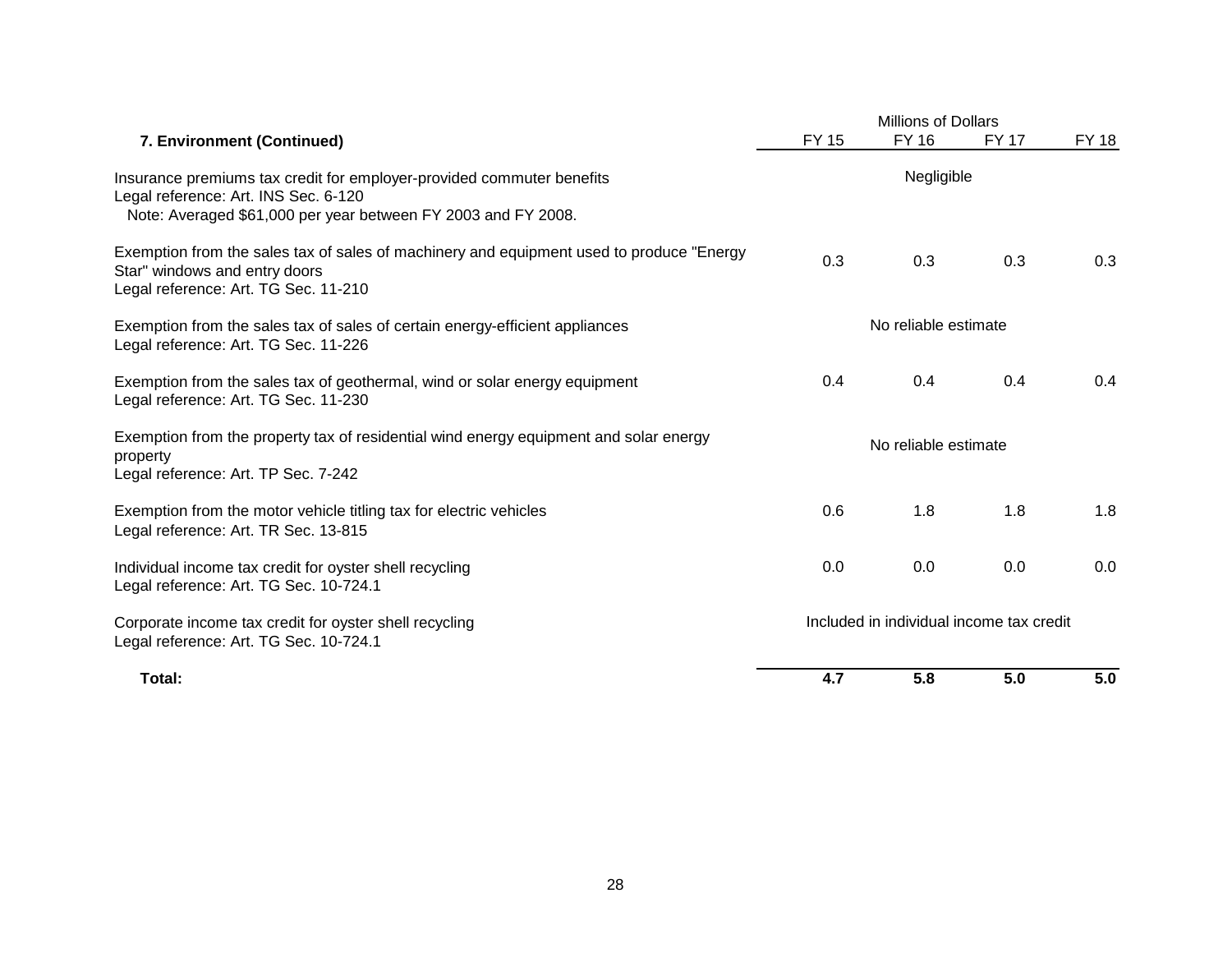|                                                                                                                                                                            | <b>Millions of Dollars</b> |              |              |              |
|----------------------------------------------------------------------------------------------------------------------------------------------------------------------------|----------------------------|--------------|--------------|--------------|
| 8. Families                                                                                                                                                                | <b>FY 15</b>               | <b>FY 16</b> | <b>FY 17</b> | <b>FY 18</b> |
| Exemption from the alcoholic beverage excise tax for family produced wine for personal use<br>or entry into an exhibition<br>Legal reference: Art. TG Sec. 5-104           | No reliable estimate       |              |              |              |
| Exemption from the inheritance tax for small estates.<br>Legal reference: Art. TG Sec. 7-203                                                                               | 0.0                        | 0.0          | 0.0          | 0.0          |
| Exemption from the inheritance tax of \$500 for grave maintenance<br>Legal reference: Art. TG Sec. 7-203                                                                   | No reliable estimate       |              |              |              |
| Exemption from the inheritance tax of life insurance benefits<br>Legal reference: Art. TG Sec. 7-203                                                                       | No reliable estimate       |              |              |              |
| Exemption from the inheritance tax of property passed to lineal beneficiaries or siblings<br>Legal reference: Art. TG Sec. 7-203                                           | 52.7                       | 54.8         | 56.4         | 58.1         |
| Exemption from the inheritance tax of property passed to domestic partners<br>Legal reference: Art. TG Sec. 7-203                                                          | 1.0                        | 1.0          | 1.0          | 1.0          |
| Exemption from the inheritance tax for family farms qualifying as farmland<br>Legal reference: Art. TP Sec. 8-209                                                          | No reliable estimate       |              |              |              |
| Exemption from the property transfer tax for transfers made from estates with no<br>consideration and to and from trusts<br>Legal reference: Art. TP Sec 12-108 and 13-107 | No reliable estimate       |              |              |              |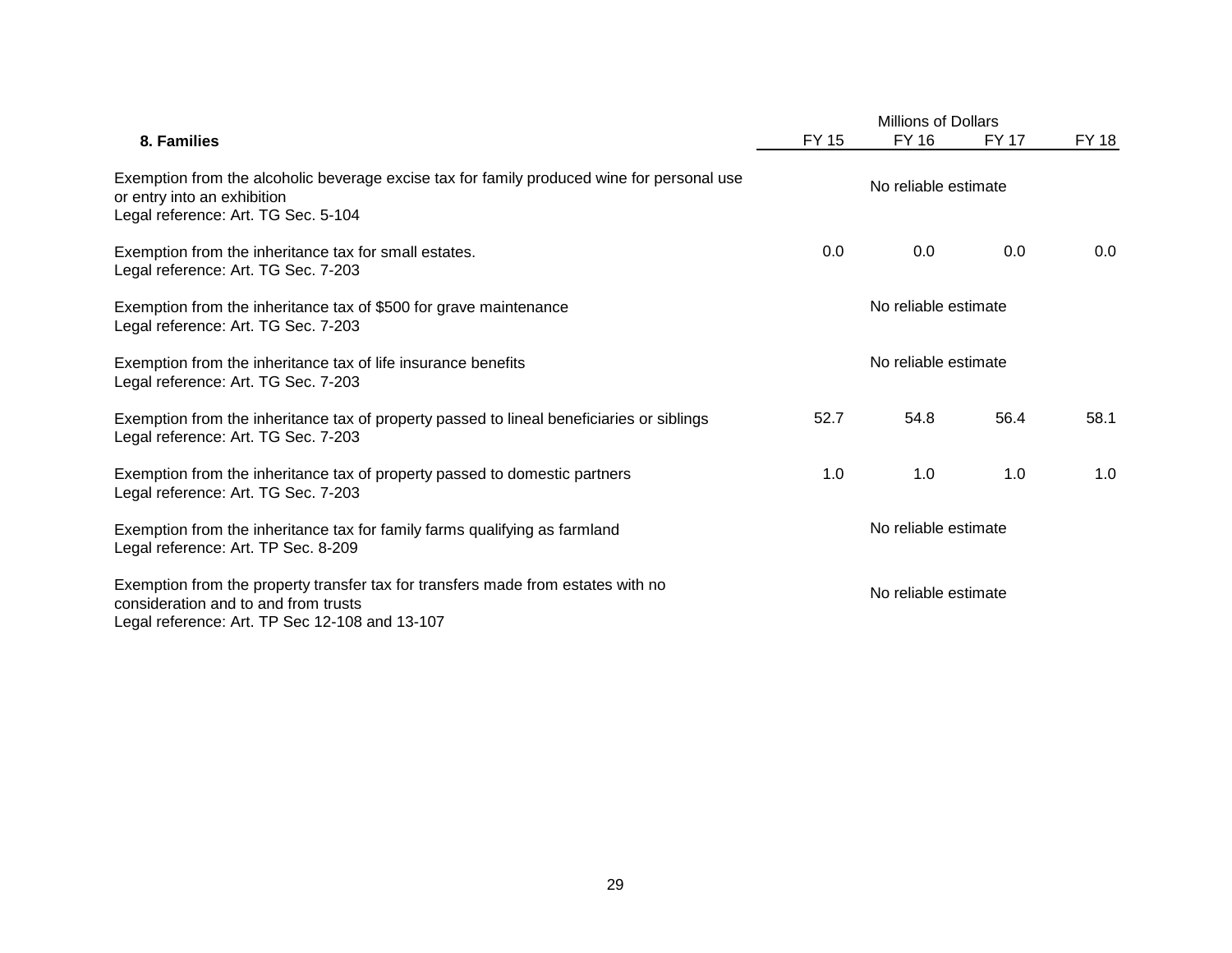|                                                                                                                                                                                                                          |                      | <b>Millions of Dollars</b> |              |              |  |
|--------------------------------------------------------------------------------------------------------------------------------------------------------------------------------------------------------------------------|----------------------|----------------------------|--------------|--------------|--|
| 8. Families (Continued)                                                                                                                                                                                                  | FY 15                | <b>FY 16</b>               | <b>FY 17</b> | <b>FY 18</b> |  |
| Exemption from the property transfer tax for transfers between domestic partners, former<br>domestic partners or relatives<br>Legal reference: Art. TP Sec 13-207                                                        | No reliable estimate |                            |              |              |  |
| Personal income tax subtraction for two-income married couples<br>Legal reference: Art. TG Sec. 10-207<br>Note: Local effect is \$23.7 million in FY 2018.                                                               | 38.5                 | 38.9                       | 38.2         | 38.2         |  |
| Certain gross income of child included in parents income<br>Legal reference: Art. TG Sec. 10-208                                                                                                                         | No reliable estimate |                            |              |              |  |
| Personal income tax credit for child and dependent care expenses<br>Legal reference: Art. TG Sec. 10-716                                                                                                                 | 8.5                  | 8.6                        | 8.6          | 8.6          |  |
| Homestead property tax credit for properties with assessment increases over 10%<br>Legal reference: Art. TP Sec. 9-105<br>Note: Local governments forego about 16 times the State credits. See SB 520, HB 199<br>(2010). | 0.5                  | 0.6                        | 0.8          | 1.0          |  |
| Homeowners' property tax credit<br>Legal reference: Art. TP Sec. 9-104; Art. TG Sec. TP Sec. 9-102                                                                                                                       | 59.5                 | 58.4                       | 59.9         | 60.0         |  |
| Renters' property tax relief<br>Legal reference: Art. TP Sec. 9-104; Art. TG Sec. TP Sec. 9-102                                                                                                                          | 2.4                  | 2.3                        | 1.9          | 3.0          |  |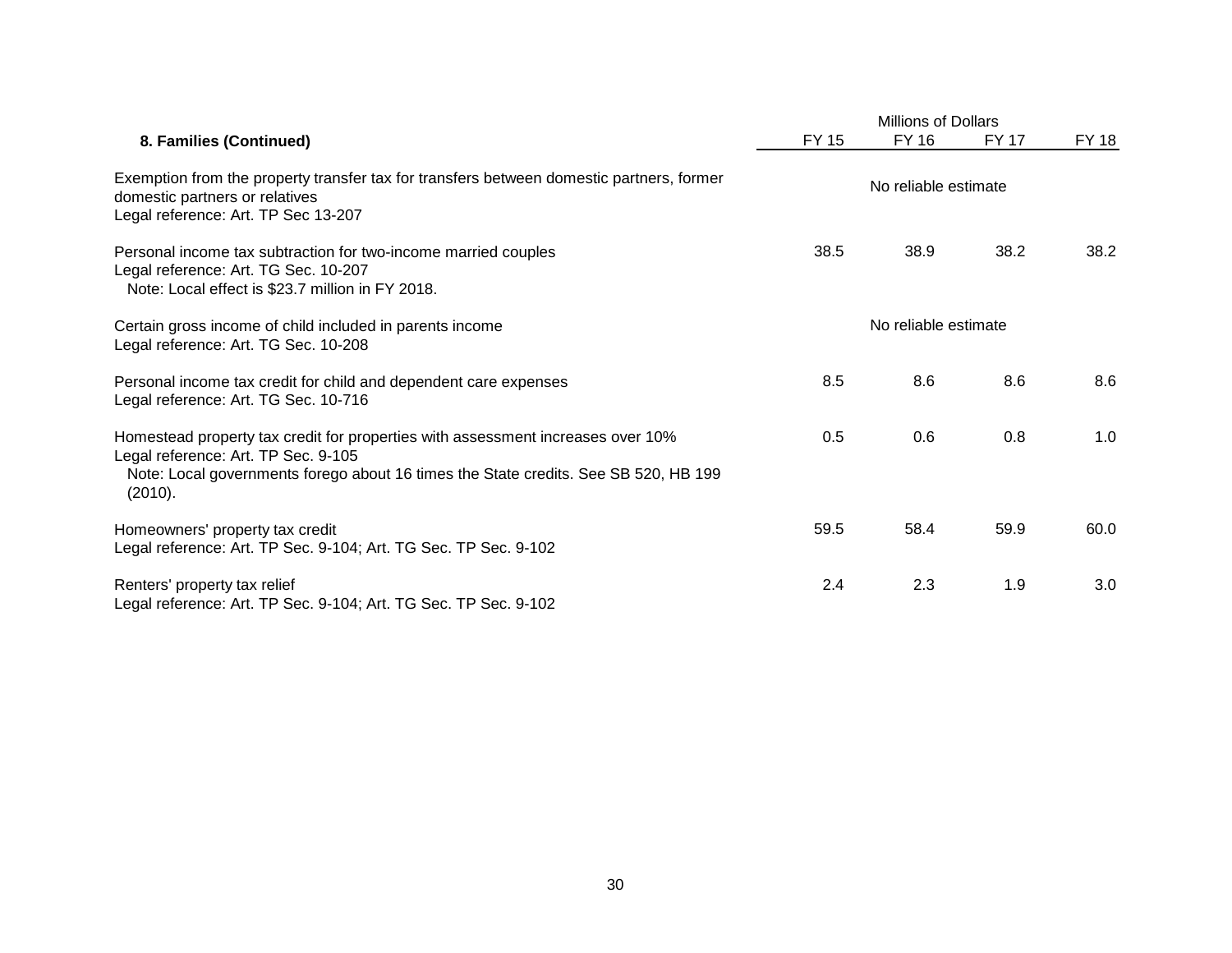|                                                                                                                                                                                                               |                      | <b>Millions of Dollars</b> |              |              |  |
|---------------------------------------------------------------------------------------------------------------------------------------------------------------------------------------------------------------|----------------------|----------------------------|--------------|--------------|--|
| 8. Families (Continued)                                                                                                                                                                                       | <b>FY 15</b>         | <b>FY 16</b>               | <b>FY 17</b> | <b>FY 18</b> |  |
| Exemption from the sales tax for food consumed off premises<br>Legal reference: Art. TG Sec. 11-206                                                                                                           | 648.8                | 666.0                      | 683.1        | 701.2        |  |
| Exemption from the sales tax of fuel rate adjustment charges on sales of electricity, etc. used<br>in the common areas of residential condominiums<br>Legal reference: Art. TG Sec. 11-207                    | 0.6                  | 0.6                        | 0.6          | 0.6          |  |
| Exemption from the sales tax of sales of fuel electricity, steam, natural or artificial gas, etc.<br>for residential use<br>Legal reference: Art. TG Sec. 11-207                                              | 389.0                | 391.9                      | 398.5        | 405.3        |  |
| Exemption from the transfer tax for transfers between spouses, former spouses or relatives                                                                                                                    | No reliable estimate |                            |              |              |  |
| Legal reference: Art. TP Sec. 13-207                                                                                                                                                                          |                      |                            |              |              |  |
| Exemption from the sales tax for parent-teacher organizations and other nonprofits internal to<br>elementary and secondary schools<br>Legal reference: Art. TG Sec. 11-204; fiscal estimate from HB232 (2013) | 0.2                  | 0.2                        | 0.2          | 0.2          |  |
| Individual income tax subtraction for unreimbursed expenses of foster parents<br>Legal reference: Art. TG Sec. 10-208                                                                                         | 0.0                  | 0.0                        | 0.0          | 0.0          |  |
| Total:                                                                                                                                                                                                        | 1201.7               | 1223.3                     | 1249.3       | 1277.3       |  |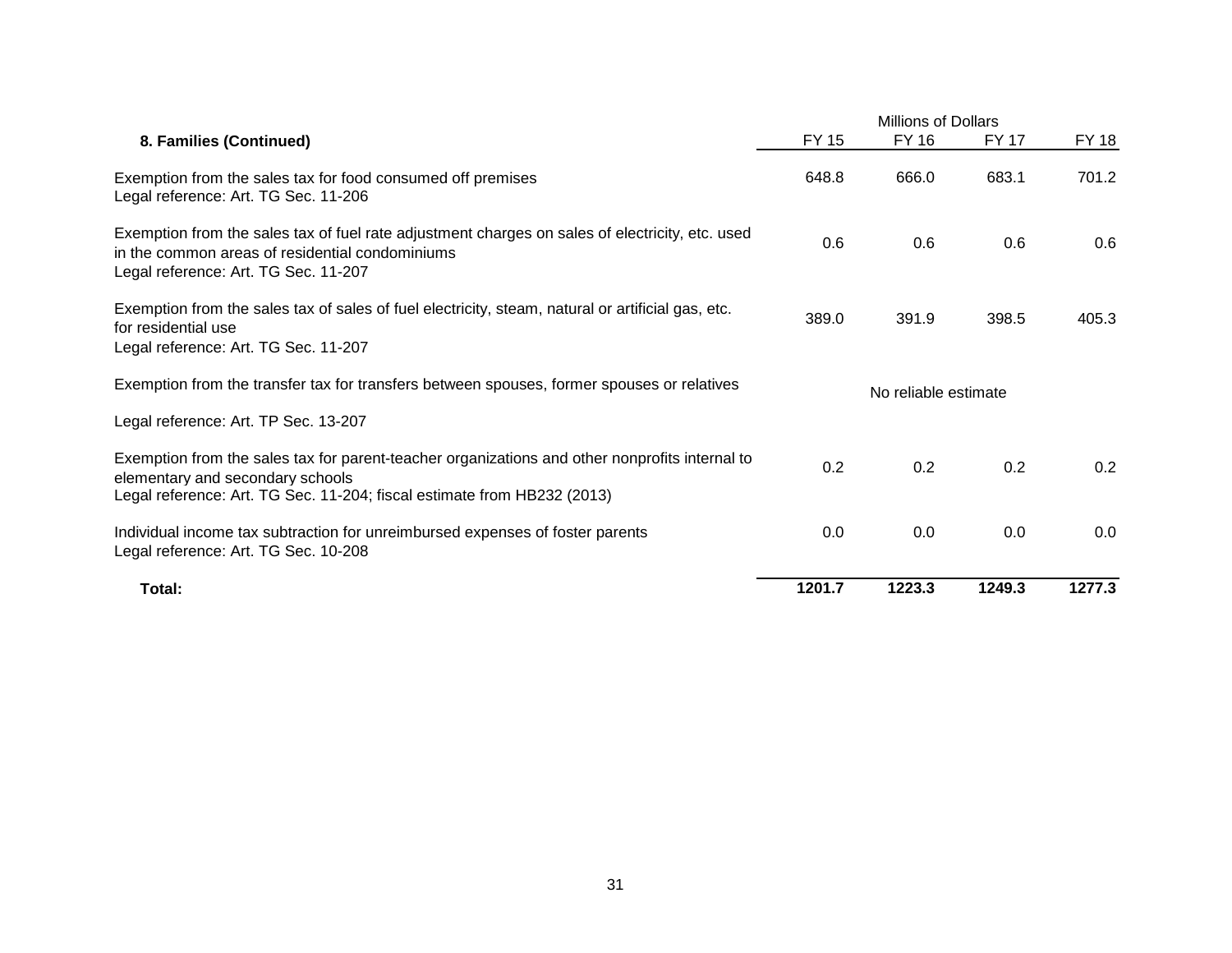|                                                                                                                                                                                 |                                      | <b>Millions of Dollars</b> |              |              |  |
|---------------------------------------------------------------------------------------------------------------------------------------------------------------------------------|--------------------------------------|----------------------------|--------------|--------------|--|
| 9. Fire and Rescue                                                                                                                                                              | <b>FY 15</b>                         | <b>FY 16</b>               | <b>FY 17</b> | <b>FY 18</b> |  |
| Personal income tax subtraction for income from fire and ambulance length-of-service<br>awards<br>Legal reference: Art. TG Sec. 10-207                                          | No reliable estimate                 |                            |              |              |  |
| Personal income tax subtraction for qualifying volunteer emergency service personnel<br>Legal reference: Art. TG Sec. 10-208<br>Note: Local effect is \$1.2 million in FY 2018. | 2.0                                  | 1.9                        | 1.9          | 1.9          |  |
| Exemption from the property tax of volunteer fire companies<br>Legal reference: Art. TP Sec. 7-209                                                                              | 0.5                                  | 0.5                        | 0.7          | 0.7          |  |
| Exemption from the sales tax of sales to fire, rescue and ambulance companies<br>Legal reference: Art. TG Sec. 11-204                                                           | 1.7                                  | 1.8                        | 1.8          | 1.9          |  |
| Exemption from the sales tax of sales of food to support fire, rescue and ambulance<br>companies<br>Legal reference: Art. TG Sec. 11-206                                        | 0.1                                  | 0.1                        | 0.2          | 0.2          |  |
| Refund of fuel tax for fuel used in fire and rescue vehicles<br>Legal reference: Art. TG Sec. 13-901                                                                            | 0.1                                  | 0.4                        | 0.4          | 0.4          |  |
| Exemption of vehicles owned by volunteer fire and rescue companies from vehicle<br>registration fees<br>Legal reference: Art. TR Sec. 13-903                                    | Included in Miscellaneous Exemptions |                            |              |              |  |
| Note: Included in miscellaneous and other registration fee exemptions, all of which are<br>estimated to be \$0.1 million in FY 2018.                                            |                                      |                            |              |              |  |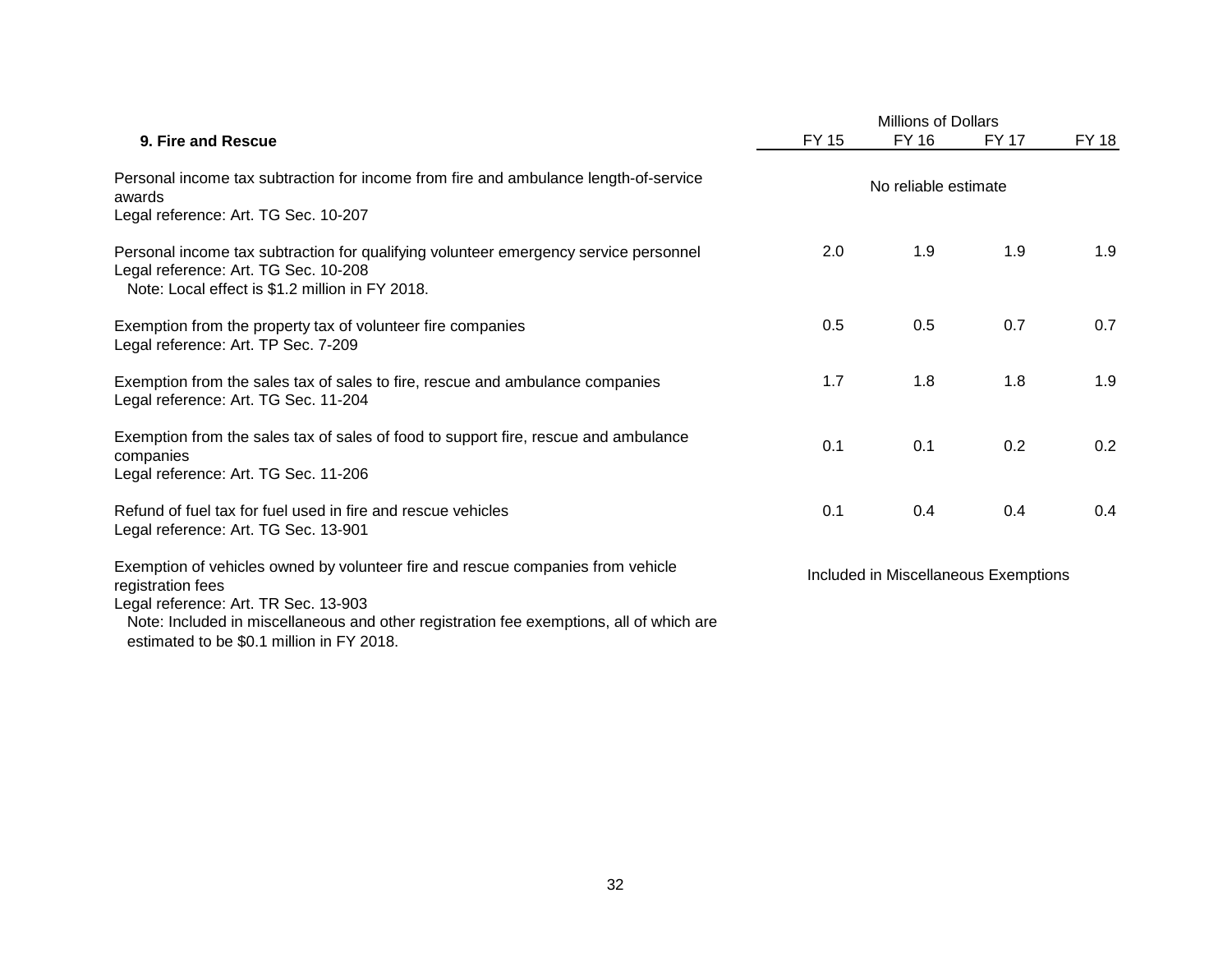|                                                                                                                      |                      | Millions of Dollars |       |       |  |  |
|----------------------------------------------------------------------------------------------------------------------|----------------------|---------------------|-------|-------|--|--|
| 9. Fire and Rescue (Continued)                                                                                       | FY 15                | FY 16               | FY 17 | FY 18 |  |  |
| Exemption of fire buff canteen wagons from vehicle registration fees<br>Legal reference: Art. TR Sec. 13-903         | No reliable estimate |                     |       |       |  |  |
| Exemption from the titling tax of fire engines and fire department apparatus<br>Legal reference: Art. TR Sec. 13-810 | No reliable estimate |                     |       |       |  |  |
| Total:                                                                                                               | 4.5                  | 4.7                 | 5.0   | 5.1   |  |  |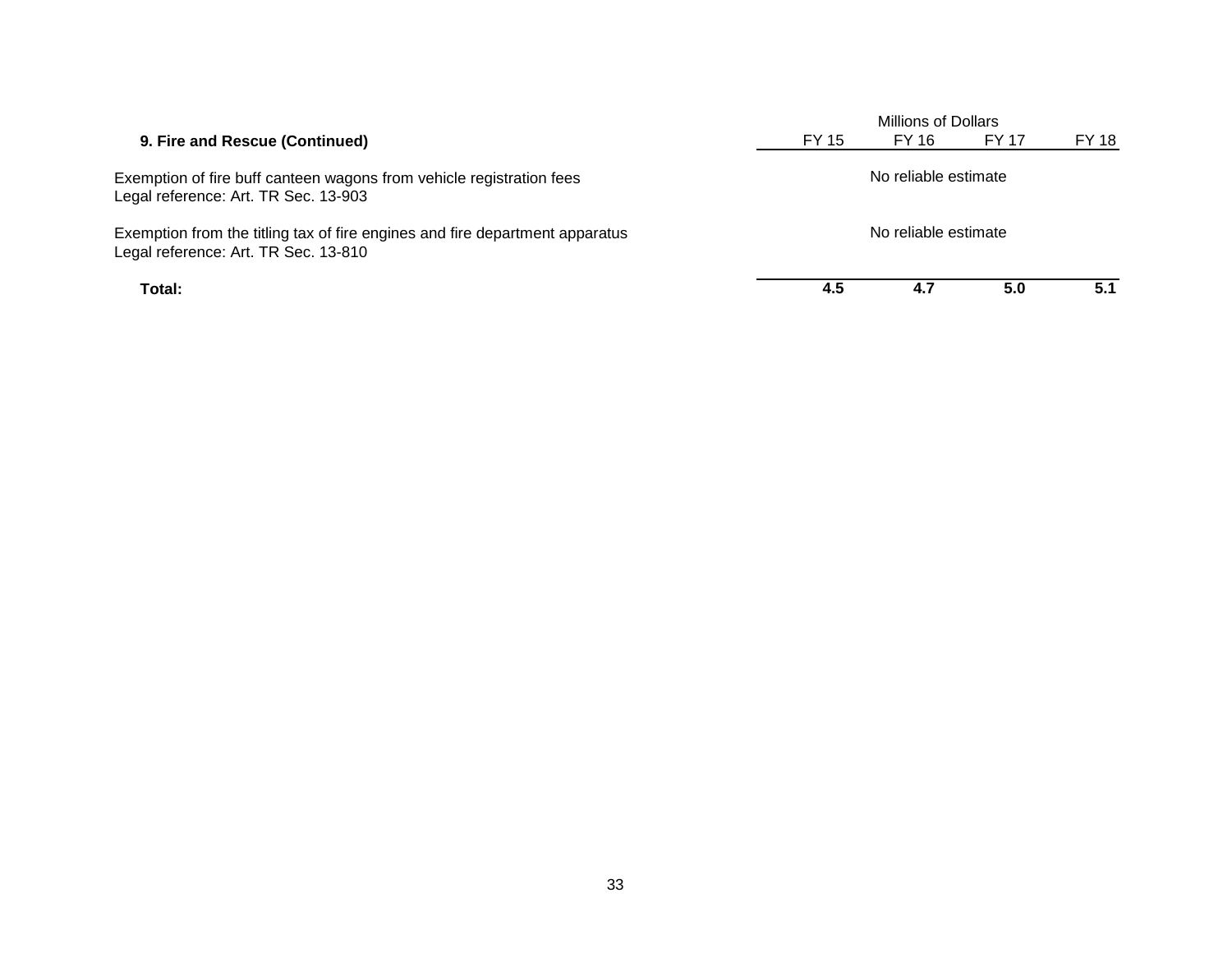|                                                                                                                                                                      | <b>Millions of Dollars</b> |                                  |              |                         |
|----------------------------------------------------------------------------------------------------------------------------------------------------------------------|----------------------------|----------------------------------|--------------|-------------------------|
| 10. Handicapped and Disabled                                                                                                                                         | <b>FY 15</b>               | FY 16                            | <b>FY 17</b> | FY 18                   |
| Personal income tax subtraction for disability payments to police and firefighters<br>Legal reference: Art. TG Sec. 10-207                                           | No reliable estimate       |                                  |              |                         |
| Personal income tax subtraction for contributions to an ABLE account<br>Legal reference: Art. TG Sec. 10-207                                                         |                            | Not in existence                 |              | No reliable<br>estimate |
| Personal income tax subtraction for adoption expenses of special-needs children<br>Legal reference: Art. TG Sec. 10-208                                              | No reliable estimate       |                                  |              |                         |
| Personal income tax subtraction for expenses of providing human or mechanical readers for<br>blind individuals<br>Legal reference: Art. TG Sec. 10-208               |                            |                                  |              |                         |
| Personal income tax credit for wages/child care/transportation for employees with disabilities                                                                       |                            | Included in corporate income tax |              |                         |
| Legal reference: Art. TG Sec. 10-704.7                                                                                                                               |                            |                                  |              |                         |
| Insurance premiums tax credit for hiring persons with disabilities<br>Legal reference: Art. INS Sec. 6-115                                                           | No reliable estimate       |                                  |              |                         |
| Exclusion of \$15,000 of assessed value for blind and surviving spouses<br>Legal reference: Art. TP Sec. 7-207<br>Note: Revenue loss is less than \$40,000 annually. |                            | Negligible                       |              |                         |
| Public service company franchise tax credit for telephone lifeline service<br>Legal reference: Art. TG Sec. 8-407                                                    | 0.3                        | 0.3                              | 0.3          | 0.3                     |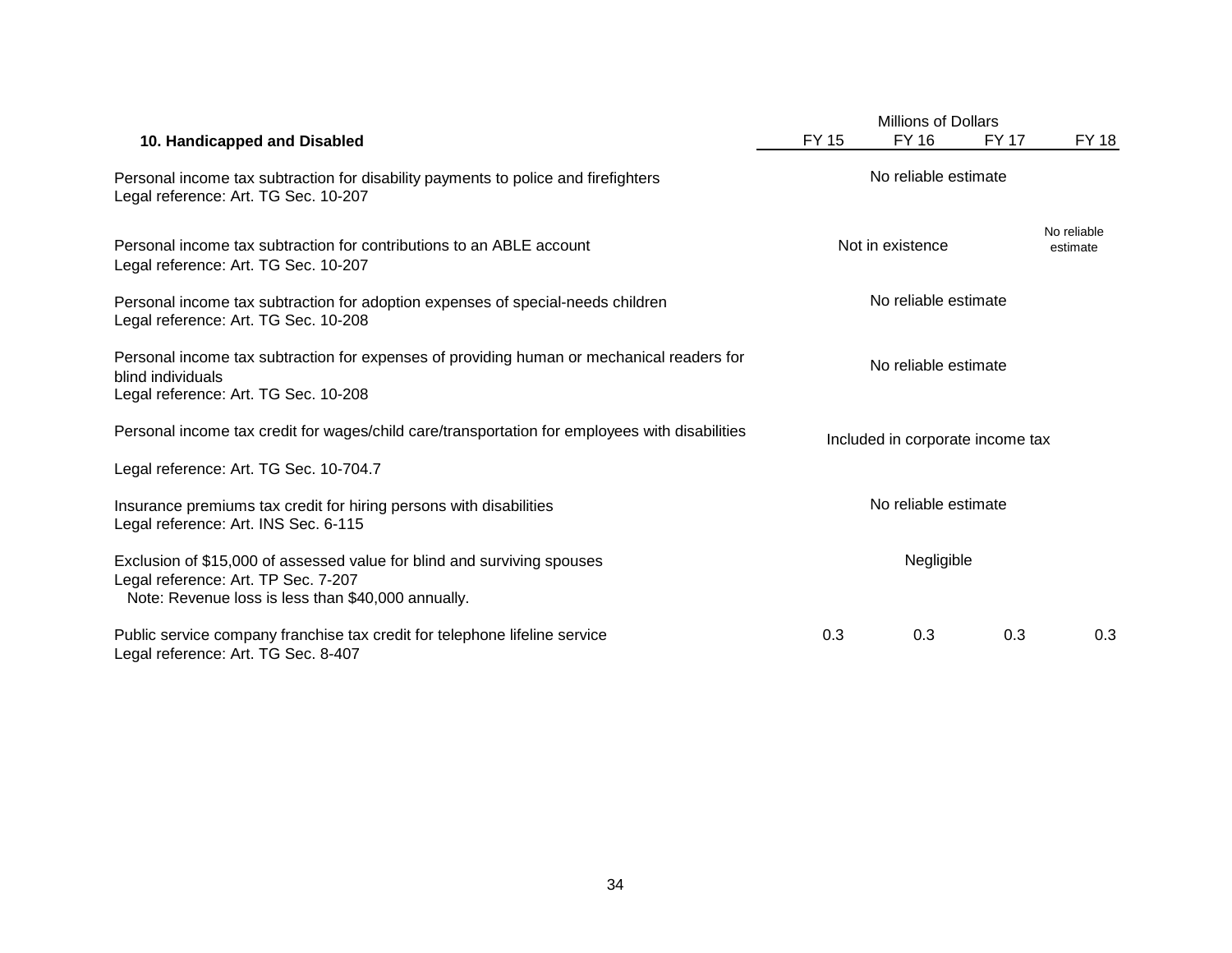|                                                                                                                            | Millions of Dollars         |       |              |       |  |
|----------------------------------------------------------------------------------------------------------------------------|-----------------------------|-------|--------------|-------|--|
| 10. Handicapped and Disabled (Continued)                                                                                   | FY 15                       | FY 16 | <b>FY 17</b> | FY 18 |  |
| Public service company franchise tax credit for hiring persons with disabilities<br>Legal reference: Art. TG Sec. 8-413    | No reliable estimate        |       |              |       |  |
| Exemption from the titling tax of buses for transporting persons with disabilities<br>Legal reference: Art. TR Sec. 13-810 | Included in passenger buses |       |              |       |  |
| Total:                                                                                                                     | 0.3                         | 0.3   | 0.3          | 0.3   |  |

35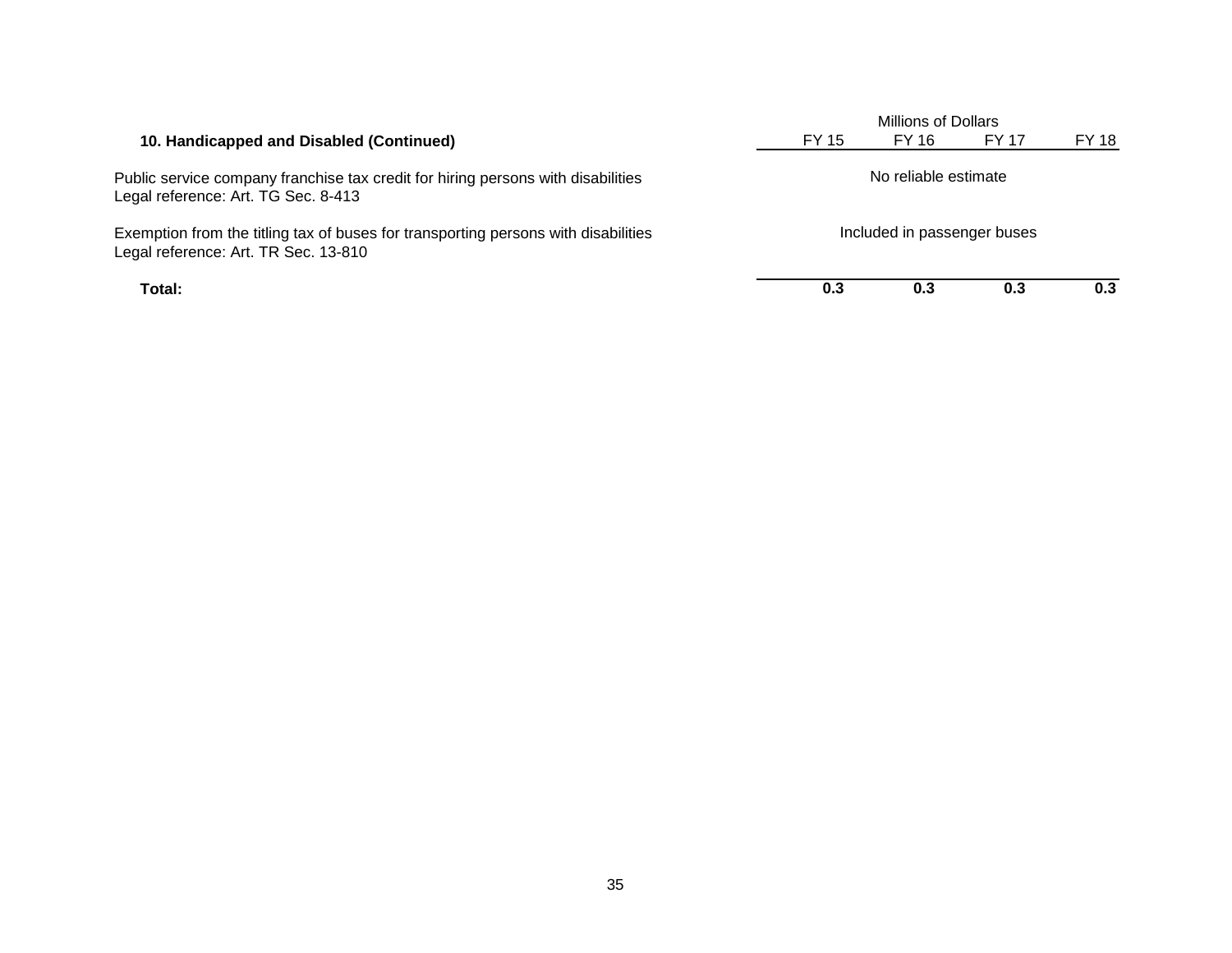|                                                                                                                                                       |                      | Millions of Dollars |              |       |  |
|-------------------------------------------------------------------------------------------------------------------------------------------------------|----------------------|---------------------|--------------|-------|--|
| 11. Housing                                                                                                                                           | <b>FY 15</b>         | <b>FY 16</b>        | <b>FY 17</b> | FY 18 |  |
| Personal income tax deduction for home mortgage interest<br>Legal reference: Art. TG Sec. 10-204<br>Note: Local effect is \$301.8 million in FY 2018. | 477.1                | 467.5               | 458.2        | 449.0 |  |
| Personal income tax deduction for real estate taxes<br>Legal reference: Art. TG Sec. 10-204<br>Note: Local effect is \$140.7 million in FY 2018.      | 226.2                | 233.5               | 226.9        | 226.9 |  |
| Personal income tax credit for property tax paid on owner-occupied residences in specified<br>neighborhoods<br>Legal reference: Art. TG Sec. 10-707   | 0.2                  | 0.2                 | 0.2          | 0.2   |  |
| Exemption of Housing Authorities from the property tax<br>Legal reference: Art. TP Sec. 7-215                                                         | 2.9                  | 2.9                 | 2.6          | 2.6   |  |
| Sales tax exclusion of 40% of the purchase price for retail sales of new mobile homes<br>Legal reference: Art. TG Sec. 11-104                         | 1.1                  | 1.1                 | 1.1          | 1.1   |  |
| Exemption from the sales tax of sales of used mobile homes<br>Legal reference: Art. TG 11-213                                                         | 0.3                  | 0.3                 | 0.3          | 0.3   |  |
| Property transfer tax rate halved for first time Maryland homebuyers<br>Legal reference: Art. TP Sec. 13-203                                          | 12.4                 | 13.4                | 14.1         | 14.4  |  |
| Exemption from the transfer tax for cooperative housing corporations<br>Legal reference: Art. TP Sec. 13-207                                          | No reliable estimate |                     |              |       |  |
| Total:                                                                                                                                                | 720.0                | 718.8               | 703.3        | 694.4 |  |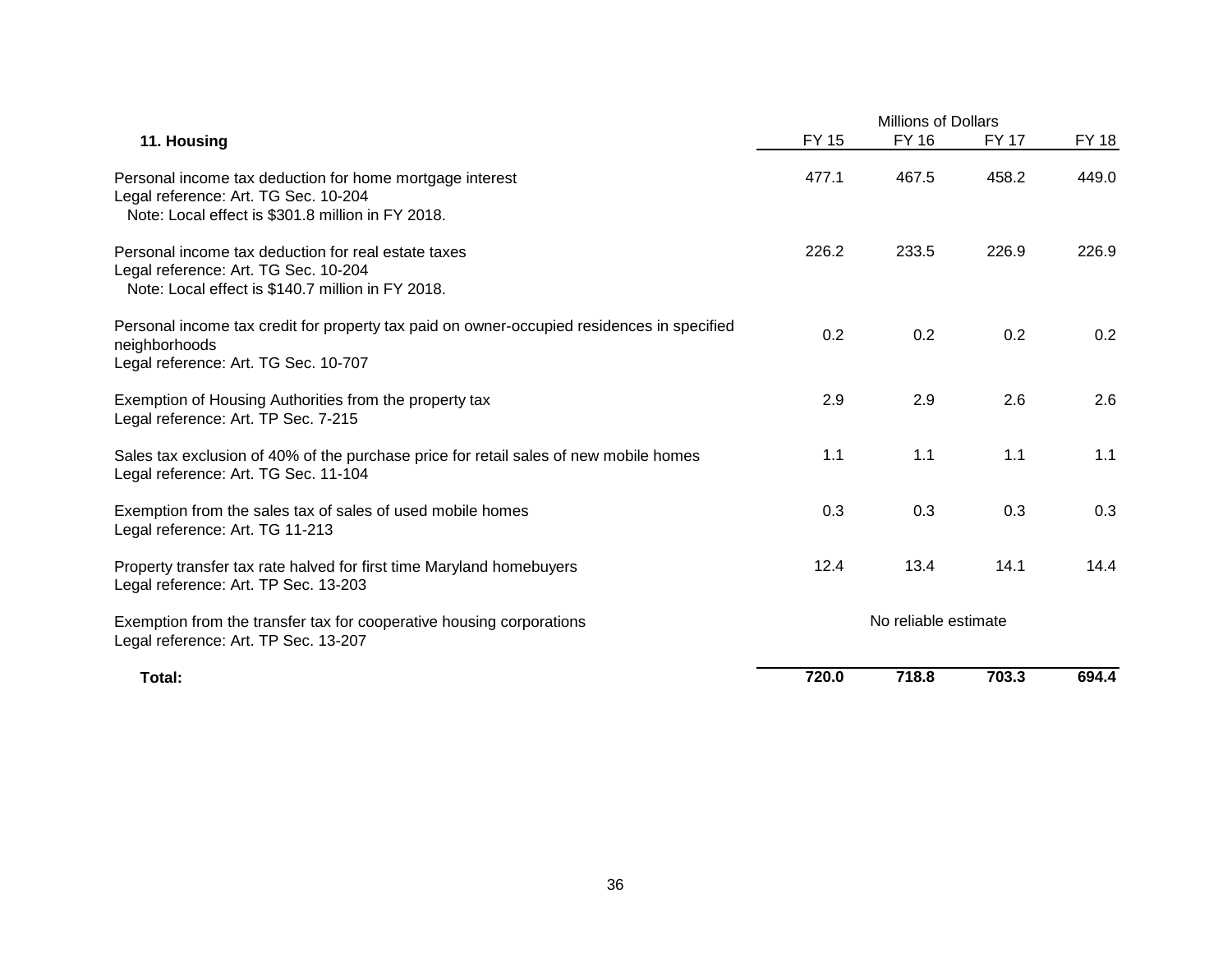|                                                                                                                                               | <b>Millions of Dollars</b> |                      |              |       |  |
|-----------------------------------------------------------------------------------------------------------------------------------------------|----------------------------|----------------------|--------------|-------|--|
| 12. Interstate Commerce                                                                                                                       | <b>FY 15</b>               | FY 16                | <b>FY 17</b> | FY 18 |  |
| Excise tax exemption for alcoholic beverages sold or delivered in the course of interstate<br>commerce<br>Legal reference: Art. TG Sec. 5-104 | No reliable estimate       |                      |              |       |  |
| Exemption from the sales tax of sales of food on vehicles engaged in interstate commerce                                                      |                            | No reliable estimate |              |       |  |
| Legal reference: Art. TG Sec. 11-206                                                                                                          |                            |                      |              |       |  |
| Exemption from the sales tax of sales of film or tape used in television broadcasting<br>Legal reference: Art. TG Sec. 11-208                 | 0.6                        | 0.7                  | 0.7          | 0.7   |  |
| Exemption from the sales tax of sales of marine equipment or machinery for ocean-going<br>vessels<br>Legal reference: Art. TG Sec. 11-208     | 0.8                        | 0.9                  | 0.9          | 0.9   |  |
| Exemption from the sales tax of sales of vehicles used in interstate commerce<br>Legal reference: Art. TG Sec. 11-208                         | 15.6                       | 16.1                 | 16.6         | 17.1  |  |
| Total:                                                                                                                                        | 17.0                       | 17.7                 | 18.2         | 18.7  |  |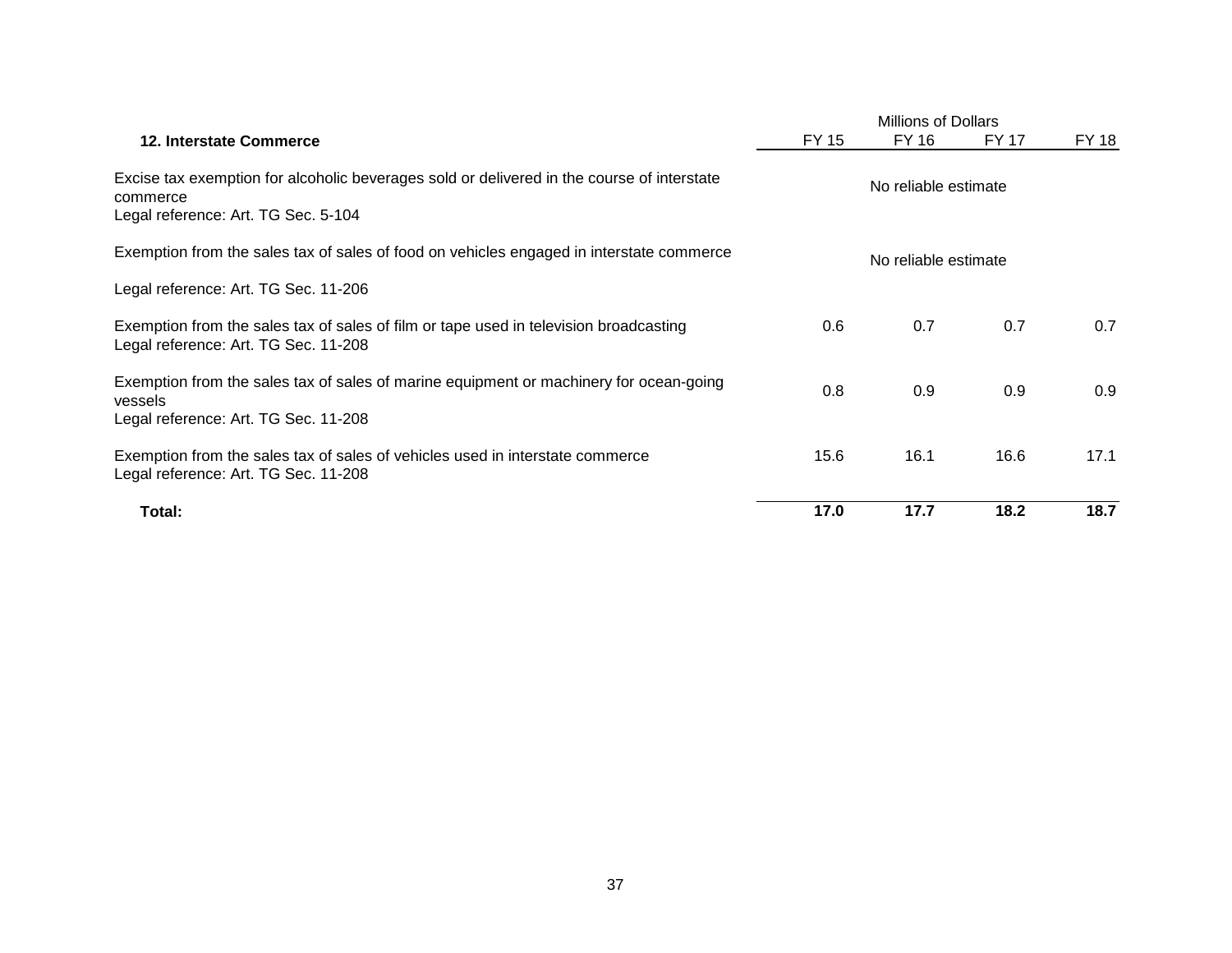|                                                                                                                                                                                                 |       | <b>Millions of Dollars</b> |              |              |  |
|-------------------------------------------------------------------------------------------------------------------------------------------------------------------------------------------------|-------|----------------------------|--------------|--------------|--|
| 13. Medical and Health                                                                                                                                                                          | FY 15 | <b>FY 16</b>               | <b>FY 17</b> | <b>FY 18</b> |  |
| Exemption from the excise tax for wine or spirits bought by a hospital for medicinal purposes                                                                                                   |       | No reliable estimate       |              |              |  |
| Legal reference: Art. TG Sec. 5-104                                                                                                                                                             |       |                            |              |              |  |
| Corporate income tax subtraction for elevator handrails in health care facilities<br>Legal reference: Art. TG Sec. 10-308                                                                       |       | No reliable estimate       |              |              |  |
| Corporate income tax credit for employer-paid long-term care insurance premiums<br>Legal reference: Art. TG Sec. 10-710<br>Note: Less than \$6,000 annually claimed to date.                    |       | Negligible                 |              |              |  |
| Individual income tax credit for employer-paid long-term care insurance premiums<br>Legal reference: Art. TG Sec. 10-710                                                                        | 2.5   | 2.7                        | 2.7          | 2.7          |  |
| Corporate income tax credit for practitioners in Health Enterprise Zones<br>Legal reference: Art. TG Sec. 10-731<br>Note: Funds for these credits come from the Health Enterprise Reserve Fund. | 3.0   | 3.0                        | 3.0          | Repealed     |  |
| Personal income tax deduction for medical expenses<br>Legal reference: Art. TG Sec. 10-204<br>Note: Local effect is \$56 million in FY 2018.                                                    | 90.3  | 90.3                       | 90.3         | 90.3         |  |
| Personal income tax subtraction modification for the cost of installing handrails in certain<br>medical facilities<br>Legal reference: Art. TG Sec. 10-208                                      |       | No reliable estimate       |              |              |  |
| Personal income tax credit for eligible long-term care premiums<br>Legal reference: Art. TG Sec. 10-718                                                                                         | 2.9   | 2.9                        | 2.7          | 2.7          |  |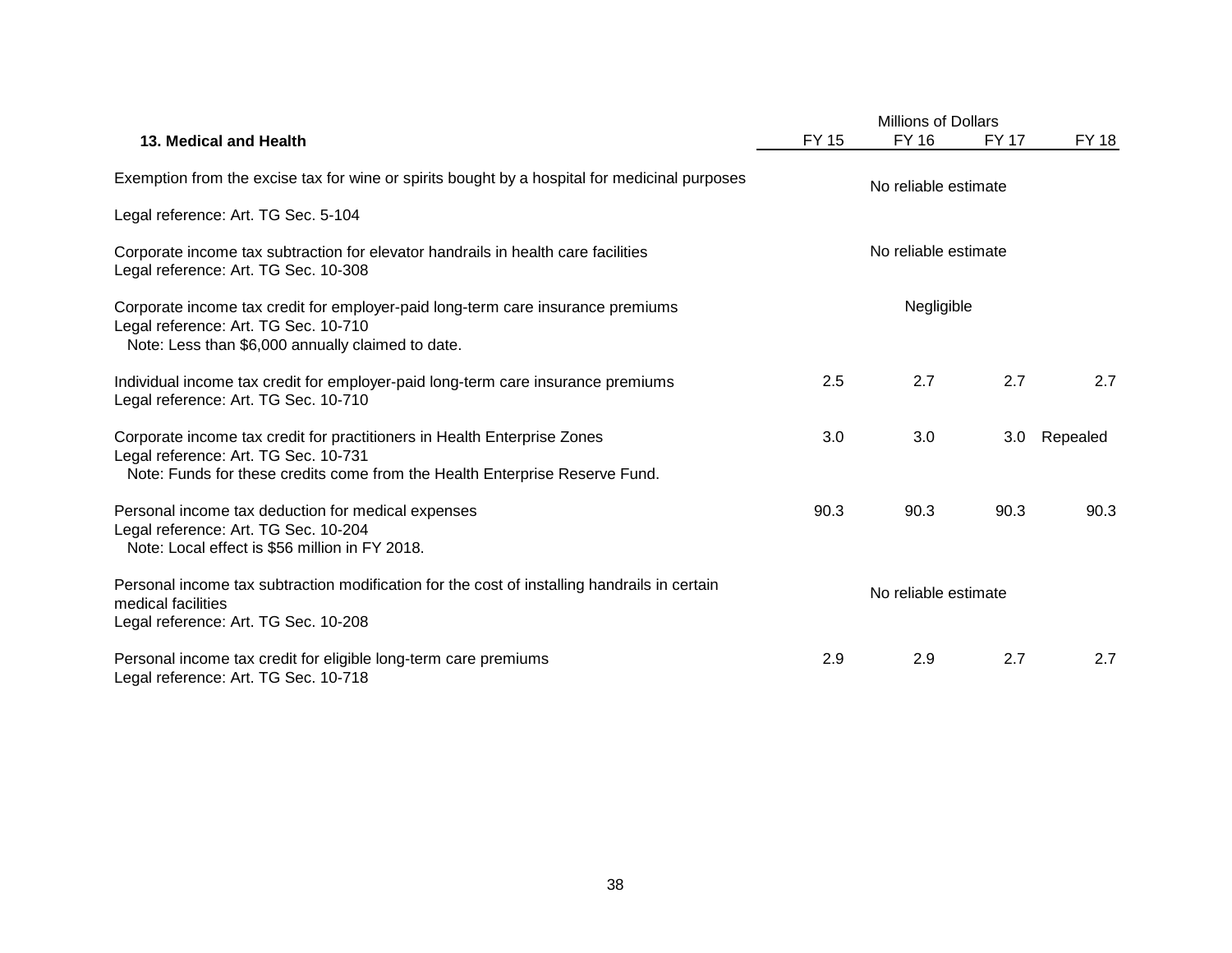| 13. Medical and Health (Continued)                                                                                                                                                                                                                                                                                               | FY 15            | FY 16                | <b>FY 17</b> | FY 18 |
|----------------------------------------------------------------------------------------------------------------------------------------------------------------------------------------------------------------------------------------------------------------------------------------------------------------------------------|------------------|----------------------|--------------|-------|
| Personal income tax credit for practitioners in Health Enterprise Zones<br>Legal reference: Art. TG Sec. 10-731<br>Note: Funds for these credits come from the Health Enterprise Reserve Fund.                                                                                                                                   | 0.0              | 0.0                  | 0.0          | 0.0   |
| Individual income tax credit for physicians or nurse practitioners who serve without<br>compensation in an approved preceptorship program<br>Legal reference: Art. TG Sec. 10-737                                                                                                                                                | Not in existence |                      | 0.1          | 0.1   |
| Exemption of nonprofit health service plans from the insurance premiums tax<br>Legal reference: Art. INS Sec. 6-101<br>Note: nonprofit health service plans pay at least 2% of premiums to support specific state<br>projects (for example, the Senior Prescription Drug Assistance Program) in lieu of premium<br>tax payments. | 22.8             | 22.7                 | 26.0         | 26.0  |
| Insurance premiums tax credit for employer-paid long-term care insurance premiums<br>Legal reference: Art. INS Sec. 6-117                                                                                                                                                                                                        |                  | No reliable estimate |              |       |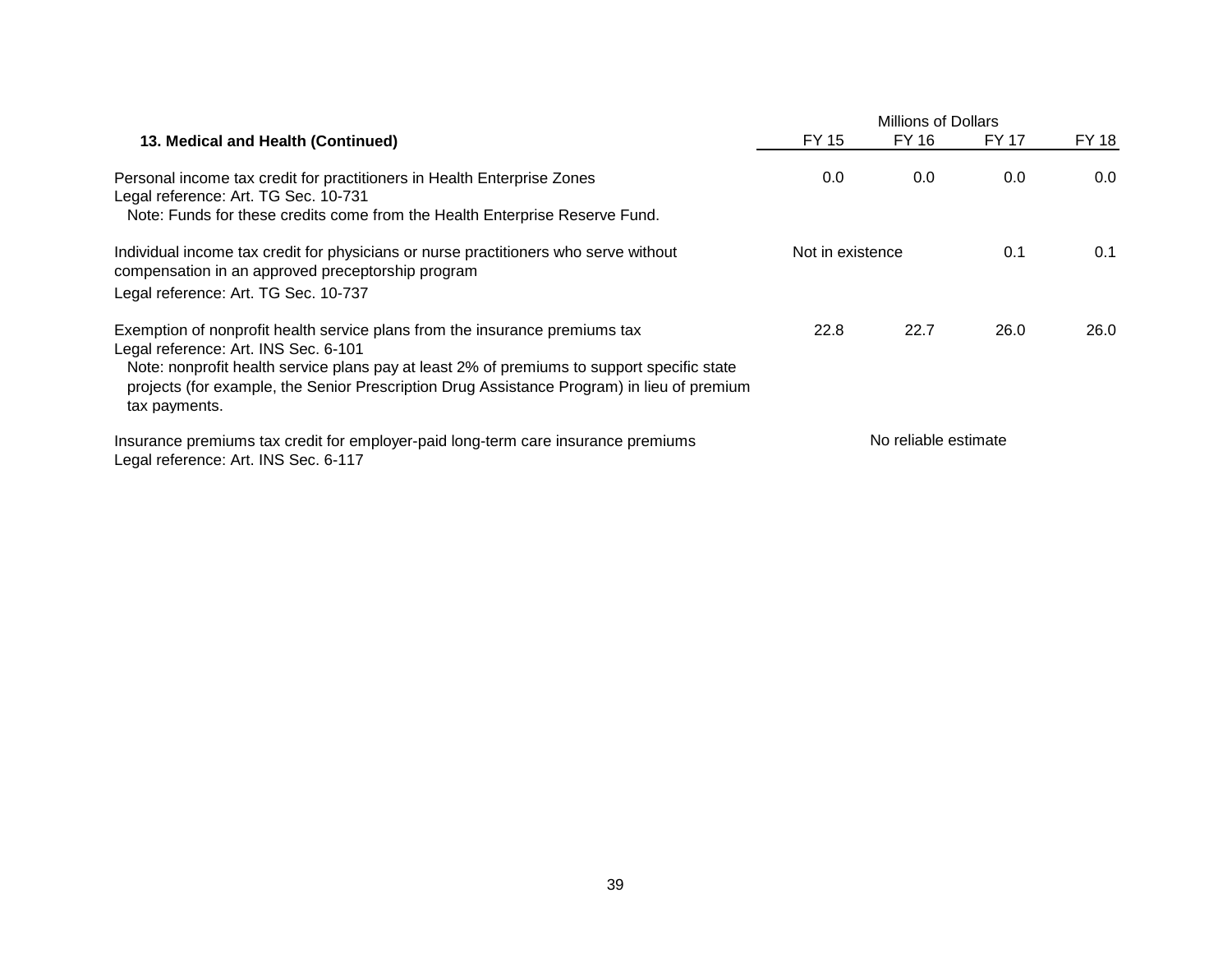|                                                                                                                                            |                      | <b>Millions of Dollars</b> |       |       |  |  |
|--------------------------------------------------------------------------------------------------------------------------------------------|----------------------|----------------------------|-------|-------|--|--|
| 13. Medical and Health (Continued)                                                                                                         | FY 15                | FY 16                      | FY 17 | FY 18 |  |  |
| Exemption of nonprofit hospitals and health facilities from the property tax<br>Legal reference: Art. TP Sec. 7-202                        | 7.3                  | 7.4                        | 7.9   | 7.9   |  |  |
| Public service company franchise tax credit for employer-paid long-term care insurance<br>premiums<br>Legal reference: Art. TG Sec. 8-415  |                      | No reliable estimate       |       |       |  |  |
| Exemption from the sales tax of sales of medicine, medical supplies and health aids<br>Legal reference: Art. TG Sec. 11-211                | 437.0                | 458.6                      | 482.7 | 506.5 |  |  |
| Exemption from the titling tax for hearing and vision screening vehicles<br>Legal reference: Art. TR Sec. 13-810                           | No reliable estimate |                            |       |       |  |  |
| Deduction against estate tax for health insurance costs of spouse<br>Legal reference: Art. TG Sec. 7-309; fiscal effect from HB1031 (2013) | 0.5                  | 0.6                        | 0.6   | 0.6   |  |  |
| Total:                                                                                                                                     | 566.4                | 588.2                      | 616.0 | 636.9 |  |  |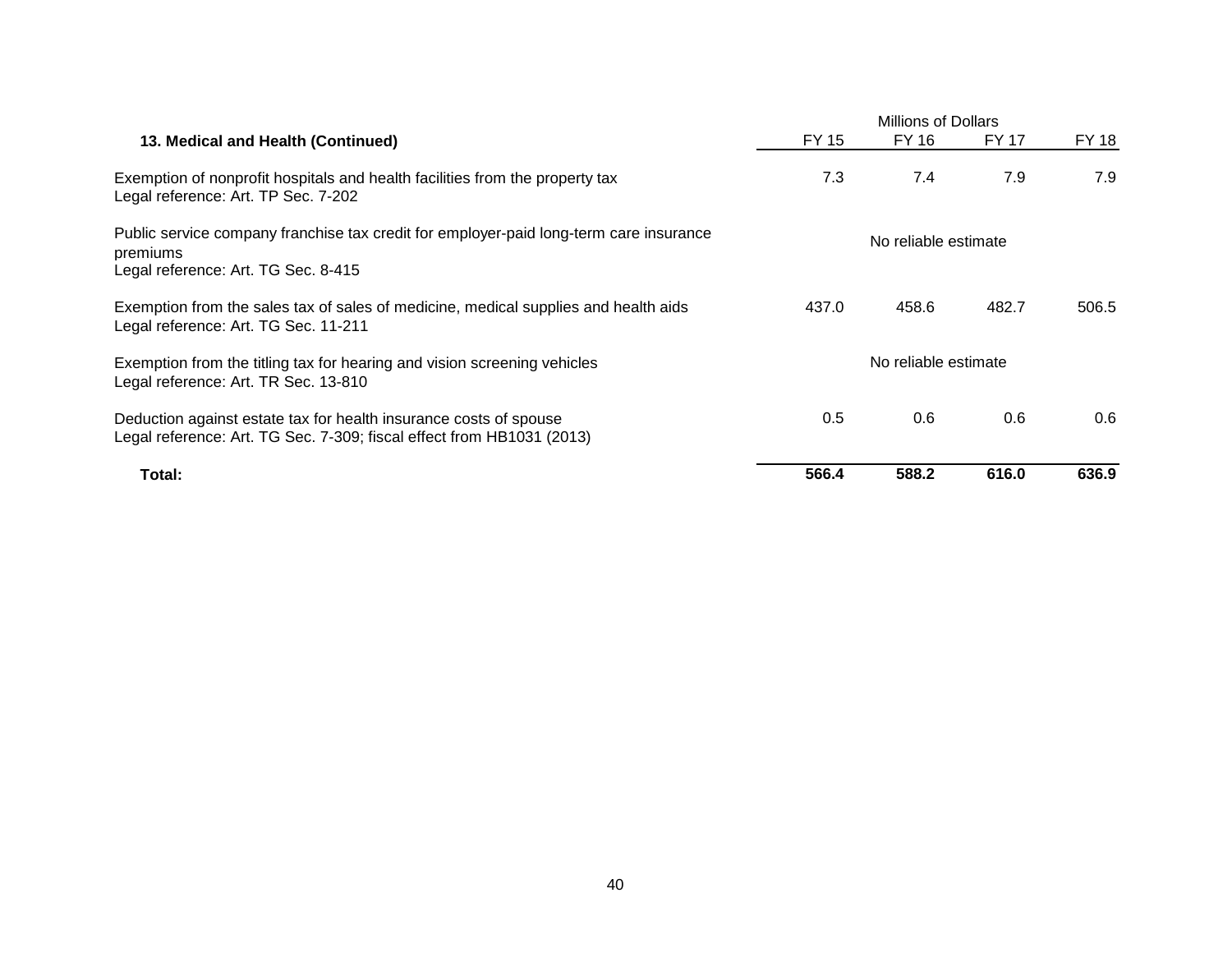|                                                                                                                                                                     | Millions of Dollars |               |               |               |  |
|---------------------------------------------------------------------------------------------------------------------------------------------------------------------|---------------------|---------------|---------------|---------------|--|
| 14. Poverty                                                                                                                                                         | FY 15               | FY 16         | <b>FY 17</b>  | <b>FY 18</b>  |  |
| Corporate income tax credit for wages/child care/transportation for employees with<br>disabilities<br>Legal reference: Art. TG Sec. 10-704.7                        | 0.0                 | 0.0           | 0.0           | 0.0           |  |
| Non-Refundable Earned Income Tax Credit<br>Refundable Earned Income Tax Credit<br>Legal reference: Art. TG Sec. 10-704                                              | 88.2<br>110.1       | 90.0<br>112.3 | 95.0<br>115.0 | 99.2<br>119.4 |  |
| Personal income tax credit for persons with below poverty level incomes<br>Legal reference: Art. TG Sec. 10-709<br>Note: Local effect is \$23.6 million in FY 2018. | 38.0                | 38.0          | 38.0          | 38.0          |  |
| Total:                                                                                                                                                              | 236.3               | 240.3         | 248.1         | 256.7         |  |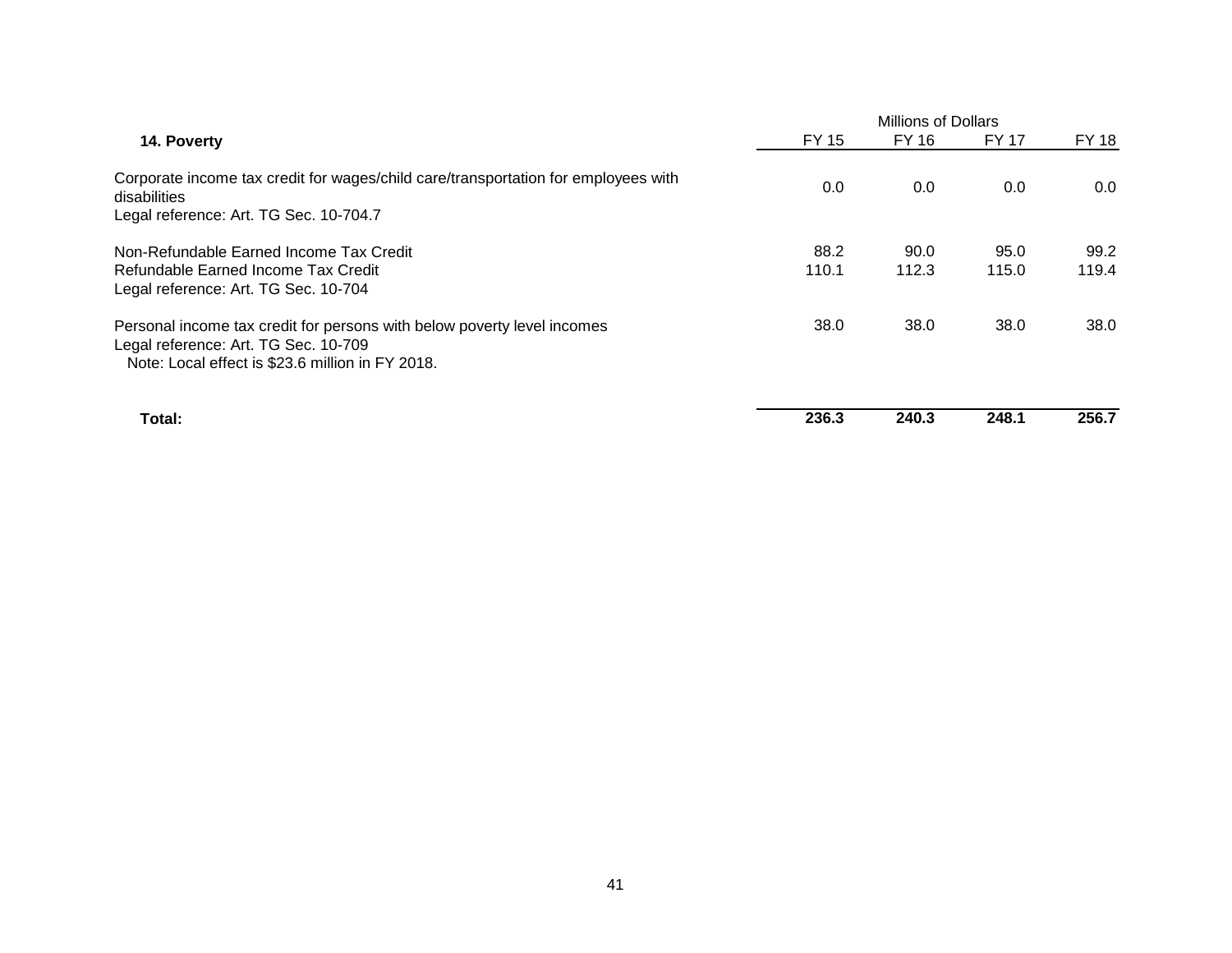|                                                                                                                                                                                                                                                                       |                      | <b>Millions of Dollars</b> |              |              |  |
|-----------------------------------------------------------------------------------------------------------------------------------------------------------------------------------------------------------------------------------------------------------------------|----------------------|----------------------------|--------------|--------------|--|
| 15. Religious                                                                                                                                                                                                                                                         | <b>FY 15</b>         | <b>FY 16</b>               | <b>FY 17</b> | <b>FY 18</b> |  |
| Exemption from the excise tax for wine bought by a religious organization for sacramental<br>purposes<br>Legal reference: Art. TG Sec. 5-104                                                                                                                          | No reliable estimate |                            |              |              |  |
| Exemption of religious organizations from the property tax<br>Legal reference: Art. TP Sec. 7-204                                                                                                                                                                     | 10.8                 | 10.9                       | 9.8          | 9.8          |  |
| Exemption from the sales tax of sales by religious organizations<br>Legal reference: Art. TG Sec. 11-204                                                                                                                                                              | 5.2                  | 5.5                        | 5.7          | 5.8          |  |
| Exemption from the sales tax of sales to religious organizations<br>Legal reference: Art. TG Sec. 11-204                                                                                                                                                              | 15.8                 | 16.6                       | 17.0         | 17.4         |  |
| Exemption from the sales tax of sales of food by religious organizations<br>Legal reference: Art. TG Sec. 11-206                                                                                                                                                      | 8.3                  | 8.5                        | 8.7          | 8.9          |  |
| Exemption from registration fees for school vehicles owned by religious organizations<br>Legal reference: Art. TR Sec. 13-903<br>Note: Included in miscellaneous and other registration fee exemptions, all of which are<br>estimated to be \$0.1 million in FY 2018. |                      | No reliable estimate       |              |              |  |
| Exemption from the titling tax for school vehicles owned by religious organizations<br>Legal reference: Art. TR Sec. 13-810                                                                                                                                           | No reliable estimate |                            |              |              |  |
| Total:                                                                                                                                                                                                                                                                | 40.1                 | 41.5                       | 41.3         | 42.0         |  |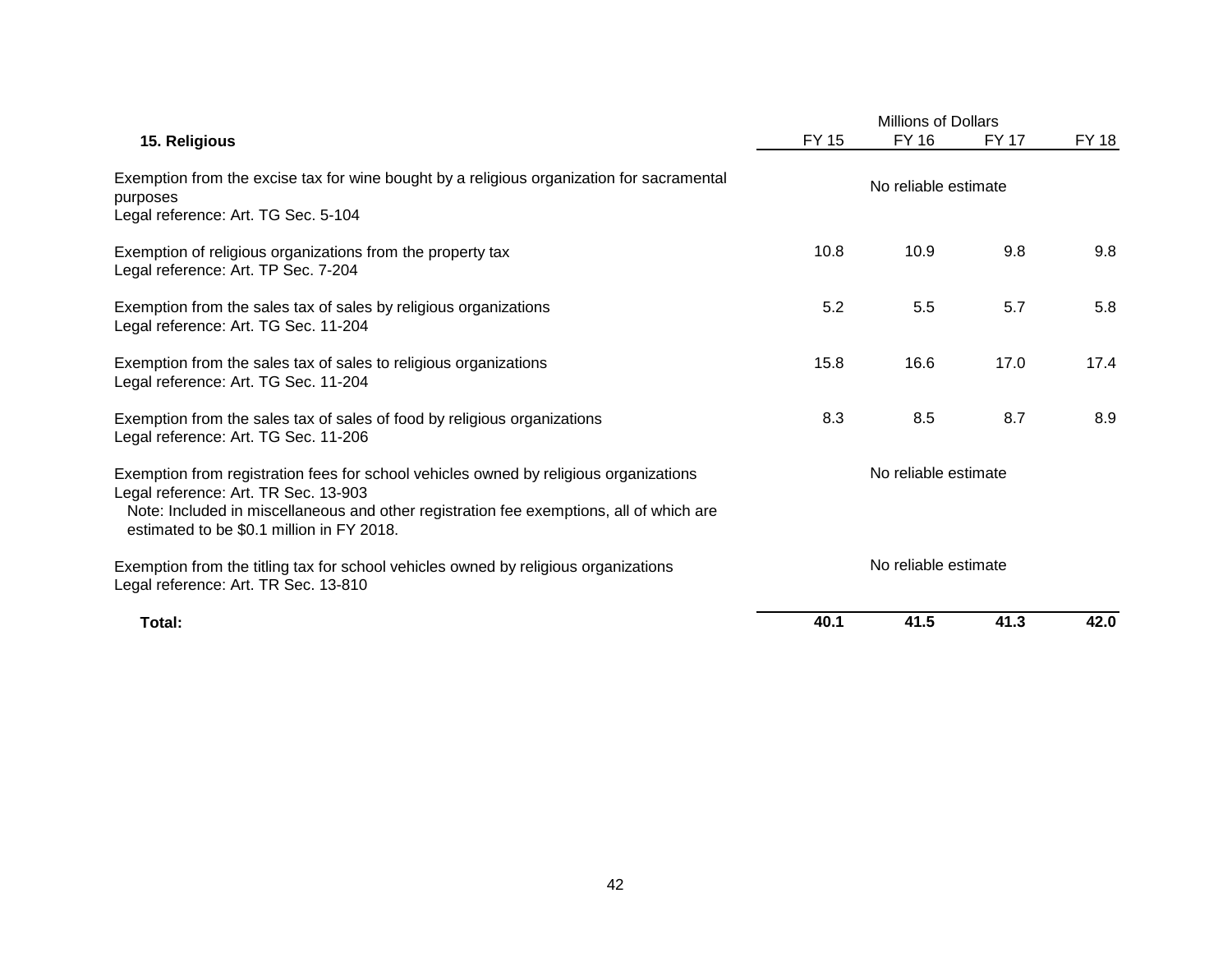|                                                                                                                                                                                                                                                               |                      | Millions of Dollars  |              |              |  |
|---------------------------------------------------------------------------------------------------------------------------------------------------------------------------------------------------------------------------------------------------------------|----------------------|----------------------|--------------|--------------|--|
| <b>16. Veterans and Military</b>                                                                                                                                                                                                                              | <b>FY 15</b>         | <b>FY 16</b>         | <b>FY 17</b> | <b>FY 18</b> |  |
| Personal income tax subtraction for certain military retirement income<br>Legal reference: Art. TG Sec. 10-207                                                                                                                                                | 18.8                 | 25.0                 | 25.0         | 25.0         |  |
| Personal income tax subtraction for overseas military pay<br>Legal reference: Art. TG Sec. 10-207                                                                                                                                                             |                      | No reliable estimate |              |              |  |
| Abatement of income tax for US military and civilian employees killed as a result of combat or<br>terrorism<br>Legal reference: Art. TG Sec. 13-908<br>Note: Less than \$30,000 annually claimed to date.                                                     |                      | Negligible           |              |              |  |
| Exemption of disabled veterans and surviving spouses from the property tax<br>Legal reference: Art. TP Sec. 7-208                                                                                                                                             | 1.8                  | 1.9                  | 2.1          | 2.1          |  |
| Exemption from the sales tax of sales of food to support veterans' organizations<br>Legal reference: Art. TG Sec. 11-206                                                                                                                                      | 1.8                  | 1.9                  | 1.9          | 2.0          |  |
| Exemption from the sales tax for sales to veterans' organizations<br>Legal reference: Art. TG Sec. 11-204                                                                                                                                                     | 0.1                  | 0.1                  | 0.1          | 0.1          |  |
| Exemption from registration fees for Civil Air Patrol vehicles<br>Legal reference: Art. TR Sec. 13-903                                                                                                                                                        | No reliable estimate |                      |              |              |  |
| Exemption from registration fee for vehicles owned by veterans' organizations<br>Legal reference: Art. TR Sec. 13-903<br>Note: Included in miscellaneous and other registration fee exemptions, all of which are<br>estimated to be \$0.1 million in FY 2018. |                      | No reliable estimate |              |              |  |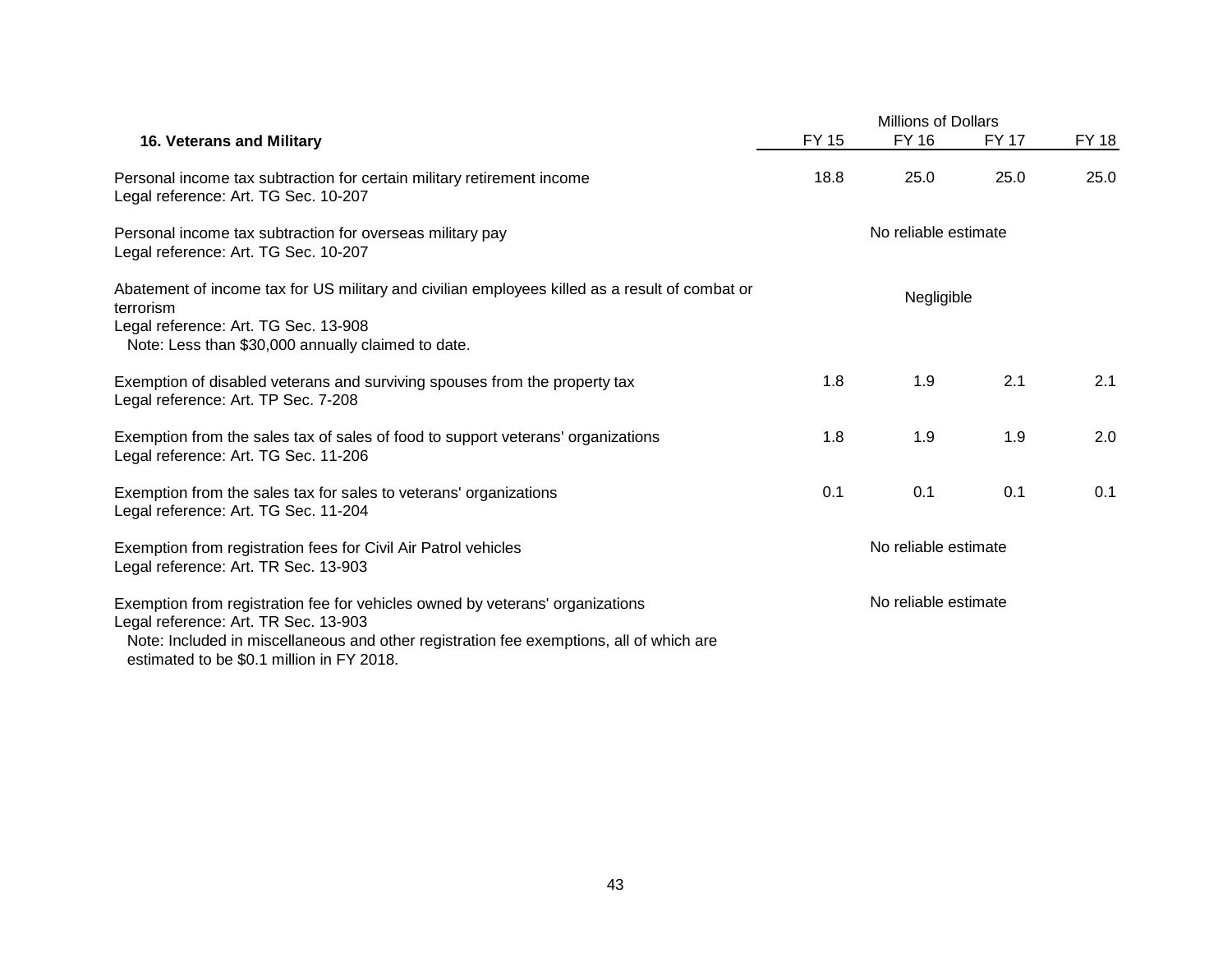|                                                                                                                                                                                                                                                           |                      | <b>Millions of Dollars</b> |              |              |  |  |
|-----------------------------------------------------------------------------------------------------------------------------------------------------------------------------------------------------------------------------------------------------------|----------------------|----------------------------|--------------|--------------|--|--|
| 16. Veterans and Military (Continued)                                                                                                                                                                                                                     | <b>FY 15</b>         | <b>FY 16</b>               | <b>FY 17</b> | <b>FY 18</b> |  |  |
| Exemption from registration fees for vehicles owned by disabled veterans<br>Legal reference: Art. TR Sec. 13-903<br>Note: Included in miscellaneous and other registration fee exemptions, all of which are<br>estimated to be \$0.1 million in FY 2018.  |                      | Negligible                 |              | 0.1          |  |  |
| Exemption from registration fees for the American Legion's "40-8 box car"<br>Legal reference: Art. TR Sec. 13-903<br>Note: Included in miscellaneous and other registration fee exemptions, all of which are<br>estimated to be \$0.1 million in FY 2018. |                      |                            |              |              |  |  |
| Exemption from the titling tax of Civil Air Patrol vehicles<br>Legal reference: Art. TR Sec. 13-810<br>Note: Included in miscellaneous and other registration fee exemptions, all of which are<br>estimated to be \$0.1 million in FY 2018.               |                      |                            |              |              |  |  |
| Exemption from the titling tax of vehicles owned by veterans' organizations<br>Legal reference: Art. TR Sec. 13-810                                                                                                                                       |                      |                            |              |              |  |  |
| Exemption from the tobacco tax of cigarettes for sale at post exchanges and commissaries<br>Legal reference: Art. TG Sec. 12-104                                                                                                                          | No reliable estimate |                            |              |              |  |  |
| Exemption from the tobacco tax of other tobacco products for sale at post exchanges and<br>commissaries<br>Legal reference: Art. TG Sec. 12-104                                                                                                           | No reliable estimate |                            |              |              |  |  |
| Total:                                                                                                                                                                                                                                                    | 22.5                 | 28.8                       | 29.2         | 29.2         |  |  |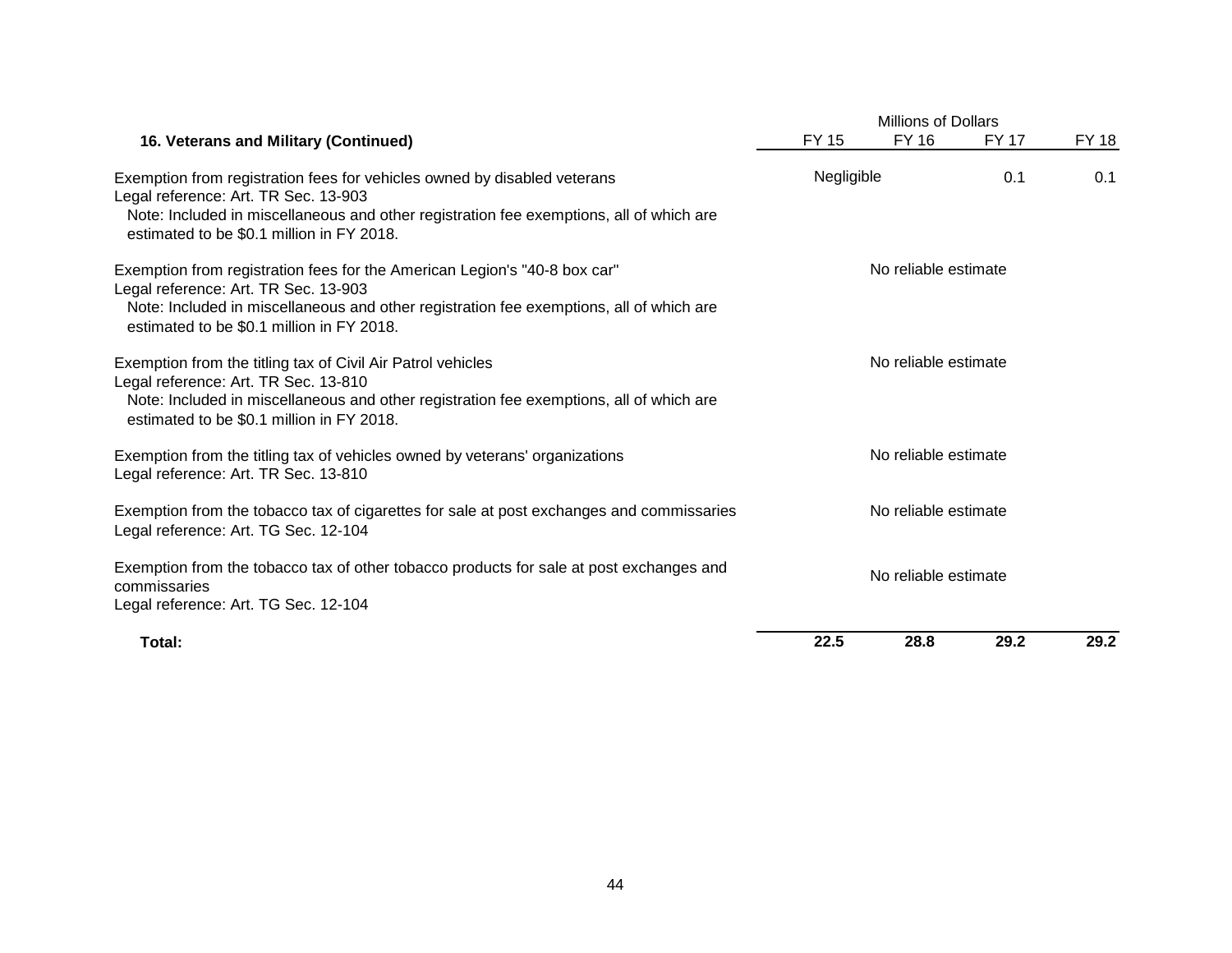|                                                                                                                                                      | Millions of Dollars  |              |              |              |
|------------------------------------------------------------------------------------------------------------------------------------------------------|----------------------|--------------|--------------|--------------|
| 17. Volunteer and Nonprofit                                                                                                                          | <b>FY 15</b>         | <b>FY 16</b> | <b>FY 17</b> | <b>FY 18</b> |
| Corporate income tax credit for neighborhood and community assistance contributions<br>Legal reference: Art. TG Sec. 10-704.6                        | 0.1                  | 0.1          | 0.1          | 0.1          |
| Refund of fuel tax to state-funded nonprofit transit systems for the elderly, disabled or poor                                                       | 0.8                  | 1.1          | 1.1          | 1.1          |
| Legal reference: Art. TG Sec. 13-901<br>Note: 9.6% of this would be distributed to local governments in FY 2016 as Highway User<br>Revenue.          |                      |              |              |              |
| Exemption from the inheritance tax for property that passes to qualified nonprofit<br>organizations<br>Legal reference: Art. TG Sec. 7-203           | No reliable estimate |              |              |              |
| Financial institution franchise tax credit for donations to nonprofit neighborhood revitalization<br>projects<br>Legal reference: Art. TG Sec. 8-215 | No reliable estimate |              |              |              |
| Exemption of fraternal beneficiary corporations from the insurance premiums tax<br>Legal reference: Art. INS Sec. 6-101                              | 1.9                  | 2.0          | 2.9          | 3.0          |
| Insurance premiums tax credit for donations to nonprofit neighborhood revitalization projects                                                        | No reliable estimate |              |              |              |
| Legal reference: Art. INS Sec. 6-105                                                                                                                 |                      |              |              |              |
| Exemption of nonprofit cemetery and mausoleum property from the property tax<br>Legal reference: Art. TP Sec. 7-201                                  | 0.2                  | 0.2          | 0.2          | 0.2          |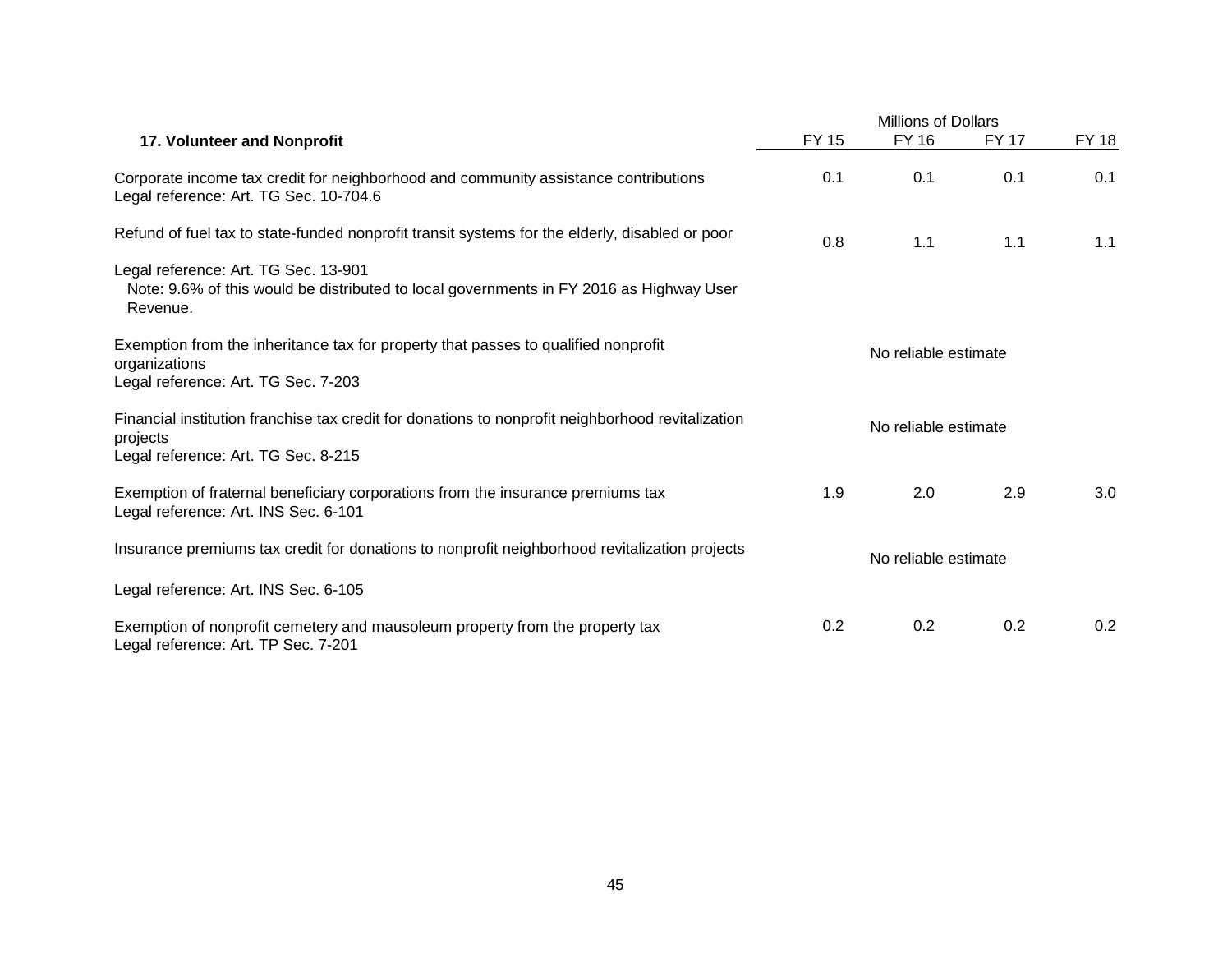|                                                                                                                                                               |                      | <b>Millions of Dollars</b> |              |              |  |
|---------------------------------------------------------------------------------------------------------------------------------------------------------------|----------------------|----------------------------|--------------|--------------|--|
| 17. Volunteer and Nonprofit (Continued)                                                                                                                       | <b>FY 15</b>         | <b>FY 16</b>               | <b>FY 17</b> | <b>FY 18</b> |  |
| Exemption of lodges, trade and civic associations, clubs and other nonprofit organizations<br>from the property tax<br>Legal reference: Art. TP Sec. 7-202    | 0.6                  | 0.6                        | 0.5          | 0.5          |  |
| Note: Includes charitable organizations, church societies and clubs.                                                                                          |                      |                            |              |              |  |
| Exemption of youth camps from the property tax<br>Legal reference: Art. TP Sec. 7-202<br>Note: Additional legal references: TP 7-212, 233.                    | 0.2                  | 0.2                        | 0.3          | 0.3          |  |
| Exemption of the Chesapeake Bay Foundation from the property tax<br>Legal reference: Art. TP Sec. 7-203<br>Note: Revenue loss is less than \$30,000 annually. | Negligible           |                            |              |              |  |
| Exemption of community water systems from the property tax<br>Legal reference: Art. TP Sec. 7-205                                                             | No reliable estimate |                            |              |              |  |
| Exemption of historical societies and war memorials from the property tax<br>Legal reference: Art. TP Sec. 7-214                                              | 0.7                  | 0.7                        | 0.1          | 0.1          |  |
| Exemption of veterans' organizations from the property tax<br>Legal reference: Art. TP Sec. 7-234                                                             | 0.5                  | 0.5                        | 0.1          | 0.1          |  |
| Public service company franchise tax credit for donations to nonprofit neighborhood<br>revitalization projects<br>Legal reference: Art. TG Sec. 8-412         | No reliable estimate |                            |              |              |  |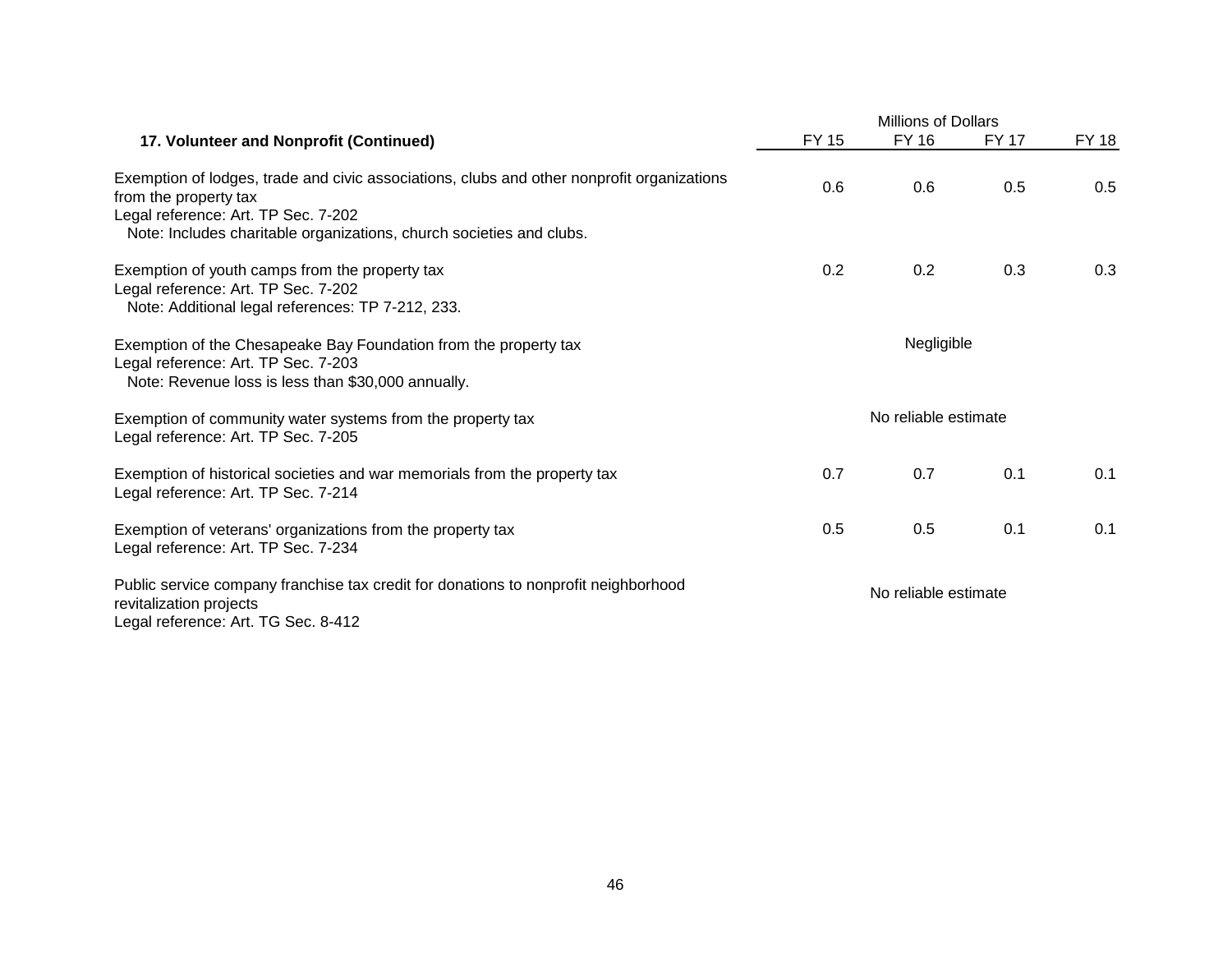|                                                                                                                                            | <b>Millions of Dollars</b> |       |              |              |  |
|--------------------------------------------------------------------------------------------------------------------------------------------|----------------------------|-------|--------------|--------------|--|
| 17. Volunteer and Nonprofit (Continued)                                                                                                    | FY 15                      | FY 16 | <b>FY 17</b> | <b>FY 18</b> |  |
| Individual income tax subtraction for unreimbursed mileage of certain volunteers<br>Legal reference: Art. TG Sec. 10-208                   | No reliable estimate       |       |              |              |  |
| Exemption from the sales tax for food delivered for immediate consumption by a nonprofit<br>vendor<br>Legal reference: Art. TG Sec. 11-206 | 0.3                        | 0.4   | 0.4          | 0.4          |  |
| Individual income tax credit for donation to permanent endowment fund at a community<br>foundation<br>Legal reference: Art. TG 10-736      | 0.0                        | 0.2   | 0.2          | 0.2          |  |
| Corporate income tax credit for donation to permanent endowment fund at a community<br>foundation<br>Legal reference: Art. TG 10-736       | 0.0                        | 0.2   | 0.2          | 0.2          |  |
| Total:                                                                                                                                     | 5.3                        | 6.1   | 6.0          | 6.1          |  |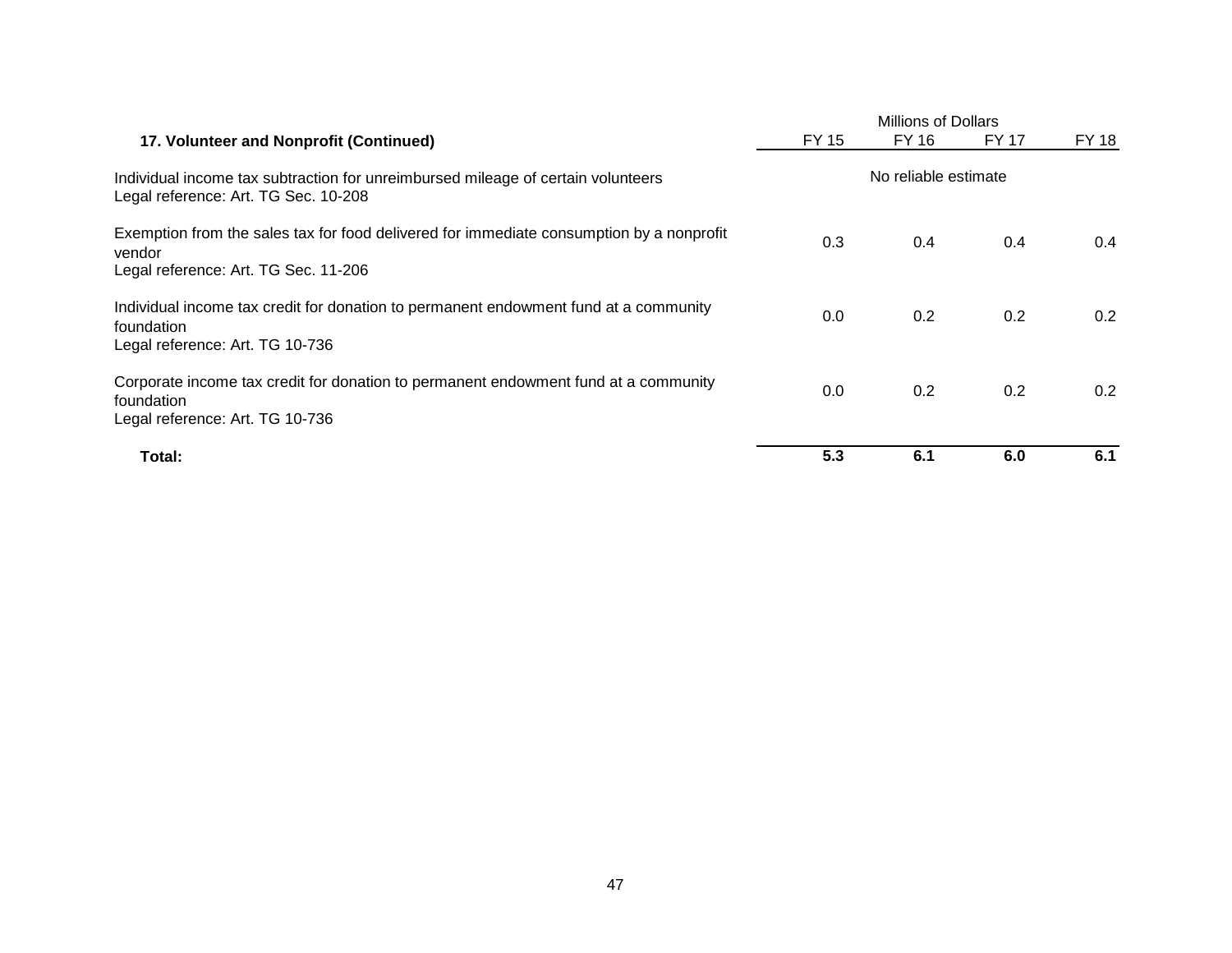|                                                                                                                          | <b>Millions of Dollars</b> |              |              |              |  |
|--------------------------------------------------------------------------------------------------------------------------|----------------------------|--------------|--------------|--------------|--|
| <b>18. Miscellaneous</b>                                                                                                 | <b>FY 15</b>               | <b>FY 16</b> | <b>FY 17</b> | <b>FY 18</b> |  |
| Exemption from the excise tax of alcoholic beverages under a non-beverage permit<br>Legal reference: Art. TG Sec. 5-104  | 0.0                        | 0.0          | 0.0          | 0.0          |  |
| Miscellaneous exemptions from the boat tax<br>Legal reference: Art. NR Sec. 8-716                                        | 0.1                        | 0.1          | 0.1          | 0.1          |  |
| Corporate income tax subtraction for profit on sale of MD state or local bonds<br>Legal reference: Art. TG Sec. 10-307   | No reliable estimate       |              |              |              |  |
| Corporate income tax subtraction for state tax-exempt interest from mutual funds<br>Legal reference: Art. TG Sec. 10-307 | No reliable estimate       |              |              |              |  |
| Corporate income tax subtraction for income from state relocation assistance<br>Legal reference: Art. TG Sec. 10-307     | No reliable estimate       |              |              |              |  |
| 'Delaware Holding Company' (DHL) subtraction<br>Legal reference: Art. TG Sec. 10-308                                     | 112.3                      | 123.8        | 94.7         | 118.4        |  |
| Various corporate income tax subtractions, not separately estimated<br>Legal reference: Art. TG Sec. 10-307,308          | 197.7                      | 189.1        | 188.7        | 188.7        |  |
| Corporate income tax credit for rehabilitating historic/heritage structures<br>Legal reference: Art. TG Sec. 10-704.5    | 0.1                        | 0.1          | 0.1          | 0.1          |  |
| Exemption from the fuel tax for diesel fuel used in vessels<br>Legal reference: Art. TG Sec. 9-303                       | 2.4                        | 2.4          | 2.4          | 2.4          |  |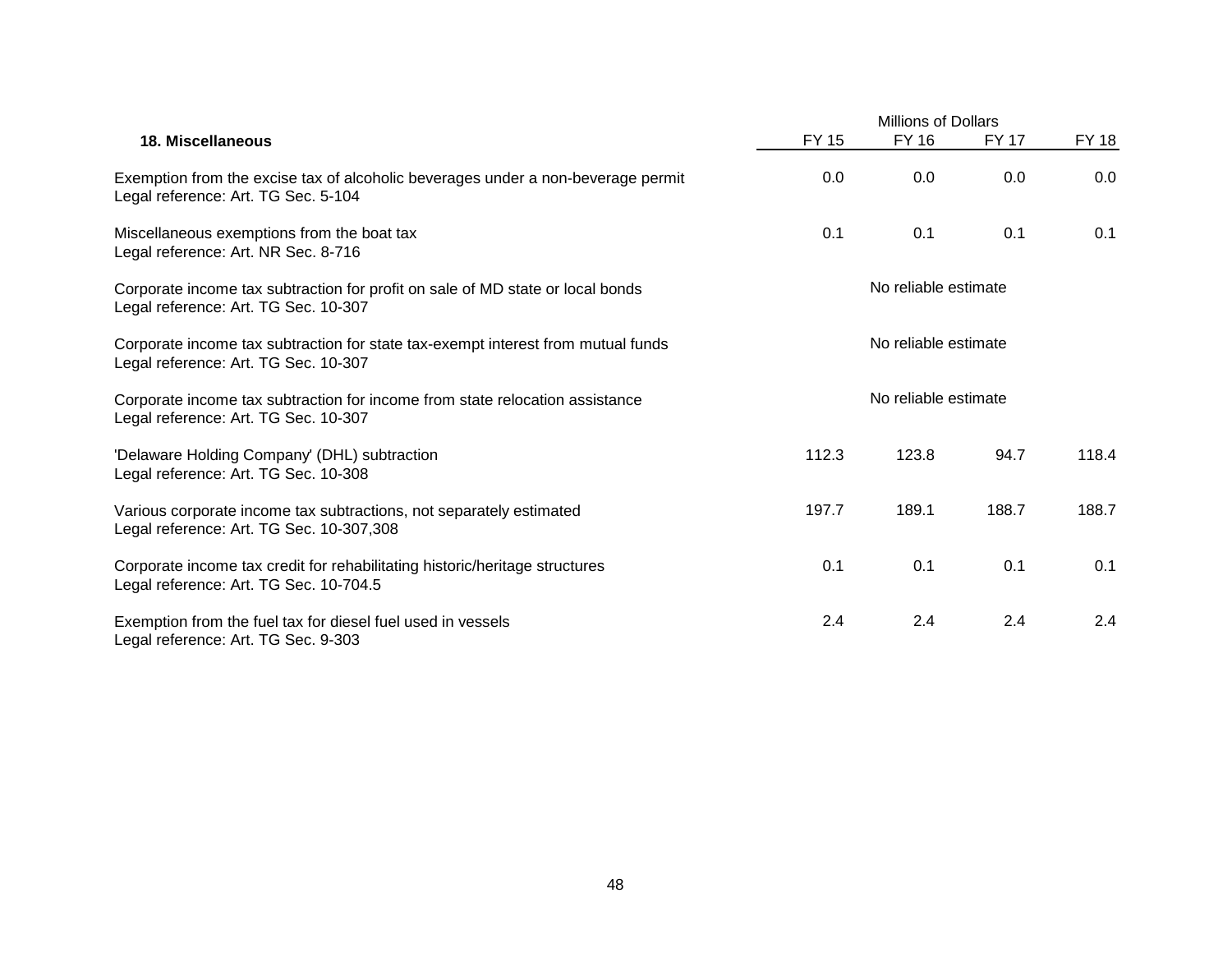|                                                                                                                                                              | <b>Millions of Dollars</b> |              |              |              |
|--------------------------------------------------------------------------------------------------------------------------------------------------------------|----------------------------|--------------|--------------|--------------|
| 18. Miscellaneous (Continued)                                                                                                                                | <b>FY 15</b>               | <b>FY 16</b> | <b>FY 17</b> | <b>FY 18</b> |
| Exemption from the inheritance tax of income accrued on probate assets<br>Legal reference: Art. TG Sec. 7-203                                                | No reliable estimate       |              |              |              |
| Exemption from the inheritance tax of recovered Holocaust assets<br>Legal reference: Art. TG Sec. 7-203                                                      | No reliable estimate       |              |              |              |
| Various personal income tax deductions, not otherwise classified<br>Legal reference: Art. TG Sec. 10-204<br>Note: Local effect is \$13.6 million in FY 2018. | 21.9                       | 21.9         | 21.9         | 21.9         |
| Personal income tax subtraction for income from state relocation assistance<br>Legal reference: Art. TG Sec. 10-207                                          | No reliable estimate       |              |              |              |
| Personal income tax subtraction for income related to recovered Holocaust assets<br>Legal reference: Art. TG Sec. 10-207                                     | No reliable estimate       |              |              |              |
| Personal income tax subtraction for artwork donated by professional artists<br>Legal reference: Art. TG Sec. 10-208                                          | No reliable estimate       |              |              |              |
| Miscellaneous personal income tax subtraction modifications<br>Legal reference: Art. TG Sec. 10-207,208                                                      | No reliable estimate       |              |              |              |
| Personal income tax credit for rehabilitating historic/heritage structures<br>Legal reference: Art. TG Sec. 10-704.5                                         | 4.5                        | 4.1          | 4.3          | 4.3          |
| Personal income tax credit for contributions for neighborhood and community assistance<br>Legal reference: Art. TG Sec. 10-704.6                             | 0.9                        | 0.9          | 0.9          | 0.9          |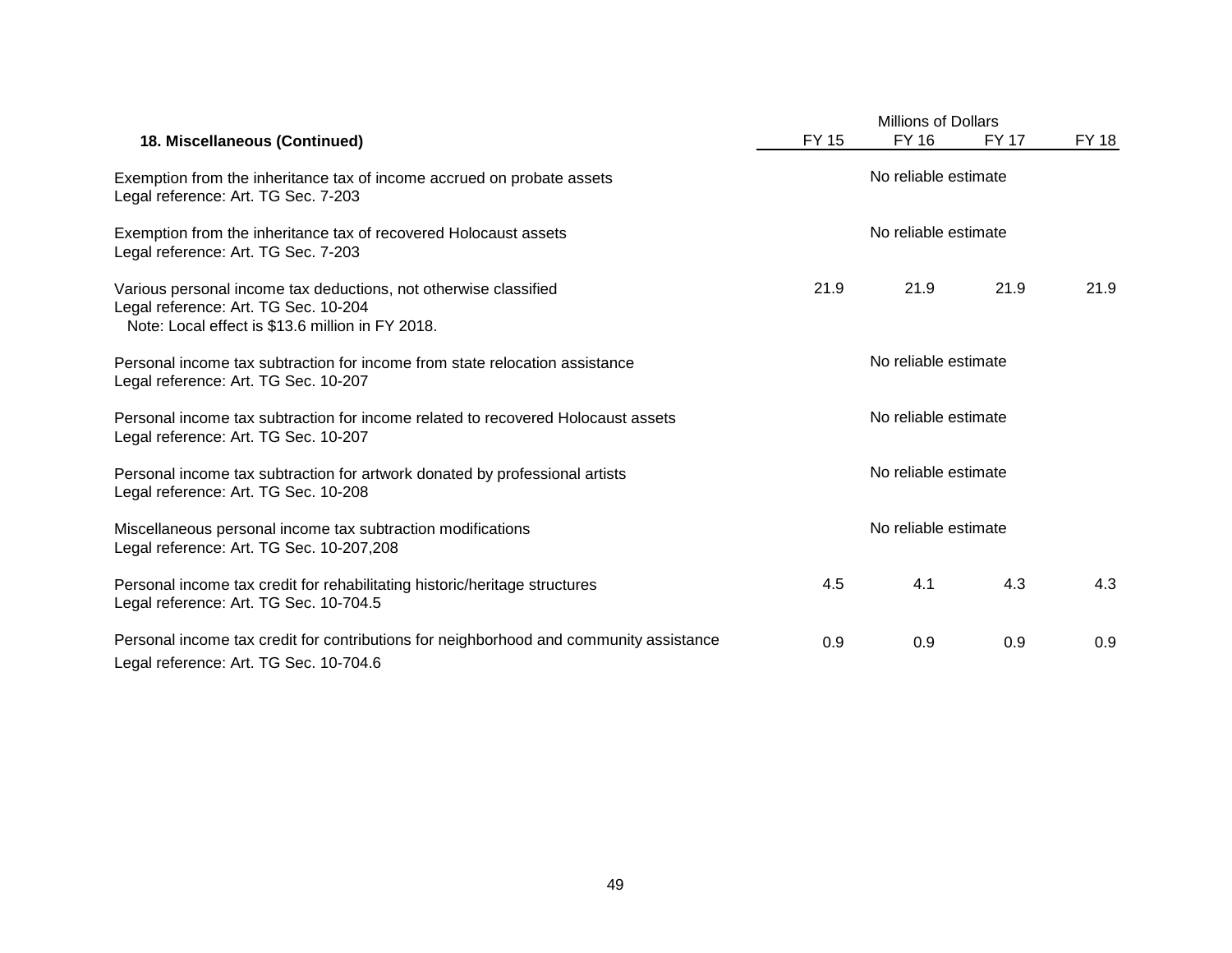|                                                                                                                                                                                                                                | <b>Millions of Dollars</b> |              |                      |              |
|--------------------------------------------------------------------------------------------------------------------------------------------------------------------------------------------------------------------------------|----------------------------|--------------|----------------------|--------------|
| 18. Miscellaneous (Continued)                                                                                                                                                                                                  | <b>FY 15</b>               | <b>FY 16</b> | <b>FY 17</b>         | <b>FY 18</b> |
| Exemption of annuities from the insurance premiums tax<br>Legal reference: Art. INS Sec. 6-103                                                                                                                                 | 107.5                      | 111.3        | 118.5                | 120.9        |
| Insurance premiums tax credit for rehabilitating historic/heritage structures<br>Legal reference: Art. INS Sec. 6-105                                                                                                          | 4.5                        | 4.1          | 0.0                  | 0.0          |
| Miscellaneous property tax exemptions.<br>Legal reference: Art. TP Sec. 7-299<br>Note: Includes property of foreign governments, fairgrounds, solar energy devices, etc.                                                       | 1.9                        | 1.9          | 1.9                  | 1.9          |
| Public service company franchise tax credit for rehabilitating historic/heritage structures<br>Legal reference: Art. TG Sec. 8-406                                                                                             | No reliable estimate       |              |                      |              |
| Personal income tax exemption for law enforcement officers residing in the subdivision of<br>employment<br>Legal reference: Art. TG Sec. 10-207                                                                                | Not in existence           |              | No reliable estimate |              |
| Exemption from the sales tax of sales by State mental hospital gift shops<br>Legal reference: Art. TG Sec. 11-204<br>Note: There are no gift shops in these institutions                                                       | 0.0                        | 0.0          | 0.0                  | 0.0          |
| Exemption from the sales tax of sales by hospital thrift shops<br>Legal reference: Art. TG Sec. 11-204                                                                                                                         | 0.1                        | 0.1          | 0.1                  | 0.1          |
| Exemption from the sales tax of sales from facilities operated under MD Vending Program for<br>the Blind on military bases<br>Legal reference: Art. TG Sec. 11-204<br>Note: Estimated revenue cost is under \$15,000 annually. |                            | Negligible   |                      |              |
| Exemption from the sales tax of sales of US, Maryland and POW/MIA flags<br>Legal reference: Art. TG Sec. 11-205                                                                                                                | No reliable estimate       |              |                      |              |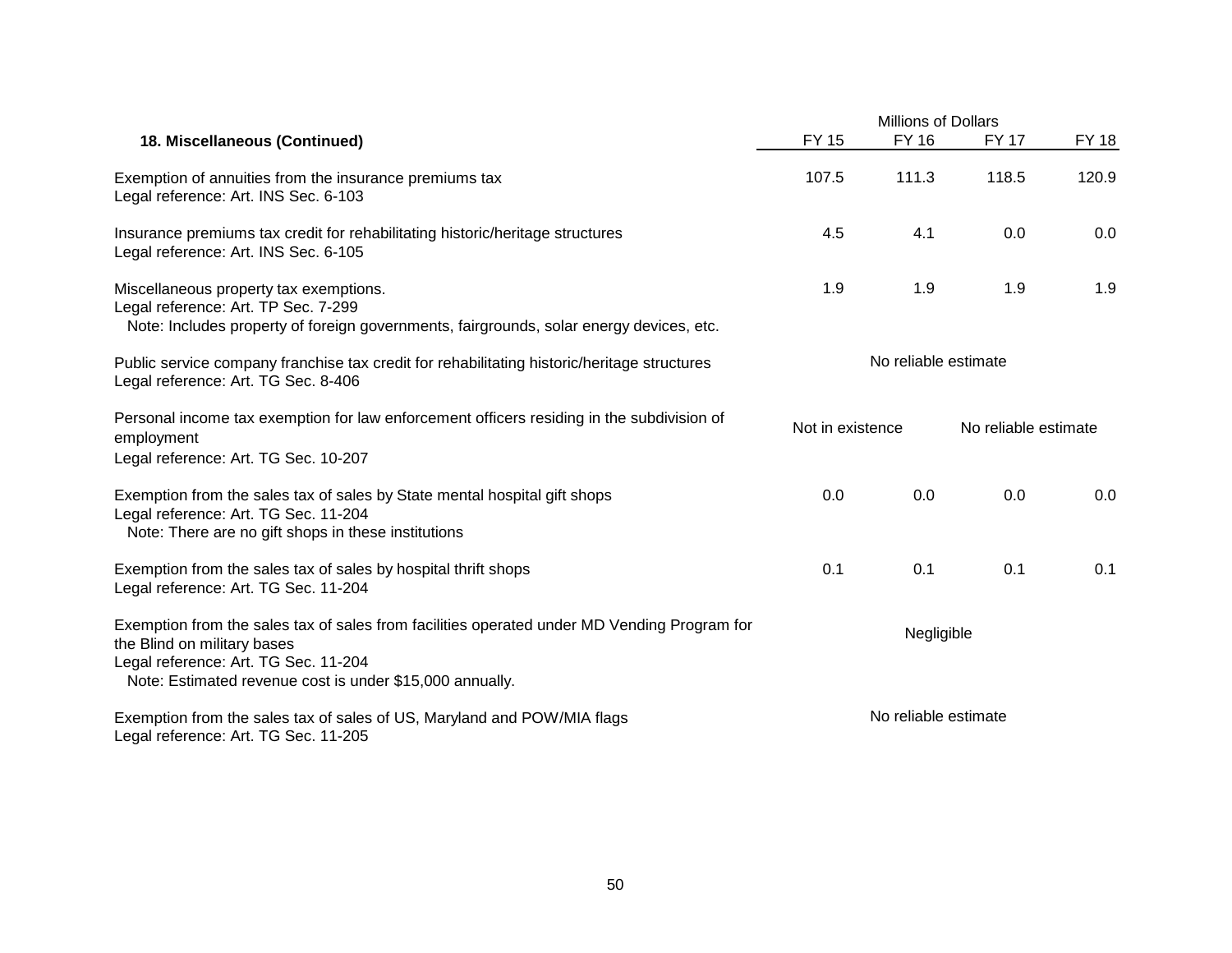|                                                                                                                                                                |                      | <b>Millions of Dollars</b> |              |              |  |
|----------------------------------------------------------------------------------------------------------------------------------------------------------------|----------------------|----------------------------|--------------|--------------|--|
| 18. Miscellaneous (Continued)                                                                                                                                  | <b>FY 15</b>         | <b>FY 16</b>               | <b>FY 17</b> | <b>FY 18</b> |  |
| Exemption from the sales tax of sales of certain "snack" and "healthy" foods sold through<br>vending machines<br>Legal reference: Art. TG Sec. 11-206          | 7.8                  | 8.0                        | 8.1          | 8.1          |  |
| Exemption from the sales tax of sales of water through pipes<br>Legal reference: Art. TG Sec. 11-224                                                           | 36.1                 | 36.5                       | 36.9         | 37.3         |  |
| Miscellaneous motor vehicle registration fee exemptions, including fire and rescue vehicles<br>Legal reference: Art. TR Sec. 13-903                            | 2.4                  | 2.4                        | 0.1          | 0.1          |  |
| Credit of vehicle titling tax for out-of-state sales or excise tax paid by persons moving to<br>Maryland<br>Legal reference: Art. TR Sec. 13-809               | 4.3                  | 4.4                        | 4.3          | 4.3          |  |
| Excluding the value of trade-ins for the motor vehicle excise tax<br>Legal reference: Art.TR Sec. 13-810                                                       | 133.1                | 141.8                      | 149.6        | 157.9        |  |
| Exemption from the transfer tax for judgments, orders of satisfaction or participation<br>agreements<br>Legal reference: Art. TP Sec. 13-207                   | No reliable estimate |                            |              |              |  |
| Exemption from transfer tax for land installment contracts, options to purchase real property,<br>or short term leases<br>Legal reference: Art. TP Sec. 13-207 |                      | No reliable estimate       |              |              |  |
| Estate tax exclusion - conservation easements<br>Legal reference: Art.TG Sec. 7-203                                                                            |                      |                            |              |              |  |
| Income tax subtraction for discharge of student loan debt due to disability or death<br>Legal reference: Art. TG Sec. 10-207                                   | 0.3                  | 0.3                        | 0.3          | 0.3          |  |
| Individual income tax credit for registration of tractor-trailers<br>Legal reference: Art. TG Sec. 10-734                                                      | 0.6                  | 0.6                        | 0.6          | 0.6          |  |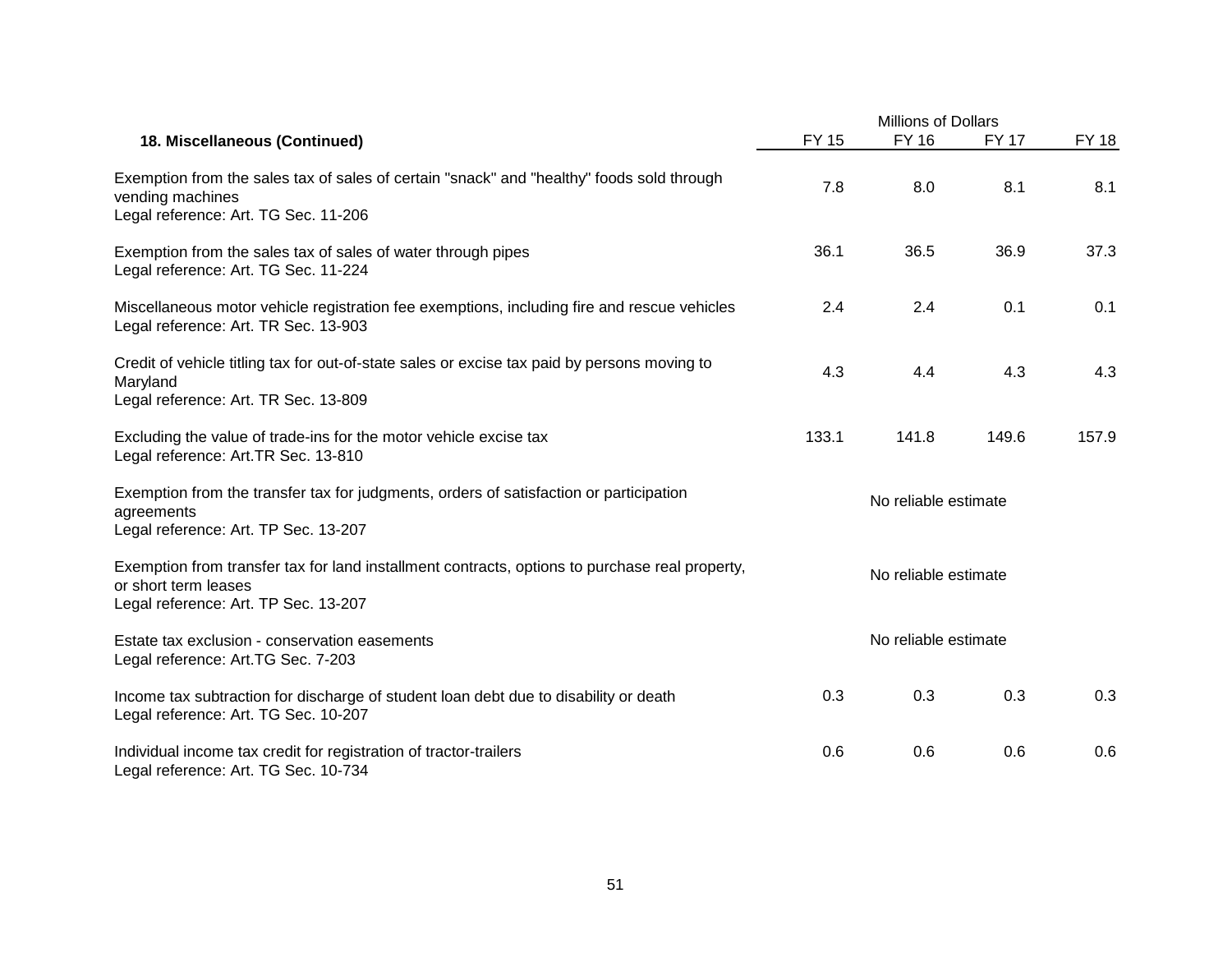|                                                                  | <b>Millions of Dollars</b> |       |              |         |  |
|------------------------------------------------------------------|----------------------------|-------|--------------|---------|--|
| 18. Miscellaneous (Continued)                                    | FY 15                      | FY 16 | <b>FY 17</b> | FY 18   |  |
| Corporate income tax credit for registration of tractor-trailers | 0.0                        | 0.0   | 0.0          | $0.0\,$ |  |
| Legal reference: Art. TG Sec. 10-734                             |                            |       |              |         |  |
| Total:                                                           | 638.6                      | 653.8 | 633.6        | 668.4   |  |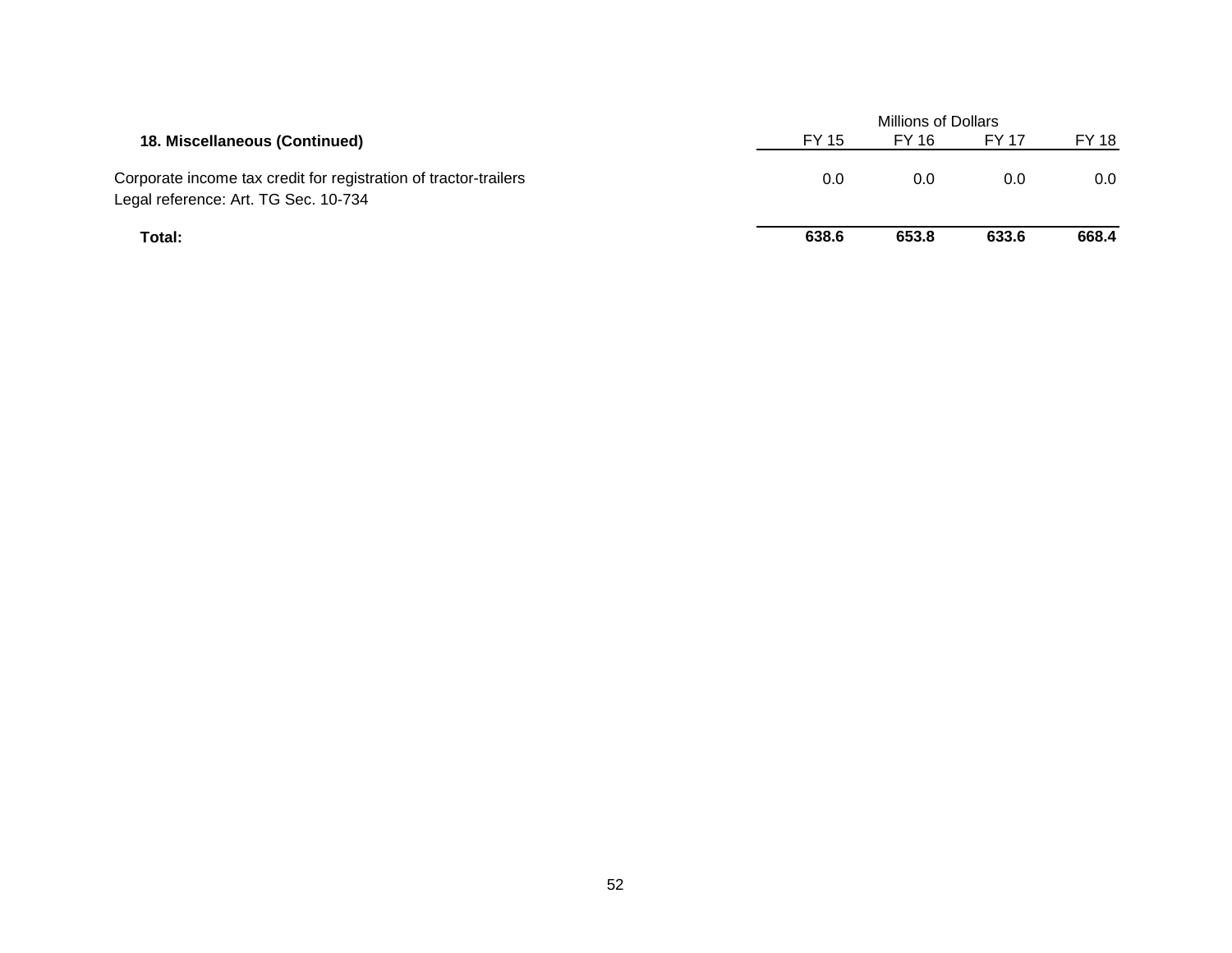| III. Incidental Tax Expenditures                                                                                                                         | <b>Millions of Dollars</b> |                      |              |       |  |
|----------------------------------------------------------------------------------------------------------------------------------------------------------|----------------------------|----------------------|--------------|-------|--|
| 1. Administrative Exemptions                                                                                                                             | <b>FY 15</b>               | FY 16                | <b>FY 17</b> | FY 18 |  |
| Corporate income tax subtraction for state or local income tax refunds<br>Legal reference: Art. TG Sec. 10-307                                           |                            |                      |              |       |  |
| Personal income tax subtraction for taxable refunds<br>Legal reference: Art. TG Sec. 10-207                                                              | 62.2                       | 61.0                 | 59.8         | 58.6  |  |
| Exemption from the alcoholic beverages excise tax for small quantities brought into the state<br>for personal use<br>Legal reference: Art. TG Sec. 5-104 |                            | No reliable estimate |              |       |  |
| Exemption from the inheritance tax for bequests under \$1,000<br>Legal reference: Art. TG Sec. 7-203                                                     | No reliable estimate       |                      |              |       |  |
| Exemption from the sales tax for sales through bulk vending machines.<br>Legal reference: Art. TG Sec. 11-201                                            | 1.2                        | 1.2                  | 1.2          | 1.2   |  |
| Exemption from the sales tax of casual and isolated sales<br>Legal reference: Art. TG Sec. 11-209                                                        | No reliable estimate       |                      |              |       |  |
| Exemption from the tobacco tax for cigarettes brought into the state in small quantities<br>Legal reference: Art. TG Sec. 12-104                         | No reliable estimate       |                      |              |       |  |
| Exemption from the tobacco tax for other tobacco products brought into the state in small<br>quantities<br>Legal reference: Art. TG Sec. 12-104          |                            | No reliable estimate |              |       |  |
| Total:                                                                                                                                                   | 63.4                       | 62.2                 | 60.9         | 59.7  |  |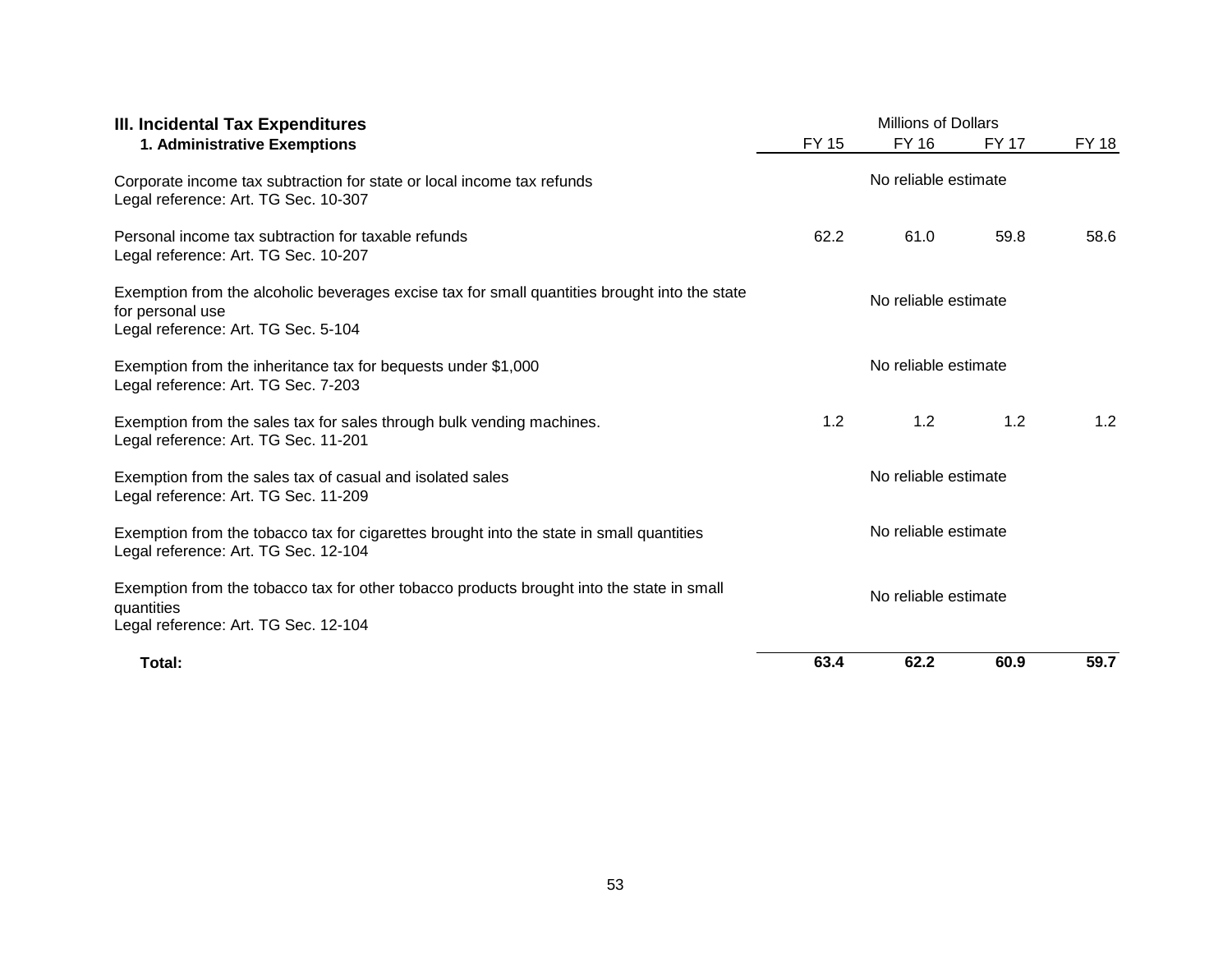|                                                                                                                                                                                              |                      | <b>Millions of Dollars</b> |                      |              |  |
|----------------------------------------------------------------------------------------------------------------------------------------------------------------------------------------------|----------------------|----------------------------|----------------------|--------------|--|
| 2. Double Taxation                                                                                                                                                                           | <b>FY 15</b>         | <b>FY 16</b>               | FY 17                | <b>FY 18</b> |  |
| Exemption from the admissions and amusement tax charges or fees to participate in an<br>amateur recreational sports event or league in Baltimore City<br>Legal reference: Art. TG Sec. 4-104 | Not in existence     |                            | No reliable estimate |              |  |
| Exemption from the boat tax of vessels titled to a licensed dealer for resale, rental, or leasing<br>purposes<br>Legal reference: Art. NR Sec. 8-716                                         | 0.6                  | 0.6                        | 0.6                  | 0.6          |  |
| Corporate income tax subtraction for gross receipts subject to the public service company<br>franchise tax<br>Legal reference: Art. TG Sec. 10-307                                           |                      | No reliable estimate       |                      |              |  |
| Personal income tax subtraction for Keogh Plan withdrawals taxed at time of deposit<br>Legal reference: Art. TG Sec. 10-207                                                                  | No reliable estimate |                            |                      |              |  |
| Personal income tax subtraction for distributions of income when tax was paid by a fiduciary<br>Legal reference: Art. TG Sec. 10-207                                                         | No reliable estimate |                            |                      |              |  |
|                                                                                                                                                                                              |                      |                            |                      |              |  |
| Personal income tax credit for tax paid to another state<br>Legal reference: Art. TG Sec. 10-703                                                                                             | 324.3                | 331.1                      | 349.5                | 365.0        |  |
| Exemption from the sales tax of separately-stated sales subject to the admissions and<br>amusement tax<br>Legal reference: Art. TG Sec.11-101                                                | 0.2                  | 0.2                        | 0.2                  | 0.3          |  |
| Exemption from the sales tax for expense reimbursement while providing taxable detective<br>services<br>Legal reference: Art. TG Sec. 11-101                                                 | 0.2                  | 0.2                        | 0.2                  | 0.2          |  |
| Exemption from the sales tax of admissions subject to the admissions and amusement tax<br>Legal reference: Art. TG Sec. 11-221                                                               | 69.5                 | 70.2                       | 71.6                 | 73.0         |  |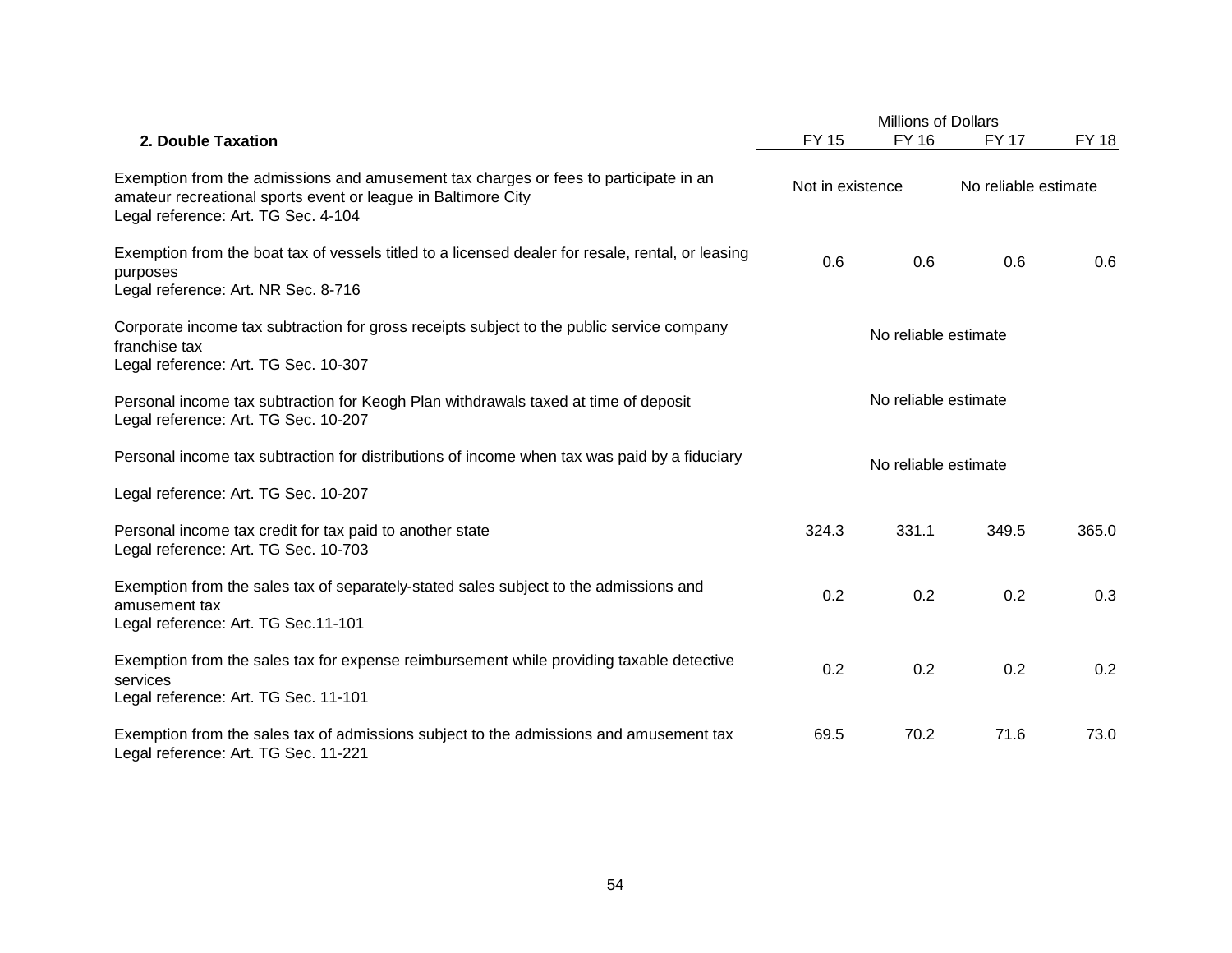|                                                                                                                                                                                            |                      | Millions of Dollars  |       |              |  |
|--------------------------------------------------------------------------------------------------------------------------------------------------------------------------------------------|----------------------|----------------------|-------|--------------|--|
| 2. Double Taxation (Continued)                                                                                                                                                             | <b>FY 15</b>         | <b>FY 16</b>         | FY 17 | <b>FY 18</b> |  |
| Exemption from the sales tax of certain communications services subject to the federal<br>excise tax<br>Legal reference: Art. TG Sec. 11-221                                               | 79.7                 | 82.5                 | 84.2  | 85.8         |  |
| Exemption from the sales tax of motor fuels subject to the motor fuel or motor carrier tax<br>Legal reference: Art. TG Sec. 11-221                                                         | 692.0                | 726.1                | 753.2 | 781.3        |  |
| Exemption from the sales tax of motor vehicles, except house or office trailers, subject to the<br>motor vehicle excise tax<br>Legal reference: Art. TG Sec. 11-221                        | 786.0                | 805.7                | 823.4 | 841.5        |  |
| Exemption from the sales tax of trade-in allowance when leasing a vehicle<br>Legal reference: Art. TG Sec. 11-221<br>Note: Included in exemption for value of trade-ins                    | 0.0                  | 0.0                  | 0.0   | 0.0          |  |
| Exemption from the sales tax of long-term motor vehicle leases<br>Legal reference: Art. TG Sec. 11-221                                                                                     | 23.9                 | 25.1                 | 26.0  | 27.0         |  |
| Exemption from the sales tax of the rental of motion pictures subject to the admissions and<br>amusement tax<br>Legal reference: Art. TG Sec. 11-221                                       | No reliable estimate |                      |       |              |  |
| Exemption from the sales tax of sales of vessels subject to the boat excise tax<br>Legal reference: Art. TG Sec. 11-221                                                                    | 18.5                 | 18.7                 | 18.9  | 19.1         |  |
| Exemption from the sales tax of sales of materials taxed under other laws<br>Legal reference: Art. TG Sec. 11-221                                                                          | No reliable estimate |                      |       |              |  |
| Exemption from the titling tax of mobile homes over 35 ft.<br>Legal reference: Art. TR Sec. 13-810<br>Note: Mobile homes over 35 ft., when installed on sites, are taxed as real property. |                      | No reliable estimate |       |              |  |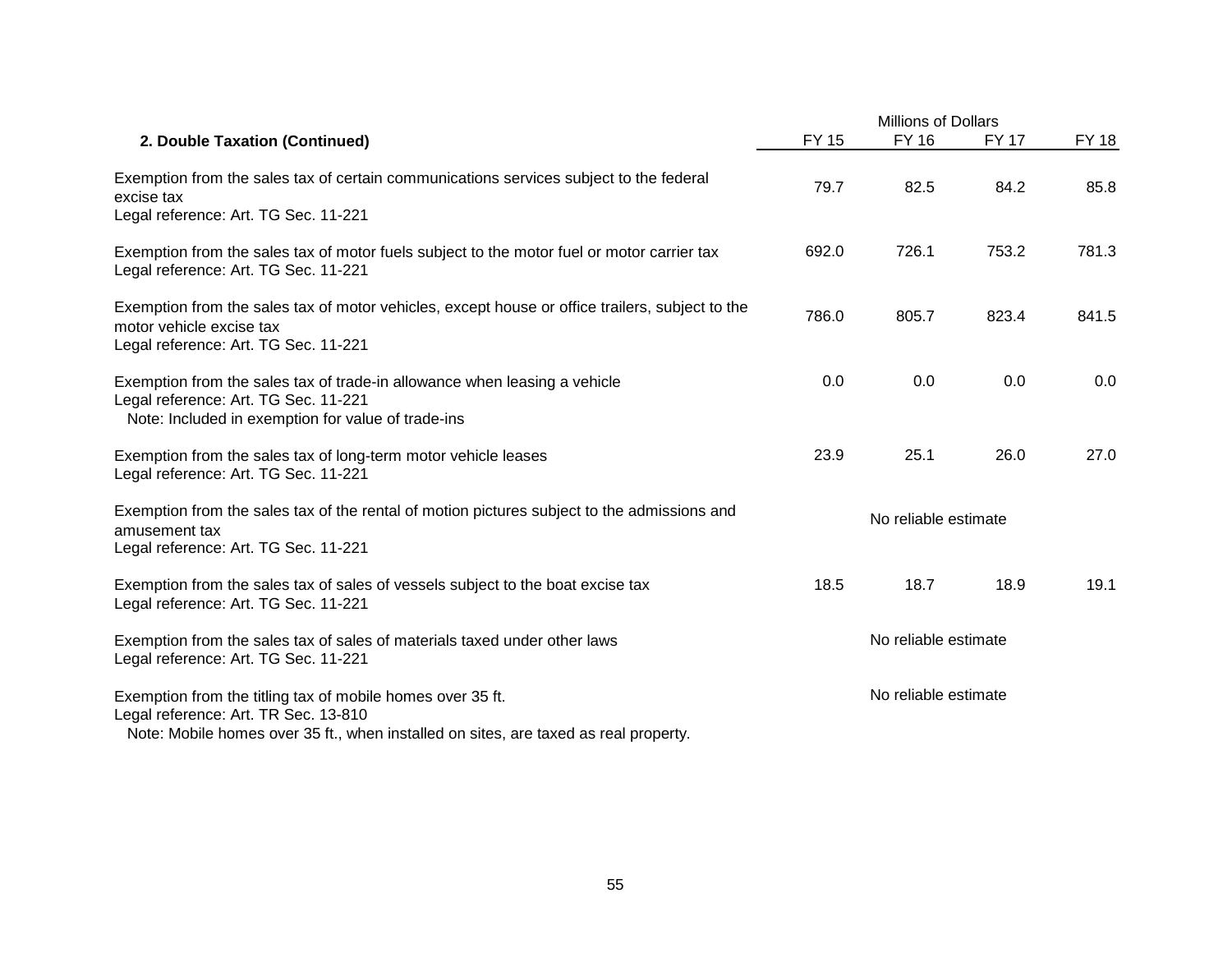|                                                                                                                                                                               | <b>Millions of Dollars</b> |        |        |              |
|-------------------------------------------------------------------------------------------------------------------------------------------------------------------------------|----------------------------|--------|--------|--------------|
| 2. Double Taxation (Continued)                                                                                                                                                | FY 15                      | FY 16  | FY 17  | <b>FY 18</b> |
| Exemption from the titling tax of vehicles purchased for short-term rental purposes<br>Legal reference: Art. TR Sec. 13-810                                                   | 64.5                       | 65.2   | 78.5   | 78.9         |
| Exemption from the titling tax for leased vehicles purchased by the lessee<br>Legal reference: Art. TR Sec. 13-810                                                            | No reliable estimate       |        | 4.5    | 4.5          |
| Exemption from the titling tax for vehicles transferred into an inter vivos trust if transferor is<br>the beneficiary<br>Legal reference: Art. TR Sec. 13-810                 | No reliable estimate       |        | 1.7    | 1.7          |
| Exemption from the transfer tax for transfers of supplemental, previously recorded<br>instruments or deeds for prior contract of sale<br>Legal reference: Art. TP Sec. 13-207 | No reliable estimate       |        |        |              |
| Total:                                                                                                                                                                        | 2059.4                     | 2125.7 | 2212.6 | 2279.0       |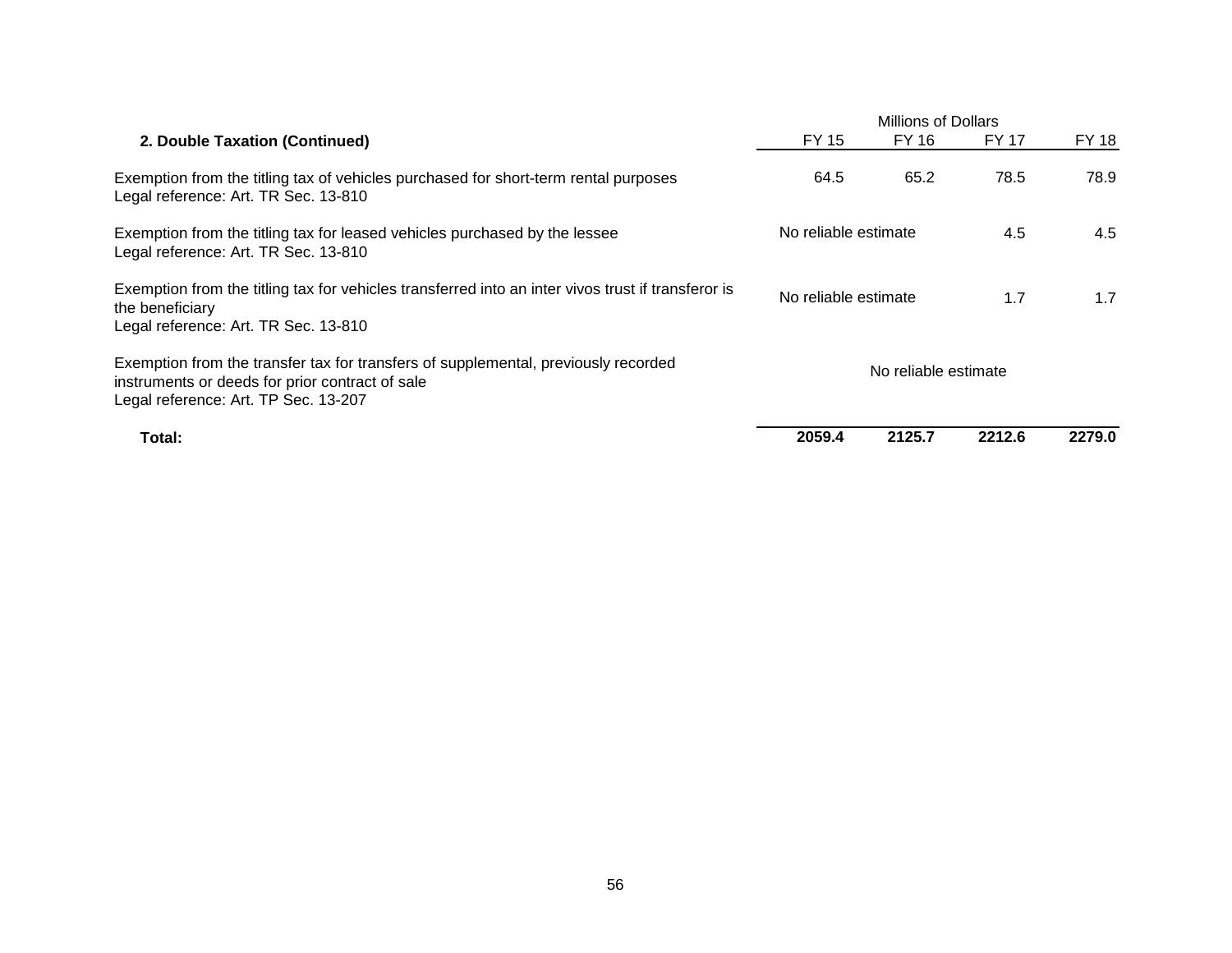|                                                                                                                                                                                                                   |                      | <b>Millions of Dollars</b> |       |              |  |  |
|-------------------------------------------------------------------------------------------------------------------------------------------------------------------------------------------------------------------|----------------------|----------------------------|-------|--------------|--|--|
| 3. Reciprocal Exemptions                                                                                                                                                                                          | <b>FY 15</b>         | <b>FY 16</b>               | FY 17 | <b>FY 18</b> |  |  |
| Credit against the boat tax for excise tax paid in another state by commercial fishers<br>Legal reference: Art. NR Sec. 8-716                                                                                     | 0.2                  | 0.2                        | 0.2   | 0.2          |  |  |
| Reciprocal exemption from inheritance tax for personal property of nonresident decedents<br>Legal reference: Art. TG Sec. 7-203                                                                                   | No reliable estimate |                            |       |              |  |  |
| Refund of fuel tax for fuel taxed in another state<br>Legal reference: Art. TG Sec. 13-901<br>Note: 9.6% of this would be distributed to local governments in FY 2016 as Highway User<br>Revenue.                 | 5.4                  | 5.4                        | 5.5   | 5.5          |  |  |
| Exemption from the fuel tax for fuel sold for export from the state<br>Legal reference: Art. TG Sec. 9-303<br>Note: 9.6% of this would be distributed to local governments in FY 2016 as Highway User<br>Revenue. | 4.3                  | 2.4                        | 2.4   | 2.4          |  |  |
| Exemption from the sales tax of sales to certain out-of-state nonprofit organizations<br>Legal reference: Art. TG Sec. 11-204                                                                                     | No reliable estimate |                            |       |              |  |  |
| Sales tax exemption for sales of tangible personal property to nonprofit organizations for use<br>in another state<br>Legal reference: Art. TG Sec. 11-216                                                        | No reliable estimate |                            |       |              |  |  |
| Exemption from the sales tax of sales of items taxed in another state<br>Legal reference: Art. TG Sec. 11-221                                                                                                     |                      | No reliable estimate       |       |              |  |  |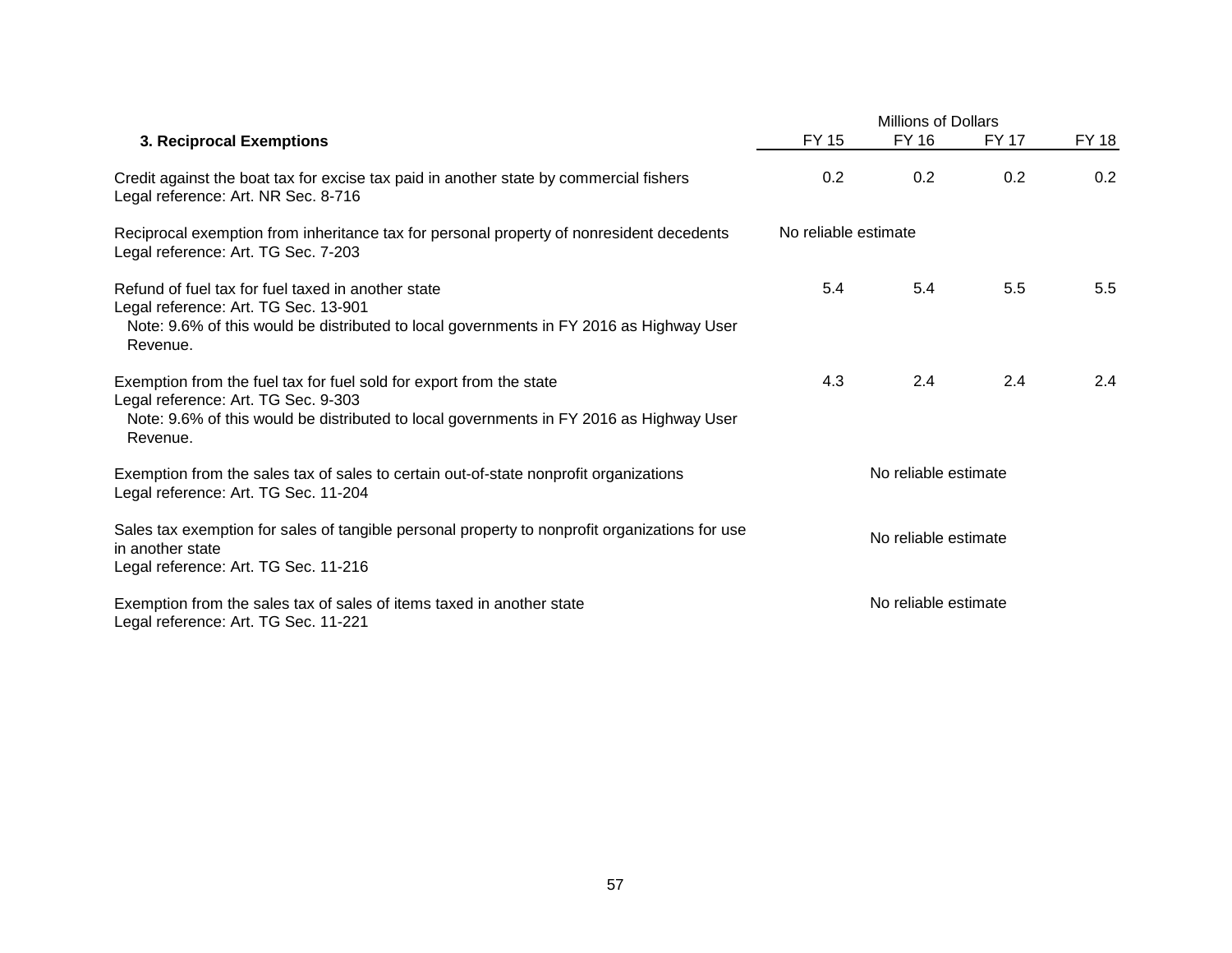|                                                                                                                                                                                                                                                                       |                      | Millions of Dollars |       |       |
|-----------------------------------------------------------------------------------------------------------------------------------------------------------------------------------------------------------------------------------------------------------------------|----------------------|---------------------|-------|-------|
| 3. Reciprocal Exemptions (Continued)                                                                                                                                                                                                                                  | FY 15                | FY 16               | FY 17 | FY 18 |
| Reciprocal exemption from registration fees for out-of-state law enforcement vehicles<br>Legal reference: Art. TR Sec. 13-903<br>Note: Included in miscellaneous and other registration fee exemptions, all of which are<br>estimated to be \$0.1 million in FY 2018. | No reliable estimate |                     |       |       |
| Reciprocal exemption from the titling tax for out-of-state law enforcement vehicles<br>Legal reference: Art. TR Sec. 13-810                                                                                                                                           | No reliable estimate |                     |       |       |
| Total:                                                                                                                                                                                                                                                                | 9.9                  | 8.0                 | 8.1   | 8.2   |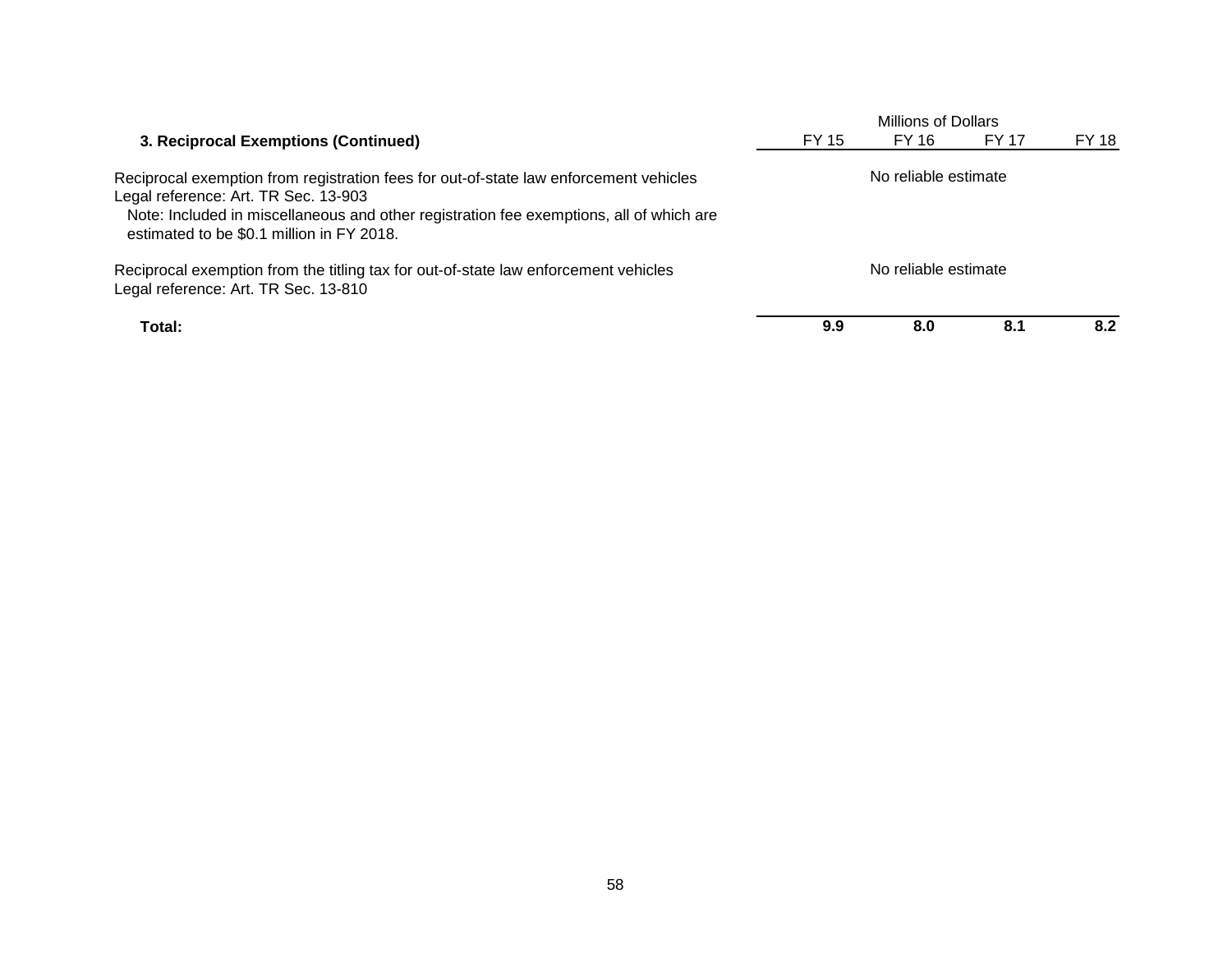|                                                                                                                                                                                                                                                                                                               | <b>Millions of Dollars</b> |                      |              |              |  |
|---------------------------------------------------------------------------------------------------------------------------------------------------------------------------------------------------------------------------------------------------------------------------------------------------------------|----------------------------|----------------------|--------------|--------------|--|
| 4. Fuel Used for Non-transportation Purposes                                                                                                                                                                                                                                                                  | <b>FY 15</b>               | <b>FY 16</b>         | <b>FY 17</b> | <b>FY 18</b> |  |
| Partial refund of fuel tax for fuel delivery vehicles<br>Legal reference: Art. TG Sec. 13-901                                                                                                                                                                                                                 |                            | No reliable estimate |              |              |  |
| Partial refund of fuel tax for fuel used by concrete mixers.<br>Legal reference: Art. TG Sec. 13-901<br>Note: 9.6% of this would be distributed to local governments in FY 2016 as Highway User<br>Revenue.                                                                                                   | 0.4                        | 0.4                  | 0.4          | 0.4          |  |
| Partial refund of fuel tax on fuel used by solid waste compactors<br>Legal reference: Art. TG Sec. 13-901<br>Note: 9.6% of this would be distributed to local governments in FY 2016 as Highway User<br>Revenue.                                                                                              | 0.2                        | 0.2                  | 0.2          | 0.2          |  |
| Partial refund of fuel tax used by well drillers.<br>Legal reference: Art. TG Sec. 13-901                                                                                                                                                                                                                     | No reliable estimate       |                      |              |              |  |
| Partial refund of fuel used by agricultural spreaders<br>Legal reference: Art. TG Sec. 13-901                                                                                                                                                                                                                 | No reliable estimate       |                      |              |              |  |
| Refund of fuel tax for fuel used in engines installed permanently at fixed locations<br>Legal reference: Art. TG Sec. 13-901<br>Note: 9.6% of this would be distributed to local governments in FY 2016 as Highway User<br>Revenue.                                                                           | 1.5                        | 1.5                  | 1.5          | 1.5          |  |
| Refund of fuel tax on fuel lost in fire or collision.<br>Legal reference: Art. TG Sec. 13-901                                                                                                                                                                                                                 | No reliable estimate       |                      |              |              |  |
| Refund of fuel tax paid for fuel used for commercial purposes other than operation of motor<br>vehicles on public highways<br>Legal reference: Art. TG Sec. 13-901<br>Note: Principally for marine uses; of this total, 9.6% would be distributed to local<br>governments in FY 2018 as Highway User Revenue. | 0.1                        | 0.1                  | 0.1          | 0.1          |  |
| Total:                                                                                                                                                                                                                                                                                                        | 2.2                        | 2.2                  | 2.2          | 2.2          |  |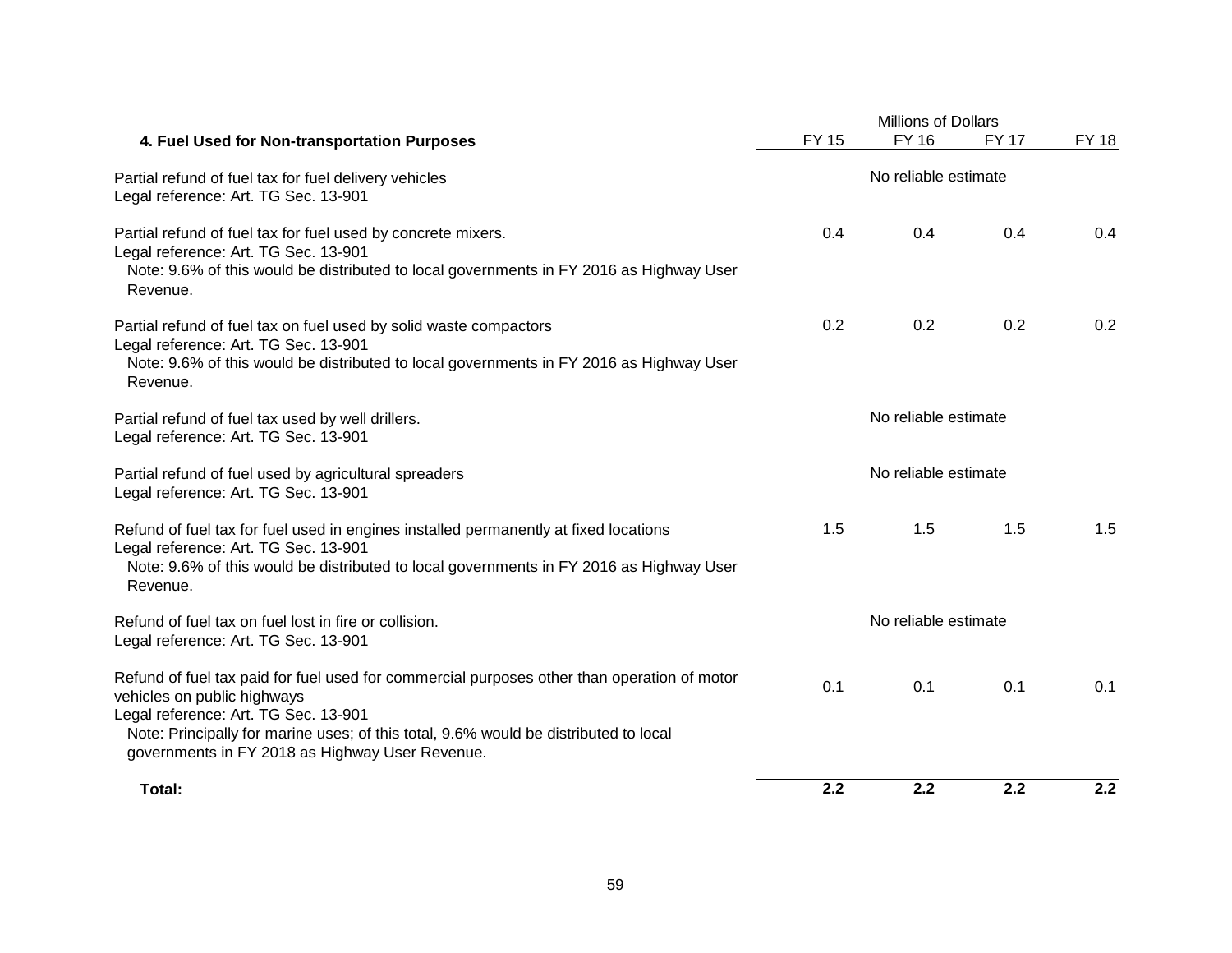|                                                                                                                                                                                                                               |              | Millions of Dollars  |              |              |
|-------------------------------------------------------------------------------------------------------------------------------------------------------------------------------------------------------------------------------|--------------|----------------------|--------------|--------------|
| 5. Governments                                                                                                                                                                                                                | <b>FY 15</b> | <b>FY 16</b>         | <b>FY 17</b> | <b>FY 18</b> |
| Exemption from the boat tax of vessels purchased by the State or its subdivisions<br>Legal reference: Art. NR Sec. 8-716                                                                                                      |              | Negligible           |              |              |
| Excise tax exemption for alcoholic beverage sales on federal reservations<br>Legal reference: Art. TG Sec. 5-104                                                                                                              | 0.0          | 0.0                  | 0.0          | 0.0          |
| Personal income tax subtraction for dividends and interest from U.S. obligations<br>Legal reference: Art. TG Sec. 10-207<br>Note: Local effect is \$7.3 million in FY 2018.                                                   | 11.5         | 11.3                 | 11.1         | 10.8         |
| Corporate income tax subtraction for interest on U.S. government obligations<br>Legal reference: Art. TG Sec. 10-307                                                                                                          | 16.1         | 13.4                 | 13.3         | 13.3         |
| Exemption from the inheritance tax for property passing to the State or its subdivisions<br>Legal reference: Art. TG Sec. 7-203                                                                                               |              | No reliable estimate |              |              |
| Refund of fuel tax for fuel used by the federal government<br>Legal reference: Art. TG Sec. 13-901<br>Note: 9.6% of this would be distributed to local governments in FY 2016 as Highway User<br>Revenue.                     | 2.3          | 1.6                  | 1.6          | 1.7          |
| Refund of fuel tax for fuel used to operate local government bus systems<br>Legal reference: Art. TG Sec. 13-901<br>Note: 9.6% of this would be distributed to local governments in FY 2016 as Highway User<br>Revenue.       | 0.6          | 1.2                  | 1.2          | 1.3          |
| Exemption from the fuel tax for fuel purchased by the State or its subdivisions<br>Legal reference: Art. TG Sec. 9-303<br>Note: 9.6% of this would be distributed to local governments in FY 2016 as Highway User<br>Revenue. | 8.6          | 8.6                  | 8.7          | 8.7          |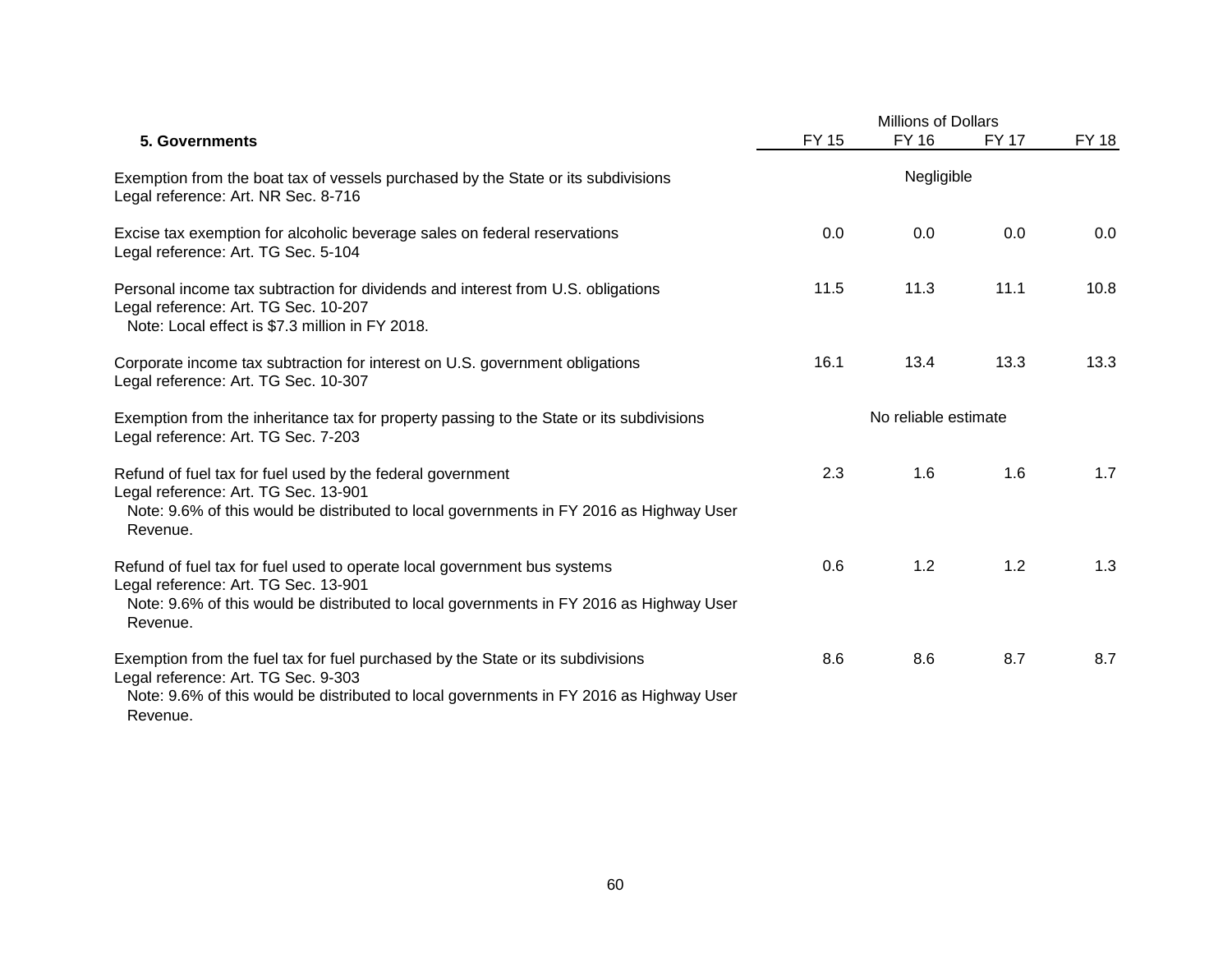|                                                                                                                                                             |                      | <b>Millions of Dollars</b> |              |       |
|-------------------------------------------------------------------------------------------------------------------------------------------------------------|----------------------|----------------------------|--------------|-------|
| 5. Governments (Continued)                                                                                                                                  | <b>FY 15</b>         | <b>FY 16</b>               | <b>FY 17</b> | FY 18 |
| Personal income tax subtraction for employer provided official police/fire vehicles<br>Legal reference: Art. TG Sec. 10-207                                 |                      | No reliable estimate       |              |       |
| Personal income tax subtraction for profits on sale of Maryland State or local bonds<br>Legal reference: Art. TG Sec. 10-207                                | No reliable estimate |                            |              |       |
| Personal income tax subtraction for distributions and dividends from mutual funds attributable<br>to US obligations<br>Legal reference: Art. TG Sec. 10-207 | No reliable estimate |                            |              |       |
| Exemption of federal government property from the property tax<br>Legal reference: Art. TP Sec. 7-210,11                                                    | 13.3                 | 13.5                       | 13.7         | 13.9  |
| Exemption of local government property from the property tax<br>Legal reference: Art. TP Sec. 7-210,11                                                      | 15.4                 | 15.6                       | 15.8         | 16.0  |
| Exemption of state government property from the property tax<br>Legal reference: Art. TP Sec. 7-210,11                                                      | 9.6                  | 9.5                        | 9.5          | 9.5   |
| Exemption from the sales tax of sales of government documents, publications, etc.<br>Legal reference: Art. TG Sec. 11-215                                   | 4.4                  | 4.6                        | 4.8          | 4.9   |
| Exemption from the sales tax of sales to the State and its subdivisions<br>Legal reference: Art. TG Sec. 11-220                                             | 415.8                | 436.3                      | 453.8        | 471.9 |
| Exemption from the sales tax of sales of testing equipment to be transferred to the federal<br>government<br>Legal reference: Art. TG Sec. 11-222           | No reliable estimate |                            |              |       |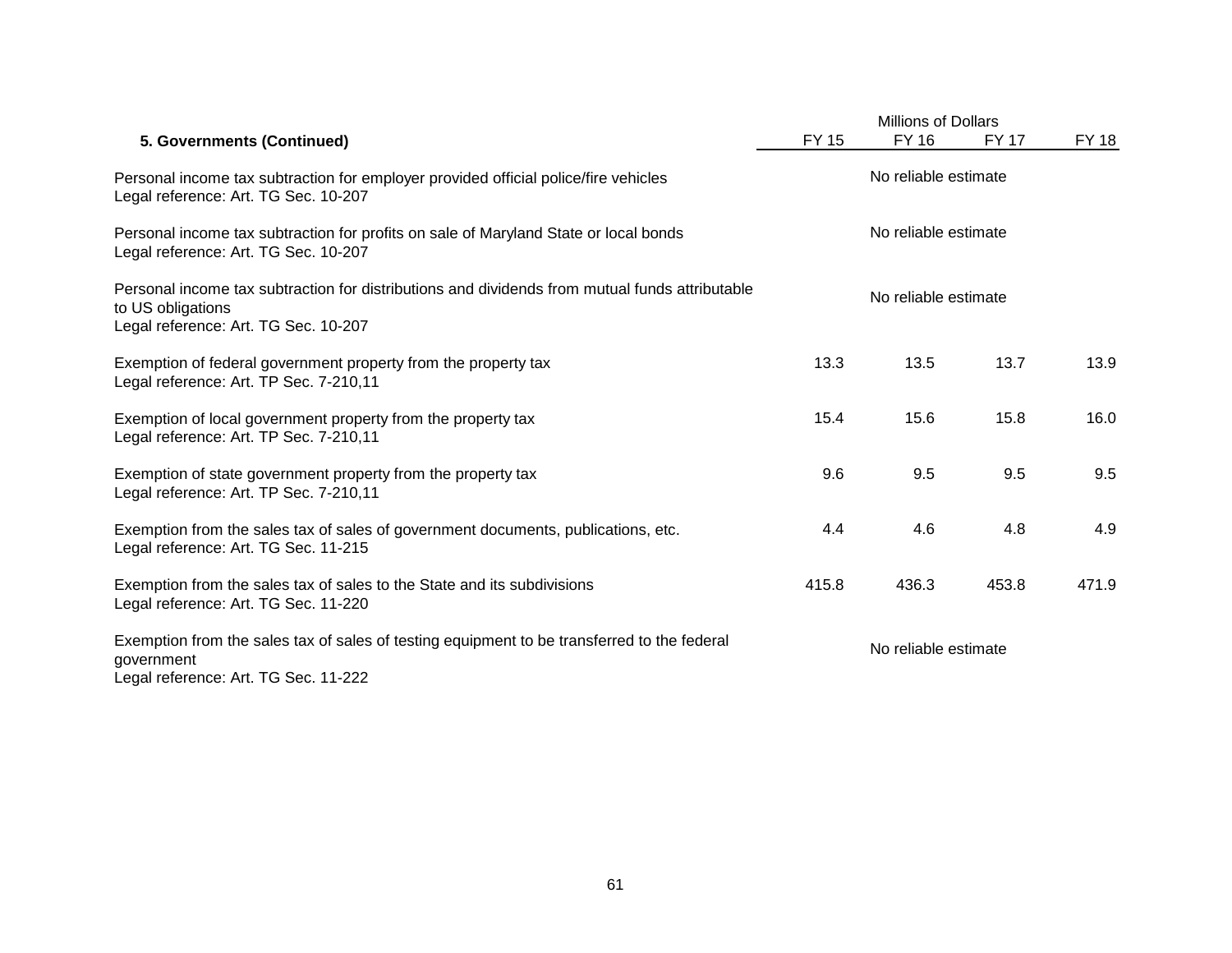|                                                                                                                                           | <b>Millions of Dollars</b> |       |       |       |
|-------------------------------------------------------------------------------------------------------------------------------------------|----------------------------|-------|-------|-------|
| 5. Governments (Continued)                                                                                                                | FY 15                      | FY 16 | FY 17 | FY 18 |
| Exemption from the sales tax of sales of buses for use in public transportation systems<br>Legal reference: Art. TG Sec. 11-223           | 1.4                        | 1.4   | 1.4   | 1.5   |
| Exemption from registration fees of vehicles owned by the federal, State, or local<br>governments<br>Legal reference: Art. TR Sec. 13-903 | 0.1                        | 0.1   | 0.6   | 0.6   |
| Exemption from the titling tax of vehicles owned by the federal government<br>Legal reference: Art. TR Sec. 13-102                        | No reliable estimate       |       |       |       |
| Exemption from the titling tax of vehicles owned by the State and its subdivisions<br>Legal reference: Art. TR Sec. 13-810                | 19.4                       | 19.5  | 19.6  | 19.7  |
| Exemption from the titling tax of vehicles owned by the U.S. and used in an investigation<br>Legal reference: Art. TR Sec. 13-810         | No reliable estimate       |       |       |       |
| Exemption from the transfer tax of transfers to governments or public agencies<br>Legal reference: Art. TP Sec. 13-207                    | No reliable estimate       |       |       |       |
| Total:                                                                                                                                    | 518.5                      | 536.7 | 555.1 | 573.8 |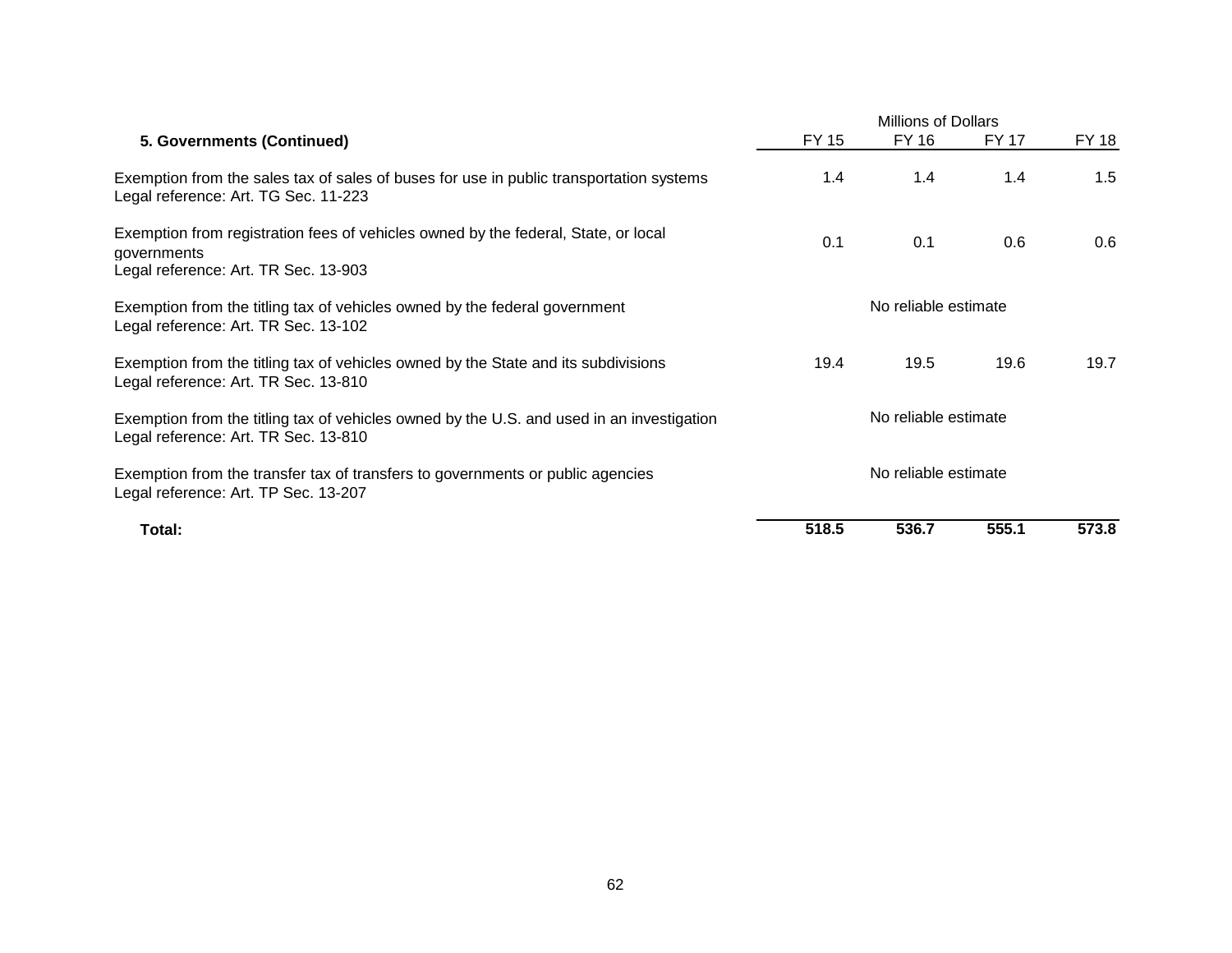| <b>ALCOHOLIC BEVERAGE TAX</b>                                                                         | FY 15 | FY 16                | FY 17 | FY 18 |
|-------------------------------------------------------------------------------------------------------|-------|----------------------|-------|-------|
| Legal reference : Art. TG Sec. 5-104                                                                  |       |                      |       |       |
| Exemption from the excise tax for:                                                                    |       |                      |       |       |
| Small quantities of alcoholic beverages brought to the state for personal use                         |       |                      |       |       |
| Family-produced wine for personal use or entry into an exhibition                                     |       | No reliable estimate |       |       |
| Alcoholic beverage sales on federal reservations                                                      | 0.0   | 0.0                  | 0.0   | 0.0   |
| Alcoholic beverages sold or delivered in the course of interstate commerce                            |       |                      |       |       |
| Wine or spirits bought by a hospital for medicinal purposes                                           |       |                      |       |       |
| Alcoholic beverages under non-beverage permit                                                         | 0.0   | 0.0                  | 0.0   | 0.0   |
| Wine bought by a religious organization for sacramental purposes                                      |       |                      |       |       |
| <b>Total: State General Funds</b>                                                                     | 0.0   | 0.0                  | 0.0   | 0.0   |
| Total on page iv, Statistical Summary of Categorical Tax Expenditures by Tax, excludes the following: |       |                      |       |       |
| Alcoholic beverage sales on federal reservations                                                      | 0.0   | 0.0                  | 0.0   | 0.0   |
| Total on page iv:                                                                                     | 0.0   | 0.0                  | 0.0   | 0.0   |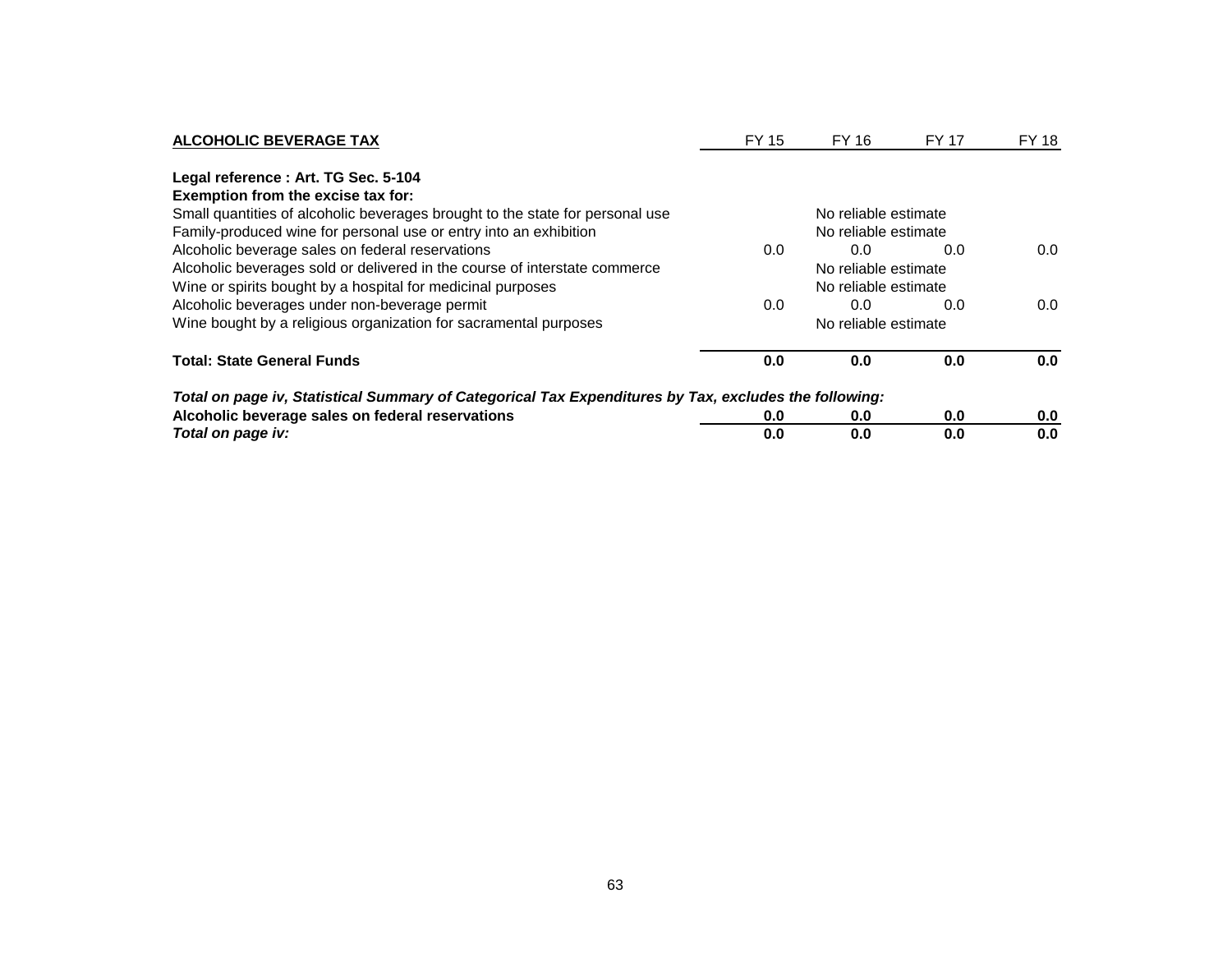| <b>EXCISE TAX ON VESSELS</b>                                                                          | FY 15      | FY 16  | <b>FY 17</b> | FY 18  |
|-------------------------------------------------------------------------------------------------------|------------|--------|--------------|--------|
| Legal reference: Art. NR Sec. 8-716                                                                   |            |        |              |        |
| Exemption from the boat tax for:                                                                      |            |        |              |        |
| Excludes the value of trade-ins                                                                       | 1.1        | 1.2    | 1.2          | 1.3    |
| Vessels purchased by charitable organizations                                                         | Negligible |        | 0.6          |        |
| Note: Estimated at less than \$30,000 annually before FY 2018.                                        |            |        |              |        |
| Vessels purchased by State or its subdivisions                                                        |            |        |              |        |
| Vessels titled to a licensed dealer for resale, rental, or leasing purposes                           | 0.6        | 0.6    | 0.6          | 0.6    |
| Miscellaneous boat tax exemptions                                                                     | 0.1        | 0.1    | 0.1          | 0.1    |
| Credit against the boat tax for:                                                                      |            |        |              |        |
| Excise tax paid in another state by commercial fishers                                                | 0.2        | 0.2    | 0.2          | 0.2    |
| <b>Total: State Special Funds</b>                                                                     | 2.0        | 2.1    | 2.2          | 2.8    |
| Total on page iv, Statistical Summary of Categorical Tax Expenditures by Tax, excludes the following: |            |        |              |        |
| Vessels purchased by the State or its subdivisions                                                    | 0.0        | 0.0    | 0.0          | 0.0    |
| Vessels titled to a licensed dealer for resale, rental, or leasing purposes                           | $-0.6$     | $-0.6$ | $-0.6$       | $-0.6$ |
| Excise tax paid in another state                                                                      | $-0.2$     | $-0.2$ | $-0.2$       | $-0.2$ |
| Total on page iv:                                                                                     | 1.2        | 1.3    | 1.3          | 2.0    |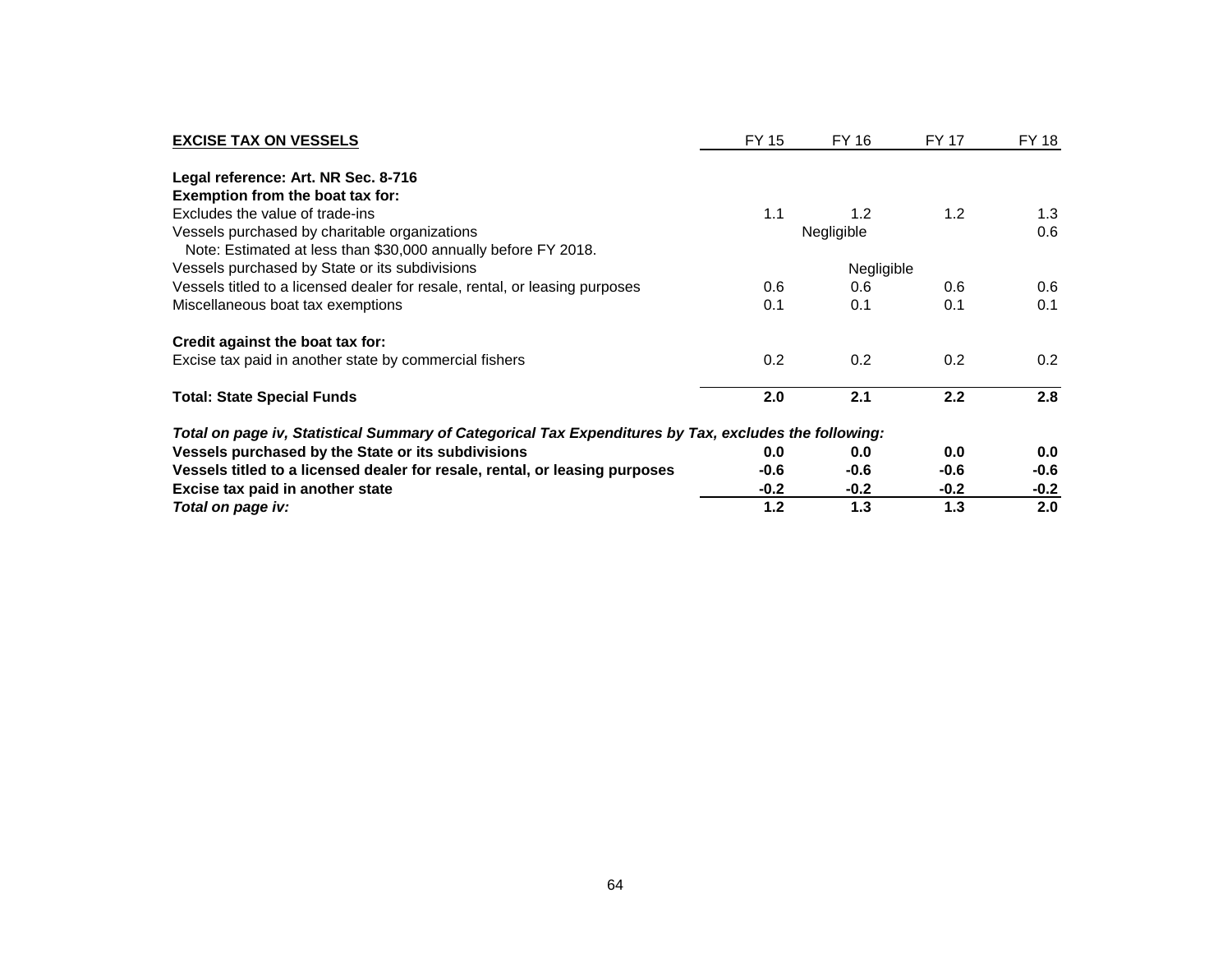| <b>CORPORATION INCOME TAX</b>                                       | FY 15                | FY 16                | <b>FY 17</b> | FY 18 |
|---------------------------------------------------------------------|----------------------|----------------------|--------------|-------|
| Legal reference: Art. TG Sec. 10-307                                |                      |                      |              |       |
| Corporate income tax subtractions for:                              |                      |                      |              |       |
| Dividends for domestic corporations claiming foreign tax credits    | 42.6                 | 46.9                 | 35.9         | 44.9  |
| Dividends from affiliated domestic international sales corporations |                      | No reliable estimate |              |       |
| Dividends of related foreign corporations                           | 135.1                | 106.8                | 105.7        | 105.7 |
| Gross receipts subject to the public service company franchise tax  |                      | No reliable estimate |              |       |
| Interest on U.S. obligations                                        | 16.1                 | 13.4                 | 13.3         | 13.3  |
| Profit on sale or exchange of Maryland state or local bonds         | No reliable estimate |                      |              |       |
| Income from State relocation and assistance payments                | No reliable estimate |                      |              |       |
| State or local income tax refunds                                   | No reliable estimate |                      |              |       |
| State tax-exempt interest from mutual funds                         |                      | No reliable estimate |              |       |
| Legal reference: Art. TG Sec. 10-308                                |                      |                      |              |       |
| Corporate income tax subtractions for:                              |                      |                      |              |       |
| Conservation tillage equipment                                      |                      | No reliable estimate |              |       |
| Reforestation or timber stand improvement expenses                  | Negligible           |                      |              |       |
| Wage expenses disallowed under federal targeted jobs credit         |                      | No reliable estimate |              |       |
| Cost of manure spreading equipment                                  | No reliable estimate |                      |              |       |
| Elevator handrails in health care facilities                        | No reliable estimate |                      |              |       |
| Exempt-interest dividends paid by regulated investment companies    | No reliable estimate |                      |              |       |
| Delaware Holding Company' (DHL) subtraction                         | 112.3                | 123.8                | 94.7         | 118.4 |
| Various subtraction modifications not separately estimated          | 197.7                | 189.1                | 188.7        | 188.7 |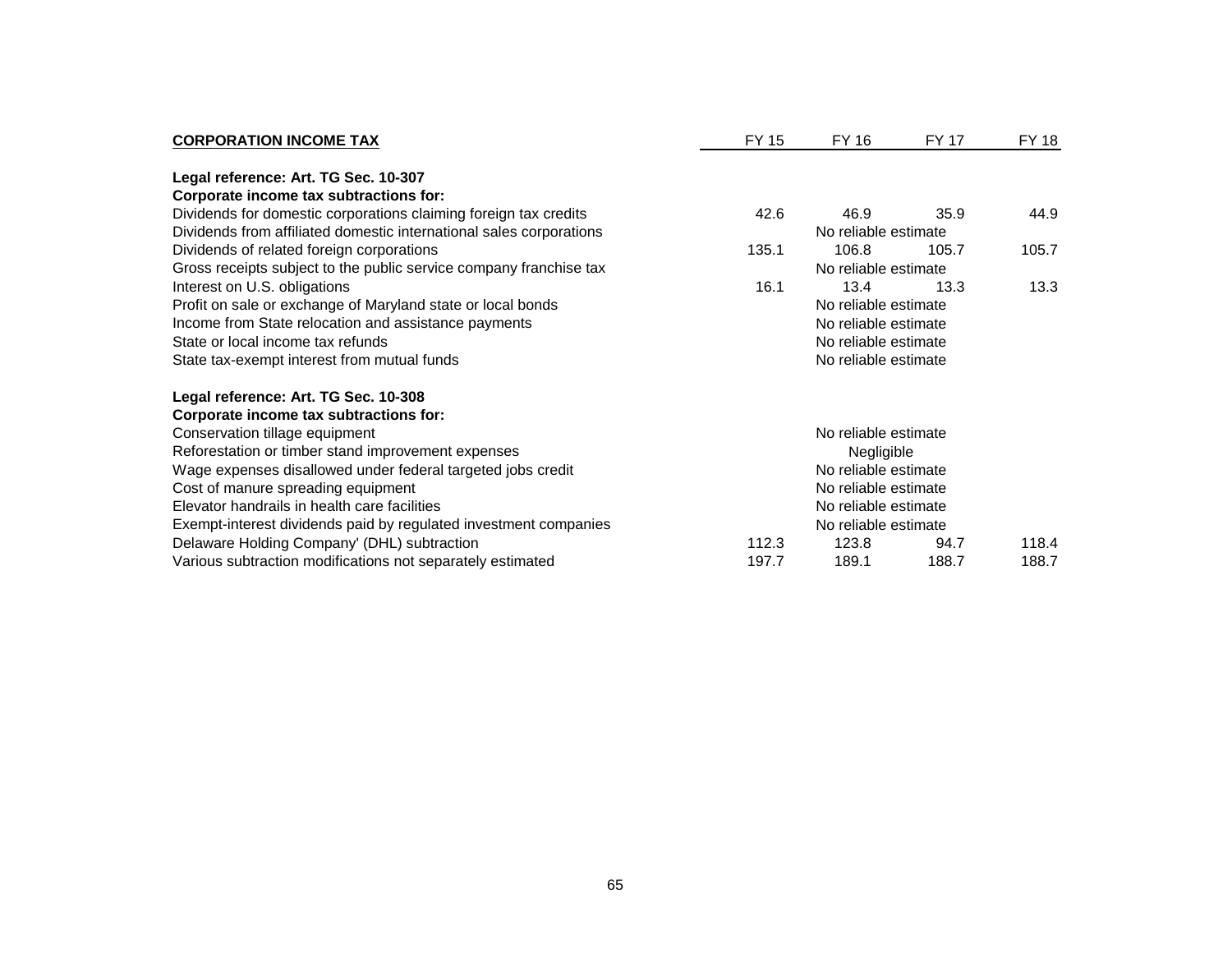| <b>CORPORATION INCOME TAX (Continued)</b>                                                                          | <b>FY 15</b> | FY 16 | FY 17 | FY 18 |
|--------------------------------------------------------------------------------------------------------------------|--------------|-------|-------|-------|
| Legal reference: Art. TG Sec. 10-309                                                                               |              |       |       |       |
| Gain/loss adjustment on utility company stranded costs<br>Note: Subtraction last claimed in TY03 at \$8.6 million. | 0.0          | 0.0   | 0.0   | 0.0   |
| Legal reference: Art. TG Sec. 10-702                                                                               |              |       |       |       |
| Corporate income tax credits for:                                                                                  |              |       |       |       |
| Enterprise zone - credit for wages paid                                                                            | 0.5          | 0.5   | 0.5   | 0.5   |
| Regional Institution Strategic Enterprise Zone - credit for wages paid                                             | 0.0          | 0.1   | 0.1   | 0.1   |
| Legal reference: Art. TG Sec. 10-704                                                                               |              |       |       |       |
| Credit for purchase of Maryland-mined coal                                                                         | 0.0          | 0.0   | 0.0   | 0.0   |
| Note: Corporations take all credits against franchise tax.                                                         |              |       |       |       |
| Credit for wages paid to qualified employees (Job Creation Tax Credit)<br>Note: Sunsets January 1, 2020.           | 0.2          | 0.1   | 0.1   | 0.1   |
| Credit for rehabilitating historic/heritage structures                                                             | 0.1          | 0.1   | 0.1   | 0.1   |
| Credit for neighborhood and community assistance contributions                                                     | 0.1          | 0.1   | 0.1   | 0.1   |
| Credit for wages/child care/transportation for employees with disabilities                                         | 0.0          | 0.0   | 0.0   | 0.0   |
| Credit for businesses that create new jobs                                                                         | 1.0          | 1.0   | 1.0   | 1.0   |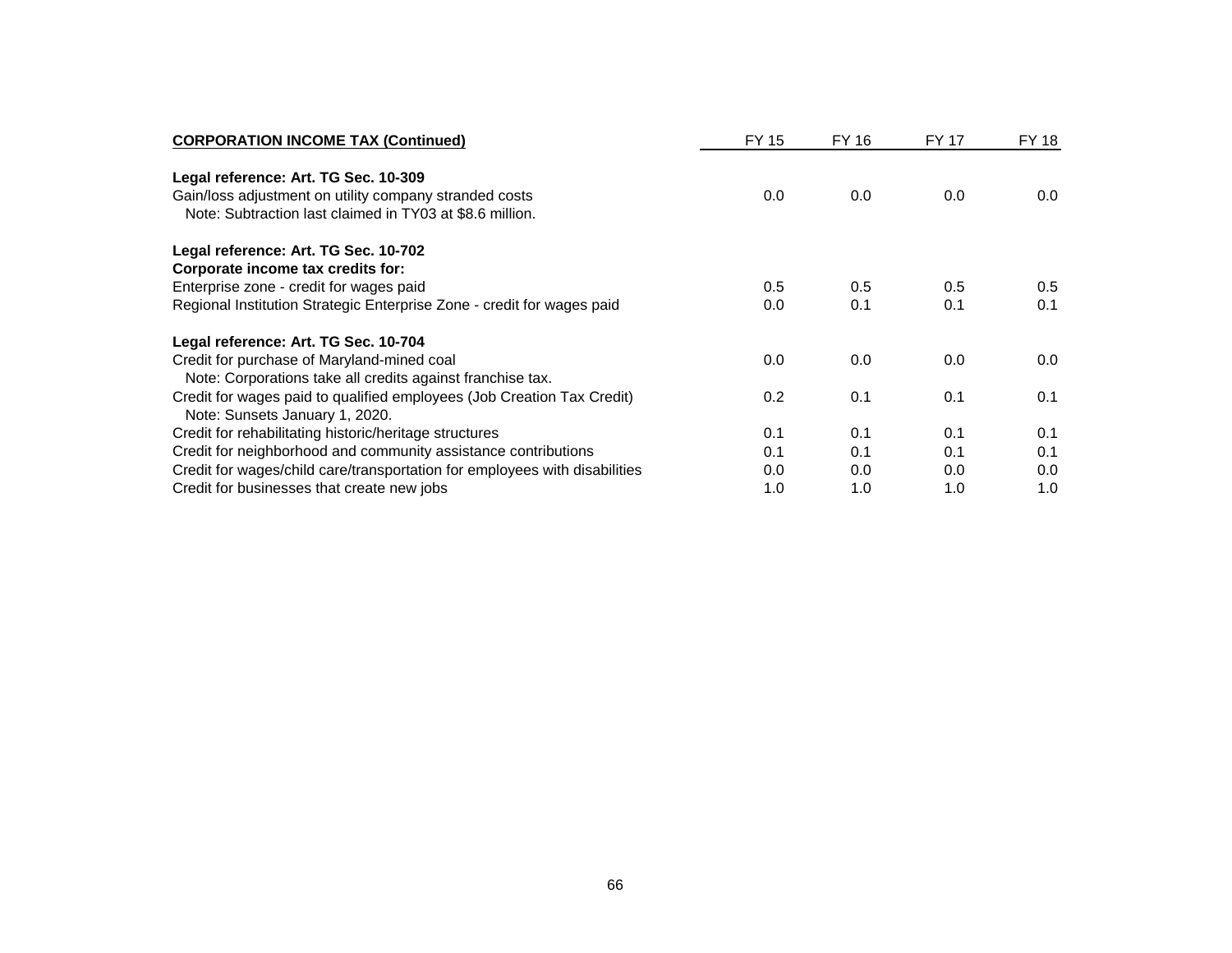| <b>CORPORATION INCOME TAX (Continued)</b>                                                                                                              | <b>FY 15</b> | FY 16 | <b>FY 17</b> | FY 18            |
|--------------------------------------------------------------------------------------------------------------------------------------------------------|--------------|-------|--------------|------------------|
| Legal reference: Art. TG Sec 10-710<br>Credit for employer-paid long-term care insurance premiums<br>Note: Less than \$6,000 annually claimed to date. |              |       |              |                  |
| Legal reference: Art. TG Sec 10-714<br>Credit for One Maryland project/start-up costs.                                                                 | 7.0          | 7.0   | 7.0          | 7.0              |
| Legal reference: Art. TG Sec 10-715<br>Credit for employer-provided commuter benefits                                                                  | 0.3          | 0.3   | 0.3          | 0.3              |
| Legal reference: Art. TG Sec 10-720<br>Credit for electricity produced from certain qualified energy resources                                         | 1.2          | 1.2   | 1.2          | 1.2 <sub>1</sub> |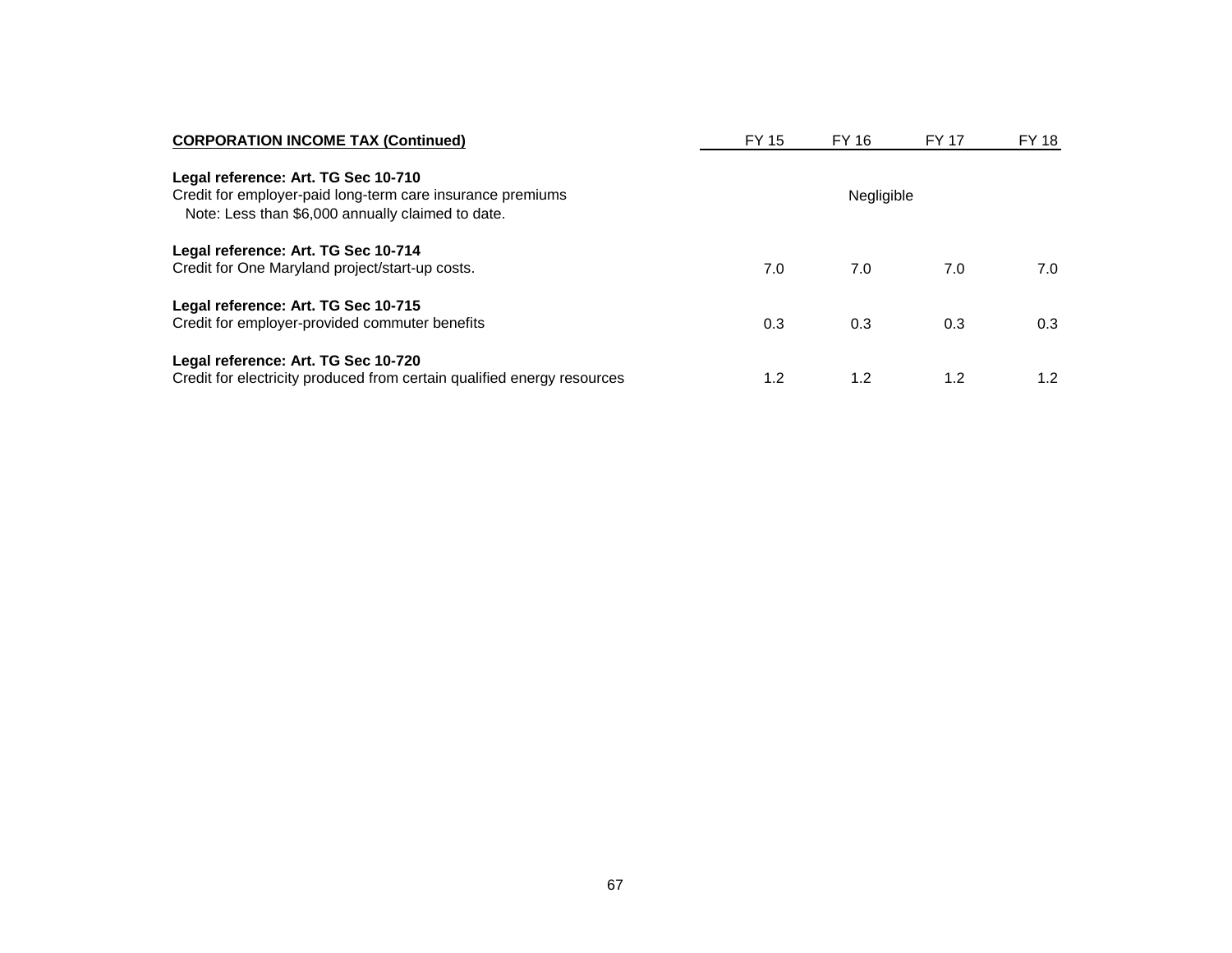| <b>CORPORATION INCOME TAX (Continued)</b>                                                                                                                                                                                                                                | FY 15                             | FY 16 | <b>FY 17</b> | <b>FY 18</b> |
|--------------------------------------------------------------------------------------------------------------------------------------------------------------------------------------------------------------------------------------------------------------------------|-----------------------------------|-------|--------------|--------------|
| Legal reference: Art. TG Sec 10-721<br>Credit for qualified R&D expenses                                                                                                                                                                                                 | 9.0                               | 9.0   | 9.0          | 9.0          |
| Legal reference: Art. TG Sec 10-722<br>Credit for "green buildings" construction and rehabilitation costs<br>Note: Credit claimed entirely against individual income tax                                                                                                 | 0.0                               | 0.0   | 0.0          | 0.0          |
| Legal reference: Art. TG Sec. 10-724.1<br>Corporate income tax credit for oyster shell recycling                                                                                                                                                                         | Included in individual tax credit |       |              |              |
| Legal reference: Art. TG Sec. 10-725<br>Credit for biotechnology investment<br>Note: Credit split between corporate and individual income tax. Cost depends<br>on appropriation: \$12 million for FY 2015 to FY 2017. Proposed FY 2018<br>appropriation of \$12 million. | 1.8                               | 1.8   | 1.8          | 1.8          |
| Legal reference: Art. TG Sec. 10-726<br>Credit for cellulosic ethanol technology R&D                                                                                                                                                                                     | 0.0                               | 0.0   | 0.0          | 0.0          |
| Legal reference: Art. TG Sec 10-727<br>Credit for bio-heating oil for use in space or water heating<br>Note: Sunsets June 30, 2018.                                                                                                                                      | 0.0                               | 0.0   | 0.0          | 0.0          |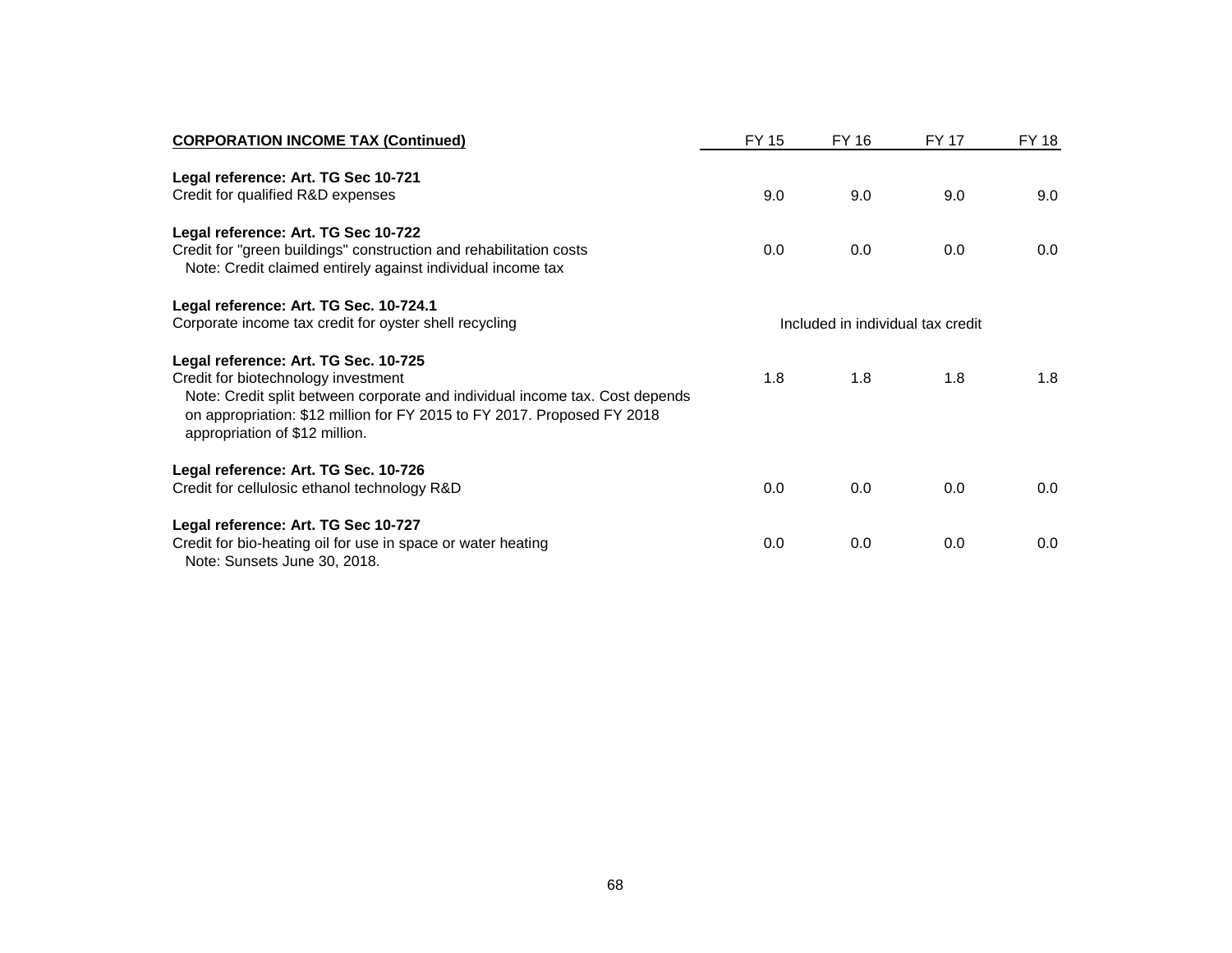| <b>CORPORATION INCOME TAX (Continued)</b>                                                                                                                                                                                     | <b>FY 15</b>     | <b>FY 16</b> | <b>FY 17</b> | <b>FY 18</b> |
|-------------------------------------------------------------------------------------------------------------------------------------------------------------------------------------------------------------------------------|------------------|--------------|--------------|--------------|
| Legal reference: Art. TG Sec. 10-730<br>Credit for qualified film production entities<br>Note: Credit entirely claimed against corporate income tax. FY 2017 credit is<br>\$11.5 million. FY 2018 is proposed at \$5 million. | 7.5              | 0.0          | 11.5         | 5.0          |
| Legal reference: Art. TG Sec. 10-731<br>Credit for practitioners in Health Enterprise Zones<br>Note: Funds for these credits come from the Health Enterprise Reserve Fund.                                                    | 3.0              | 3.0          | 3.0          | Repealed     |
| Legal reference: Art. TG Sec. 10-732<br>Credit for employer costs for security clearance<br>Note: Statutorily capped at \$2.0 million for all eligible companies. Credit split                                                | 1.5              | 1.5          | 1.5          | 1.5          |
| between personal and corporate income tax.<br>Corporate income tax credit for first-year leases of small businesses performing<br>security-based contracting                                                                  | 2.2              | 2.3          | 2.3          | 2.3          |
| Legal reference: Art. TG Sec. 10-733<br>Credit for cybersecurity investment<br>Note: Credit split between corporate and individual income tax. Proposed at<br>\$2 million in FY 2018.                                         | 0.8              | 1.0          | 0.0          | 2.0          |
| Legal reference: Art. TG Sec. 10-734<br>Corporate income tax credit for registration of tractor-trailers                                                                                                                      | 0.0              | 0.0          | 0.0          | 0.0          |
| #REF!<br>Credit against corporate income tax for qualified expenditures at wineries and<br>vineyards                                                                                                                          | 0.5              | 0.5          | 0.5          | 0.5          |
| Legal reference: Art. TG 10-736<br>Corporate income tax credit for donation to permanent endowment fund at a<br>community foundation                                                                                          | 0.0              | 0.2          | 0.2          | 0.2          |
| Legal reference: Art. TG Sec. 10-737<br>Corporate income tax credit for aerospace, electronics, or defense contract<br>projects                                                                                               | Not in existence |              | 7.5          | 7.5          |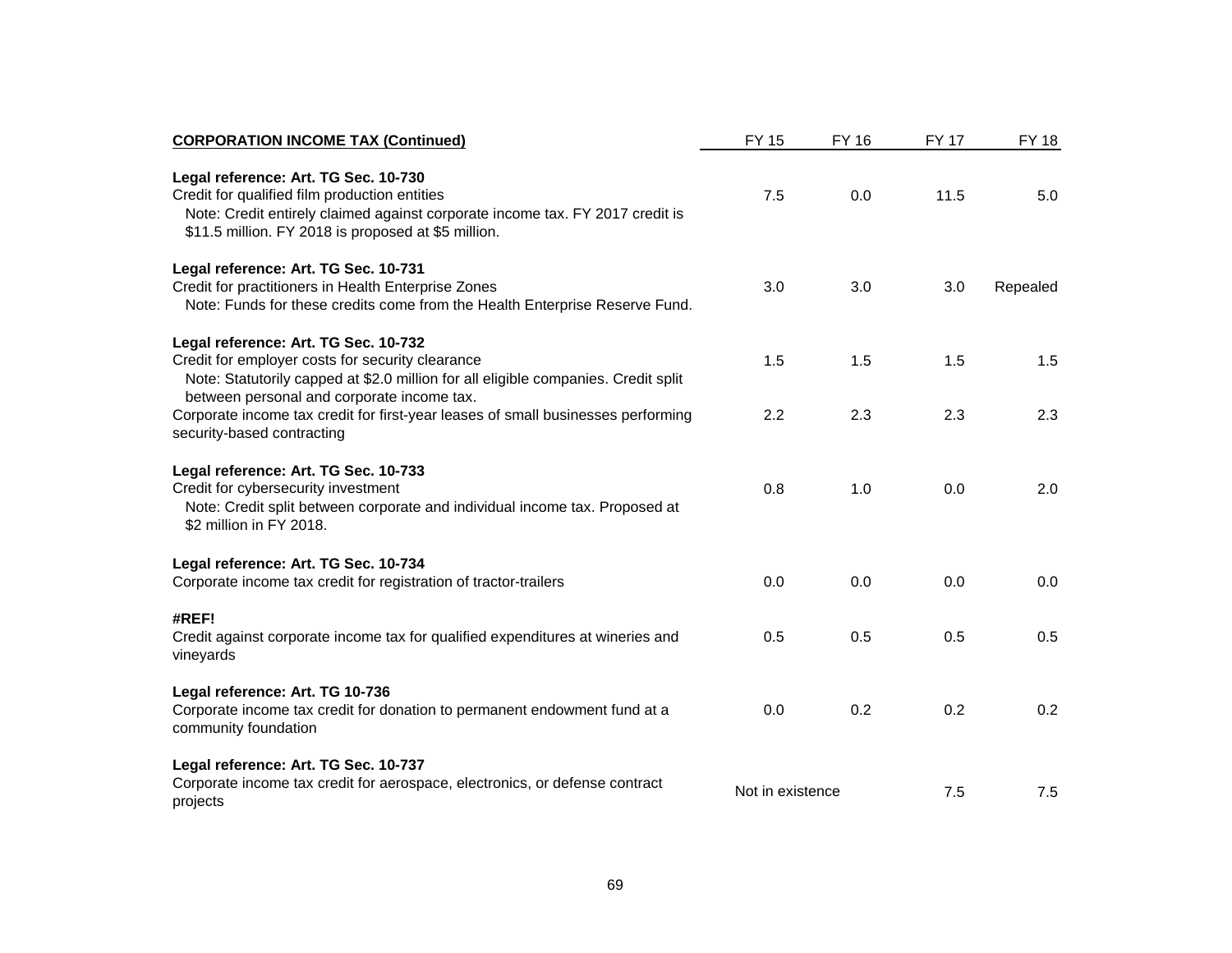| <b>CORPORATION INCOME TAX (Continued)</b>                                                                                          | FY 15 | FY 16 | <b>FY 17</b> | FY 18 |
|------------------------------------------------------------------------------------------------------------------------------------|-------|-------|--------------|-------|
| Total:<br>Distribution:                                                                                                            | 540.5 | 509.6 | 486.1        | 511.2 |
| State General Funds portion due to HEIF law (9.15% of gross revenue)                                                               | 49.5  | 46.6  | 44.5         | 46.8  |
| State Special Funds - Higher Education Investment Fund (6% of gross revenue)                                                       | 32.4  | 30.6  | 29.2         | 30.7  |
| Subtotal:                                                                                                                          | 458.6 | 432.4 | 412.4        | 433.7 |
| State Special Funds - Transportation Trust Fund (19.5% of net after above<br>distribution before $7/1/16$ , 17.2% after $7/1/16$ ) | 89.4  | 84.3  | 70.9         | 74.6  |
| State General Funds (80.5% of net after above distribution before 7/1/16, 82.8%<br>after 7/1/16)                                   | 369.2 | 348.1 | 341.5        | 359.1 |

## *Total on page iv, Statistical Summary of Categorical Tax Expenditures by Tax, excludes the following:*

| Interest on U.S. Obligations              | $-16.1$ |       | $-13.3$ | $-13.3$ |
|-------------------------------------------|---------|-------|---------|---------|
| Total on page iv:                         | 524.4   | 496.2 | 472.8   | 497.9   |
| Local Governments (Highway User Revenues) |         |       |         | 7.2     |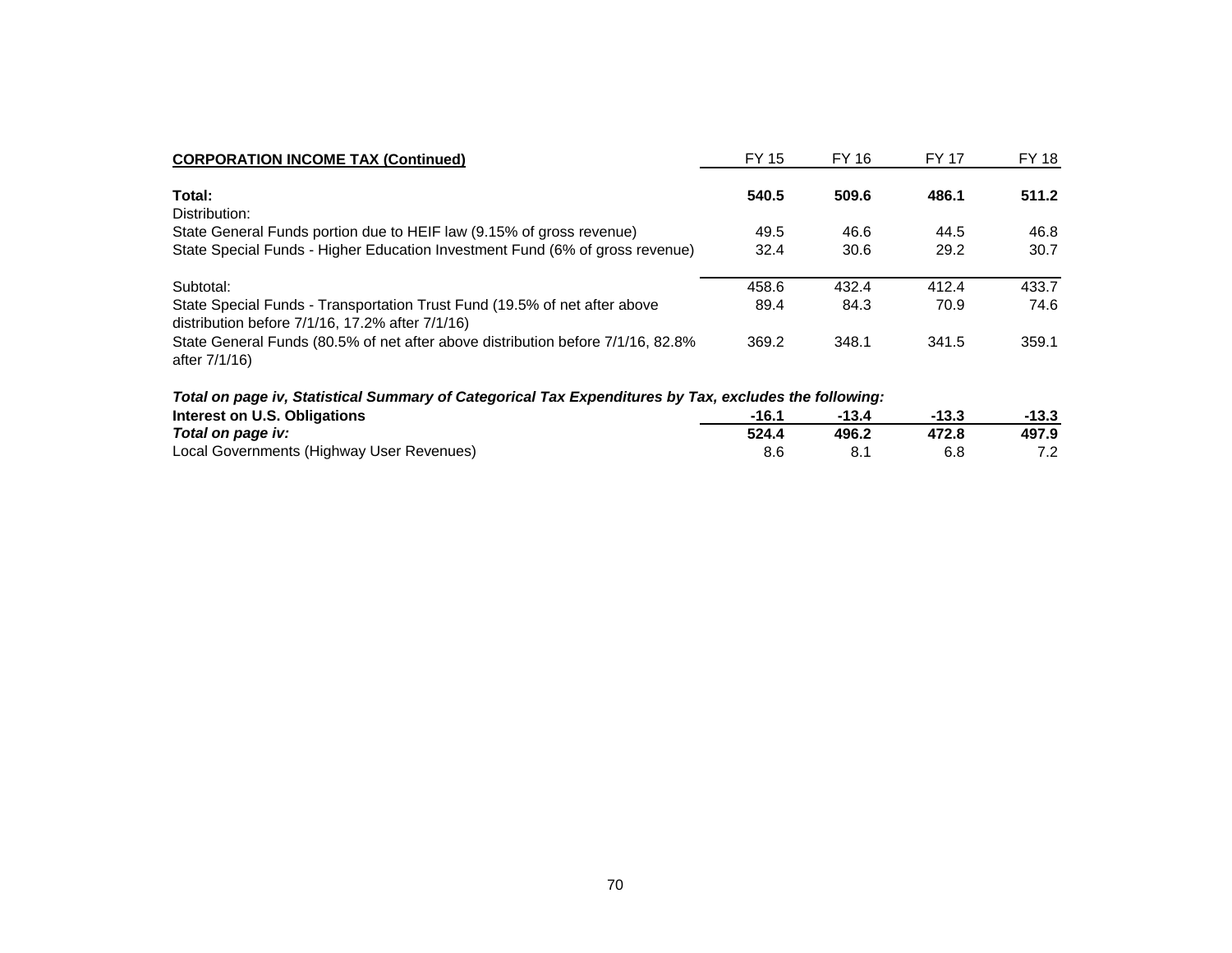| <b>INHERITANCE TAXES</b>                                            | FY 15                | FY 16                | <b>FY 17</b> | <b>FY 18</b> |
|---------------------------------------------------------------------|----------------------|----------------------|--------------|--------------|
| Legal reference: Art. TG Sec. 7-203                                 |                      |                      |              |              |
| Exemption from the inheritance tax for:                             |                      |                      |              |              |
| Property passed to lineal beneficiaries and siblings                | 52.7                 | 54.8                 | 56.4         | 58.1         |
| Bequests under \$1000                                               |                      | No reliable estimate |              |              |
| Small estates                                                       |                      | No reliable estimate |              |              |
| \$500 for grave maintenance                                         |                      | No reliable estimate |              |              |
| Life insurance benefits                                             |                      |                      |              |              |
| Property passing to the State or its subdivisions                   | No reliable estimate |                      |              |              |
| Reciprocal exemption for personal property of nonresident decedents | No reliable estimate |                      |              |              |
| Property that passes to qualified nonprofit organizations           | No reliable estimate |                      |              |              |
| Income accrued on probate assets                                    |                      | No reliable estimate |              |              |
| Estate tax exclusion - Conservation Easements                       |                      | No reliable estimate |              |              |
| Property passed to domestic partners                                | 1.0                  | 1.0                  | 1.0          | 1.0          |
| Recovered Holocaust assets                                          |                      | No reliable estimate |              |              |
| Legal reference: Art. TG Sec. 7-211                                 |                      |                      |              |              |
| Family farms qualifying as farmland                                 |                      | No reliable estimate |              |              |
| Legal reference: Art. TG Sec. 7-307                                 |                      |                      |              |              |
| Payment deferral for qualified agricultural property                |                      | No reliable estimate |              |              |
| Legal reference: Art. TG Sec. 7-309                                 |                      |                      |              |              |
| Deduction against estate tax for health insurance costs of spouse   | 0.5                  | 0.6                  | 0.6          | 0.6          |
| <b>Total: State General Funds</b>                                   | 54.2                 | 56.4                 | 58.0         | 59.7         |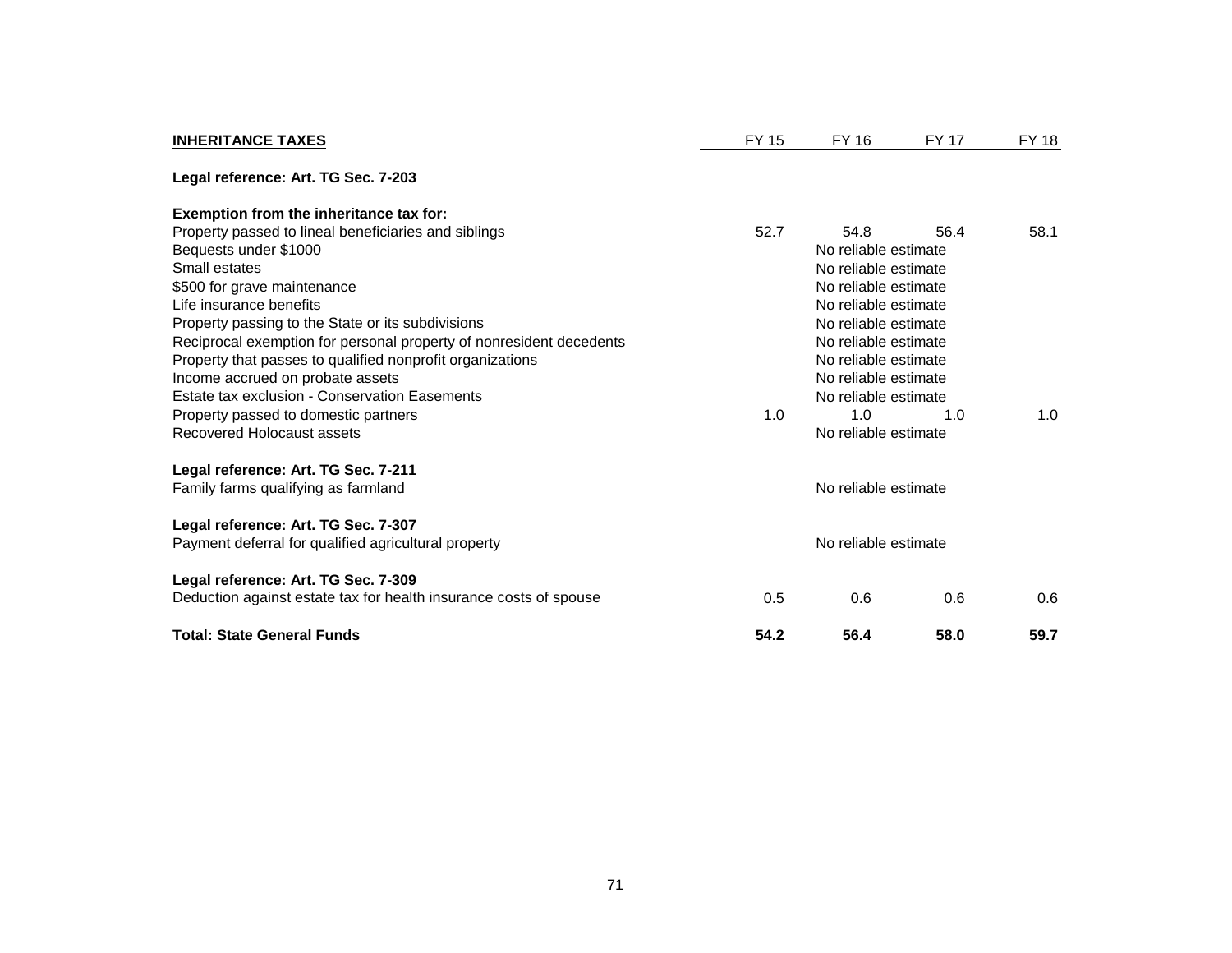| <b>MOTOR VEHICLE FUEL TAX</b>                                                    | FY 15                | FY 16                | <b>FY 17</b> | <b>FY 18</b> |  |
|----------------------------------------------------------------------------------|----------------------|----------------------|--------------|--------------|--|
| Legal reference: Art. TG Sec. 13-901                                             |                      |                      |              |              |  |
| Fuel tax refunds for:                                                            |                      |                      |              |              |  |
| Aviation fuel used for agricultural purposes                                     |                      | No reliable estimate |              |              |  |
| Fuel used for agricultural purposes                                              | 0.0                  | 0.0                  | 0.0          | 0.0          |  |
| Aviation fuel dispensed to aircraft by aircraft manufacturing companies located  | 0.0                  | 0.0                  | 0.0          | 0.0          |  |
| in the State                                                                     |                      |                      |              |              |  |
| Fuel used by Red Cross                                                           |                      | No reliable estimate |              |              |  |
| Fuel used in fire and rescue vehicles                                            | 0.1                  | 0.4                  | 0.4          | 0.4          |  |
| Fuel used by U.S. Government                                                     | 2.3                  | 1.6                  | 1.6          | 1.7          |  |
| Fuel used to operate bus systems of local governments                            | 0.6                  | 1.2                  | 1.2          | 1.3          |  |
| Partial refund for fuel used by fuel delivery vehicles                           |                      | No reliable estimate |              |              |  |
| Partial refund for fuel used by concrete mixers                                  | 0.4                  | 0.4                  | 0.4          | 0.4          |  |
| Partial refund for fuel used by solid waste compactors                           | 0.2                  | 0.2                  | 0.2          | 0.2          |  |
| Partial refund for fuel used by well drillers                                    | No reliable estimate |                      |              |              |  |
| Partial refund for fuel used by agricultural spreaders                           |                      | No reliable estimate |              |              |  |
| Fuel used in engines installed permanently at fixed locations                    | 1.5                  | 1.5                  | 1.5          | 1.5          |  |
| Fuel lost in fire or collision                                                   |                      |                      |              |              |  |
| Fuel used for commercial purposes other than operation of motor vehicles on      | 0.1                  | 0.1                  | 0.1          | 0.1          |  |
| public highways                                                                  |                      |                      |              |              |  |
| Fuel taxed in another state                                                      | 5.4                  | 5.4                  | 5.5          | 5.5          |  |
| Fuel used by state-funded nonprofit transit systems for the elderly, disabled or | 0.8                  | 1.1                  | 1.1          | 1.1          |  |
| poor                                                                             |                      |                      |              |              |  |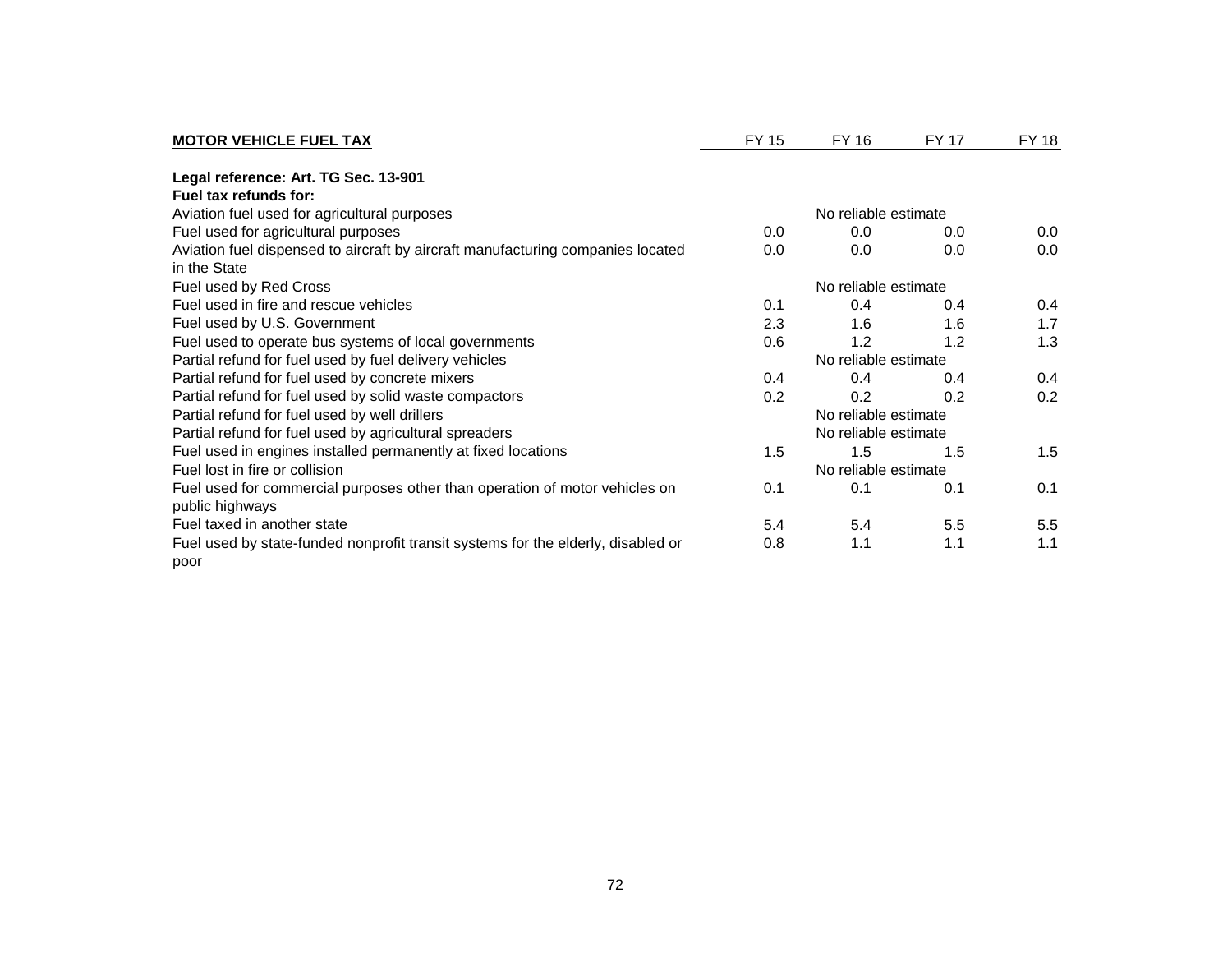| <b>MOTOR VEHICLE FUEL TAX (Continued)</b>                                                             | FY 15            | FY 16  | <b>FY 17</b>         | <b>FY 18</b> |
|-------------------------------------------------------------------------------------------------------|------------------|--------|----------------------|--------------|
|                                                                                                       |                  |        |                      |              |
| Legal reference: Art. TG Sec. 9-303<br>Exemption from the fuel tax for:                               |                  |        |                      |              |
| Fuel bought by State government or local sub-divisions                                                | 8.6              | 8.6    | 8.7                  | 8.7          |
| Diesel fuel used in vessels                                                                           | 2.4              | 2.4    | 2.4                  | 2.4          |
| Fuel sold for export from the state                                                                   | 4.3              | 2.4    | 2.4                  | 2.4          |
| Fuel used in buses owned or operated by a county board of education                                   | Not in existence |        | No reliable estimate |              |
| Total:                                                                                                | 26.7             | 25.4   | 25.6                 | 25.7         |
| Distribution:                                                                                         |                  |        |                      |              |
| State Special Funds - Transportation Trust Fund                                                       | 24.2             | 23.3   | 23.4                 | 23.6         |
| State Special Funds - Chesapeake 2010 Fund                                                            | 0.4              | 0.4    | 0.4                  | 0.4          |
| State Special Funds - Waterway Improvement Fund                                                       | 0.1              | 0.1    | 0.1                  | 0.1          |
| Local Governments (Highway User Revenues)                                                             | 2.1              | 1.7    | 1.7                  | 1.7          |
| Total on page iv, Statistical Summary of Categorical Tax Expenditures by Tax, excludes the following: |                  |        |                      |              |
| Fuel used by U.S. Government                                                                          | $-2.3$           | $-1.6$ | $-1.6$               | $-1.7$       |
| Fuel used to operate bus systems of local governments                                                 | $-0.6$           | $-1.2$ | $-1.2$               | $-1.3$       |
| Partial refund for fuel used by concrete mixers                                                       | $-0.4$           | $-0.4$ | $-0.4$               | $-0.4$       |
| Partial refund for fuel used by solid waste compactors                                                | $-0.2$           | $-0.2$ | $-0.2$               | $-0.2$       |
| Fuel used in engines installed permanently at fixed locations                                         | $-1.5$           | $-1.5$ | $-1.5$               | $-1.5$       |
| Fuel used for commercial purposes other than operation of motor vehicles                              | $-0.1$           | $-0.1$ | $-0.1$               | $-0.1$       |
| on public highways                                                                                    |                  |        |                      |              |
| Fuel taxed in another state                                                                           | $-5.4$           | $-5.4$ | $-5.5$               | $-5.5$       |
| Fuel sold for export from the state                                                                   | $-4.3$           | $-2.4$ | $-2.4$               | $-2.4$       |
| Fuel bought by State government or local sub-divisions                                                | $-8.6$           | $-8.6$ | $-8.7$               | $-8.7$       |
| Total on page iv:                                                                                     | 3.3              | 3.9    | 3.9                  | 3.9          |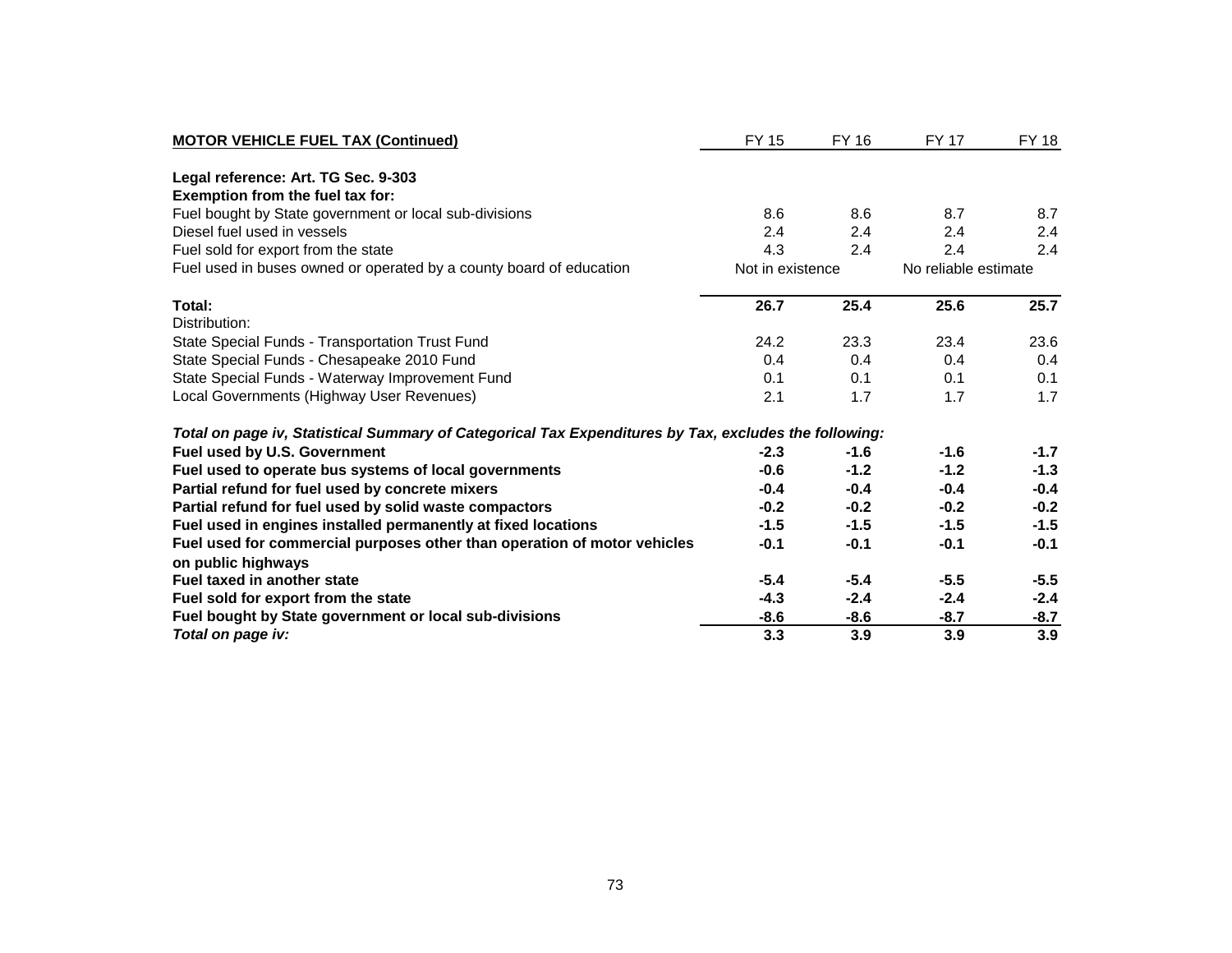| <b>INDIVIDUAL INCOME TAX</b><br>Local loss is roughly 62% of the State loss               | FY 15      | FY 16 | FY 17 | FY 18 |
|-------------------------------------------------------------------------------------------|------------|-------|-------|-------|
| Legal reference: Art.TG Sec. 10-204                                                       |            |       |       |       |
| <b>Itemized deductions for:</b>                                                           |            |       |       |       |
| Charitable contributions                                                                  | 242.4      | 242.4 | 242.4 | 242.4 |
| Mortgage interest                                                                         | 477.1      | 467.5 | 458.2 | 449.0 |
| Real estate taxes                                                                         | 226.2      | 233.5 | 226.9 | 226.9 |
| Medical expenses                                                                          | 90.3       | 90.3  | 90.3  | 90.3  |
| Job expenses                                                                              | 138.7      | 138.7 | 138.7 | 138.7 |
| Other itemized deductions                                                                 | 21.9       | 21.9  | 21.9  | 21.9  |
| Legal reference: Art. TG Sec. 10-207                                                      |            |       |       |       |
| <b>Subtraction modifications for:</b>                                                     |            |       |       |       |
| Taxable Refunds                                                                           | 62.2       | 61.0  | 59.8  | 58.6  |
| Dividends and interest from U.S. obligations                                              | 11.5       | 11.3  | 11.1  | 10.8  |
| Individual federally taxed social security/railroad retirement benefits                   | 208.5      | 210.5 | 211.4 | 212.5 |
| Two-income married couples                                                                | 38.5       | 38.9  | 38.2  | 38.2  |
| Grants under the Solar and Geothermal Tax Incentive Grant Program<br>Note: HB 590 (2007). | Negligible |       |       |       |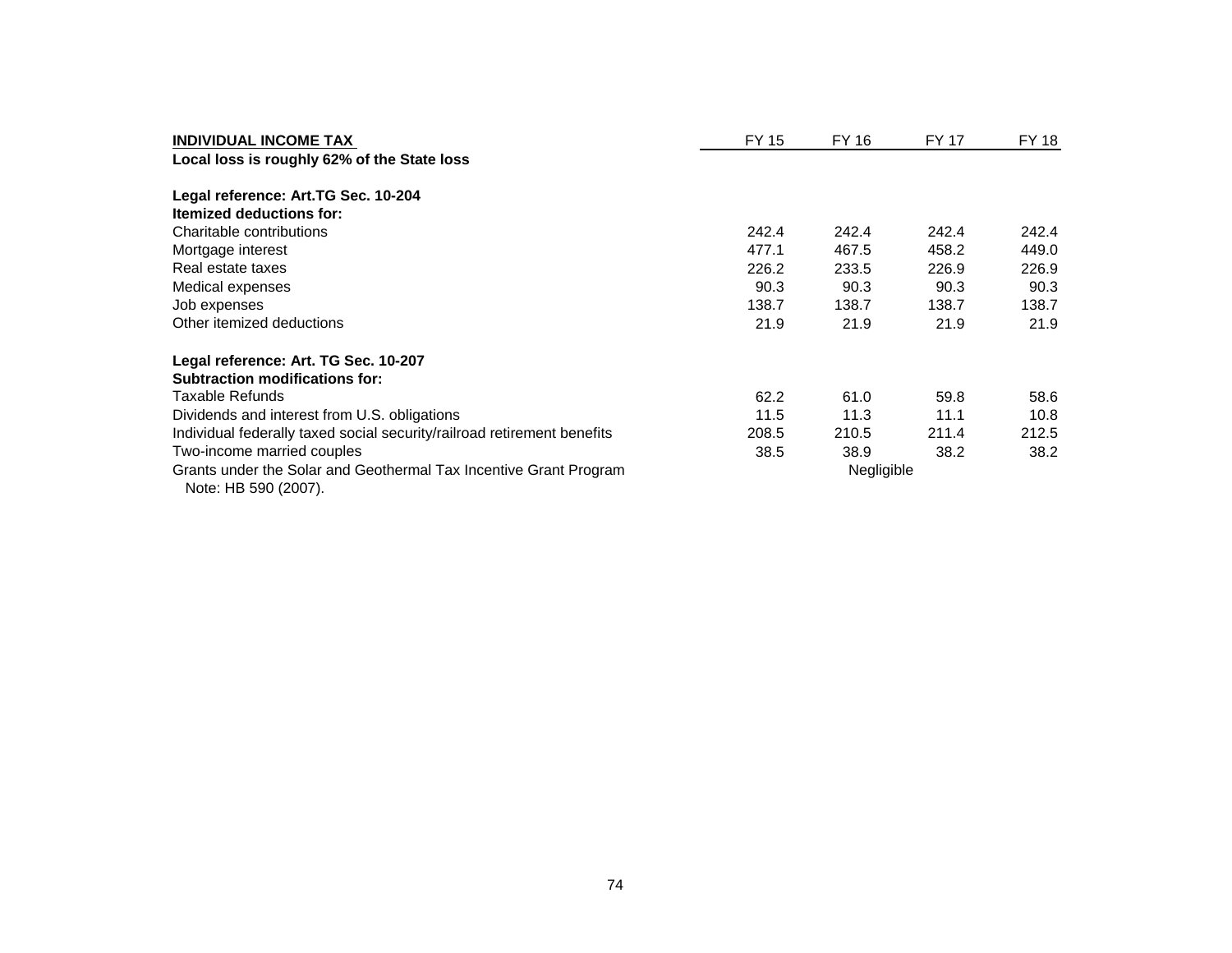| Miscellaneous subtraction modifications for:<br>Distribution to a beneficiary of accumulated income on which fiduciary has paid<br>No reliable estimate<br>tax<br>Distributions and dividends from mutual funds attributed to US obligations<br>No reliable estimate<br>Employer provided official police/fire vehicles<br>No reliable estimate<br>Disability payments to police and firefighters<br>No reliable estimate<br>Keogh Plan withdrawals taxed at time of deposit<br>No reliable estimate<br>Income from emergency services length-of-service awards<br>No reliable estimate<br>Profits on sale of Maryland state or local bonds<br>No reliable estimate<br>Personal income tax subtraction for income from state relocation assistance<br>No reliable estimate<br>No reliable estimate<br>Pickup contributions for pension and retirement systems<br>Overseas military pay<br>No reliable estimate<br>Military retirement income<br>18.8<br>25.0<br>25.0<br>25.0<br>Amounts contributed to prepaid tuition plans<br>No reliable estimate<br>Income related to recovered Holocaust assets<br>No reliable estimate<br>No reliable estimate<br>0.3<br>0.3<br>0.3<br>0.3<br>0.1<br>0.2<br>0.2<br>0.2<br>Not in existence<br>No reliable estimate<br>Not in existence<br>No reliable estimate<br>Employment-related household and dependent care expenses<br>25.2<br>25.3<br>25.3<br>25.2<br>No reliable estimate | <b>INDIVIDUAL INCOME TAX (Continued)</b>                                                    | <b>FY 15</b> | <b>FY 16</b> | <b>FY 17</b> | <b>FY 18</b> |
|--------------------------------------------------------------------------------------------------------------------------------------------------------------------------------------------------------------------------------------------------------------------------------------------------------------------------------------------------------------------------------------------------------------------------------------------------------------------------------------------------------------------------------------------------------------------------------------------------------------------------------------------------------------------------------------------------------------------------------------------------------------------------------------------------------------------------------------------------------------------------------------------------------------------------------------------------------------------------------------------------------------------------------------------------------------------------------------------------------------------------------------------------------------------------------------------------------------------------------------------------------------------------------------------------------------------------------------------------------------------------------------------------------------------------|---------------------------------------------------------------------------------------------|--------------|--------------|--------------|--------------|
|                                                                                                                                                                                                                                                                                                                                                                                                                                                                                                                                                                                                                                                                                                                                                                                                                                                                                                                                                                                                                                                                                                                                                                                                                                                                                                                                                                                                                          |                                                                                             |              |              |              |              |
|                                                                                                                                                                                                                                                                                                                                                                                                                                                                                                                                                                                                                                                                                                                                                                                                                                                                                                                                                                                                                                                                                                                                                                                                                                                                                                                                                                                                                          |                                                                                             |              |              |              |              |
|                                                                                                                                                                                                                                                                                                                                                                                                                                                                                                                                                                                                                                                                                                                                                                                                                                                                                                                                                                                                                                                                                                                                                                                                                                                                                                                                                                                                                          |                                                                                             |              |              |              |              |
|                                                                                                                                                                                                                                                                                                                                                                                                                                                                                                                                                                                                                                                                                                                                                                                                                                                                                                                                                                                                                                                                                                                                                                                                                                                                                                                                                                                                                          |                                                                                             |              |              |              |              |
|                                                                                                                                                                                                                                                                                                                                                                                                                                                                                                                                                                                                                                                                                                                                                                                                                                                                                                                                                                                                                                                                                                                                                                                                                                                                                                                                                                                                                          |                                                                                             |              |              |              |              |
|                                                                                                                                                                                                                                                                                                                                                                                                                                                                                                                                                                                                                                                                                                                                                                                                                                                                                                                                                                                                                                                                                                                                                                                                                                                                                                                                                                                                                          |                                                                                             |              |              |              |              |
|                                                                                                                                                                                                                                                                                                                                                                                                                                                                                                                                                                                                                                                                                                                                                                                                                                                                                                                                                                                                                                                                                                                                                                                                                                                                                                                                                                                                                          |                                                                                             |              |              |              |              |
|                                                                                                                                                                                                                                                                                                                                                                                                                                                                                                                                                                                                                                                                                                                                                                                                                                                                                                                                                                                                                                                                                                                                                                                                                                                                                                                                                                                                                          |                                                                                             |              |              |              |              |
|                                                                                                                                                                                                                                                                                                                                                                                                                                                                                                                                                                                                                                                                                                                                                                                                                                                                                                                                                                                                                                                                                                                                                                                                                                                                                                                                                                                                                          |                                                                                             |              |              |              |              |
|                                                                                                                                                                                                                                                                                                                                                                                                                                                                                                                                                                                                                                                                                                                                                                                                                                                                                                                                                                                                                                                                                                                                                                                                                                                                                                                                                                                                                          |                                                                                             |              |              |              |              |
|                                                                                                                                                                                                                                                                                                                                                                                                                                                                                                                                                                                                                                                                                                                                                                                                                                                                                                                                                                                                                                                                                                                                                                                                                                                                                                                                                                                                                          |                                                                                             |              |              |              |              |
|                                                                                                                                                                                                                                                                                                                                                                                                                                                                                                                                                                                                                                                                                                                                                                                                                                                                                                                                                                                                                                                                                                                                                                                                                                                                                                                                                                                                                          |                                                                                             |              |              |              |              |
|                                                                                                                                                                                                                                                                                                                                                                                                                                                                                                                                                                                                                                                                                                                                                                                                                                                                                                                                                                                                                                                                                                                                                                                                                                                                                                                                                                                                                          |                                                                                             |              |              |              |              |
|                                                                                                                                                                                                                                                                                                                                                                                                                                                                                                                                                                                                                                                                                                                                                                                                                                                                                                                                                                                                                                                                                                                                                                                                                                                                                                                                                                                                                          |                                                                                             |              |              |              |              |
|                                                                                                                                                                                                                                                                                                                                                                                                                                                                                                                                                                                                                                                                                                                                                                                                                                                                                                                                                                                                                                                                                                                                                                                                                                                                                                                                                                                                                          |                                                                                             |              |              |              |              |
|                                                                                                                                                                                                                                                                                                                                                                                                                                                                                                                                                                                                                                                                                                                                                                                                                                                                                                                                                                                                                                                                                                                                                                                                                                                                                                                                                                                                                          |                                                                                             |              |              |              |              |
|                                                                                                                                                                                                                                                                                                                                                                                                                                                                                                                                                                                                                                                                                                                                                                                                                                                                                                                                                                                                                                                                                                                                                                                                                                                                                                                                                                                                                          | Other miscellaneous subtractions                                                            |              |              |              |              |
|                                                                                                                                                                                                                                                                                                                                                                                                                                                                                                                                                                                                                                                                                                                                                                                                                                                                                                                                                                                                                                                                                                                                                                                                                                                                                                                                                                                                                          | Income tax subtraction for discharge of student loan debt due to disability or<br>death     |              |              |              |              |
|                                                                                                                                                                                                                                                                                                                                                                                                                                                                                                                                                                                                                                                                                                                                                                                                                                                                                                                                                                                                                                                                                                                                                                                                                                                                                                                                                                                                                          | Subtraction for civil rights violation non-economic damages                                 |              |              |              |              |
|                                                                                                                                                                                                                                                                                                                                                                                                                                                                                                                                                                                                                                                                                                                                                                                                                                                                                                                                                                                                                                                                                                                                                                                                                                                                                                                                                                                                                          | Contributions to an ABLE account                                                            |              |              |              |              |
|                                                                                                                                                                                                                                                                                                                                                                                                                                                                                                                                                                                                                                                                                                                                                                                                                                                                                                                                                                                                                                                                                                                                                                                                                                                                                                                                                                                                                          | Income earned by a law enforcement officer that resides in the subdivision of<br>employment |              |              |              |              |
|                                                                                                                                                                                                                                                                                                                                                                                                                                                                                                                                                                                                                                                                                                                                                                                                                                                                                                                                                                                                                                                                                                                                                                                                                                                                                                                                                                                                                          | Legal reference: Art. TG Sec. 10-208                                                        |              |              |              |              |
|                                                                                                                                                                                                                                                                                                                                                                                                                                                                                                                                                                                                                                                                                                                                                                                                                                                                                                                                                                                                                                                                                                                                                                                                                                                                                                                                                                                                                          | <b>Subtraction modifications for:</b>                                                       |              |              |              |              |
|                                                                                                                                                                                                                                                                                                                                                                                                                                                                                                                                                                                                                                                                                                                                                                                                                                                                                                                                                                                                                                                                                                                                                                                                                                                                                                                                                                                                                          |                                                                                             |              |              |              |              |
|                                                                                                                                                                                                                                                                                                                                                                                                                                                                                                                                                                                                                                                                                                                                                                                                                                                                                                                                                                                                                                                                                                                                                                                                                                                                                                                                                                                                                          | Adoption expenses for special-needs children                                                |              |              |              |              |
| No reliable estimate                                                                                                                                                                                                                                                                                                                                                                                                                                                                                                                                                                                                                                                                                                                                                                                                                                                                                                                                                                                                                                                                                                                                                                                                                                                                                                                                                                                                     | Expenses of providing human or mechanical readers for blind persons                         |              |              |              |              |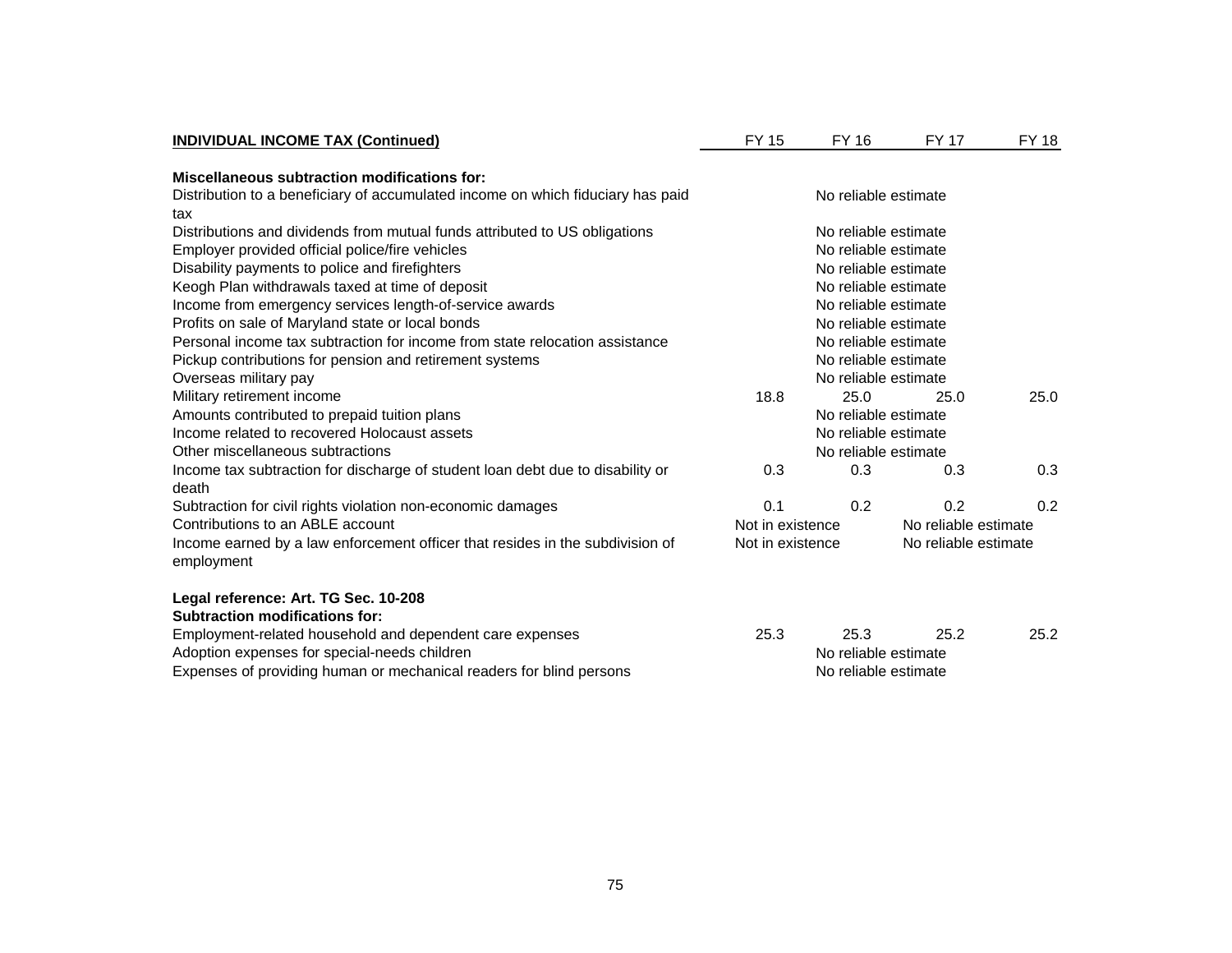| <b>INDIVIDUAL INCOME TAX (Continued)</b>                                      | <b>FY 15</b>         | FY 16                | <b>FY 17</b> | <b>FY 18</b> |
|-------------------------------------------------------------------------------|----------------------|----------------------|--------------|--------------|
| Miscellaneous subtraction modifications for:                                  |                      |                      |              |              |
| Cost of installing handrails in certain medical facilities                    |                      | No reliable estimate |              |              |
| Conservation tillage equipment expenses                                       |                      |                      |              |              |
| Artwork donated by professional artists                                       |                      | No reliable estimate |              |              |
| Donated farm products                                                         |                      | No reliable estimate |              |              |
| Reforestation or timber stand expenses                                        |                      | Negligible           |              |              |
| \$3,500 in income of qualifying volunteer emergency service personnel         | 2.0                  | 1.9                  | 1.9          | 1.9          |
| Certain gross income of child included in parents income                      |                      | No reliable estimate |              |              |
| Unreimbursed mileage of certain volunteers                                    |                      | No reliable estimate |              |              |
| Salary or wage expenses for targeted jobs                                     |                      | No reliable estimate |              |              |
| Expense to buy poultry/livestock manure spreading equipment                   | No reliable estimate |                      |              |              |
| Contributions to investment accounts                                          | 16.6                 | 16.0                 | 16.0         | 16.0         |
| Note: Applies to the Maryland Prepaid College Trust, Maryland College         |                      |                      |              |              |
| Investment Plan, the Maryland ABLE Program and to the Maryland Broker-        |                      |                      |              |              |
| Dealer College Investment Plan. Capped at \$2,500 per contract with the       |                      |                      |              |              |
| Prepaid Trust and per account holder/beneficiary. As of January 2017,         |                      |                      |              |              |
| Maryland 529 has not implemented the Maryland Broker-Dealer College           |                      |                      |              |              |
| Investment Plan. The Maryland ABLE Program is anticipated to launch in late   |                      |                      |              |              |
| 2017.                                                                         |                      |                      |              |              |
| Personal income tax subtraction for certain sewage disposal systems.          | 0.0                  | 0.0                  | 0.0          | 0.0          |
| Conservation and management program expenses                                  | 0.0                  | 0.0                  | 0.0          | 0.0          |
| Individual income tax subtraction for unreimbursed expenses of foster parents | 0.0                  | 0.0                  | 0.0          | 0.0          |
| Legal reference: Art. TG Sec. 10-209                                          |                      |                      |              |              |
| <b>Subtraction modifications for:</b>                                         |                      |                      |              |              |
| Pension income                                                                | 164.3                | 166.0                | 166.7        | 167.5        |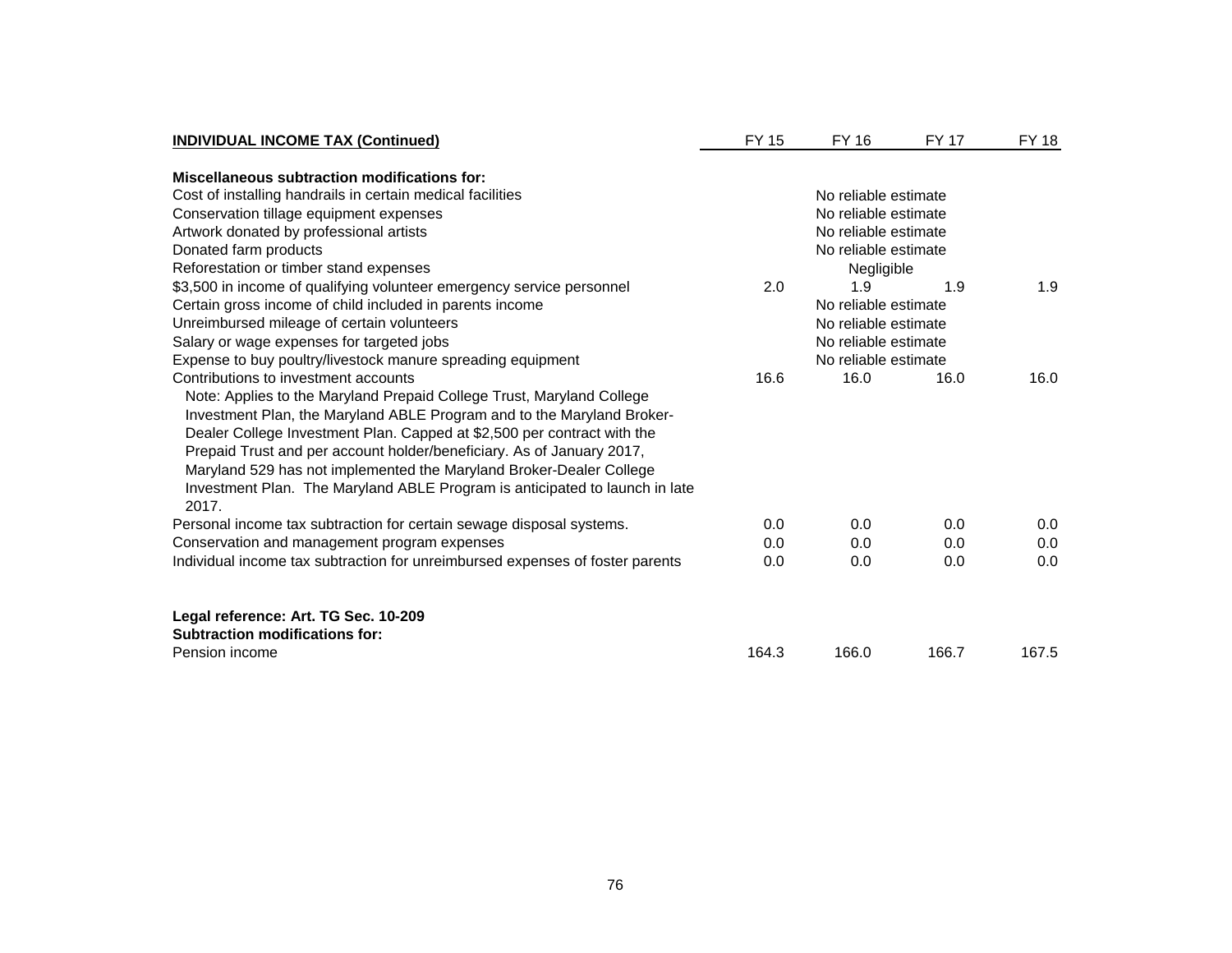| <b>INDIVIDUAL INCOME TAX (Continued)</b>                     | FY 15                            | FY 16 | FY 17 | FY 18 |  |
|--------------------------------------------------------------|----------------------------------|-------|-------|-------|--|
| Legal reference: Art. TG Sec. 10-211                         |                                  |       |       |       |  |
| <b>Personal Exemptions:</b>                                  |                                  |       |       |       |  |
| Additional exemptions for the blind and elderly              | 30.0                             | 30.3  | 30.4  | 30.6  |  |
| <b>Personal Exemptions</b>                                   | 651.3                            | 657.9 | 650.1 | 650.1 |  |
| Legal reference: Art. TG Sec. 10-217                         |                                  |       |       |       |  |
| <b>Standard Deduction:</b>                                   |                                  |       |       |       |  |
| <b>Standard Deduction</b>                                    | 144.7                            | 147.7 | 156.0 | 162.9 |  |
| <b>Tax Credits:</b>                                          |                                  |       |       |       |  |
| Legal reference: Art. TG Sec. 10-702                         |                                  |       |       |       |  |
| Wages paid in enterprise zone                                | 0.1                              | 0.1   | 0.3   | 0.3   |  |
| Wages paid in Regional Institution Strategic Enterprise Zone | Included in corporate income tax |       |       |       |  |
| Legal reference: Art. TG Sec. 10-703                         |                                  |       |       |       |  |
| Taxes paid by resident to another state                      | 324.3                            | 331.1 | 349.5 | 365.0 |  |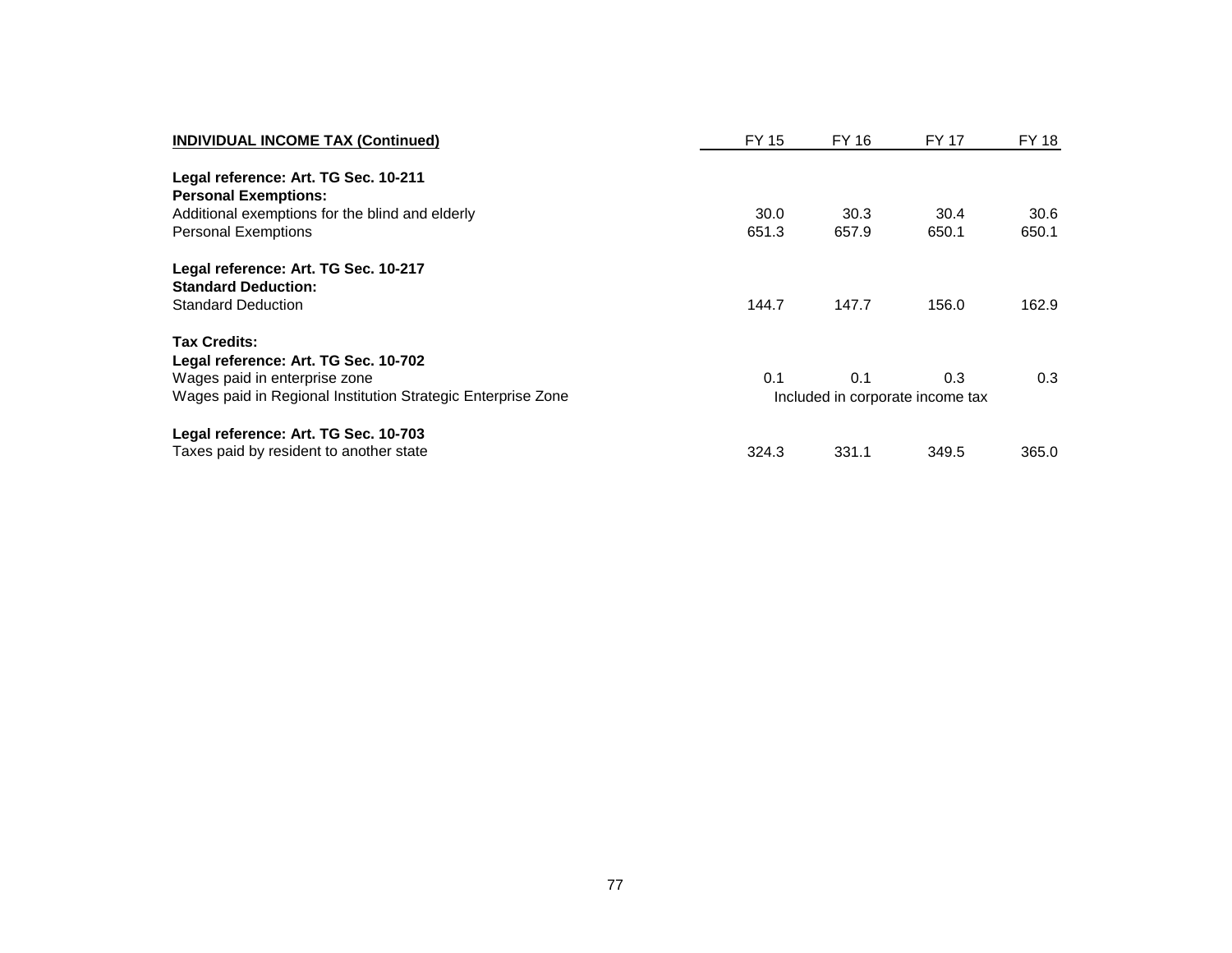| <b>INDIVIDUAL INCOME TAX (Continued)</b>                                                | FY 15                            | <b>FY 16</b> | FY 17 | FY 18 |
|-----------------------------------------------------------------------------------------|----------------------------------|--------------|-------|-------|
| Legal reference: Art. TG Sec. 10-704                                                    |                                  |              |       |       |
| Non-Refundable Earned Income Tax Credit                                                 | 88.2                             | 90.0         | 95.0  | 99.2  |
| Refundable Earned Income Tax Credit                                                     | 110.1                            | 112.3        | 115.0 | 119.4 |
| Note: State credit is refundable in certain cases.                                      |                                  |              |       |       |
| Credit for purchase of Maryland-mined coal                                              | 0.0                              | 0.0          | 0.0   | 0.0   |
| Note: Corporations take all credits against franchise tax.                              |                                  |              |       |       |
| Credit for wages paid to qualified employees (Job Creation Tax Credit)                  | 0.1                              | 0.1          | 0.1   | 0.1   |
| Note: Sunsets January 1, 2020.                                                          |                                  |              |       |       |
| Credit for rehabilitating historic/heritage structures                                  | 4.5                              | 4.1          | 4.3   | 4.3   |
| Credit for neighborhood and community assistance contributions                          | 0.9                              | 0.9          | 0.9   | 0.9   |
| Credit for wages/child care/transportation for employees with disabilities              | Included in corporate income tax |              |       |       |
| Credit for businesses that create new jobs                                              | 0.0                              | 0.0          | 0.0   | 0.0   |
| Legal reference: Art. TG Sec. 10-707                                                    |                                  |              |       |       |
| Credit for property tax paid on owner-occupied residences in specified<br>neighborhoods | 0.2                              | 0.2          | 0.2   | 0.2   |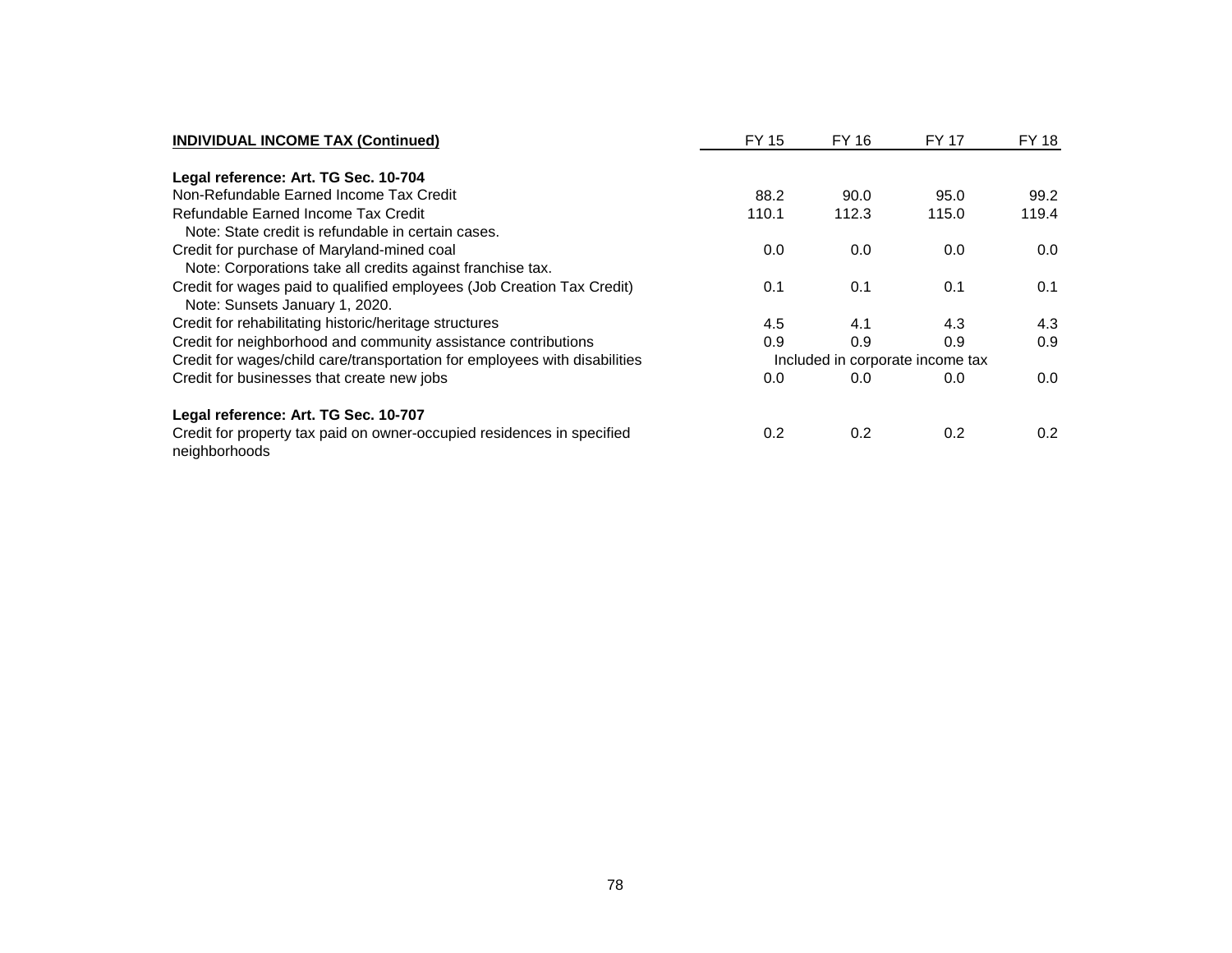| <b>INDIVIDUAL INCOME TAX (Continued)</b>                                        | FY 15 | FY 16 | <b>FY 17</b> | FY 18 |
|---------------------------------------------------------------------------------|-------|-------|--------------|-------|
| Legal reference: Art. TG Sec. 10-709                                            |       |       |              |       |
| Personal income tax credit for persons with below poverty level incomes         | 38.0  | 38.0  | 38.0         | 38.0  |
| Legal reference: Art. TG Sec. 10-710                                            |       |       |              |       |
| Individual income tax credit for employer-paid long-term care insurance premium | 2.5   | 2.7   | 2.7          | 2.7   |
| Legal reference: Art. TG Sec. 10-714                                            |       |       |              |       |
| Credit for One Maryland project/start-up costs.                                 | 1.9   | 2.5   | 2.5          | 2.5   |
| Legal reference: Art. TG Sec. 10-715                                            |       |       |              |       |
| Credit for cost of providing employee commuter benefits                         | 0.1   | 0.0   | 0.0          | 0.0   |
| Legal reference: Art. TG Sec. 10-716                                            |       |       |              |       |
| Credit for child and dependent care expenses                                    | 8.5   | 8.6   | 8.6          | 8.6   |
| Legal reference: Art. TG Sec. 10-717                                            |       |       |              |       |
| Credit for expenses for classroom teacher advanced education                    | 4.7   | 4.7   | 6.8          | 6.8   |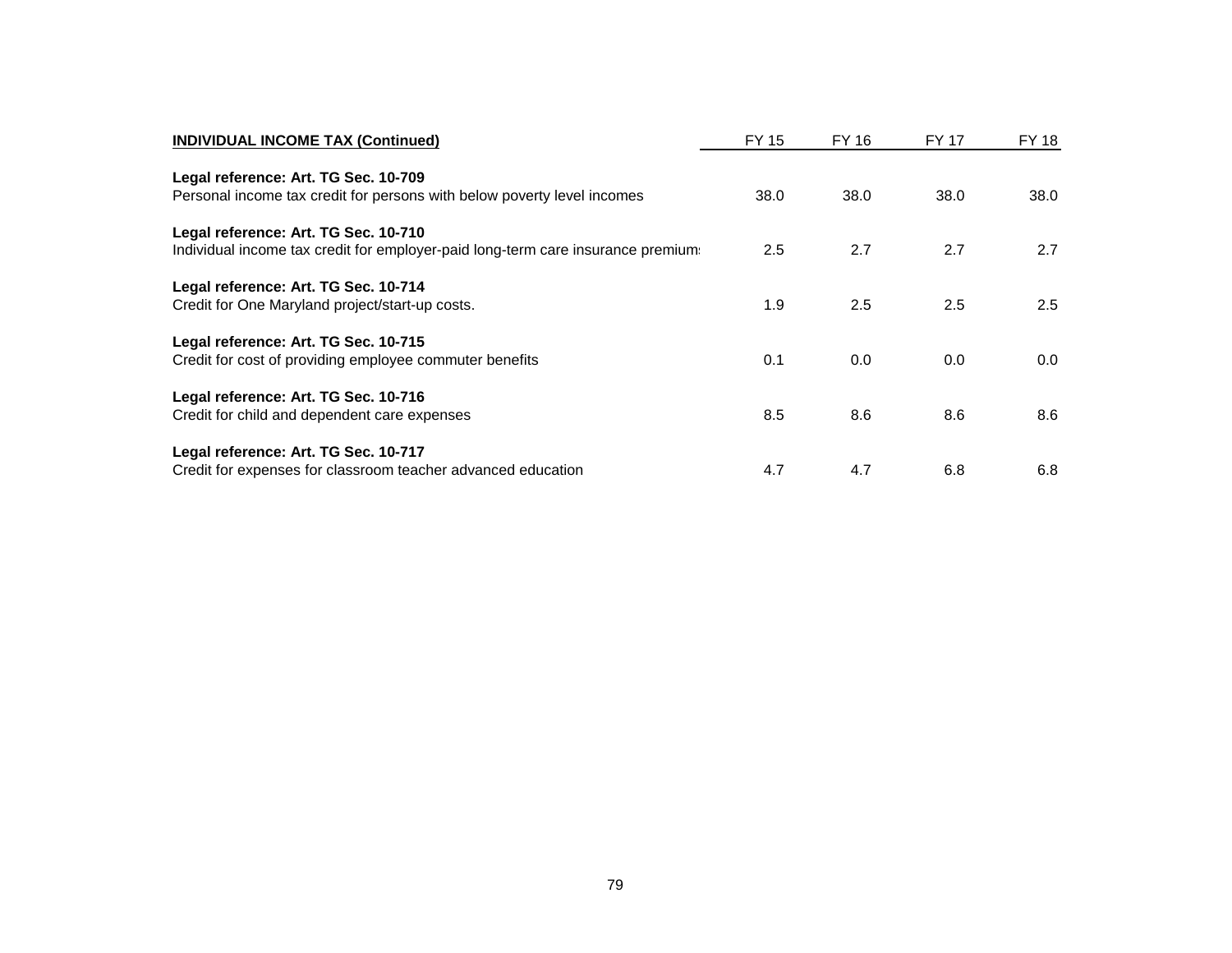| <b>INDIVIDUAL INCOME TAX (Continued)</b>                                                                                                            | FY 15 | FY 16 | FY 17    | FY 18 |
|-----------------------------------------------------------------------------------------------------------------------------------------------------|-------|-------|----------|-------|
| Legal reference: Art. TG Sec. 10-718<br>Credit for eligible long-term care premiums                                                                 | 2.9   | 2.9   | 2.7      | 2.7   |
| Legal reference: Art. TG Sec. 10-720<br>Credit for electricity produced from qualified energy resources                                             | 0.1   | 0.1   | 0.0      | 0.0   |
| Legal reference: Art. TG Sec. 10-721<br>Credit for qualified R&D expenses<br>Note: Sunsets July 1, 2021.                                            | 0.1   | 0.1   | 0.3      | 0.3   |
| Legal reference: Art. TG Sec. 10-722<br>Credit for "green buildings" construction and rehabilitation costs                                          | 0.7   | 0.7   | Repealed |       |
| Legal Reference: Art. TG Sec. 10-723<br>Credit for easements conveyed to the MD Environmental Trust or MD Ag Land<br><b>Preservation Foundation</b> | 1.0   | 1.0   | 0.9      | 0.9   |
| Legal reference: Art. TG Sec. 10-724<br>Credit for up to \$500 for the purchase of aquaculture oyster floats                                        | 0.2   | 0.2   | 0.2      | 0.2   |
| Legal reference: Art. TG Sec. 10-724.1<br>Individual income tax credit for oyster shell recycling                                                   | 0.0   | 0.0   | 0.0      | 0.0   |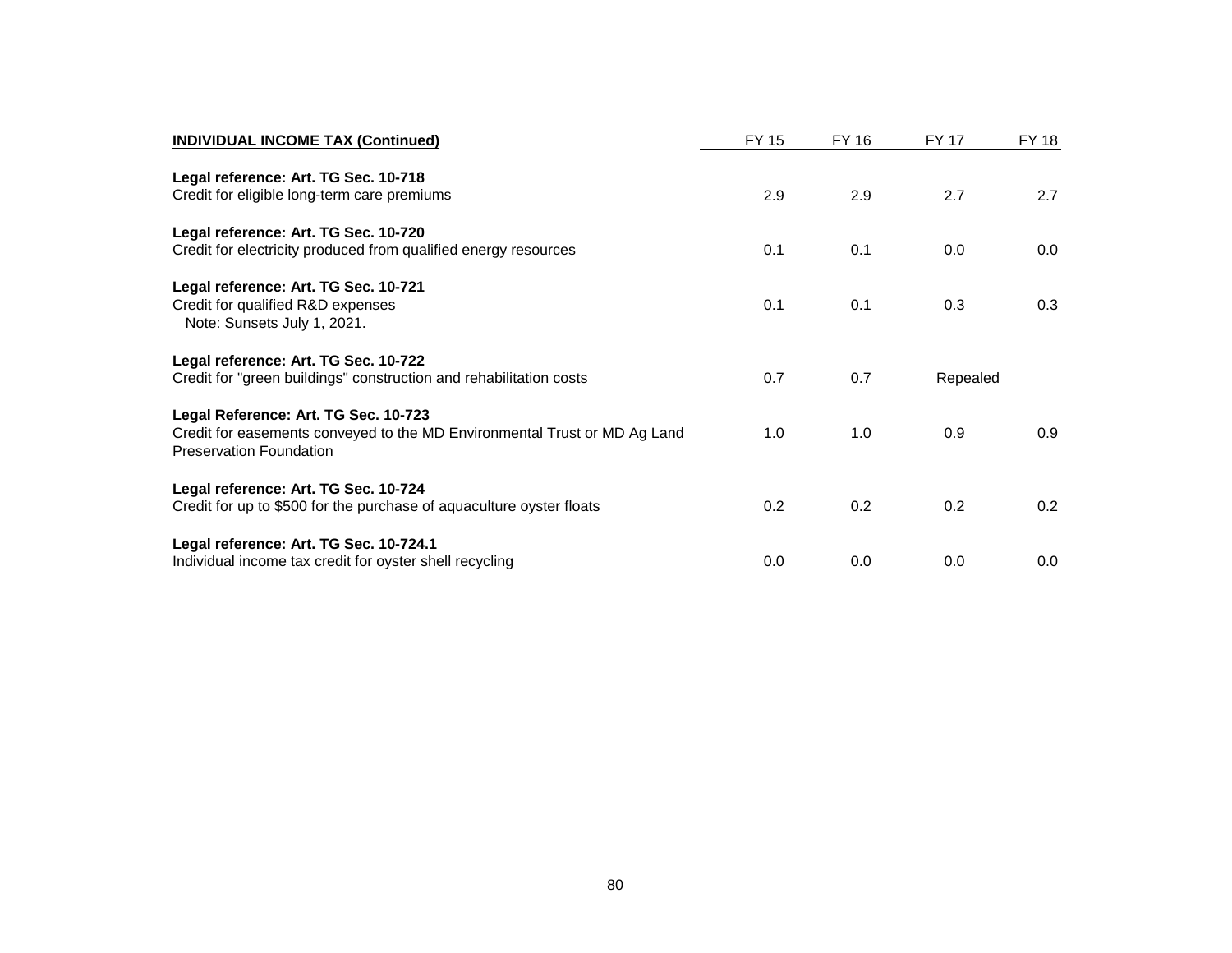| <b>INDIVIDUAL INCOME TAX (Continued)</b>                                                                                                                                                                                         | FY 15 | FY 16                | FY 17 | FY 18 |
|----------------------------------------------------------------------------------------------------------------------------------------------------------------------------------------------------------------------------------|-------|----------------------|-------|-------|
| Legal reference: Art. TG Sec. 10-725                                                                                                                                                                                             |       |                      |       |       |
| Credit for biotechnology investment<br>Note: Credit split between corporate and individual income tax. Cost depends<br>on appropriation: \$12 million for FY 2015 to FY 2017. Proposed FY 2018<br>appropriation of \$12 million. | 10.2  | 10.2                 | 10.2  | 10.2  |
| Legal reference: Art. TG Sec. 10-726                                                                                                                                                                                             |       |                      |       |       |
| Credit for cellulosic ethanol technology R&D                                                                                                                                                                                     | 0.0   | 0.0                  | 0.0   | 0.0   |
| Legal reference: Art. TG Sec. 10-727                                                                                                                                                                                             |       | No reliable estimate |       |       |
| Credit for bio-heating oil for use in space or water heating<br>Note: Sunsets June 30, 2018.                                                                                                                                     |       |                      |       |       |
| Legal reference: Art. TG Sec. 10-730                                                                                                                                                                                             |       |                      |       |       |
| Credit for qualified film production entities                                                                                                                                                                                    | 0.0   | 0.0                  | 0.0   | 0.0   |
| Note: Credit entirely claimed against corporate income tax. FY 2017 credit is<br>\$11.5 million. FY 2018 is proposed at \$5 million.                                                                                             |       |                      |       |       |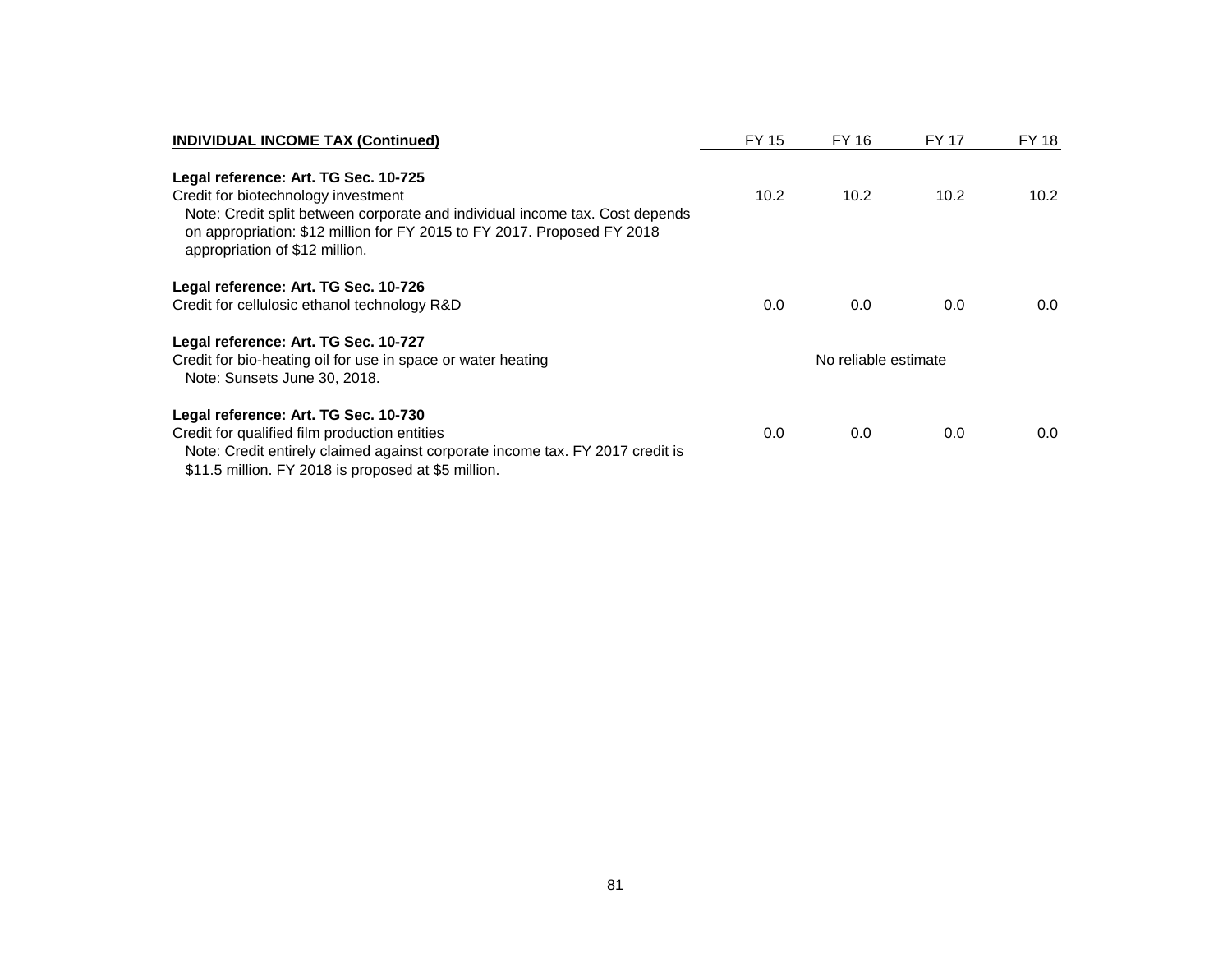| <b>INDIVIDUAL INCOME TAX (Continued)</b>                                                                                                                                                                                     | <b>FY 15</b>                     | <b>FY 16</b>                     | <b>FY 17</b>                     | <b>FY 18</b> |
|------------------------------------------------------------------------------------------------------------------------------------------------------------------------------------------------------------------------------|----------------------------------|----------------------------------|----------------------------------|--------------|
| Legal reference: Art. TG Sec. 10-731<br>Credit for practitioners in Health Enterprise Zones<br>Note: Funds for these credits come from the Health Enterprise Reserve Fund.                                                   | 0.0                              | 0.0                              | 0.0                              | 0.0          |
| Legal reference: Art. TG Sec. 10-732<br>Credit for employer costs for security clearance<br>Note: Statutorily capped at \$2.0 million for all eligible companies. Credit split<br>between personal and corporate income tax. | 0.5                              | 0.5                              | 0.5                              | 0.5          |
| Individual income tax credit for first-year leases of small businesses performing<br>security-based contracting                                                                                                              | 0.0                              | 0.0                              | 0.0                              | 0.0          |
| Legal reference: Art. TG Sec. 10-733<br>Credit for cybersecurity investment<br>Note: Credit split between corporate and individual income tax. Proposed at<br>\$2 million in FY 2018.                                        |                                  | Included in corporate income tax |                                  |              |
| Legal reference: Art. TG Sec. 10-734<br>Individual income tax credit for registration of tractor-trailers                                                                                                                    | 0.6                              | 0.6                              | 0.6                              | 0.6          |
| Legal reference: Art. TG Sec. 10-735<br>Credit against individual income tax for qualified expenditures at wineries and<br>vineyards                                                                                         | Included in corporate income tax |                                  |                                  |              |
| Legal reference: Art. TG 10-736<br>Individual income tax credit for donation to permanent endowment fund at a<br>community foundation                                                                                        | 0.0                              | 0.2                              | 0.2                              | 0.2          |
| Legal reference: Art. TG Sec. 10-737                                                                                                                                                                                         |                                  |                                  |                                  |              |
| Individual income tax credit for physicians or nurse practitioners who serve<br>without compensation in an approved preceptorship program                                                                                    | Not in existence                 |                                  | 0.1                              | 0.1          |
| Individual income tax credit for aerospace, electronics, or defense contract<br>projects                                                                                                                                     | Not in existence                 |                                  | Included in corporate income tax |              |
| Individual income tax credit for contributions to investment accounts                                                                                                                                                        |                                  | Not in existence                 |                                  | 5.0          |
| Legal reference: Art. TG Sec. 10-740<br>Individual income tax credit for student loan debt                                                                                                                                   | Not in existence                 |                                  | 5.0                              | 5.0          |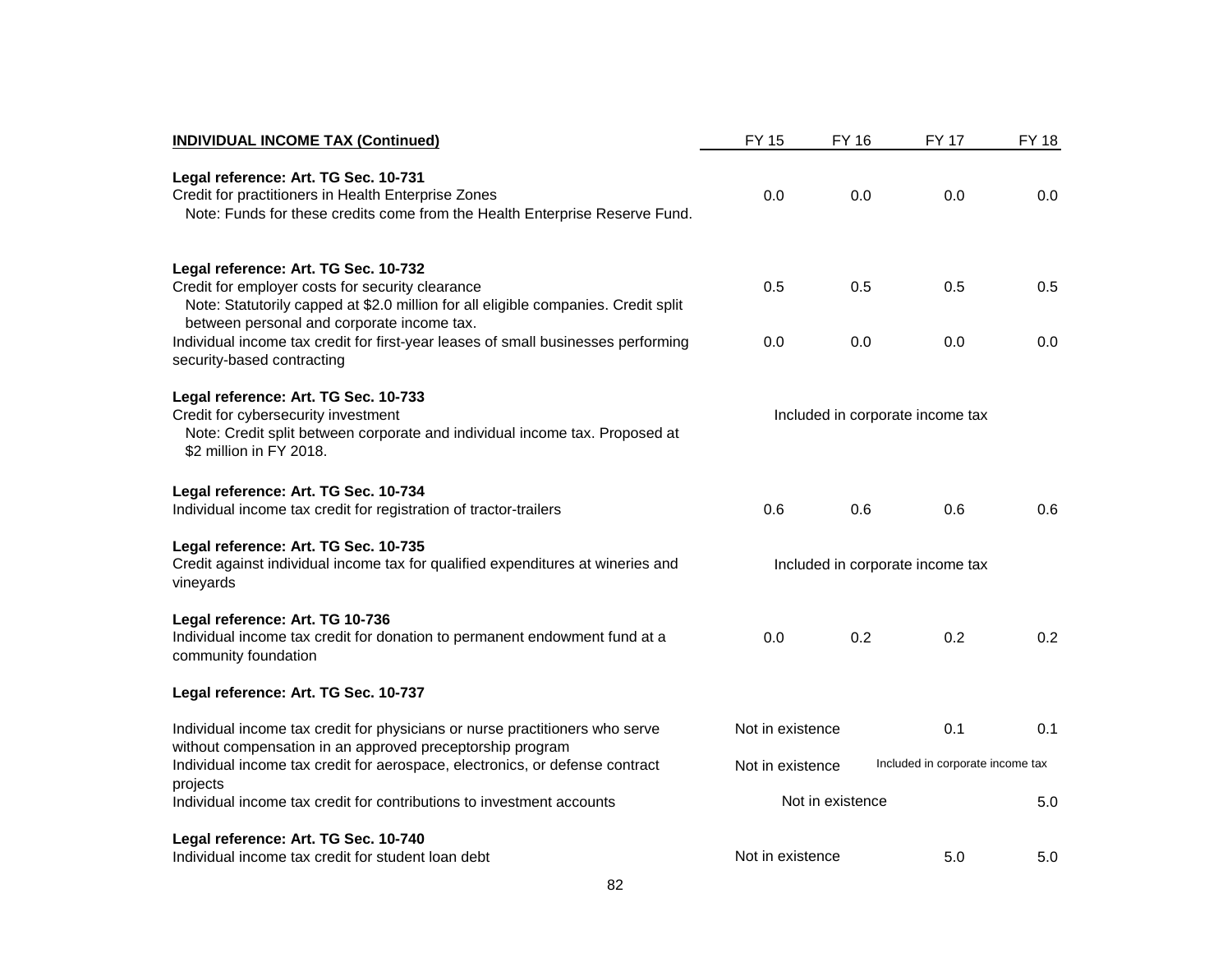| <b>INDIVIDUAL INCOME TAX (Continued)</b>                                                                  | FY 15      | FY 16    | <b>FY 17</b> | <b>FY 18</b> |  |
|-----------------------------------------------------------------------------------------------------------|------------|----------|--------------|--------------|--|
| <b>Miscellaneous Provisions:</b>                                                                          |            |          |              |              |  |
| Legal reference: Art. TG Sec. 13-908                                                                      |            |          |              |              |  |
| Abatement of income tax for U.S. military/civilian employees killed as a result of<br>combat or terrorism | Negligible |          |              |              |  |
| Note: Less than \$30,000 annually claimed to date.                                                        |            |          |              |              |  |
| <b>Total: State General Funds</b>                                                                         | 3,171.3    | 3,198.7  | 3.215.7      | 3,243.2      |  |
| Total on page iv, Statistical Summary of Categorical Tax Expenditures by Tax, excludes the following:     |            |          |              |              |  |
| <b>Structural Tax Expenditures</b>                                                                        | -796.1     | -805.6   | $-806.1$     | $-813.0$     |  |
| <b>Taxable Refunds</b>                                                                                    | $-62.2$    | $-61.0$  | $-59.8$      | -58.6        |  |
| Dividends and interest on U.S. Obligations                                                                | $-11.5$    | $-11.3$  | $-11.1$      | $-10.8$      |  |
| Taxes paid by resident to another state                                                                   | $-324.3$   | $-331.1$ | $-349.5$     | $-365.0$     |  |
| Total on page iv:                                                                                         | 1.977.2    | 1.989.7  | 1.989.3      | 1,995.7      |  |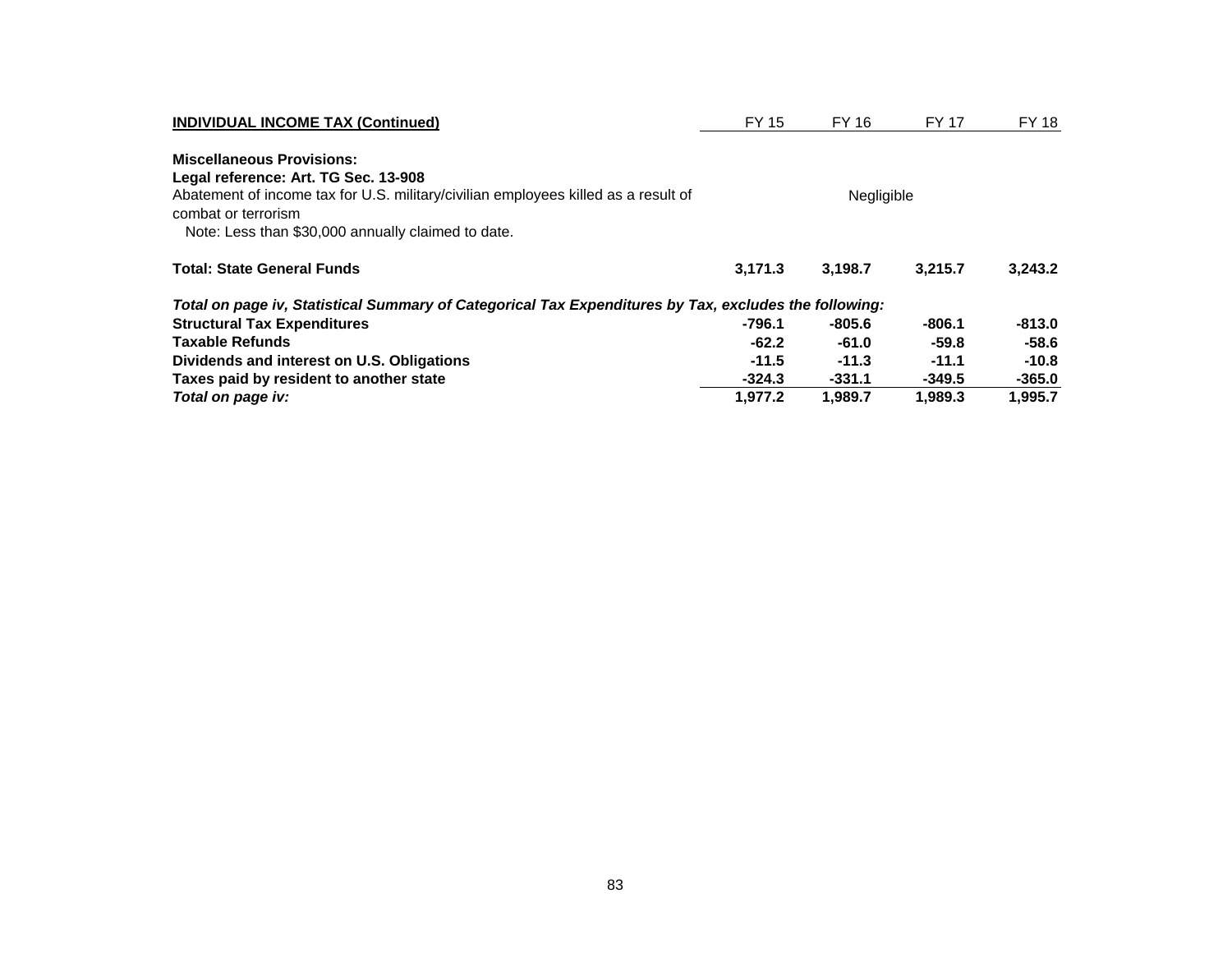| <b>INSURANCE PREMIUM TAX</b>                                                                                                                                 | FY 15                | FY 16 | <b>FY 17</b> | FY 18 |
|--------------------------------------------------------------------------------------------------------------------------------------------------------------|----------------------|-------|--------------|-------|
| Exemptions from the tax for:                                                                                                                                 |                      |       |              |       |
| Legal reference: INS Sec. 6-101                                                                                                                              |                      |       |              |       |
| Premiums for nonprofit health service plans                                                                                                                  | 22.8                 | 22.7  | 26.0         | 26.0  |
| Note: nonprofit health service plans pay at least 2% of premiums to support<br>specific state projects (for example, the Senior Prescription Drug Assistance |                      |       |              |       |
| Program) in lieu of premium tax payments.                                                                                                                    |                      |       |              |       |
| Premium for fraternal beneficiary corporations                                                                                                               | 1.9                  | 2.0   | 2.9          | 3.0   |
| Legal reference: Ins. Sec. 6-103                                                                                                                             |                      |       |              |       |
| Annuities                                                                                                                                                    | 107.5                | 111.3 | 118.5        | 120.9 |
| Tax credits for:                                                                                                                                             |                      |       |              |       |
| Legal reference: Art. Ins. Sec. 6-105                                                                                                                        |                      |       |              |       |
| Rehabilitating historic/heritage structures                                                                                                                  | 4.5                  | 4.1   | 0.0          | 0.0   |
| Donations to nonprofit neighborhood revitalization projects                                                                                                  | No reliable estimate |       |              |       |
| Legal reference: Art. Ins. Sec. 6-114                                                                                                                        |                      |       |              |       |
| Job creation                                                                                                                                                 | 0.0                  | 0.0   | 0.0          | 0.0   |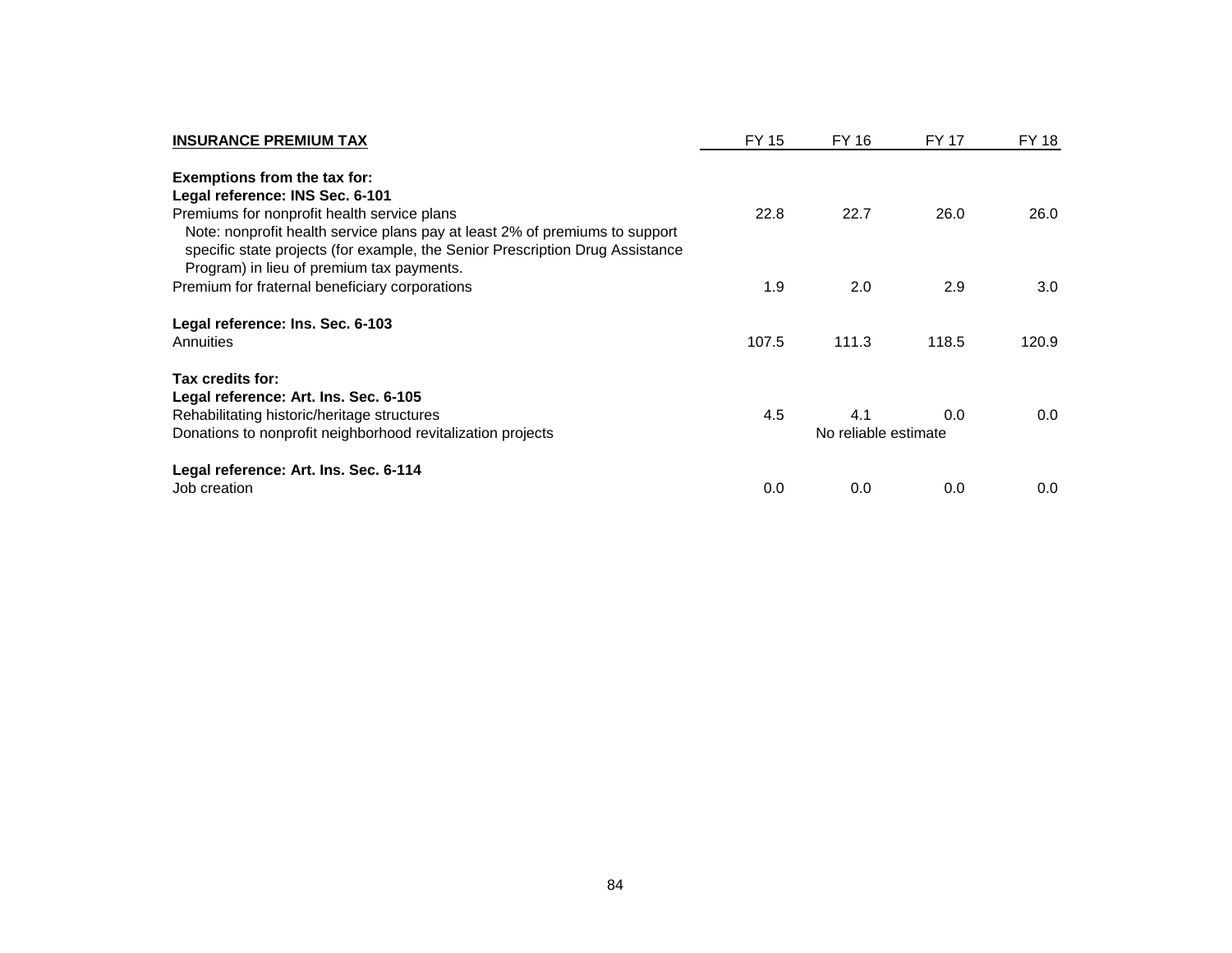| <b>INSURANCE PREMIUM TAX (Continued)</b>                                                                                                                   | FY 15                                           | FY 16 | FY 17 | FY 18 |  |  |  |
|------------------------------------------------------------------------------------------------------------------------------------------------------------|-------------------------------------------------|-------|-------|-------|--|--|--|
| Legal reference: Art. Ins. Sec. 6-115<br>Expenses for hiring qualified employees with disabilities                                                         | No reliable estimate                            |       |       |       |  |  |  |
| Legal reference: Art. Ins. Sec. 6-116<br>Businesses that create new jobs                                                                                   | No reliable estimate                            |       |       |       |  |  |  |
| Legal reference: Art. Ins. Sec. 6-117<br>Expenses for employer-paid long-term care insurance premiums                                                      | No reliable estimate                            |       |       |       |  |  |  |
| Legal reference: Art. Ins. Sec. 6-119<br>Costs associated with One Maryland economic development projects.                                                 | Included in corporate and individual income tax |       |       |       |  |  |  |
| Legal reference: Art. Ins. Sec. 6-120<br>Expenses for employer-provided commuter benefits<br>Note: Averaged \$61,000 per year between FY 2003 and FY 2008. | Negligible                                      |       |       |       |  |  |  |
| <b>Total: State General Funds</b>                                                                                                                          | 136.7                                           | 140.1 | 147.4 | 149.9 |  |  |  |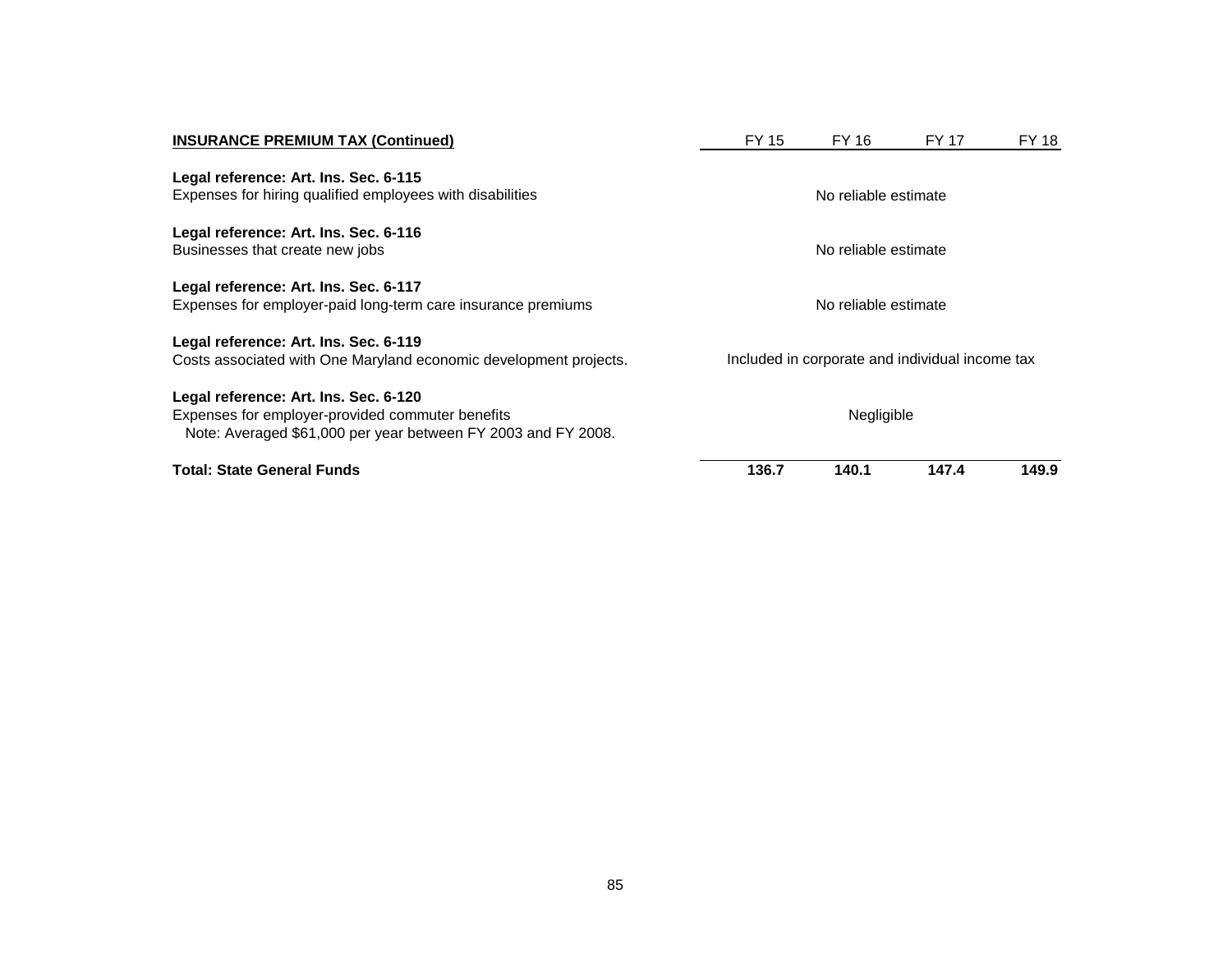| <b>MOTOR VEHICLE TITLING TAX</b>                                    | <b>FY 15</b>         | FY 16                | FY 17                       | <b>FY 18</b> |  |
|---------------------------------------------------------------------|----------------------|----------------------|-----------------------------|--------------|--|
| Legal reference: Art. TR Sec. 13-102                                |                      |                      |                             |              |  |
| Exemptions from vehicle titling requirement for:                    |                      |                      |                             |              |  |
| Farm equipment                                                      |                      | No reliable estimate |                             |              |  |
| Vehicles owned by federal government                                |                      | No reliable estimate |                             |              |  |
| Legal reference: Art. TR Sec. 13-809                                |                      |                      |                             |              |  |
| Credit of vehicle titling tax for:                                  |                      |                      |                             |              |  |
| Out-of-state sales or excise tax paid by persons moving to Maryland | 4.3                  | 4.4                  | 4.3                         | 4.3          |  |
| Legal reference: Art. TR Sec. 13-810                                |                      |                      |                             |              |  |
| Exemption from the titling tax for:                                 |                      |                      |                             |              |  |
| Registered passenger buses                                          | 19.2                 | 19.3                 | 19.4                        | 19.5         |  |
| Registered truck tractors                                           | No reliable estimate |                      | Included in passenger buses |              |  |
| Vehicles owned by state and its subdivisions                        | 19.4                 | 19.5                 | 19.6                        | 19.7         |  |
| Vehicles purchased for short-term rental purposes                   | 64.5                 | 65.2                 | 78.5                        | 78.9         |  |
| Leased vehicles purchased by the lessee                             | No reliable estimate |                      | 4.5                         | 4.5          |  |
| <b>Miscellaneous exemptions for:</b>                                |                      |                      |                             |              |  |
| <b>Red Cross vehicles</b>                                           |                      | No reliable estimate |                             |              |  |
| Mobile homes over 35 feet                                           | No reliable estimate |                      |                             |              |  |
| Buses used for public school transportation                         |                      | No reliable estimate |                             |              |  |
| Vehicles owned by private schools                                   |                      | No reliable estimate |                             |              |  |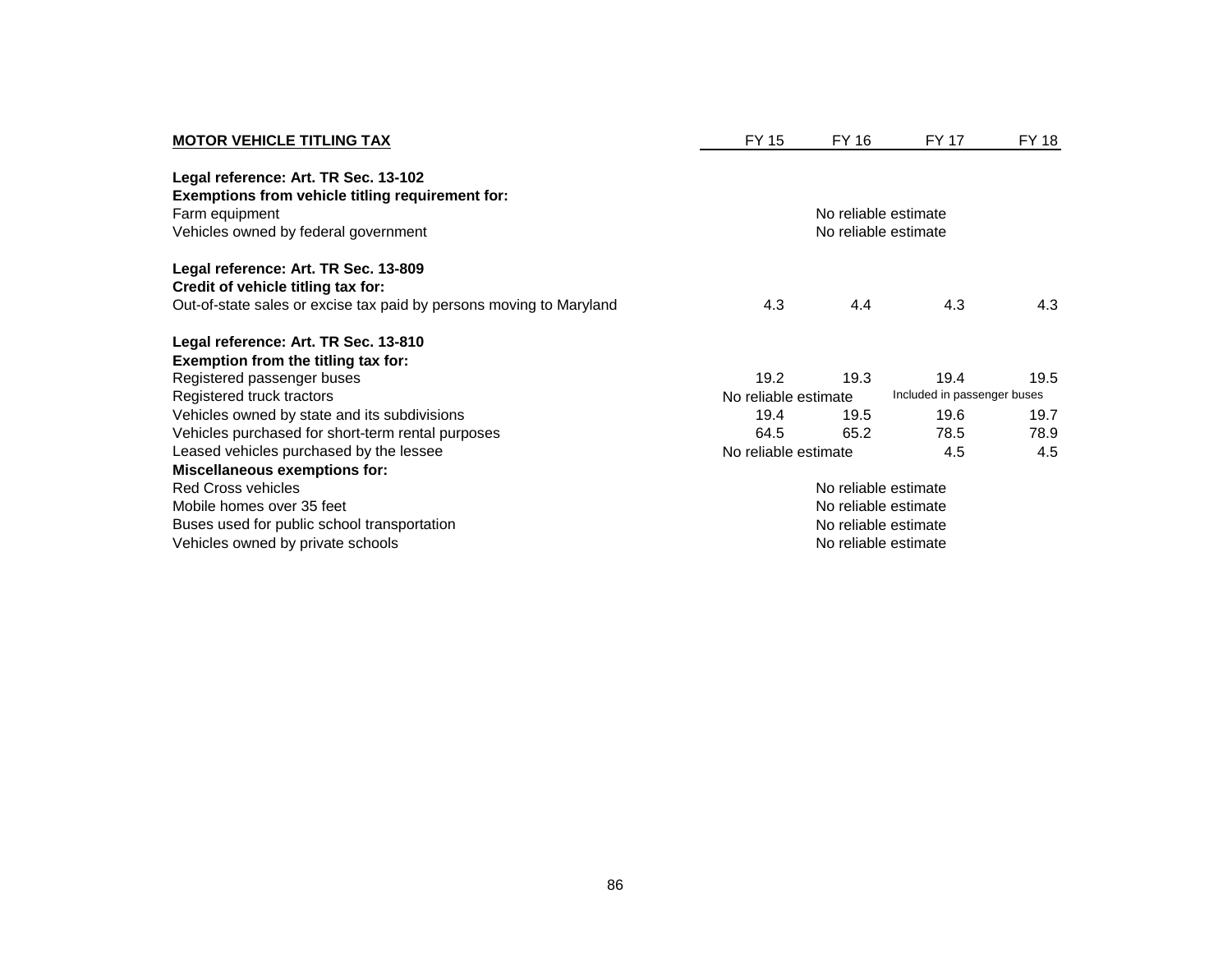| <b>MOTOR VEHICLE TITLING TAX (Continued)</b>                                                          | <b>FY 15</b>                                 | FY 16                       | <b>FY 17</b> | <b>FY 18</b> |
|-------------------------------------------------------------------------------------------------------|----------------------------------------------|-----------------------------|--------------|--------------|
|                                                                                                       |                                              |                             |              |              |
| Fire engines and fire department apparatus<br>Vehicles owned by U.S. and used in an investigation     | No reliable estimate<br>No reliable estimate |                             |              |              |
|                                                                                                       |                                              |                             |              |              |
| Buses used for handicapped transportation                                                             |                                              | Included in passenger buses |              |              |
| Reciprocal exemption from titling tax for out-of-state law enforcement vehicles                       |                                              | No reliable estimate        |              |              |
| School buses owned by religious organizations                                                         |                                              | No reliable estimate        |              |              |
| Civil Air Patrol vehicles                                                                             |                                              | No reliable estimate        |              |              |
| Vehicles owned by veterans' organizations                                                             |                                              | No reliable estimate        |              |              |
| Hearing and vision screening vehicles                                                                 | No reliable estimate                         |                             |              |              |
| Vehicles transferred into an inter vivos trust if transferor is the beneficiary                       | No reliable estimate                         |                             | 1.7          | 1.7          |
| Excluding the value of trade-ins                                                                      | 133.1                                        | 141.8                       | 149.6        | 157.9        |
| Miscellaneous titling tax exemptions                                                                  |                                              | No reliable estimate        |              |              |
| Legal reference: Art. TR Sec. 13-815                                                                  |                                              |                             |              |              |
| Exemption from the titling tax for:                                                                   |                                              |                             |              |              |
| Electric vehicles                                                                                     | 0.6                                          | 1.8                         | 1.8          | 1.8          |
|                                                                                                       |                                              |                             |              |              |
| Total:                                                                                                | 241.1                                        | 252.0                       | 279.4        | 288.3        |
| Distribution:                                                                                         |                                              |                             |              |              |
| <b>State General Funds</b>                                                                            | 0.0                                          | 0.0                         | 1.0          | 2.0          |
| Net State Special Funds - Transportation Trust Fund                                                   | 225.6                                        | 235.8                       | 260.4        | 267.7        |
| Local Governments (Highway User Revenues)                                                             | 15.5                                         | 16.2                        | 18.0         | 18.5         |
| Total on page iv, Statistical Summary of Categorical Tax Expenditures by Tax, excludes the following: |                                              |                             |              |              |
| Vehicles purchased for short-term rental purposes                                                     | $-64.5$                                      | $-65.2$                     | $-78.5$      | $-78.9$      |
| Total on page iv:                                                                                     | 176.6                                        | 186.8                       | 200.9        | 209.4        |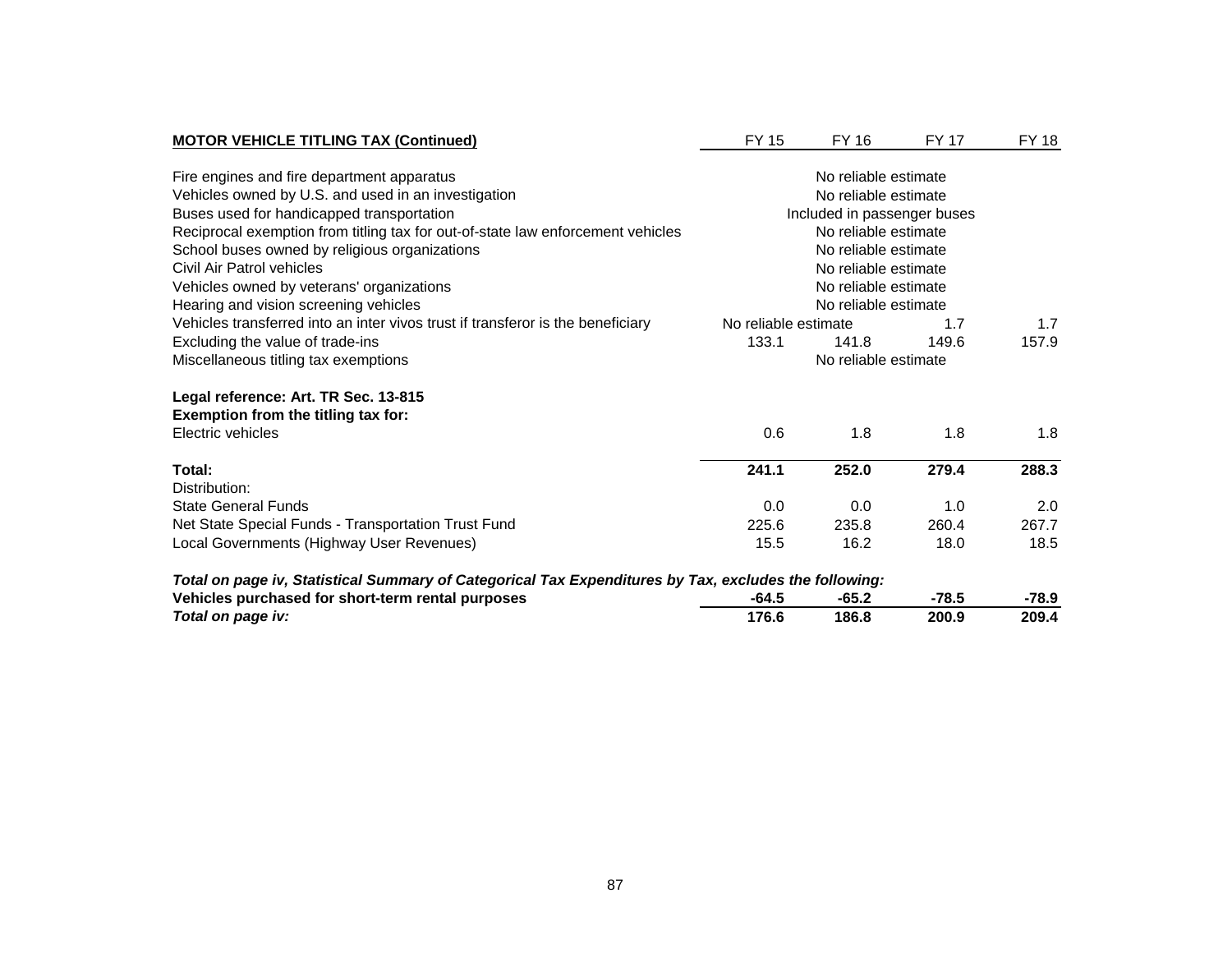| <b>STATE PROPERTY TAX</b>                                                                                                                | FY 15      | FY 16 | FY 17 | FY 18 |
|------------------------------------------------------------------------------------------------------------------------------------------|------------|-------|-------|-------|
| Exemptions for property used for or by:<br>Legal reference: Art. TP Sec. 7-201<br>Nonprofit cemetery and mausoleum property              | 0.2        | 0.2   | 0.2   | 0.2   |
|                                                                                                                                          |            |       |       |       |
| Legal reference: Art. TP Sec. 7-202                                                                                                      |            |       |       |       |
| Educational uses                                                                                                                         | 26.2       | 26.5  | 23.7  | 23.7  |
| Nonprofit housing for the elderly                                                                                                        | 0.5        | 0.6   | 0.5   | 0.5   |
| Nonprofit hospitals and health facilities                                                                                                | 7.3        | 7.4   | 7.9   | 7.9   |
| Lodges, trade and civic associations, clubs, and other nonprofit organizations                                                           | 0.6        | 0.6   | 0.5   | 0.5   |
| Note: Includes charitable organizations, church societies and clubs.<br>Youth camps<br>Note: Additional legal references: TP 7-212, 233. | 0.2        | 0.2   | 0.3   | 0.3   |
| Legal reference: Art. TP Sec. 7-203                                                                                                      |            |       |       |       |
| The Chesapeake Bay Foundation<br>Note: Revenue loss is less than \$30,000 annually.                                                      | Negligible |       |       |       |
| Legal reference: Art. TP Sec. 7-204<br>Religious organizations                                                                           | 10.8       | 10.9  | 9.8   | 9.8   |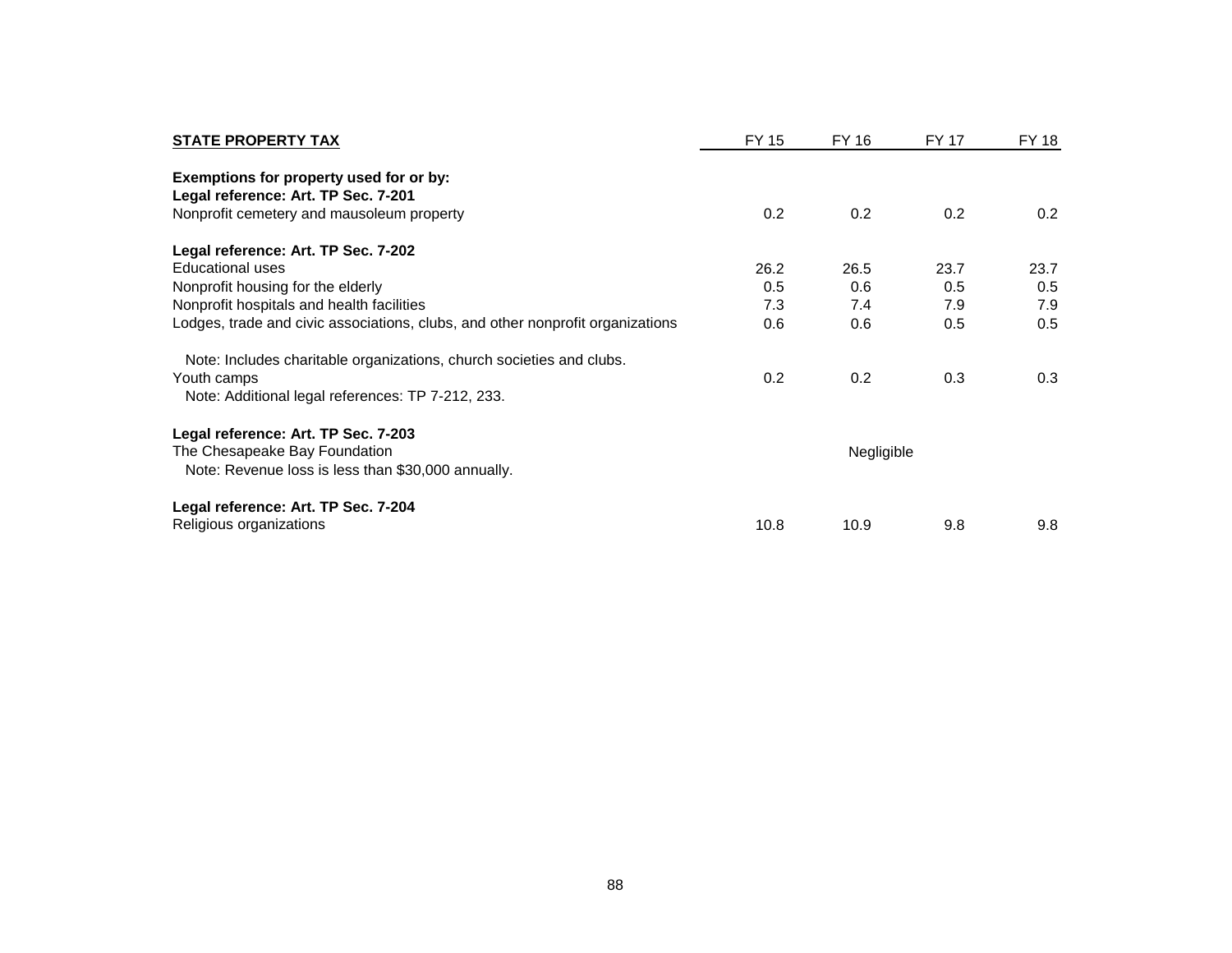| <b>STATE PROPERTY TAX (Continued)</b>                                                                                                                                | <b>FY 15</b>         | FY 16                | <b>FY 17</b> | <b>FY 18</b> |
|----------------------------------------------------------------------------------------------------------------------------------------------------------------------|----------------------|----------------------|--------------|--------------|
| Legal reference: Art. TP Sec. 7-205<br>Community water systems                                                                                                       | No reliable estimate |                      |              |              |
| Legal reference: Art. TP Sec. 7-206<br>Continuing care facilities for the aged                                                                                       |                      | No reliable estimate |              |              |
| Legal reference: Art. TP Sec. 7-207<br>Exclusion of \$15,000 of assessed value for blind and surviving spouses<br>Note: Revenue loss is less than \$40,000 annually. | Negligible           |                      |              |              |
| Legal reference: Art. TP Sec. 7-208<br>Disabled veterans and surviving spouses                                                                                       | 1.8                  | 1.9                  | 2.1          | 2.1          |
| Legal reference: Art. TP Sec. 7-209 F.N. for HB114 effective FY07<br>Volunteer fire companies                                                                        | 0.5                  | 0.5                  | 0.7          | 0.7          |
| Legal reference: Art. TP Sec. 7-210,11                                                                                                                               |                      |                      |              |              |
| Federal government property                                                                                                                                          | 13.3<br>15.4         | 13.5                 | 13.7         | 13.9         |
| Local government property<br>State government property                                                                                                               | 9.6                  | 15.6<br>9.5          | 15.8<br>9.5  | 16.0<br>9.5  |
| Property used for heating/cooling of state owned/occupied property<br>Note: No revenue loss; properties potentially affected are already tax exempt.                 | 0.0                  | 0.0                  | 0.0          | 0.0          |
| Legal reference: Art. TP Sec. 7-214<br>Historical societies and war memorials                                                                                        | 0.7                  | 0.7                  | 0.1          | 0.1          |
| Legal reference: Art. TP Sec. 7-215<br>Housing authorities                                                                                                           | 2.9                  | 2.9                  | 2.6          | 2.6          |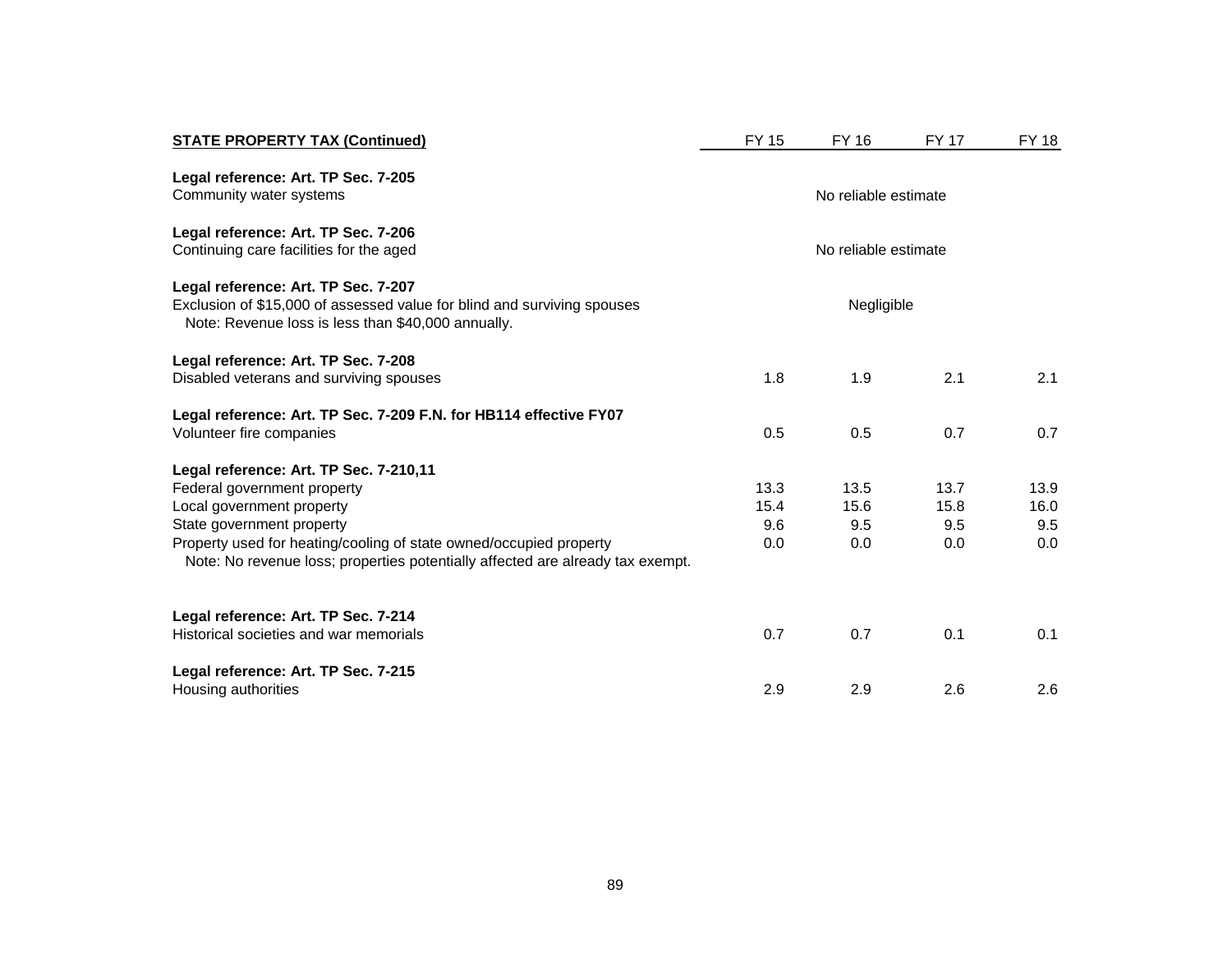| <b>STATE PROPERTY TAX (Continued)</b>                                                                                                                                      | FY 15 | FY 16                | <b>FY 17</b> | <b>FY 18</b> |
|----------------------------------------------------------------------------------------------------------------------------------------------------------------------------|-------|----------------------|--------------|--------------|
| Legal reference: Art. TP Sec. 7-234<br>Veterans' organizations                                                                                                             | 0.1   | 0.1                  | 0.1          | 0.1          |
| Legal reference: Art. TP Sec. 7-242                                                                                                                                        |       |                      |              |              |
| Wind Energy Equipment and Solar energy property                                                                                                                            |       | No reliable estimate |              |              |
| Legal reference: Art. TP Sec. 7-299<br>Miscellaneous property tax exemptions<br>Note: Includes property of foreign governments, fairgrounds, solar energy<br>devices, etc. | 1.9   | 1.9                  | 1.9          | 1.9          |
| Legal reference: Art. TP Sec. 7-303                                                                                                                                        |       |                      |              |              |
| Landing areas at privately owned, public use airports<br>Note: Tax expenditure is under \$5,000 annually.                                                                  |       | Negligible           |              |              |
| Legal reference: Art. TP Sec. 9-105                                                                                                                                        |       |                      |              |              |
| Homestead property tax credit for properties with assessment increases over<br>10%                                                                                         | 0.5   | 0.6                  | 0.8          | 1.0          |
| Note: Local governments forego about 16 times the State credits. See SB<br>520, HB 199 (2010).                                                                             |       |                      |              |              |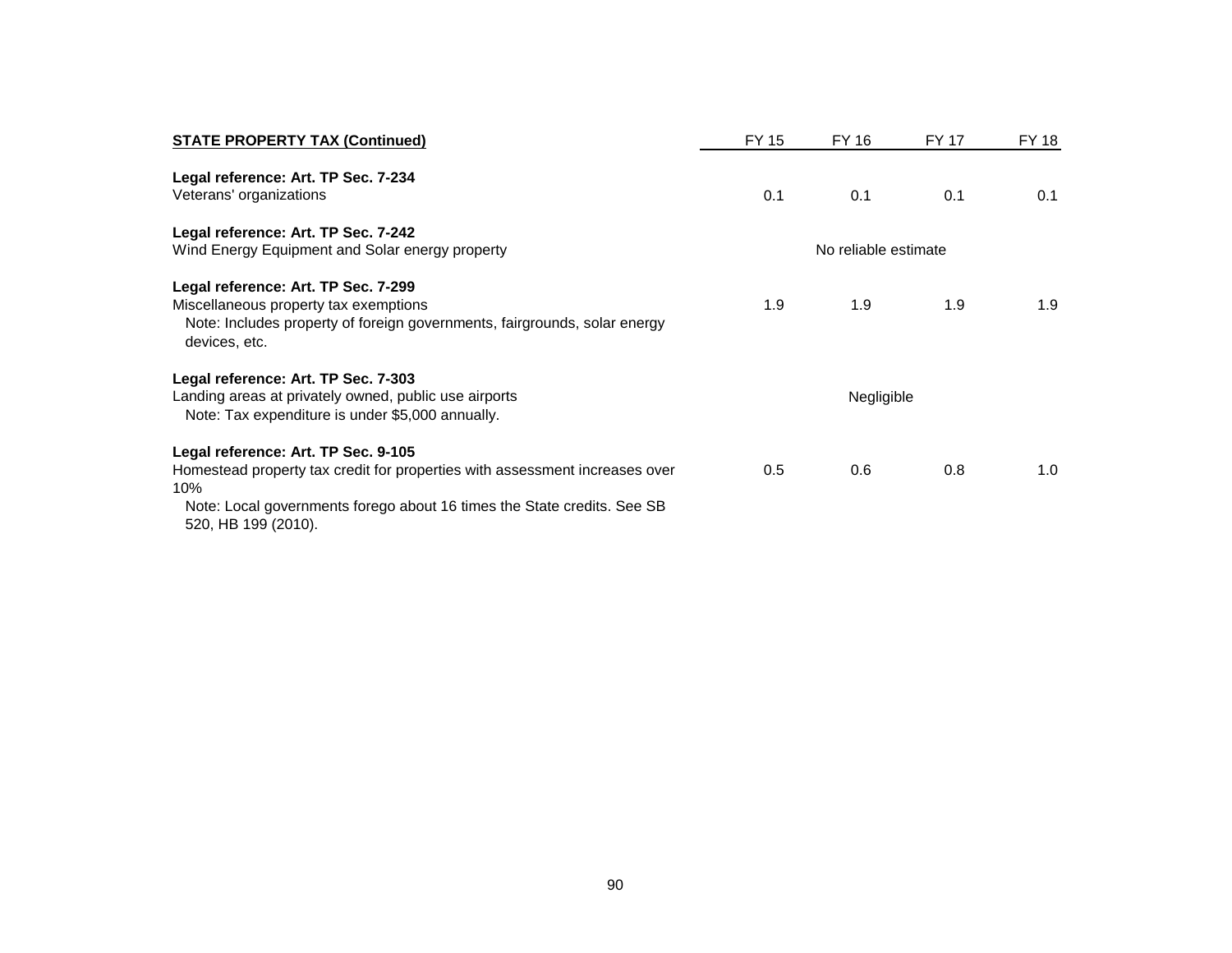| <b>STATE PROPERTY TAX (Continued)</b>                                                                 | FY 15   | FY 16   | <b>FY 17</b> | FY 18   |
|-------------------------------------------------------------------------------------------------------|---------|---------|--------------|---------|
| Legal reference: Art. TP Sec. 9-104; Art. TG Sec. TP Sec. 9-102                                       |         |         |              |         |
| Homeowners' Tax Credits                                                                               | 59.5    | 58.4    | 59.9         | 60.0    |
| <b>Renters' Tax Credit</b>                                                                            | 2.4     | 2.3     | 1.9          | 3.0     |
| Legal reference: Art. TP Sec. 9-103                                                                   |         |         |              |         |
| Urban Enterprise Zone Tax Credit                                                                      | 13.5    | 16.5    | 19.7         | 22.4    |
| Legal reference: Art. ED Sec. 5-105                                                                   |         |         |              |         |
| <b>BRAC Zone Tax Credit</b>                                                                           | 0.7     | 0.8     | 0.8          | 2.1     |
| <b>Total: State Special Funds</b>                                                                     | 168.6   | 171.6   | 172.5        | 178.3   |
| Total on page iv, Statistical Summary of Categorical Tax Expenditures by Tax, excludes the following: |         |         |              |         |
| Federal government property                                                                           | $-13.3$ | $-13.5$ | $-13.7$      | $-13.9$ |
| Local government property                                                                             | $-15.4$ | $-15.6$ | $-15.8$      | $-16.0$ |
| State government property                                                                             | $-9.6$  | $-9.5$  | $-9.5$       | $-9.5$  |
| Total on page iv:                                                                                     | 130.3   | 133.0   | 133.5        | 138.9   |
|                                                                                                       |         |         |              |         |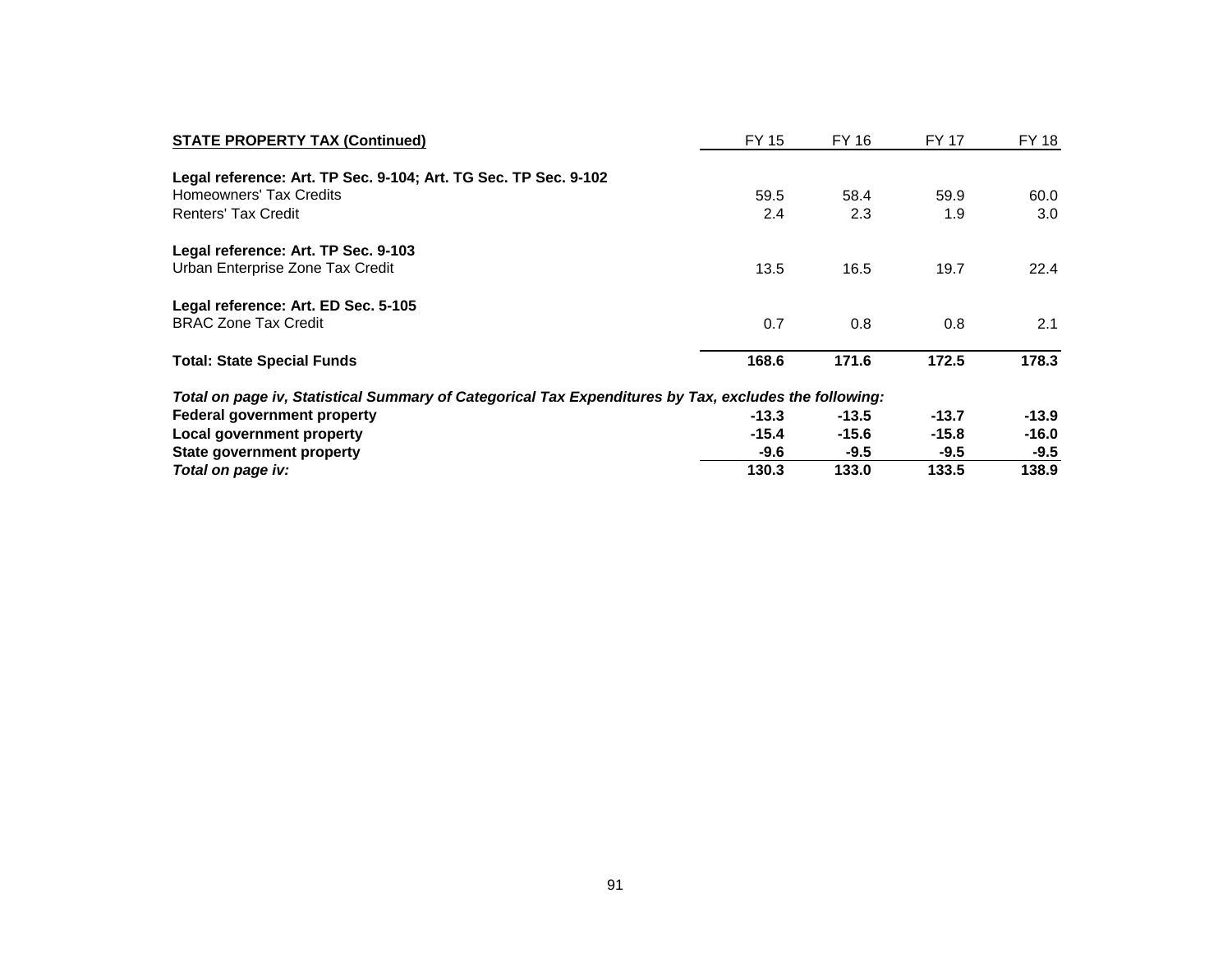| <b>PUBLIC SERVICE CO. FRANCHISE TAX</b>                                                                                                                                             | FY 15                | FY 16 | <b>FY 17</b> | FY 18 |
|-------------------------------------------------------------------------------------------------------------------------------------------------------------------------------------|----------------------|-------|--------------|-------|
| Legal reference: Art. TG Sec. 8-401<br>Exemption for internet services                                                                                                              | No reliable estimate |       |              |       |
| Tax Credits for:<br>Legal reference: Art. TG Sec. 8-406<br>Purchase of MD-mined coal.<br>Note: Capped at \$6 million in FY 2015. Begin phase out in FY 2016, cap at \$3<br>million. | 6.0                  | 3.0   | 3.0          | 3.0   |
| Legal reference: Art. TG Sec. 8-407<br>Telephone lifeline service                                                                                                                   | 0.3                  | 0.3   | 0.3          | 0.3   |
| Legal reference: Art. TG Sec. 8-411<br>Job creation                                                                                                                                 | No reliable estimate |       |              |       |
| Legal reference: Art. TG Sec. 8-412<br>Donations to nonprofit neighborhood revitalization projects                                                                                  | No reliable estimate |       |              |       |
| Legal reference: Art. TG Sec. 8-413<br>Expenses for hiring qualified employees with disabilities                                                                                    | No reliable estimate |       |              |       |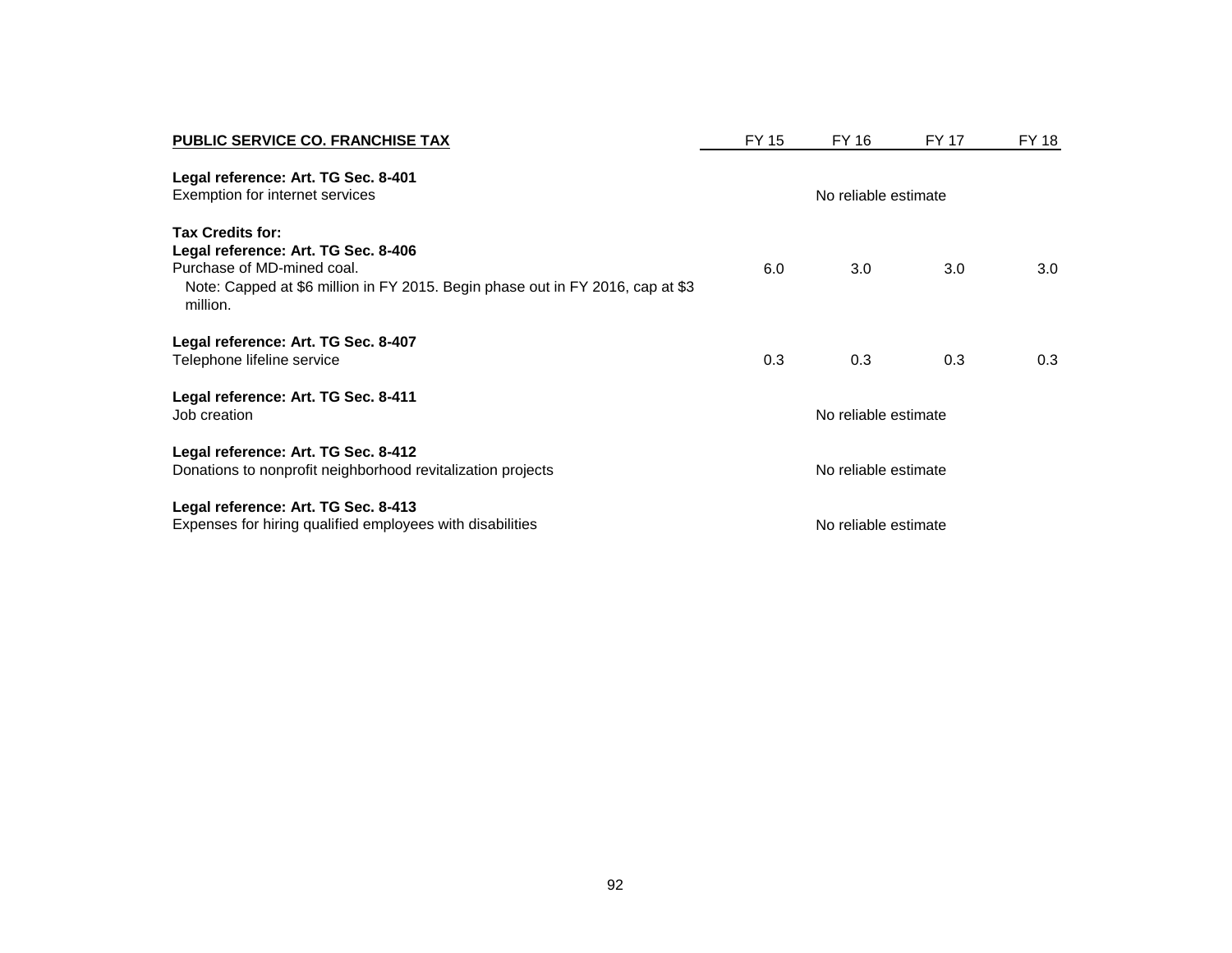| <b>PUBLIC SERVICE CO. FRANCHISE TAX (Continued)</b>                                                           | FY 15                | FY 16                | <b>FY 17</b> | FY 18 |  |
|---------------------------------------------------------------------------------------------------------------|----------------------|----------------------|--------------|-------|--|
| Legal reference: Art. TG Sec. 8-415                                                                           |                      |                      |              |       |  |
| Expenses for employer-paid long-term care insurance premiums                                                  |                      | No reliable estimate |              |       |  |
| Legal reference: Art. TG Sec 8-417                                                                            |                      |                      |              |       |  |
| Sales to large industrial customers for production activity                                                   | 1.5                  | 1.5                  | 1.5          | 1.5   |  |
| Legal Reference: Art. TG Sec. 8-214                                                                           |                      |                      |              |       |  |
| Financial institution franchise tax credit for donations to nonprofit neighborhood<br>revitalization projects | No reliable estimate |                      |              |       |  |
| <b>Total: State General Funds</b>                                                                             | 7.8                  | 4.8                  | 4.8          | 4.8   |  |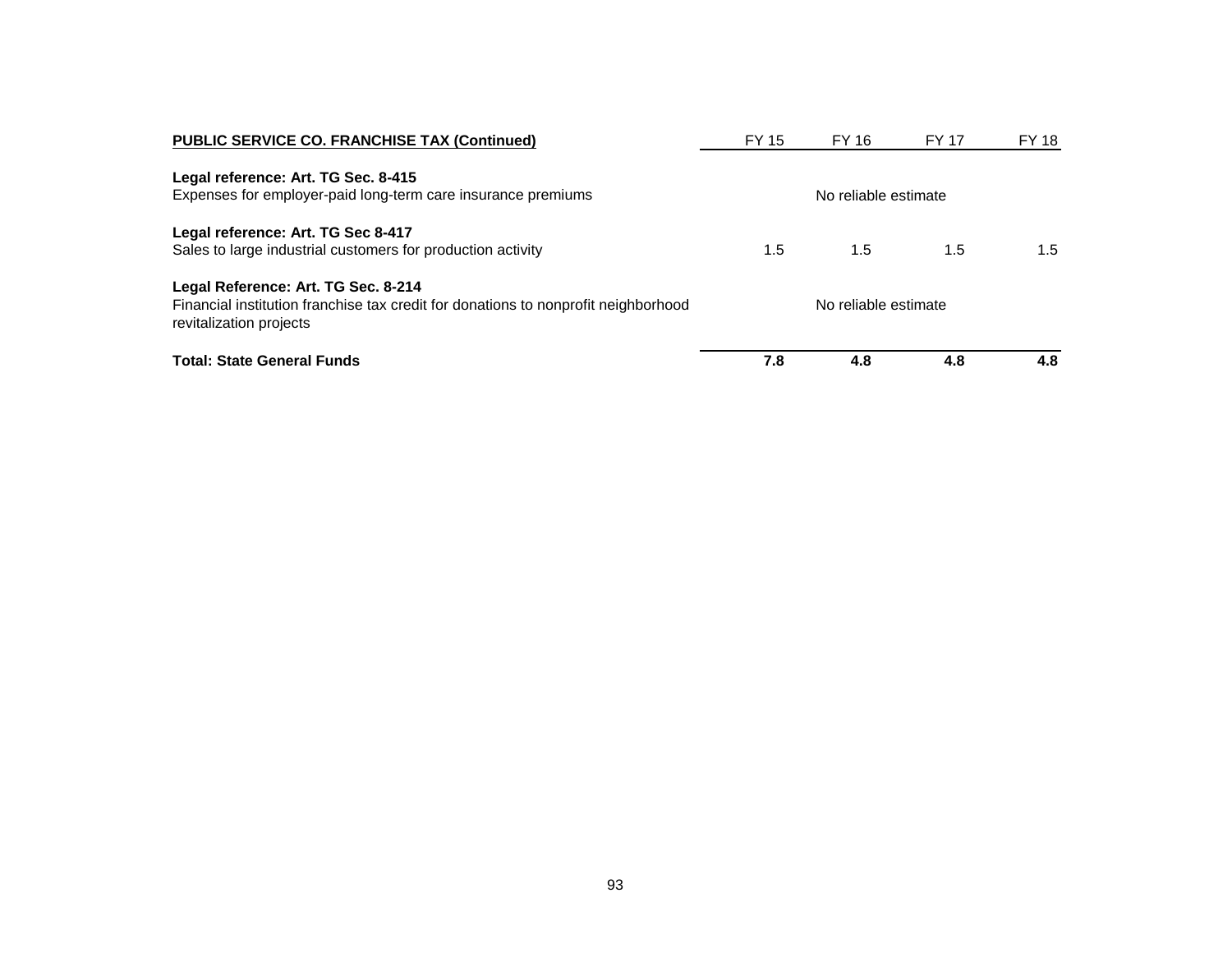| <b>SALES AND USE TAX</b>                                                                                                           | <b>FY 15</b>     | FY 16                | <b>FY 17</b>         | FY 18 |
|------------------------------------------------------------------------------------------------------------------------------------|------------------|----------------------|----------------------|-------|
| Legal Reference: Art. TG Sec. 4-104<br>Exemption from the admissions and amusement tax charges or fees to                          | Not in existence |                      | No reliable estimate |       |
| participate in an amateur recreational sports event or league in Baltimore City                                                    |                  |                      |                      |       |
| <b>Exemptions or exclusions for:</b>                                                                                               |                  |                      |                      |       |
| Legal reference: Art. TG Sec. 11-101                                                                                               |                  |                      |                      |       |
| "Core value" of used truck parts exchanged for remanufactured parts                                                                | 0.1              | 0.1                  | 0.1                  | 0.1   |
| Expense reimbursements while providing taxable detective resources                                                                 | 0.2              | 0.2                  | 0.2                  | 0.2   |
| Separately-stated Admissions and Amusement tax charges                                                                             | 0.2              | 0.2                  | 0.2                  | 0.3   |
| Legal reference: Art. TG Sec. 11-104                                                                                               |                  |                      |                      |       |
| 40% of the purchase price for retail sales of new mobile homes                                                                     | 1.1              | 1.1                  | 1.1                  | 1.1   |
| Legal reference: Art. TG Sec. 11-201                                                                                               |                  |                      |                      |       |
| Sales for agricultural purposes or of agricultural products                                                                        | 204.6            | 215.0                | 222.2                | 235.6 |
| Sales through bulk vending machines                                                                                                | 1.2              | 1.2                  | 1.2                  | 1.2   |
| Legal reference: Art. TG Sec. 11-204                                                                                               |                  |                      |                      |       |
| Sales to cemetery companies                                                                                                        |                  | No reliable estimate |                      |       |
| Sales to credit unions                                                                                                             | 0.3              | 0.4                  | 0.4                  | 0.4   |
| Sales to charitable organizations                                                                                                  | 110.3            | 115.7                | 119.2                | 122.7 |
| Sales for fund raising to benefit schools/students                                                                                 | 1.4              | 1.5                  | 1.5                  | 1.6   |
| Sales to educational organizations                                                                                                 | 12.8             | 13.5                 | 14.0                 | 14.6  |
| Sales under \$500 to nonprofit senior citizens' organizations                                                                      |                  | No reliable estimate |                      |       |
| Sales to fire, rescue, and ambulance companies                                                                                     | 1.7              | 1.8                  | 1.8                  | 1.9   |
| Exemption from the sales tax for parent-teacher organizations and other<br>nonprofits internal to elementary and secondary schools | 0.2              | 0.2                  | 0.2                  | 0.2   |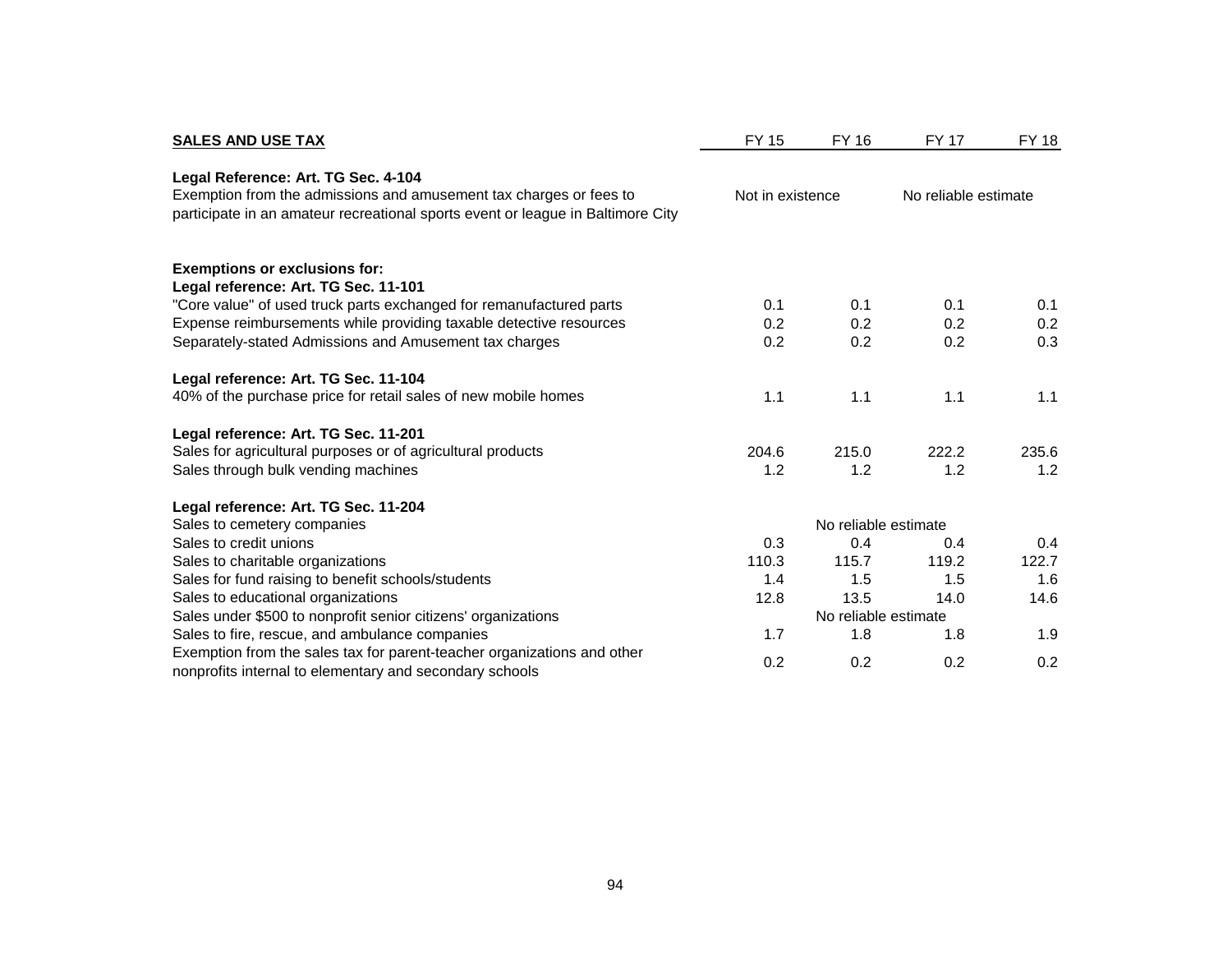| <b>SALES AND USE TAX (Continued)</b>                                                       | <b>FY 15</b>         | FY 16                | <b>FY 17</b> | <b>FY 18</b> |  |
|--------------------------------------------------------------------------------------------|----------------------|----------------------|--------------|--------------|--|
| Sales by hospital thrift shops                                                             | 0.1                  | 0.1                  | 0.1          | 0.1          |  |
| Sales by State mental hospital gift shops                                                  | 0.0                  | 0.0                  | 0.0          | 0.0          |  |
| Note: There are no gift shops in these institutions                                        |                      |                      |              |              |  |
| Facilities operated under MD Vending Program for the Blind on military bases               |                      | Negligible           |              |              |  |
| Note: Estimated revenue cost is under \$15,000 annually.                                   |                      |                      |              |              |  |
| Sales to certain out-of-state nonprofit organizations                                      |                      | No reliable estimate |              |              |  |
| Sales to veterans' organizations                                                           | 0.1                  | 0.1                  | 0.1          | 0.1          |  |
| Sales to religious organizations                                                           | 15.8                 | 16.6                 | 17.0         | 17.4         |  |
| Sales by religious organizations                                                           | 5.2                  | 5.5                  | 5.7          | 5.8          |  |
| Exemption from the sales tax for parent-teacher organizations and other                    | 0.2                  | 0.2                  | 0.2          | 0.2          |  |
| nonprofits internal to elementary and secondary schools                                    |                      |                      |              |              |  |
| Legal reference: Art. TG Sec. 11-205                                                       |                      |                      |              |              |  |
| Sales of US, Maryland and POW/MIA flags                                                    | No reliable estimate |                      |              |              |  |
| Legal reference: Art. TG Sec. 11-206                                                       |                      |                      |              |              |  |
| Sales of crabs and seafood for consumption off premises                                    | 2.6                  | 2.6                  | 2.7          | 2.8          |  |
| Sales of food at schools, colleges and universities                                        | 24.5                 | 25.2                 | 25.8         | 26.4         |  |
| Sales of food for consumption off premises                                                 | 648.8                | 666.0                | 683.1        | 701.2        |  |
| Sales of food to support fire, rescue and ambulance companies                              | 0.1                  | 0.1                  | 0.2          | 0.2          |  |
| Sales of food on vehicles engaged in interstate commerce                                   |                      | No reliable estimate |              |              |  |
| Note: Comptroller believes that such sales would be exempt under the U.S.<br>Constitution. |                      |                      |              |              |  |
| Sales of certain "snack" and "healthy" foods sold through vending machines                 | 7.8                  | 8.0                  | 8.1          | 8.1          |  |
| Sales of food by religious organizations                                                   | 8.3                  | 8.5                  | 8.7          | 8.9          |  |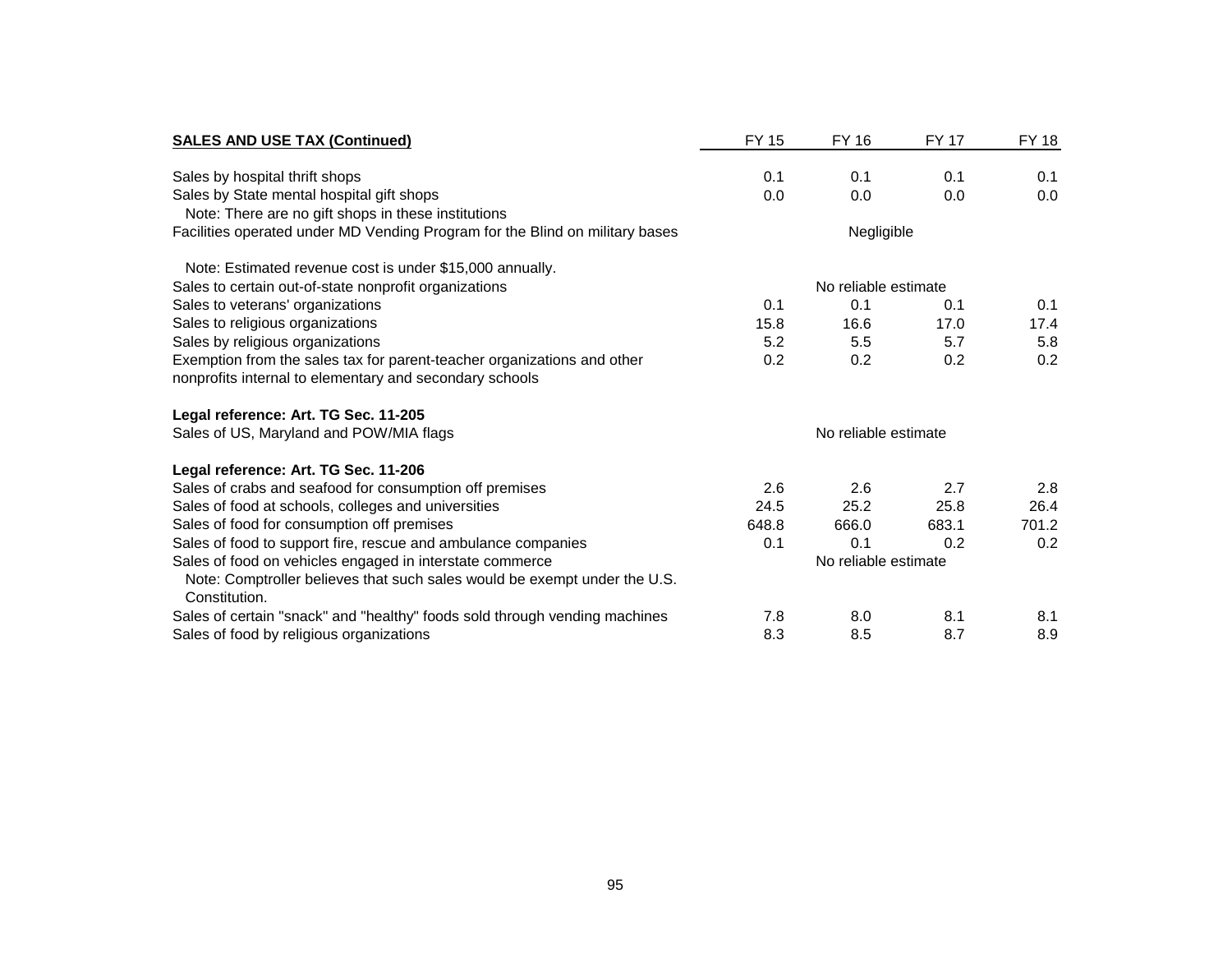| <b>SALES AND USE TAX (Continued)</b>                                                                               | <b>FY 15</b> | FY 16                | <b>FY 17</b> | FY 18 |
|--------------------------------------------------------------------------------------------------------------------|--------------|----------------------|--------------|-------|
| Sales of food to support veterans' organizations                                                                   | 1.8          | 1.9                  | 1.9          | 2.0   |
| Food delivered for immediate consumption by a nonprofit vendor                                                     | 0.3          | 0.4                  | 0.4          | 0.4   |
| Legal reference: Art. TG Sec. 11-207                                                                               |              |                      |              |       |
| Residential sales of electricity to a nonprofit planned retirement community                                       | 0.3          | 0.3                  | 0.3          | 0.3   |
| Fuel rate adjustment charges on sales of electricity, etc. used in the common<br>areas of residential condominiums | 0.6          | 0.6                  | 0.6          | 0.6   |
| Residential sales of fuel, electricity, steam, natural or artificial gas, etc.                                     | 389.0        | 391.9                | 398.5        | 405.3 |
| Legal reference: Art. TG Sec. 11-208                                                                               |              |                      |              |       |
| Sales of film or tape used in television broadcasting                                                              | 0.6          | 0.7                  | 0.7          | 0.7   |
| Sales of marine equipment or machinery for ocean-going vessels                                                     | 0.8          | 0.9                  | 0.9          | 0.9   |
| Sales of vehicles used in interstate commerce                                                                      | 15.6         | 16.1                 | 16.6         | 17.1  |
| Legal reference: Art. TG Sec. 11-209                                                                               |              |                      |              |       |
| Casual and isolated sales                                                                                          |              | No reliable estimate |              |       |
| Certain transfers of business property                                                                             |              | No reliable estimate |              |       |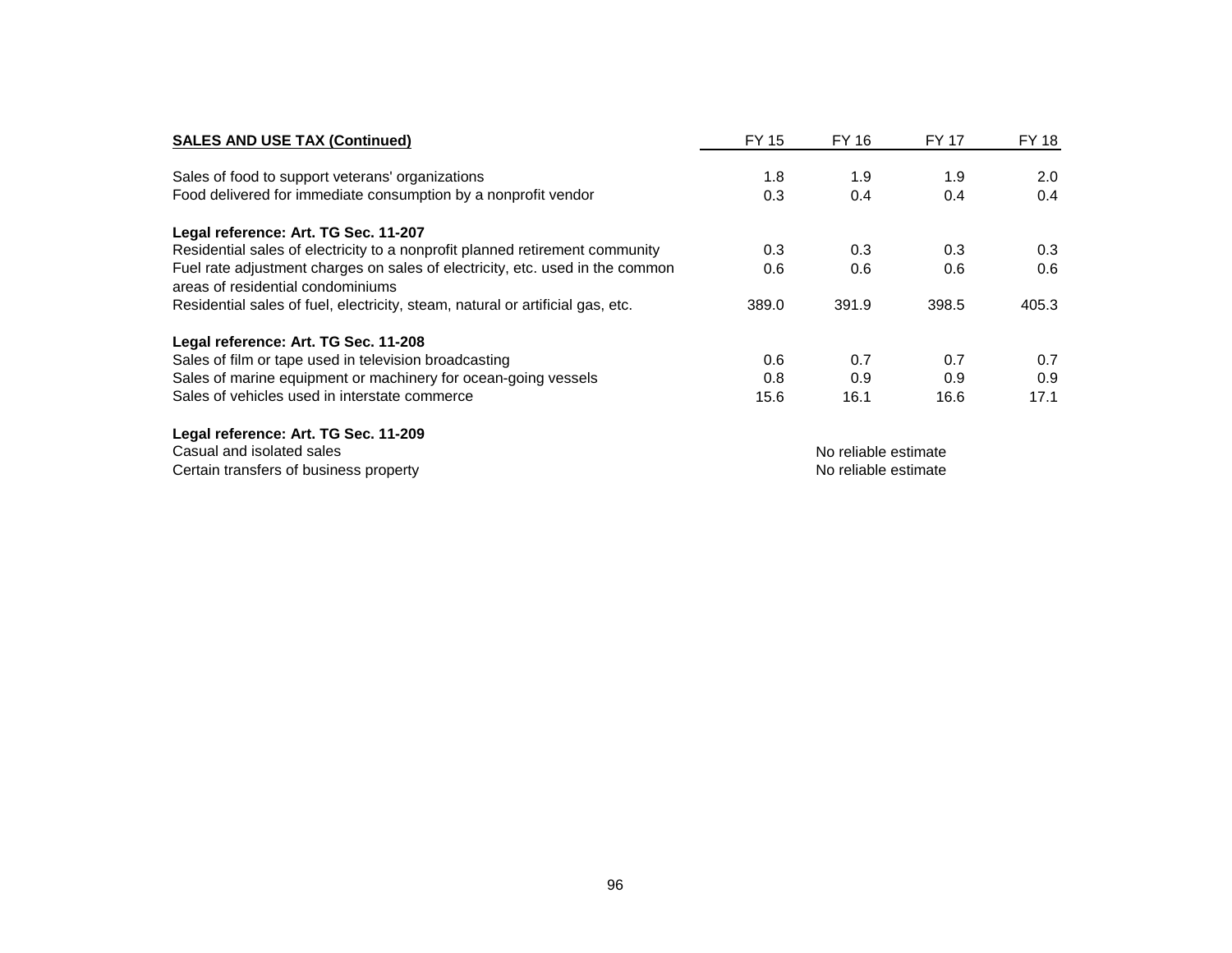| <b>SALES AND USE TAX (Continued)</b>                                                      | FY 15                | FY 16                | <b>FY 17</b> | FY 18 |
|-------------------------------------------------------------------------------------------|----------------------|----------------------|--------------|-------|
| Legal reference: Art. TG Sec. 11-210                                                      |                      |                      |              |       |
| Sales of tangible personal property used predominantly in a production activity           | 103.0                | 106.7                | 109.9        | 113.2 |
| Sales of certain bakery equipment<br>Note: Estimated at under \$25,000 annually.          |                      |                      |              |       |
| Sales of machinery and utilities used to produce bituminous concrete                      | 0.3                  | 0.3                  | 0.3          | 0.3   |
| Sales of machinery and equipment used to produce "Energy Star" windows and<br>entry doors | 0.3                  | 0.3                  | 0.3          | 0.3   |
| Legal reference: Art. TG Sec. 11-211                                                      |                      |                      |              |       |
| Sales of medicine, medical supplies and health aids                                       | 437.0                | 458.6                | 482.7        | 506.5 |
| Legal reference: Art. TG Sec. 11-212                                                      |                      |                      |              |       |
| Sales of wood products for mining purposes                                                |                      | No reliable estimate |              |       |
| Sales of diesel fuel used in coal mine reclamation<br>Note: Less than \$20,000 annually.  | No reliable estimate |                      |              |       |
| Legal reference: Art. TG Sec. 11-213                                                      |                      |                      |              |       |
| Sale of used mobile homes                                                                 | 0.3                  | 0.3                  | 0.3          | 0.3   |
| Legal reference: Art. TG Sec 11-214                                                       |                      |                      |              |       |
| Use of nonresidential personal property                                                   |                      | No reliable estimate |              |       |
| Sales of precious metal coins or bullion over \$1,000                                     | 3.0                  | 3.0                  | 3.1          | 3.1   |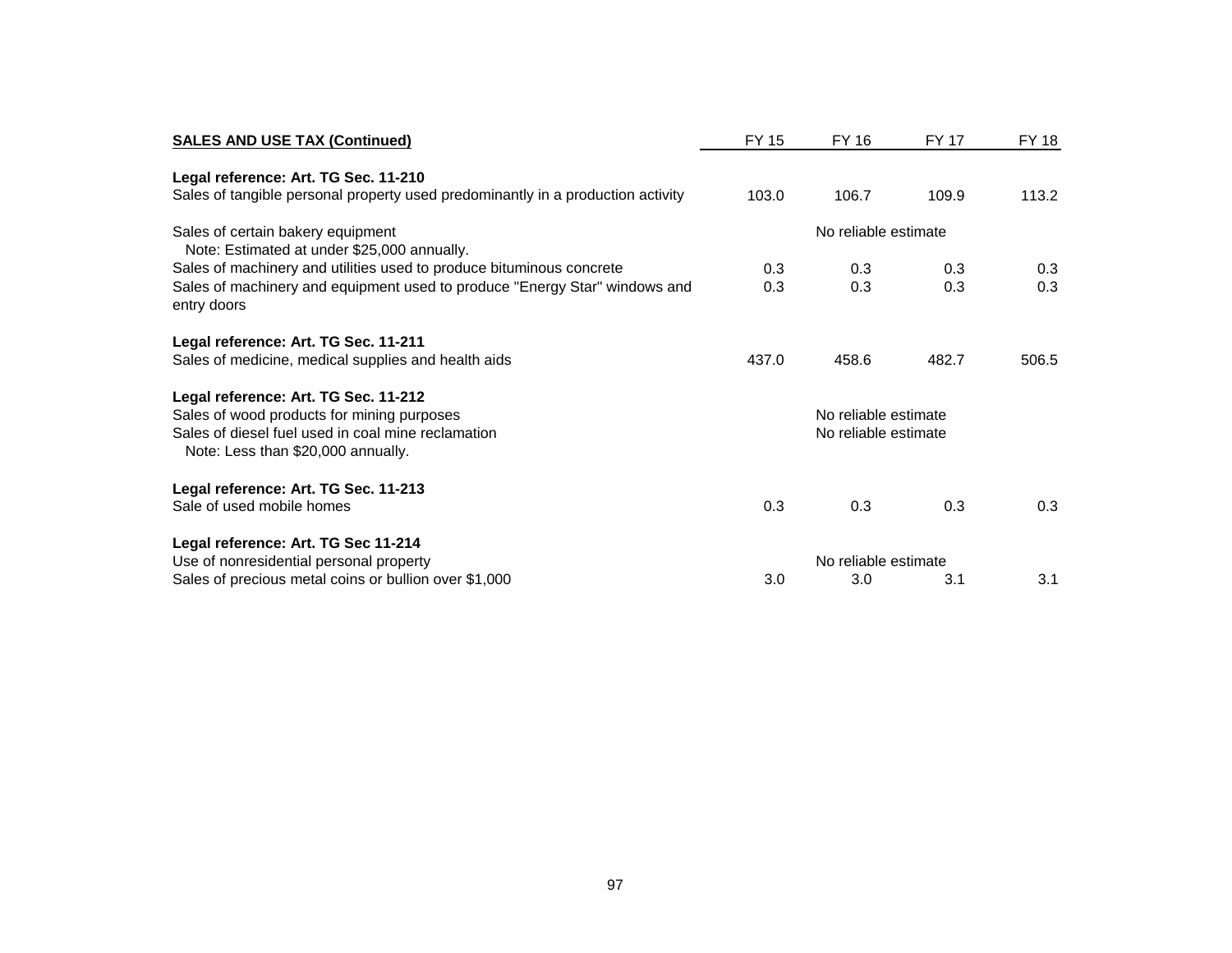| <b>SALES AND USE TAX (Continued)</b>                                                       | <b>FY 15</b> | <b>FY 16</b>         | <b>FY 17</b> | FY 18 |
|--------------------------------------------------------------------------------------------|--------------|----------------------|--------------|-------|
|                                                                                            |              |                      |              |       |
| Legal reference: Art. TG Sec. 11-215                                                       |              |                      |              |       |
| Sales and printing of free newspapers                                                      | 4.0          | 4.2                  | 4.2          | 4.2   |
| Sales of out-of-state direct mail advertising materials                                    | 4.6          | 4.9                  | 5.0          | 5.1   |
| Sales of photographic and artistic materials used in publication                           | 12.2         | 12.8                 | 13.3         | 13.9  |
| Sales of government documents, publications, etc.                                          | 4.4          | 4.6                  | 4.8          | 4.9   |
| Legal reference: Art. TG Sec. 11-216                                                       |              |                      |              |       |
| Sales of tangible personal property to nonprofit organizations for use in another<br>state |              | No reliable estimate |              |       |
| Legal reference: Art. TG Sec. 11-217                                                       |              |                      |              |       |
| Certain sales for R&D purposes                                                             | 22.1         | 22.9                 | 23.7         | 24.6  |
| Legal reference: Art. TG Sec. 11-218                                                       |              |                      |              |       |
| Sales of seafood harvesting equipment                                                      | 2.5          | 2.6                  | 2.7          | 2.8   |
| Sales of fuel or repair parts for commercial vessels                                       |              | No reliable estimate |              |       |
| Legal reference: Art. TG Sec. 11-219                                                       |              |                      |              |       |
| Optional computer software maintenance contracts                                           | 7.8          | 8.2                  | 8.6          | 9.1   |
| Legal reference: Art. TG Sec. 11-220                                                       |              |                      |              |       |
| Sales to the State and its subdivisions                                                    | 415.8        | 436.3                | 453.8        | 471.9 |
| Legal reference: Art. TG Sec. 11-221                                                       |              |                      |              |       |
| Long-term motor vehicle leases                                                             | 23.9         | 25.1                 | 26.0         | 27.0  |
| Sales of motor fuel subject to the motor fuel or motor carrier tax                         | 692.0        | 726.1                | 753.2        | 781.3 |
|                                                                                            |              |                      |              |       |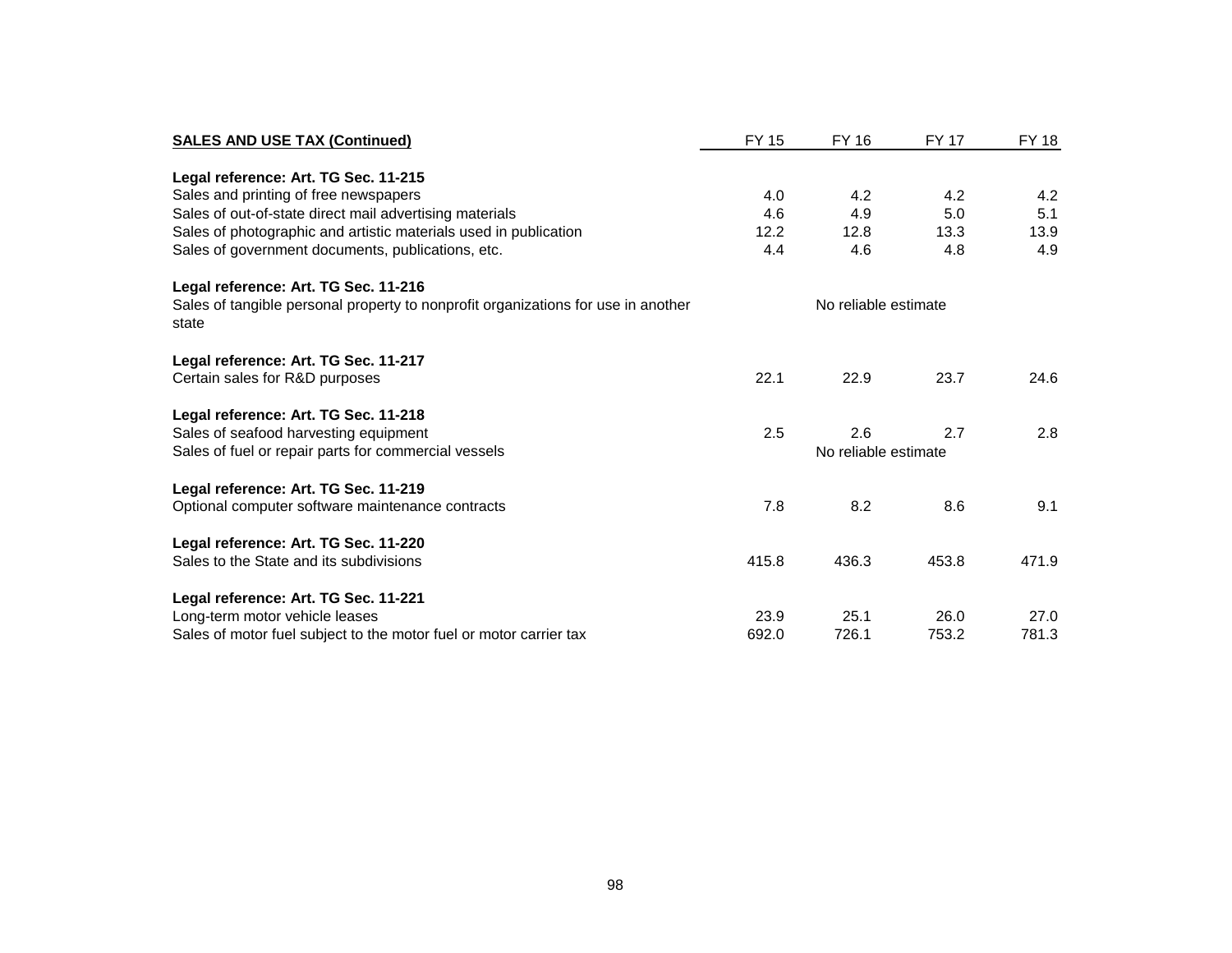| <b>SALES AND USE TAX (Continued)</b>                                                              | FY 15                | FY 16                | FY 17 | FY 18 |
|---------------------------------------------------------------------------------------------------|----------------------|----------------------|-------|-------|
| Sales of motor vehicles, except house/office trailers, subject to the motor<br>vehicle excise tax | 786.0                | 805.7                | 823.4 | 841.5 |
| Trade-in allowance against motor vehicle excise tax                                               | 133.1                | 141.8                | 149.6 | 157.9 |
| Sales of admissions subject to the Admissions and Amusement tax                                   | 69.5                 | 70.2                 | 71.6  | 73.0  |
| Sales of materials taxed under other laws                                                         |                      | No reliable estimate |       |       |
| Sales of vessels subject to the boat excise tax                                                   | 18.5                 | 18.7                 | 18.9  | 19.1  |
| Sales of certain communications services subject to the federal excise tax                        | 79.7                 | 82.5                 | 84.2  | 85.8  |
| Sales of rentals of motion pictures subject to the Admissions and Amusement<br>tax                | No reliable estimate |                      |       |       |
| Sales of items taxed in another state                                                             | No reliable estimate |                      |       |       |
| Legal reference: Art. TG Sec. 11-222                                                              |                      |                      |       |       |
| Sales of testing equipment to be transferred to U.S. Government                                   |                      | No reliable estimate |       |       |
| Legal reference: Art. TG Sec. 11-223                                                              |                      |                      |       |       |
| Sales of buses for use in public transportation systems                                           | 1.4                  | 1.4                  | 1.4   | 1.5   |
| Legal reference: Art. TG Sec. 11-224                                                              |                      |                      |       |       |
| Sales of water through pipes                                                                      | 36.1                 | 36.5                 | 36.9  | 37.3  |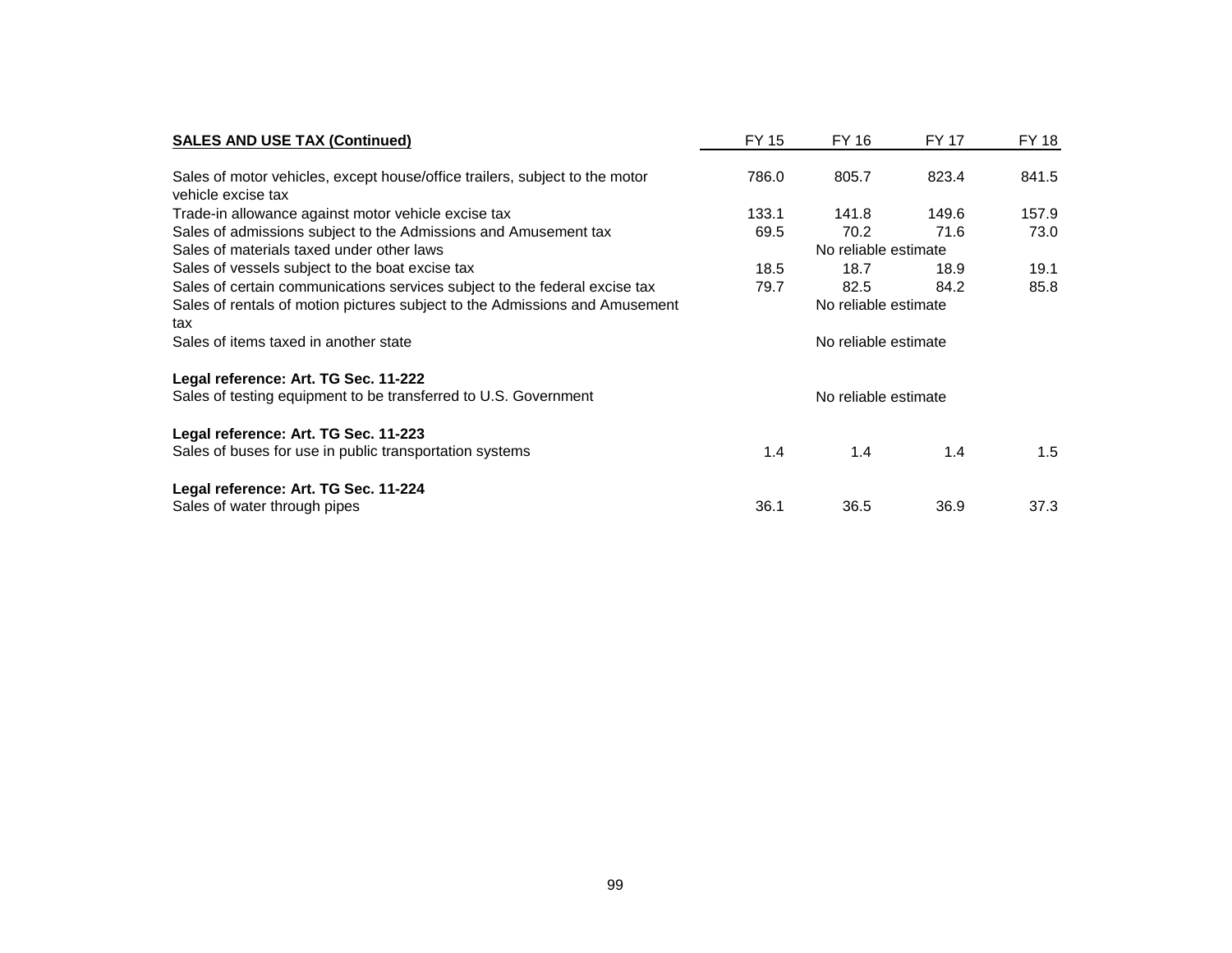| <b>SALES AND USE TAX (Continued)</b>                                                | FY 15                | FY 16                | FY 17 | <b>FY 18</b> |
|-------------------------------------------------------------------------------------|----------------------|----------------------|-------|--------------|
| Legal reference: Art. TG Sec. 11-225                                                |                      |                      |       |              |
| Sales of certain computer programs                                                  | 2.4                  | 2.5                  | 2.6   | 2.6          |
| Legal reference: Art. TG Sec. 11-226                                                |                      |                      |       |              |
| Sales of certain energy-efficient appliances                                        |                      | No reliable estimate |       |              |
| Sales of multifuel pellet stoves designed to burn agricultural field corn           | No reliable estimate |                      |       |              |
| Legal reference: Art. TG Sec. 11-227                                                |                      |                      |       |              |
| Sales of property or services used in film production activity                      | 0.7                  | 0.7                  | 0.7   | 0.7          |
| Legal reference: Art. TG Sec. 11-228                                                |                      |                      |       |              |
| Back to school clothing and footwear tax free period                                | 10.9                 | 11.4                 | 11.7  | 12.0         |
| Legal reference: Art. TG Sec. 11-229                                                |                      |                      |       |              |
| Sales of power to operate machinery used to produce snow for commercial<br>purposes | No reliable estimate |                      |       |              |
| Legal reference: Art. TG Sec. 11-230                                                |                      |                      |       |              |
| Sales of geothermal, wind or solar energy equipment                                 | 0.4                  | 0.4                  | 0.4   | 0.4          |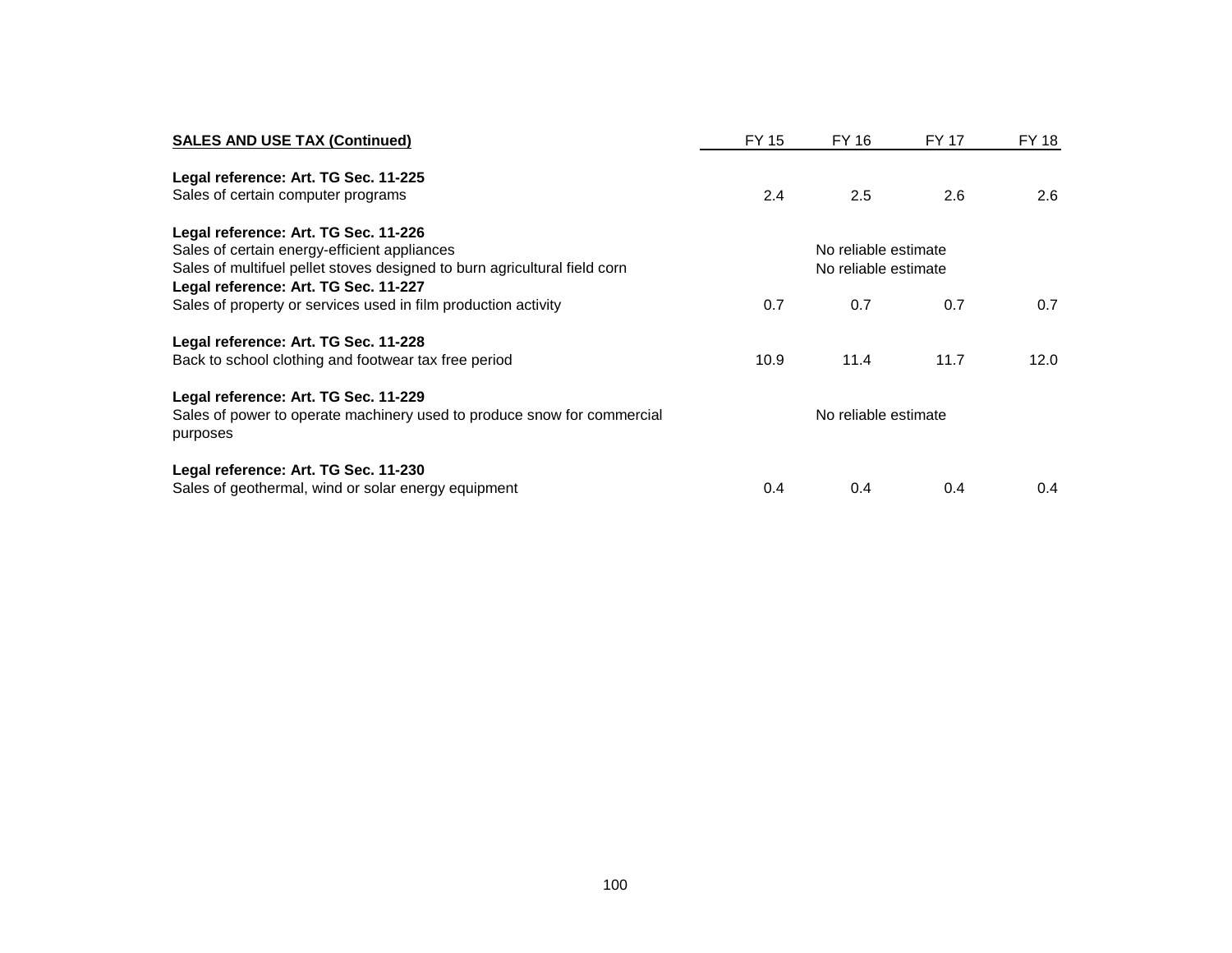| <b>SALES AND USE TAX (Continued)</b>                                                                                                   | FY 15            | FY 16    | <b>FY 17</b>         | <b>FY 18</b> |  |
|----------------------------------------------------------------------------------------------------------------------------------------|------------------|----------|----------------------|--------------|--|
| Legal reference: Art. TG Sec. 11-231                                                                                                   |                  |          |                      |              |  |
| Sales of space at Corporate Training Centers<br>Note: Tax exempt per HB 855 (2010).                                                    | 0.4              | 0.4      | 0.4                  | 0.4          |  |
| Legal reference: Art. TG Sec. 11-232                                                                                                   |                  |          |                      |              |  |
| Sales of construction material or warehousing equipment for use in Baltimore<br>County on property previously owned by Bethlehem Steel | Not in existence |          | No reliable estimate |              |  |
| Total:                                                                                                                                 | 4,329.0          | 4,485.6  | 4,627.4              | 4,779.1      |  |
| Distribution:                                                                                                                          |                  |          |                      |              |  |
| <b>State General Funds</b>                                                                                                             | 4,329.0          | 4,485.6  | 4,627.4              | 4.779.1      |  |
| State Special Funds - Transportation Trust Fund                                                                                        | 0.0              | 0.0      | 0.0                  | 0.0          |  |
| Total on page iv, Statistical Summary of Categorical Tax Expenditures by Tax, excludes the following:                                  |                  |          |                      |              |  |
| Expense reimbursements while providing taxable detective resources                                                                     | $-0.2$           | $-0.2$   | $-0.2$               | $-0.2$       |  |
| Sales through bulk vending machines                                                                                                    | $-1.2$           | $-1.2$   | $-1.2$               | $-1.2$       |  |
| Separately-stated Admissions and Amusement tax charges.                                                                                | $-0.2$           | $-0.2$   | $-0.2$               | $-0.3$       |  |
| Sales of admissions subject to the Admissions and Amusement tax                                                                        | $-69.5$          | $-70.2$  | $-71.6$              | $-73.0$      |  |
| Sales of government documents, publications, etc.                                                                                      | $-4.4$           | $-4.6$   | $-4.8$               | $-4.9$       |  |
| Sales to the State and its political subdivisions                                                                                      | $-415.8$         | $-436.3$ | $-453.8$             | $-471.9$     |  |
| Long-term motor vehicle leases                                                                                                         | $-23.9$          | $-25.1$  | $-26.0$              | $-27.0$      |  |
| Sales of motor fuel subject to the motor fuel or motor carrier tax                                                                     | $-692.0$         | $-726.1$ | $-753.2$             | $-781.3$     |  |
| Sales of motor vehicles, except house/office trailers, subject to motor<br>vehicle excise tax                                          | $-919.1$         | $-947.5$ | $-973.0$             | $-999.4$     |  |
| Sales of vessels subject to the boat excise tax                                                                                        | $-18.5$          | $-18.7$  | $-18.9$              | $-19.1$      |  |
| Sales of certain communications services subject to the federal excise tax                                                             | $-79.7$          | $-82.5$  | $-84.2$              | $-85.8$      |  |
| Sales of buses for use in public transportation systems                                                                                | $-1.4$           | $-1.4$   | $-1.4$               | $-1.5$       |  |
| Total on page iv:                                                                                                                      | 2,103.0          | 2,171.6  | 2,238.9              | 2,313.5      |  |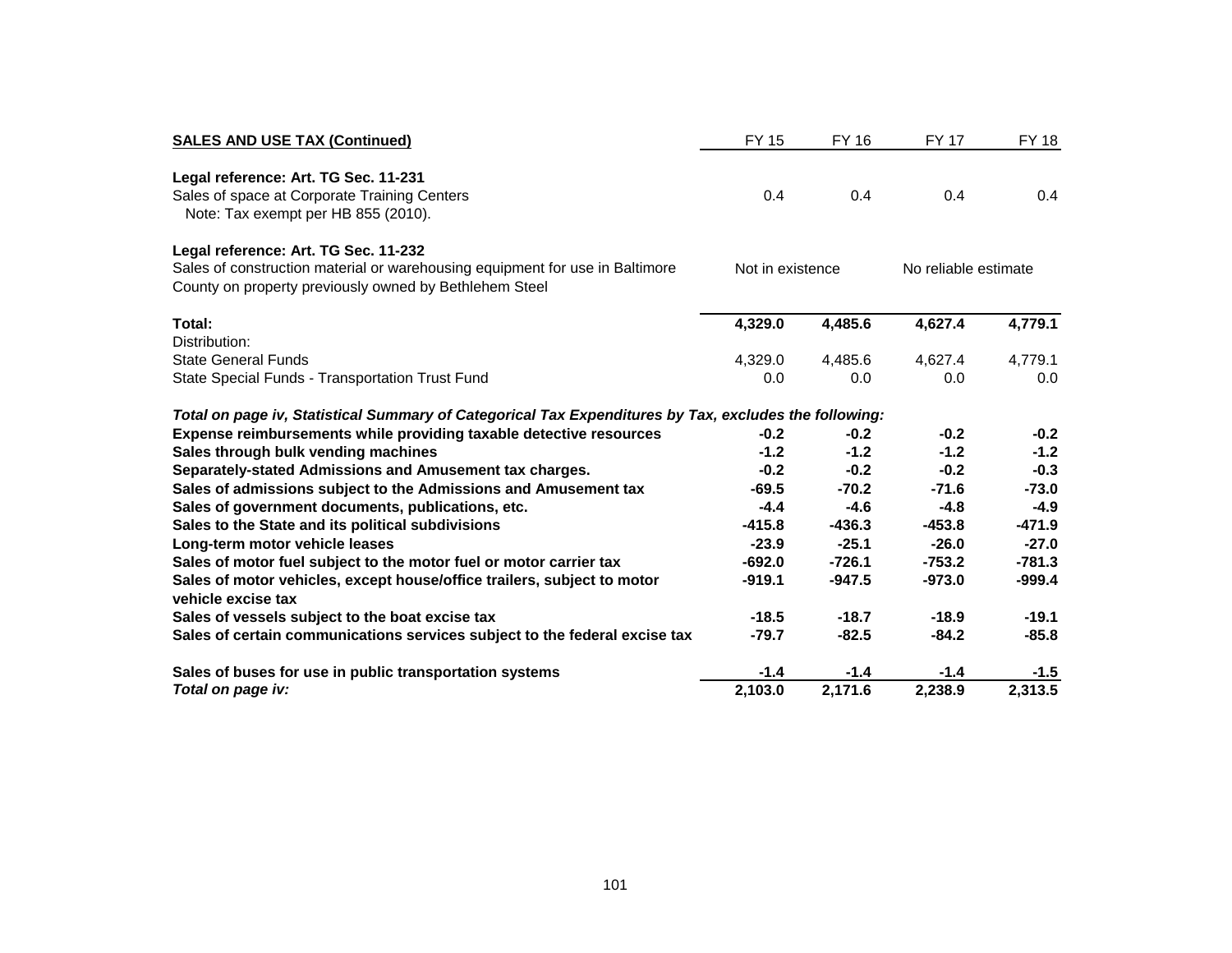| <b>TOBACCO TAX</b>                                                                           | FY 15                | FY 16                | <b>FY 17</b> | FY 18 |  |
|----------------------------------------------------------------------------------------------|----------------------|----------------------|--------------|-------|--|
| Legal Reference: Art. TG Sec. 12-104                                                         |                      |                      |              |       |  |
| Exemption from the tobacco tax for:<br>Cigarettes brought into the state in small quantities |                      | No reliable estimate |              |       |  |
| Other tobacco products brought into the state in small quantities                            | No reliable estimate |                      |              |       |  |
| Cigarettes for sale at post exchanges and commissaries                                       | No reliable estimate |                      |              |       |  |
| Other tobacco products for sale at post exchanges and commissaries                           | No reliable estimate |                      |              |       |  |
| Total                                                                                        | 0.0                  | 0.0                  | 0.0          |       |  |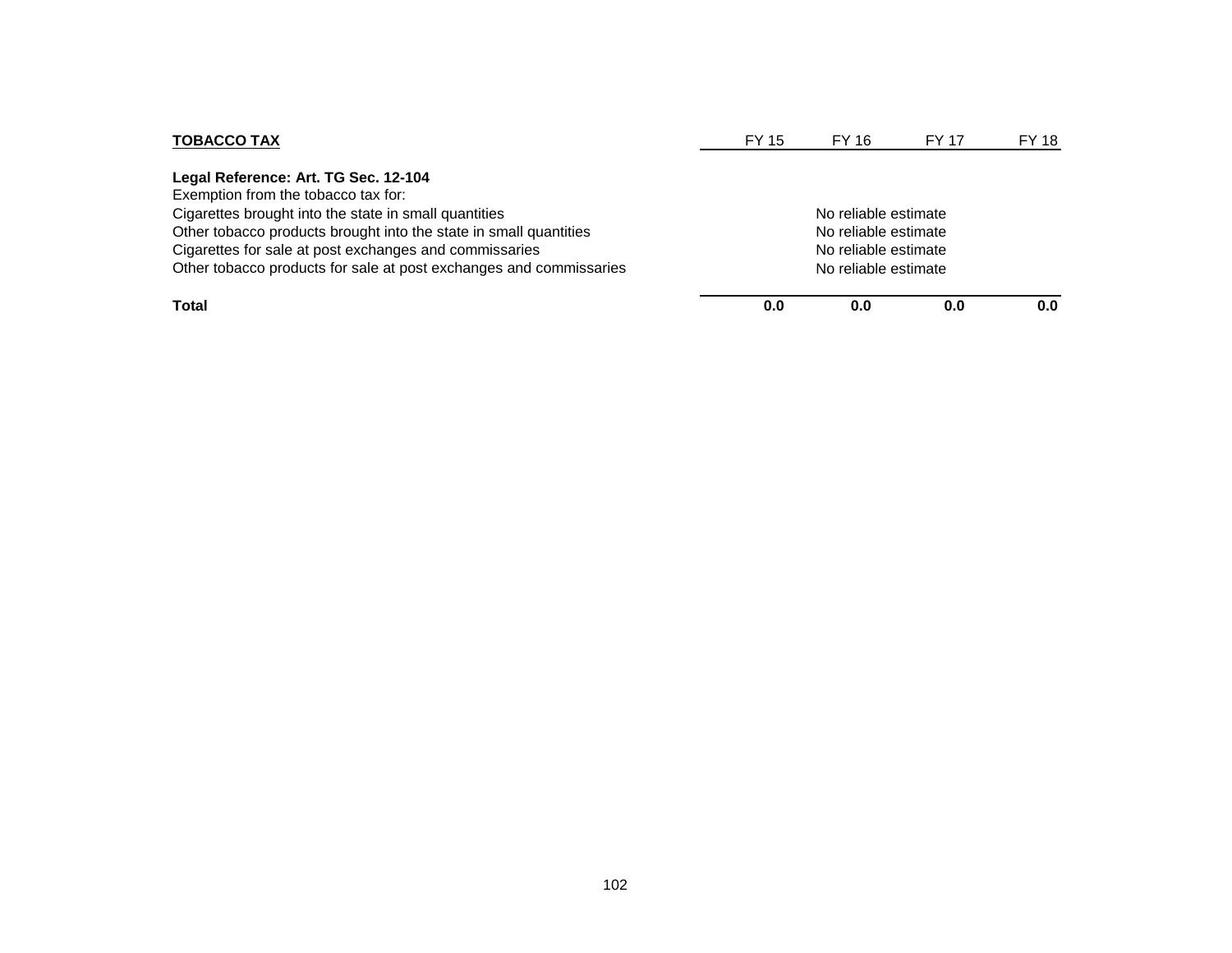| <b>MOTOR VEHICLE REGISTRATION FEES</b>                                                                | FY 15                | FY 16  | FY 17  | <b>FY 18</b> |
|-------------------------------------------------------------------------------------------------------|----------------------|--------|--------|--------------|
| Legal reference: Art. TR Sec. 13-903                                                                  |                      |        |        |              |
| Exemption from registration fees for:                                                                 |                      |        |        |              |
| Vehicles owned by federal, State, or local governments                                                | 0.1                  | 0.1    | 0.6    | 0.6          |
| Fire and rescue vehicles                                                                              | No reliable estimate |        |        |              |
| Vehicles owned by disabled veterans                                                                   | Negligible<br>0.1    |        | 0.1    |              |
| American Legion's "40-8 box car"                                                                      | No reliable estimate |        |        |              |
| Vehicles owned by the Red Cross                                                                       | No reliable estimate |        |        |              |
| Fire buff canteen wagons                                                                              | No reliable estimate |        |        |              |
| Reciprocal exemptions for out-of-state law enforcement vehicles                                       | No reliable estimate |        |        |              |
| School vehicles owned by religious organizations                                                      | No reliable estimate |        |        |              |
| Civil Air Patrol vehicles                                                                             | No reliable estimate |        |        |              |
| Vehicles owned by veterans' organizations                                                             | No reliable estimate |        |        |              |
| Miscellaneous motor vehicle registration fee exemptions, including fire and<br>rescue vehicles        | 2.4                  | 2.4    | 0.1    | 0.1          |
| Total:                                                                                                | 2.5                  | 2.5    | 0.8    | 0.8          |
| Distribution:                                                                                         |                      |        |        |              |
| <b>State General Funds</b>                                                                            | 0.0                  | 0.0    | 0.0    | 0.0          |
| Net State Special Funds - Transportation Trust Fund                                                   | 2.3                  | 2.3    | 0.7    | 0.7          |
| Local Governments (Highway User Revenues)                                                             | 0.2                  | 0.2    | 0.1    | 0.1          |
| Total on page iv, Statistical Summary of Categorical Tax Expenditures by Tax, excludes the following: |                      |        |        |              |
| Vehicles owned by U.S., State, or local governments                                                   | $-0.1$               | $-0.1$ | $-0.6$ | $-0.6$       |
| Total on page iv:                                                                                     | 2.4                  | 2.4    | 0.2    | 0.2          |